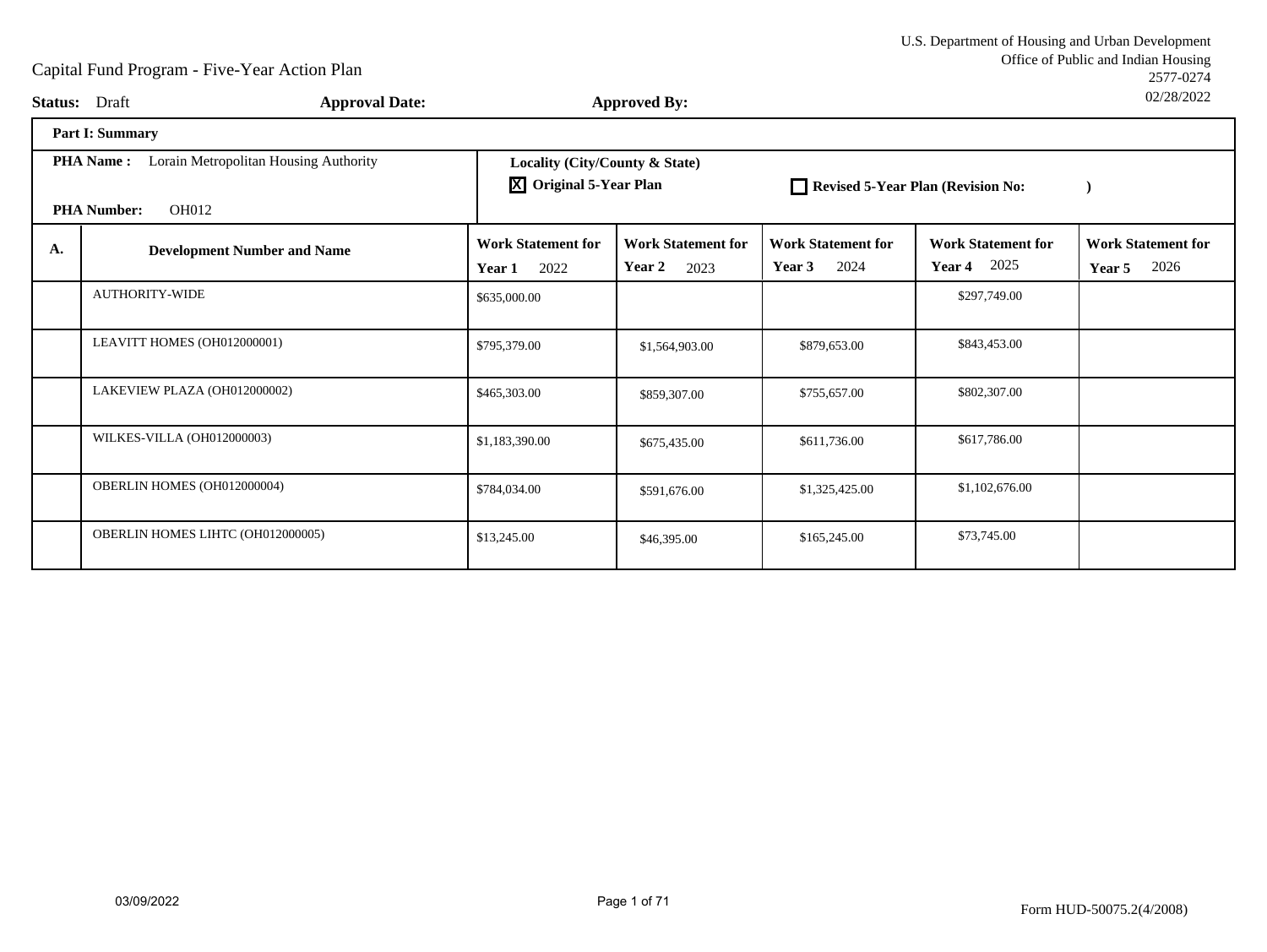| Part II: Supporting Pages - Physical Needs Work Statements (s) |                                                                                                                                                                    |                                                                                         |          |                       |  |  |
|----------------------------------------------------------------|--------------------------------------------------------------------------------------------------------------------------------------------------------------------|-----------------------------------------------------------------------------------------|----------|-----------------------|--|--|
|                                                                | <b>Work Statement for Year</b><br>2022                                                                                                                             |                                                                                         |          |                       |  |  |
| <b>Identifier</b>                                              | <b>Development Number/Name</b>                                                                                                                                     | <b>General Description of Major Work Categories</b>                                     | Quantity | <b>Estimated Cost</b> |  |  |
|                                                                | <b>AUTHORITY-WIDE (NAWASD)</b>                                                                                                                                     |                                                                                         |          | \$635,000.00          |  |  |
| ID0035                                                         | Management Improvements Agency Wide - computer system improvements (Management<br>Improvement (1408)-System Improvements)                                          | Management Improvements Agency Wide - computer system improvements                      |          | \$80,000.00           |  |  |
| ID0047                                                         | Capital Fund Financing 2022 (Debt Service Bond Payment-Paid by PHA (1501))                                                                                         | Capital Fund Financing-Debt Service                                                     |          | \$500,000.00          |  |  |
| ID0225                                                         | Install Emergency Generator for COCC; NAWSD(Contract Administration (1480)-Other Fees and<br>Costs, Non-Dwelling Construction - Mechanical (1480)-Generator)       | Install Emergency Generator for COCC; NAWSD                                             |          | \$40,000.00           |  |  |
| <b>ID0498</b>                                                  | Management Improvements - paperless applications, recertifications, inspections -<br>COCC(Management Improvement (1408)-System Improvements)                       | Management Improvements - paperless applications, recertifications, inspections<br>COCC |          | \$15,000.00           |  |  |
|                                                                | LEAVITT HOMES (OH012000001)                                                                                                                                        |                                                                                         |          | \$795,379.00          |  |  |
| <b>ID0057</b>                                                  | Insulate Common Walls/Fire stops AMP 1/OH12-1 Leavitt Homes 198 units(Contract Administration<br>(1480)-Other Fees and Costs, Dwelling Unit-Interior (1480)-Other) | Insulate Common Walls/Fire stops AMP 1/OH12-1 Leavitt Homes 198 units                   |          | \$50,000.00           |  |  |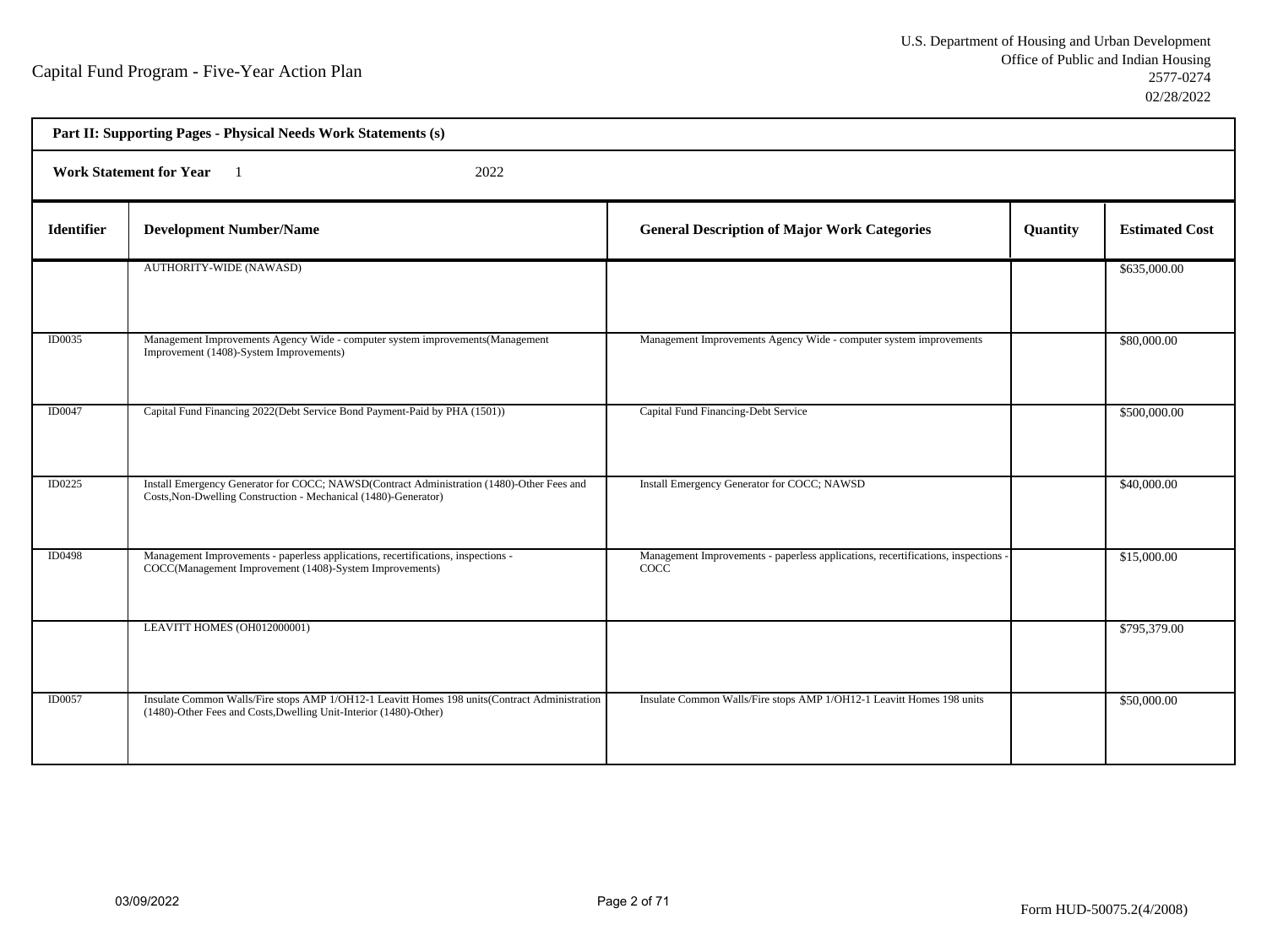|                   |                                                                                                                                                                                                                                                                                                                                                                                                                                                                                                                                                      |                                                                                                                                      | Part II: Supporting Pages - Physical Needs Work Statements (s) |                       |  |  |  |
|-------------------|------------------------------------------------------------------------------------------------------------------------------------------------------------------------------------------------------------------------------------------------------------------------------------------------------------------------------------------------------------------------------------------------------------------------------------------------------------------------------------------------------------------------------------------------------|--------------------------------------------------------------------------------------------------------------------------------------|----------------------------------------------------------------|-----------------------|--|--|--|
|                   | <b>Work Statement for Year</b><br>2022                                                                                                                                                                                                                                                                                                                                                                                                                                                                                                               |                                                                                                                                      |                                                                |                       |  |  |  |
| <b>Identifier</b> | <b>Development Number/Name</b>                                                                                                                                                                                                                                                                                                                                                                                                                                                                                                                       | <b>General Description of Major Work Categories</b>                                                                                  | <b>Quantity</b>                                                | <b>Estimated Cost</b> |  |  |  |
| ID0059            | Parking Lot Resurface Seal Stripe AMP 1/OH12-12 Westgate Apts 1 bldg(Contract Administration<br>(1480)-Other Fees and Costs, Dwelling Unit-Site Work (1480)-Asphalt - Concrete - Paving, Dwelling<br>Unit-Site Work (1480)-Curb and Gutter, Dwelling Unit-Site Work (1480)-Parking, Dwelling Unit-Site<br>Work (1480)-Seal Coat, Dwelling Unit-Site Work (1480)-Striping, Non-Dwelling Site Work (1480)-<br>Asphalt - Concrete - Paving, Non-Dwelling Site Work (1480)-Curb and Gutter)                                                              | Parking Lot Resurface/Seal & Stripe Westgate Apts 1 bldg                                                                             |                                                                | \$30,000.00           |  |  |  |
| <b>ID0060</b>     | Insulate Common Walls/Fire Walls AMP 1/OH12-2 Westview Terrace 143 units(Contract<br>Administration (1480)-Other Fees and Costs, Dwelling Unit-Interior (1480)-Other)                                                                                                                                                                                                                                                                                                                                                                                | Insulate Common Walls/Fire Walls AMP 1/OH12-2 Westview Terrace 143 units                                                             |                                                                | \$30,000.00           |  |  |  |
| ID0065            | Replace Sump Pumps/Plumbing/Crocks in Existing Trenches AMP 1/OH12-120; 8 scattered site<br>units(Contract Administration (1480)-Other Fees and Costs, Dwelling Unit-Interior (1480)-<br>Plumbing, Dwelling Unit-Site Work (1480)-Storm Drainage, Non-Dwelling Site Work (1480)-Storm<br>Drainage)                                                                                                                                                                                                                                                   | Replace Sump Pumps/Plumbing/Crocks in Existing Trenches AMP 1/OH12-120;<br>8 scattered site units                                    |                                                                | \$2,400.00            |  |  |  |
| ID0066            | Floor Covering Replacement AMP 1/OH12-120 8 Scattered Site Units (Contract Administration<br>(1480)-Other Fees and Costs, Dwelling Unit-Interior (1480)-Flooring (non routine))                                                                                                                                                                                                                                                                                                                                                                      | Floor Covering Replacement AMP 1/OH12-120 8 Scattered Site Units                                                                     |                                                                | \$3,000.00            |  |  |  |
| <b>ID0067</b>     | Concrete install in Crawl Space AMP 1/OH12-120 8 Scattered Site Units(Dwelling Unit-Exterior<br>(1480)-Building Slab, Dwelling Unit-Exterior (1480)-Foundations, Dwelling Unit-Interior (1480)-<br>Other, Contract Administration (1480)-Other Fees and Costs)                                                                                                                                                                                                                                                                                       | Concrete install in Crawl Space AMP 1/OH12-120 8 Scattered Site Units                                                                |                                                                | \$3,600.00            |  |  |  |
| <b>ID0093</b>     | 504 Compliance-Accessible Sidewalks/Parking Areas/Accessible Common Area Improvements; AMP<br>1/OH12-1 Leavitt Homes property wide(Contract Administration (1480)-Other Fees and<br>Costs, Dwelling Unit-Interior (1480)-Other, Dwelling Unit-Interior (1480)-Tubs and Showers, Dwelling<br>Unit-Site Work (1480)-Asphalt - Concrete - Paving, Dwelling Unit-Site Work (1480)-<br>Parking, Dwelling Unit-Site Work (1480)-Pedestrian paving, Dwelling Unit-Site Work (1480)-<br>Striping, Non-Dwelling Site Work (1480)-Asphalt - Concrete - Paving) | 504 Compliance-Accessible Sidewalks/Parking Areas/Accessible Common Area<br>Improvements; AMP 1/OH12-1 Leavitt Homes property wide   |                                                                | \$20,000.00           |  |  |  |
| ID0100            | 504 Compliance-Accessible Sidewalks/Parking Areas/Accessible Common Area Improvements AMP<br>1/OH12-2 Westview Terrace property wide(Contract Administration (1480)-Other Fees and<br>Costs, Dwelling Unit-Interior (1480)-Other, Dwelling Unit-Site Work (1480)-Asphalt - Concrete -<br>Paving, Dwelling Unit-Site Work (1480)-Parking, Dwelling Unit-Site Work (1480)-Pedestrian<br>paving, Dwelling Unit-Site Work (1480)-Striping, Non-Dwelling Site Work (1480)-Asphalt - Concrete<br>- Paving)                                                 | 504 Compliance-Accessible Sidewalks/Parking Areas/Accessible Common Area<br>Improvements AMP 1/OH12-2 Westview Terrace property wide |                                                                | \$20,000.00           |  |  |  |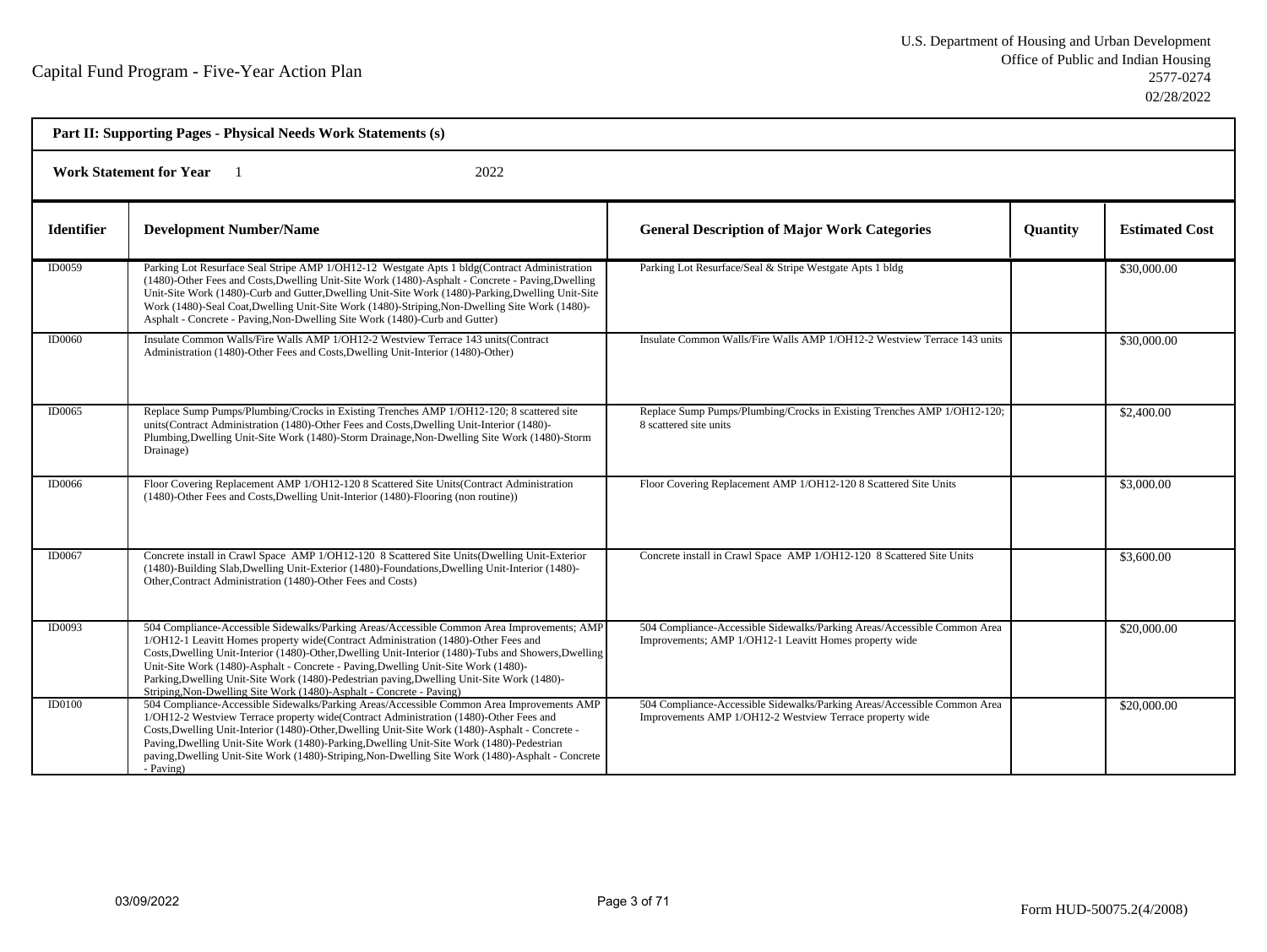| Part II: Supporting Pages - Physical Needs Work Statements (s) |                                                                                                                                                                                                                                                                                                                                                                                                                                                                                                    |                                                                                                                                    |                 |                       |  |
|----------------------------------------------------------------|----------------------------------------------------------------------------------------------------------------------------------------------------------------------------------------------------------------------------------------------------------------------------------------------------------------------------------------------------------------------------------------------------------------------------------------------------------------------------------------------------|------------------------------------------------------------------------------------------------------------------------------------|-----------------|-----------------------|--|
|                                                                | <b>Work Statement for Year</b><br>2022                                                                                                                                                                                                                                                                                                                                                                                                                                                             |                                                                                                                                    |                 |                       |  |
| <b>Identifier</b>                                              | <b>Development Number/Name</b>                                                                                                                                                                                                                                                                                                                                                                                                                                                                     | <b>General Description of Major Work Categories</b>                                                                                | <b>Ouantity</b> | <b>Estimated Cost</b> |  |
| ID0111                                                         | 504 Compliance-Accessible Sidewalks/Parking Areas/Accessible Common Area Improvements AMP<br>1/OH12-12 Westgate Apts property wide(Contract Administration (1480)-Other Fees and<br>Costs, Dwelling Unit-Interior (1480)-Other, Dwelling Unit-Site Work (1480)-Asphalt - Concrete -<br>Paving, Dwelling Unit-Site Work (1480)-Parking, Dwelling Unit-Site Work (1480)-Pedestrian<br>paving, Dwelling Unit-Site Work (1480)-Striping, Non-Dwelling Site Work (1480)-Asphalt - Concrete<br>- Paving) | 504 Compliance-Accessible Sidewalks/Parking Areas/Accessible Common Area<br>Improvements AMP 1/OH12-12 Westgate Apts property wide |                 | \$1,000.00            |  |
| ID0222                                                         | Replace Utility Room Doors AMP 1/OH12-1 Leavitt Homes 198 units (Contract Administration<br>(1480)-Other Fees and Costs, Dwelling Unit-Interior (1480)-Interior Doors)                                                                                                                                                                                                                                                                                                                             | Replace Utility Room Doors AMP 1/OH12-1 Leavitt Homes 198 units                                                                    |                 | \$89,100.00           |  |
| ID0226                                                         | Replace Underground Utilities (water and gas supply lines) AMP 1/OH12-1 Leavitt Homes 198 units<br>+ 1 management building(Contract Administration (1480)-Other Fees and Costs, Non-Dwelling Site<br>Work (1480)-Site Utilities)                                                                                                                                                                                                                                                                   | Replace Underground Utilities (water and gas supply lines) AMP 1/OH12-1<br>Leavitt Homes 198 units $+1$ management building        |                 | \$19,900.00           |  |
| ID0227                                                         | Enlarge management office parking lot AMP 1/OH12-1 Leavitt Homes 1 bldg(Contract<br>Administration (1480)-Other Fees and Costs, Non-Dwelling Site Work (1480)-Asphalt - Concrete -<br>Paving, Non-Dwelling Site Work (1480)-Curb and Gutter)                                                                                                                                                                                                                                                       | Enlarge management office parking lot AMP 1/OH12-1 Leavitt Homes 1 bldg                                                            |                 | \$40,000.00           |  |
| <b>ID0228</b>                                                  | Stucco finish clean/patch/recoat AMP 1/OH12-1 Leavitt Homes 45 bldgs(Non-Dwelling Exterior<br>(1480)-Paint and Caulking, Contract Administration (1480)-Other Fees and Costs)                                                                                                                                                                                                                                                                                                                      | Stucco finish clean/patch/recoat AMP 1/OH12-1 Leavitt Homes 45 bldgs                                                               |                 | \$45,000.00           |  |
| ID0230                                                         | Brick Tuck-point, Clean, & Seal AMP 1/OH12-1 Leavitt Homes 61 bldgs(Dwelling Unit-Exterior<br>(1480)-Exterior Paint and Caulking Contract Administration (1480)-Other Fees and Costs Dwelling<br>Unit-Exterior (1480)-Tuck-Pointing, Non-Dwelling Exterior (1480)-Paint and Caulking, Non-Dwelling<br>Exterior (1480)-Tuck Pointing)                                                                                                                                                               | Brick Tuck-point, Clean, & Seal AMP 1/OH12-1 Leavitt Homes 61 bldgs                                                                |                 | \$61,000.00           |  |
| ID0232                                                         | Interior/Exterior lighting energy efficient (LED) AMP 1/OH12-1 Leavitt Homes 198 units (Dwelling<br>Unit-Interior (1480)-Other, Dwelling Unit-Site Work (1480)-Lighting, Contract Administration (1480)-<br>Other Fees and Costs, Dwelling Unit-Exterior (1480)-Exterior Lighting)                                                                                                                                                                                                                 | Upgrade interior/exterior lighting energy efficient (LED) AMP 1/OH12-1 Leavitt<br>Homes 198 units                                  |                 | \$1,000.00            |  |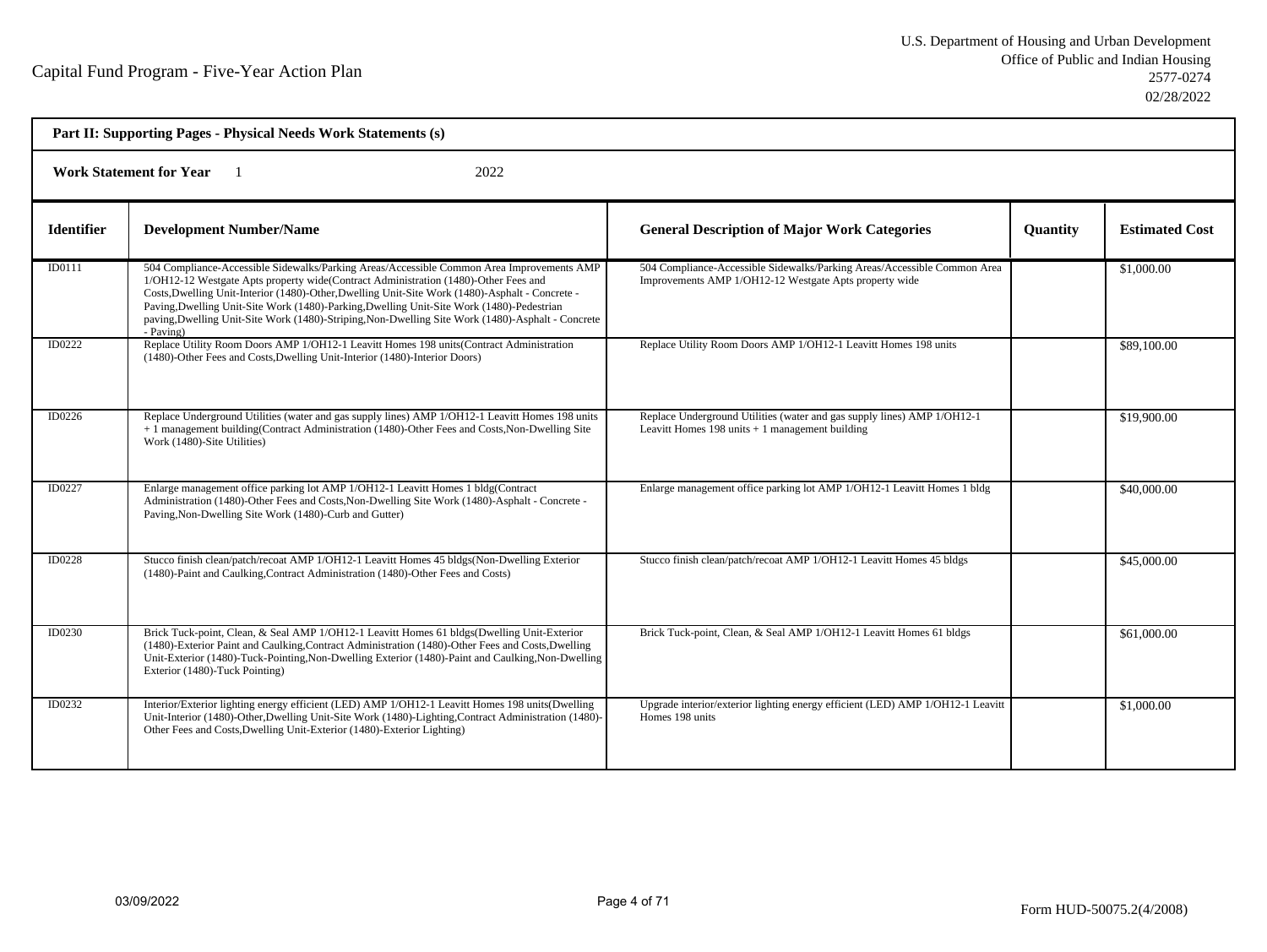| Part II: Supporting Pages - Physical Needs Work Statements (s) |                                                                                                                                                                                                                                                                                                             |                                                                                                           |                 |                       |  |  |
|----------------------------------------------------------------|-------------------------------------------------------------------------------------------------------------------------------------------------------------------------------------------------------------------------------------------------------------------------------------------------------------|-----------------------------------------------------------------------------------------------------------|-----------------|-----------------------|--|--|
|                                                                | <b>Work Statement for Year</b><br>2022                                                                                                                                                                                                                                                                      |                                                                                                           |                 |                       |  |  |
| <b>Identifier</b>                                              | <b>Development Number/Name</b>                                                                                                                                                                                                                                                                              | <b>General Description of Major Work Categories</b>                                                       | <b>Quantity</b> | <b>Estimated Cost</b> |  |  |
| ID0236                                                         | Install Emergency Generator for Community Building AMP 1/OH12-2 Westview Terrace 1<br>bldg(Contract Administration (1480)-Other Fees and Costs, Non-Dwelling Construction - Mechanical<br>$(1480)$ -Generator)                                                                                              | Install Emergency Generator for Community Building AMP 1/OH12-2 Westview<br>Terrace 1 bldg                |                 | \$15,000.00           |  |  |
| ID0237                                                         | Replace Underground Utilities (water and gas supply lines) AMP 1/OH12-2 Westview Terrace<br>property wide(Contract Administration (1480)-Other Fees and Costs, Dwelling Unit-Site Work (1480)-<br>Other, Dwelling Unit-Site Work (1480)-Water Lines/Mains, Non-Dwelling Site Work (1480)-Site<br>Utilities) | Replace Underground Utilities (water and gas supply lines) AMP 1/OH12-2<br>Westview Terrace property wide |                 | \$20,000.00           |  |  |
| ID0238                                                         | Replace Roofs/gutters/downspouts AMP 1/OH12-2 Westview Terrace property wide 40<br>bldgs(Contract Administration (1480)-Other Fees and Costs, Dwelling Unit-Exterior (1480)-Gutters -<br>Downspouts, Dwelling Unit-Exterior (1480)-Roofs)                                                                   | Replace Roofs/gutters/downspouts AMP 1/OH12-2 Westview Terrace property<br>wide 40 buildings              |                 | \$170,391.00          |  |  |
| <b>ID0240</b>                                                  | Interior/Exterior Lighting Energy Efficient (LED) AMP 1/OH12-2 Westview Terrace 143<br>units(Contract Administration (1480)-Other Fees and Costs, Dwelling Unit-Exterior (1480)-Exterior<br>Lighting, Dwelling Unit-Interior (1480)-Other, Dwelling Unit-Site Work (1480)-Lighting)                         | Interior/Exterior Lighting Energy Efficient (LED or similar) AMP 1/OH12-2<br>Westview Terrace 143 units   |                 | \$1,000.00            |  |  |
| ID0242                                                         | Install Emergency Generator AMP 1/OH12-12 Westgate Apts 1 bldg(Contract Administration (1480)-<br>Other Fees and Costs, Non-Dwelling Construction - Mechanical (1480)-Generator)                                                                                                                            | Install Emergency Generator AMP 1/OH12-12 Westgate Apts 1 bldg                                            |                 | \$10,000.00           |  |  |
| ID0243                                                         | Replace Roof AMP 1/OH12-12 Westgate Apts 1 bldg(Contract Administration (1480)-Other Fees and<br>Costs, Dwelling Unit-Exterior (1480)-Roofs, Non-Dwelling Exterior (1480)-Roofs)                                                                                                                            | Replace Roof AMP 1/OH12-12 Westgate Apts 1 bldg                                                           |                 | \$15,000.00           |  |  |
| ID0247                                                         | Interior/Exterior Lighting Energy Efficient (LED) AMP 1/OH12-12 12 units (Dwelling Unit-Site Work<br>(1480)-Lighting, Contract Administration (1480)-Other Fees and Costs, Dwelling Unit-Exterior (1480)-<br>Exterior Lighting, Dwelling Unit-Interior (1480)-Other)                                        | Upgrade Interior/Exterior Lighting Energy Efficient (LED or similar) AMP<br>1/OH12-12 12 units            |                 | \$1,000.00            |  |  |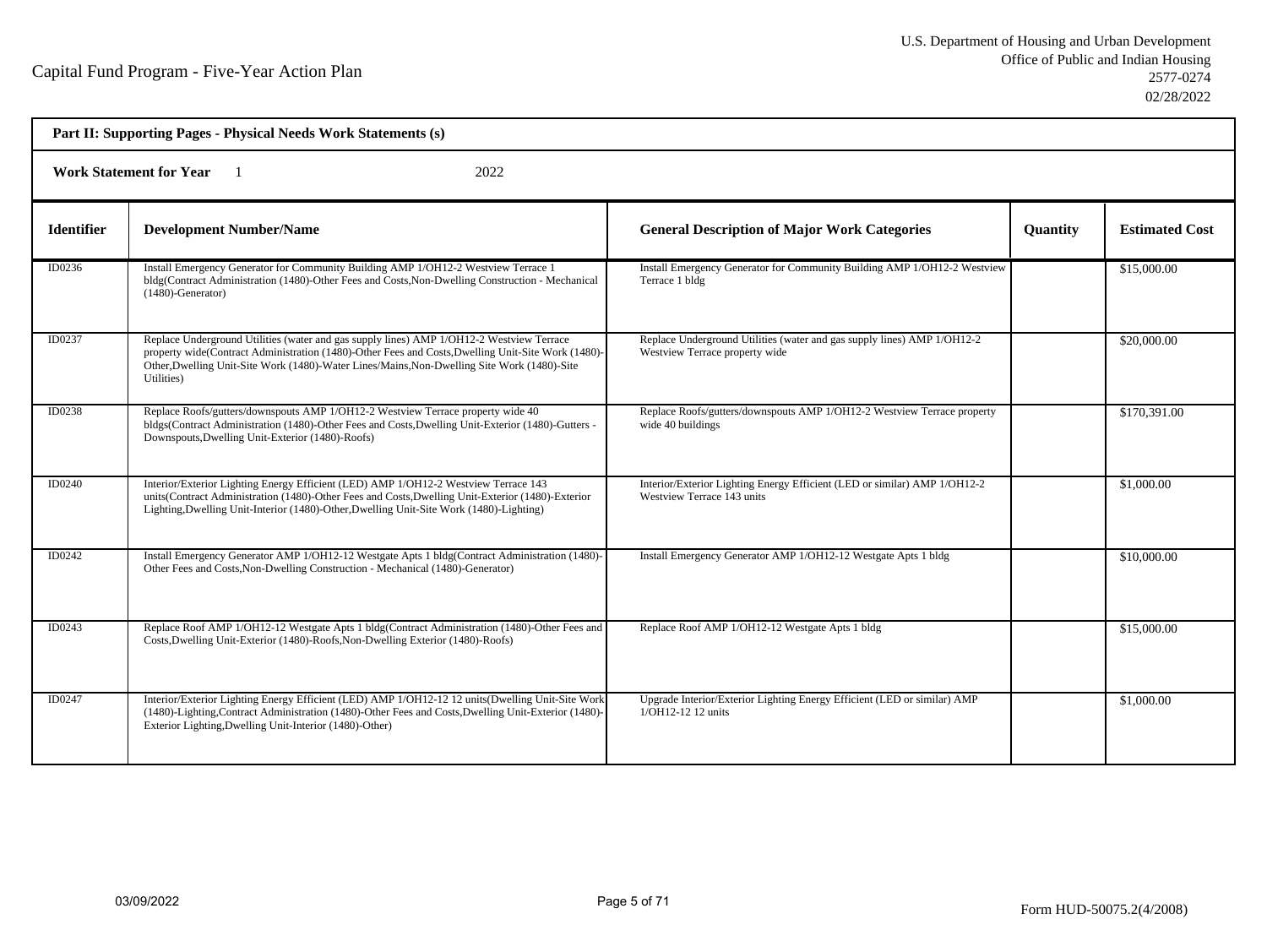| Part II: Supporting Pages - Physical Needs Work Statements (s) |                                                                                                                                                                                                                                                                                                                                                                                                                                                              |                                                                                                                           |          |                       |  |  |
|----------------------------------------------------------------|--------------------------------------------------------------------------------------------------------------------------------------------------------------------------------------------------------------------------------------------------------------------------------------------------------------------------------------------------------------------------------------------------------------------------------------------------------------|---------------------------------------------------------------------------------------------------------------------------|----------|-----------------------|--|--|
|                                                                | <b>Work Statement for Year</b><br>2022                                                                                                                                                                                                                                                                                                                                                                                                                       |                                                                                                                           |          |                       |  |  |
| <b>Identifier</b>                                              | <b>Development Number/Name</b>                                                                                                                                                                                                                                                                                                                                                                                                                               | <b>General Description of Major Work Categories</b>                                                                       | Quantity | <b>Estimated Cost</b> |  |  |
| ID0249                                                         | Landscaping/Grading/drainage improvements in existing trenches AMP 1/OH 12-12 1 bldg(Non-<br>Dwelling Site Work (1480)-Asphalt - Concrete - Paving, Non-Dwelling Site Work (1480)-Storm<br>Drainage, Dwelling Unit-Site Work (1480)-Storm Drainage, Contract Administration (1480)-Other Fees<br>and Costs, Dwelling Unit-Site Work (1480)-Asphalt - Concrete - Paving, Dwelling Unit-Site Work<br>(1480)-Curb and Gutter)                                   | Landscaping/Grading/drainage improvements in existing trenches AMP 1/OH 12-<br>$121$ bldg                                 |          | \$1,000.00            |  |  |
| ID0252                                                         | Fence Replacement AMP 1/OH12-120 8 Scattered Site Units(Contract Administration (1480)-Other<br>Fees and Costs, Dwelling Unit-Site Work (1480)-Fencing, Non-Dwelling Site Work (1480)-Fencing)                                                                                                                                                                                                                                                               | Fence Replacement AMP 1/OH12-120 8 Scattered Site Units                                                                   |          | \$800.00              |  |  |
| ID0253                                                         | Roof Vent Replacement AMP 1/OH12-120 8 Scattered Site Units (Contract Administration (1480)-<br>Other Fees and Costs, Dwelling Unit-Exterior (1480)-Other, Dwelling Unit-Exterior (1480)-Roofs)                                                                                                                                                                                                                                                              | Roof Vent Replacement AMP 1/OH12-120 8 Scattered Site Units                                                               |          | \$800.00              |  |  |
| ID0255                                                         | Front Porch: Paint/Replace Wood AMP 1/OH12-120 8 Scattered Site Units(Contract Administration<br>(1480)-Other Fees and Costs, Dwelling Unit-Exterior (1480)-Balconies-Porches-Railings-etc, Dwelling<br>Unit-Exterior (1480)-Columns and Porches, Dwelling Unit-Exterior (1480)-Exterior Paint and<br>Caulking)                                                                                                                                              | Front Porch: Paint/Replace Wood AMP 1/OH12-120 8 Scattered Site Units                                                     |          | \$800.00              |  |  |
| ID0256                                                         | Site Improvements: Grading, Drainage in Existing Trenches & Resurfacing Pavement AMP 1/OH12-<br>120 8 Scattered Site Units(Contract Administration (1480)-Other Fees and Costs, Dwelling Unit-Site<br>Work (1480)-Asphalt - Concrete - Paving, Dwelling Unit-Site Work (1480)-Curb and Gutter, Dwelling<br>Unit-Site Work (1480)-Storm Drainage, Non-Dwelling Site Work (1480)-Asphalt - Concrete -<br>Paving, Non-Dwelling Site Work (1480)-Storm Drainage) | Site Improvements: Grading, Drainage in Existing Trenches & Resurfacing<br>Pavement AMP 1/OH12-120 8 Scattered Site Units |          | \$800.00              |  |  |
| ID0257                                                         | Interior/Exterior Lighting Energy Efficient (LED) AMP 1/OH12-120 8 Scattered Site Units(Contract<br>Administration (1480)-Other Fees and Costs, Dwelling Unit-Exterior (1480)-Exterior<br>Lighting, Dwelling Unit-Interior (1480)-Electrical, Dwelling Unit-Interior (1480)-Other, Dwelling Unit-<br>Site Work (1480)-Lighting)                                                                                                                              | Upgrade Interior/Exterior Lighting Energy Efficient (LED or similar) AMP<br>1/OH12-120 8 Scattered Site Units             |          | \$500.00              |  |  |
| ID0416                                                         | CFP Management Fee AMP 1 361 units (Administration (1410)-Other)                                                                                                                                                                                                                                                                                                                                                                                             | CFP Management Fee AMP 1 361 units                                                                                        |          | \$93,653.00           |  |  |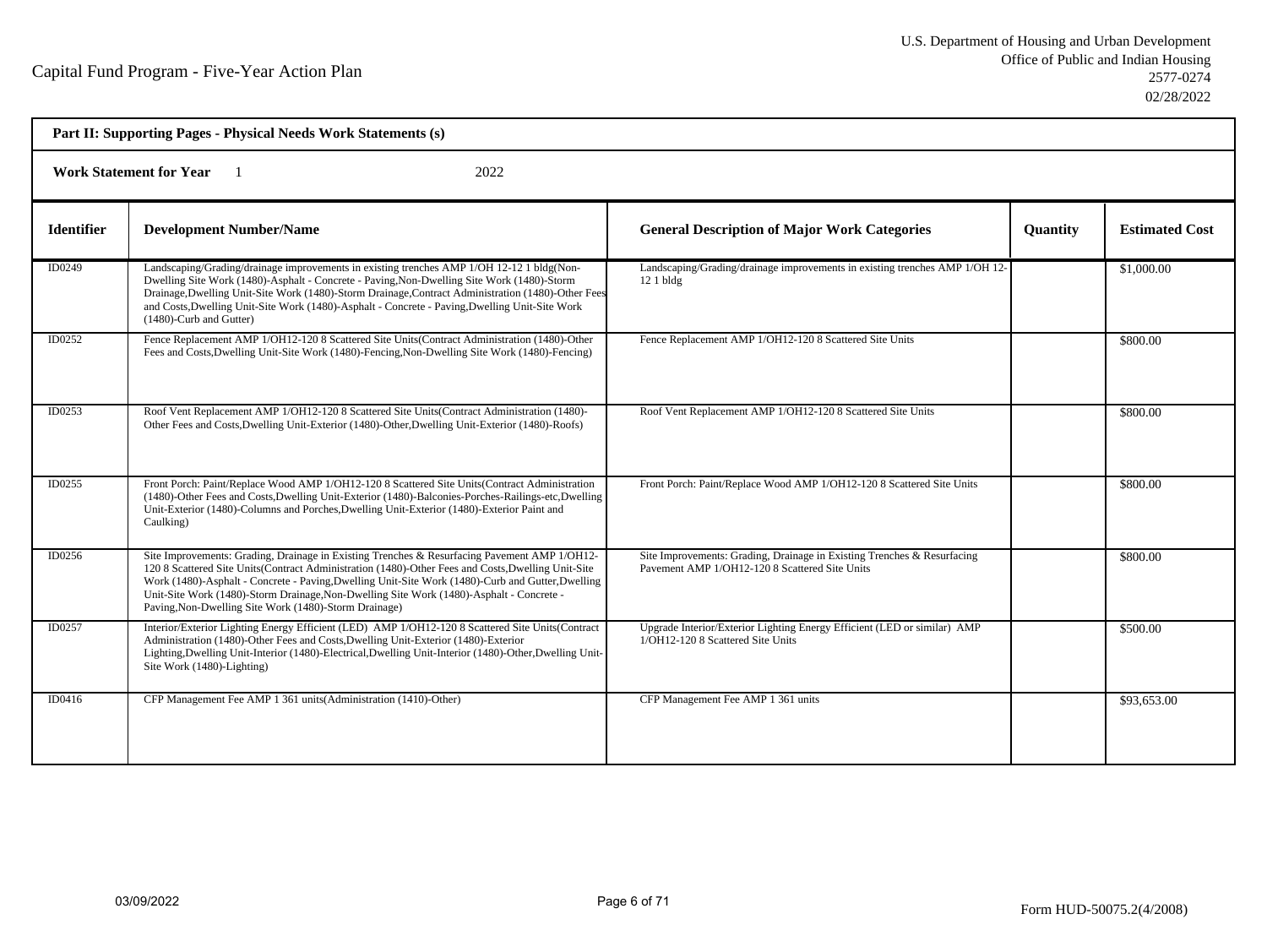| Part II: Supporting Pages - Physical Needs Work Statements (s) |                                                                                                                                                                              |                                                                                                     |          |                       |  |  |
|----------------------------------------------------------------|------------------------------------------------------------------------------------------------------------------------------------------------------------------------------|-----------------------------------------------------------------------------------------------------|----------|-----------------------|--|--|
|                                                                | <b>Work Statement for Year</b><br>2022                                                                                                                                       |                                                                                                     |          |                       |  |  |
| <b>Identifier</b>                                              | <b>Development Number/Name</b>                                                                                                                                               | <b>General Description of Major Work Categories</b>                                                 | Quantity | <b>Estimated Cost</b> |  |  |
| ID0499                                                         | Management Improvements - paperless applications, recertifications, inspections - AMP<br>1(Management Improvement (1408)-System Improvements)                                | Management Improvements - paperless applications, recertifications, inspections<br>AMP <sub>1</sub> |          | \$15,000.00           |  |  |
| ID0712                                                         | Transfer to Operations AMP 1 361 units (Operations (1406))                                                                                                                   | Transfer to Operations AMP1 361 units                                                               |          | \$20,000.00           |  |  |
| ID0738                                                         | Bathroom Fan / Light Kit Replacement Amp1/OH12-1 Leavitt Homes 198 Units (Dwelling Unit-<br>Interior (1480)-Electrical)                                                      | Bathroom Fan / Light Kit Replacement Leavitt Homes 198 Units                                        |          | \$2,000.00            |  |  |
| ID0739                                                         | Bathroom Fan / Light Kit Replacement Amp1/OH12-2 Westview Terrace 143 Units (Dwelling Unit-<br>Interior (1480)-Electrical)                                                   | Bathroom Fan / Light Kit Replacement Westview Terrace 143 Units                                     |          | \$1,500.00            |  |  |
| ID0740                                                         | Chimney Removal Amp1/OH12-1 Leavitt Homes 198 Units(Dwelling Unit-Exterior (1480)-<br>Other, Dwelling Unit-Exterior (1480)-Roofs)                                            | Chimney Removal Amp1/OH12-1 Leavitt Homes 198 Units                                                 |          | \$2,980.00            |  |  |
| ID0741                                                         | Chimney Removal Amp1/OH12-2 Westview Terrace 143 Units(Dwelling Unit-Exterior (1480)-<br>Other, Dwelling Unit-Exterior (1480)-Roofs)                                         | Chimney Removal Amp1/OH12-2 Westview Terrace 143 Units                                              |          | \$2,155.00            |  |  |
| ID0742                                                         | Entrance Door Replacement with New Fob Entry System AMP 1/OH12-12 Westgate Apts 1<br>Bldg(Dwelling Unit-Exterior (1480)-Other, Dwelling Unit-Exterior (1480)-Exterior Doors) | Entrance Door Replacement with New Fob Entry System AMP 1/OH12-12<br>Westgate Apts 1 Bldg           |          | \$5,000.00            |  |  |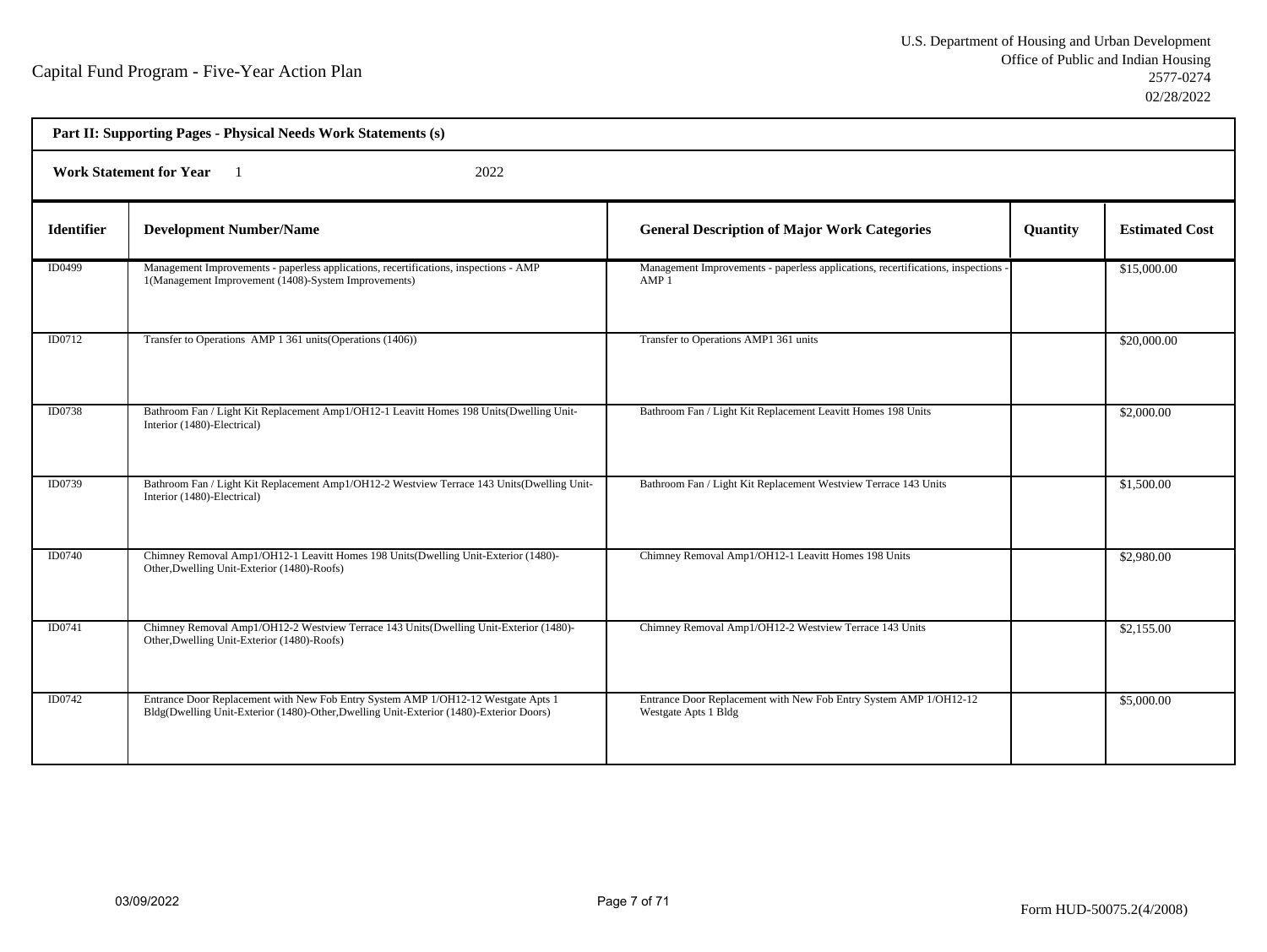| Part II: Supporting Pages - Physical Needs Work Statements (s) |                                                                                                                                                                                                                                                                                                                                                                       |                                                                                                      |                 |                       |  |
|----------------------------------------------------------------|-----------------------------------------------------------------------------------------------------------------------------------------------------------------------------------------------------------------------------------------------------------------------------------------------------------------------------------------------------------------------|------------------------------------------------------------------------------------------------------|-----------------|-----------------------|--|
|                                                                | <b>Work Statement for Year</b><br>2022                                                                                                                                                                                                                                                                                                                                |                                                                                                      |                 |                       |  |
| <b>Identifier</b>                                              | <b>Development Number/Name</b>                                                                                                                                                                                                                                                                                                                                        | <b>General Description of Major Work Categories</b>                                                  | <b>Quantity</b> | <b>Estimated Cost</b> |  |
|                                                                | LAKEVIEW PLAZA (OH012000002)                                                                                                                                                                                                                                                                                                                                          |                                                                                                      |                 | \$465,303.00          |  |
| <b>ID0068</b>                                                  | Replace Bathroom Exhaust Fans- AMP 2/OH12-5 Kennedy Plaza; 32 Cottages(Contract<br>Administration (1480)-Other Fees and Costs, Dwelling Unit-Interior (1480)-Electrical, Dwelling Unit-<br>Interior (1480)-Other)                                                                                                                                                     | Replace Bathroom Exhaust Fans- AMP 2/OH12-5 Kennedy Plaza; 32 Cottages                               |                 | \$4,800.00            |  |
| <b>ID0070</b>                                                  | Replace Sump Pumps/Plumbing/Crocks in Existing Trenches AMP 2/OH12-220; 10 scattered site<br>units(Contract Administration (1480)-Other Fees and Costs, Dwelling Unit-Interior (1480)-<br>Plumbing, Dwelling Unit-Site Work (1480)-Other, Dwelling Unit-Site Work (1480)-Storm<br>Drainage, Non-Dwelling Site Work (1480)-Storm Drainage)                             | Replace Sump Pumps/Plumbing/Crocks in Existing Trenches AMP 2/OH12-220;<br>10 scattered site units   |                 | \$3,000.00            |  |
| ID0071                                                         | Floor covering replacement AMP 2/OH12-220 10 Scattered site units (Contract Administration (1480)-<br>Other Fees and Costs, Dwelling Unit-Interior (1480)-Flooring (non routine))                                                                                                                                                                                     | Floor covering replacement AMP 2/OH12-220 10 Scattered site units                                    |                 | \$3,750.00            |  |
| ID0072                                                         | Concrete install in Crawl Space AMP 2/OH12-220 10 Scattered Site Units (Contract Administration<br>(1480)-Other Fees and Costs, Dwelling Unit-Exterior (1480)-Building Slab, Dwelling Unit-Exterior<br>(1480)-Foundations, Dwelling Unit-Interior (1480)-Other)                                                                                                       | Concrete install in Crawl Space AMP 2/OH12-220 10 Scattered Site Units                               |                 | \$4,500.00            |  |
| ID0131                                                         | AMP Office/Maintenance Shop Modernization accessibility AMP 2/OH12-5 Kennedy Plaza 1<br>bldg(Contract Administration (1480)-Other Fees and Costs, Non-Dwelling Interior (1480)-Common<br>Area Bathrooms, Non-Dwelling Interior (1480)-Common Area Finishes, Non-Dwelling Interior (1480)-<br>Common Area Flooring, Non-Dwelling Interior (1480)-Common Area Painting) | AMP Office/Maintenance Shop Modernization accessibility AMP 2/OH12-5<br>Kennedy Plaza 1 bldg         |                 | \$3,000.00            |  |
| ID0261                                                         | Alternative Energy Source: Roof top solar power or wind turbine AMP 2/OH12-5 Kennedy Plaza 1<br>bldg(Contract Administration (1480)-Other Fees and Costs, Non-Dwelling Construction - Mechanical<br>$(1480)$ -Other)                                                                                                                                                  | Alternative Energy Source: Roof top solar power or wind turbine AMP 2/OH12-5<br>Kennedy Plaza 1 bldg |                 | \$17,500.00           |  |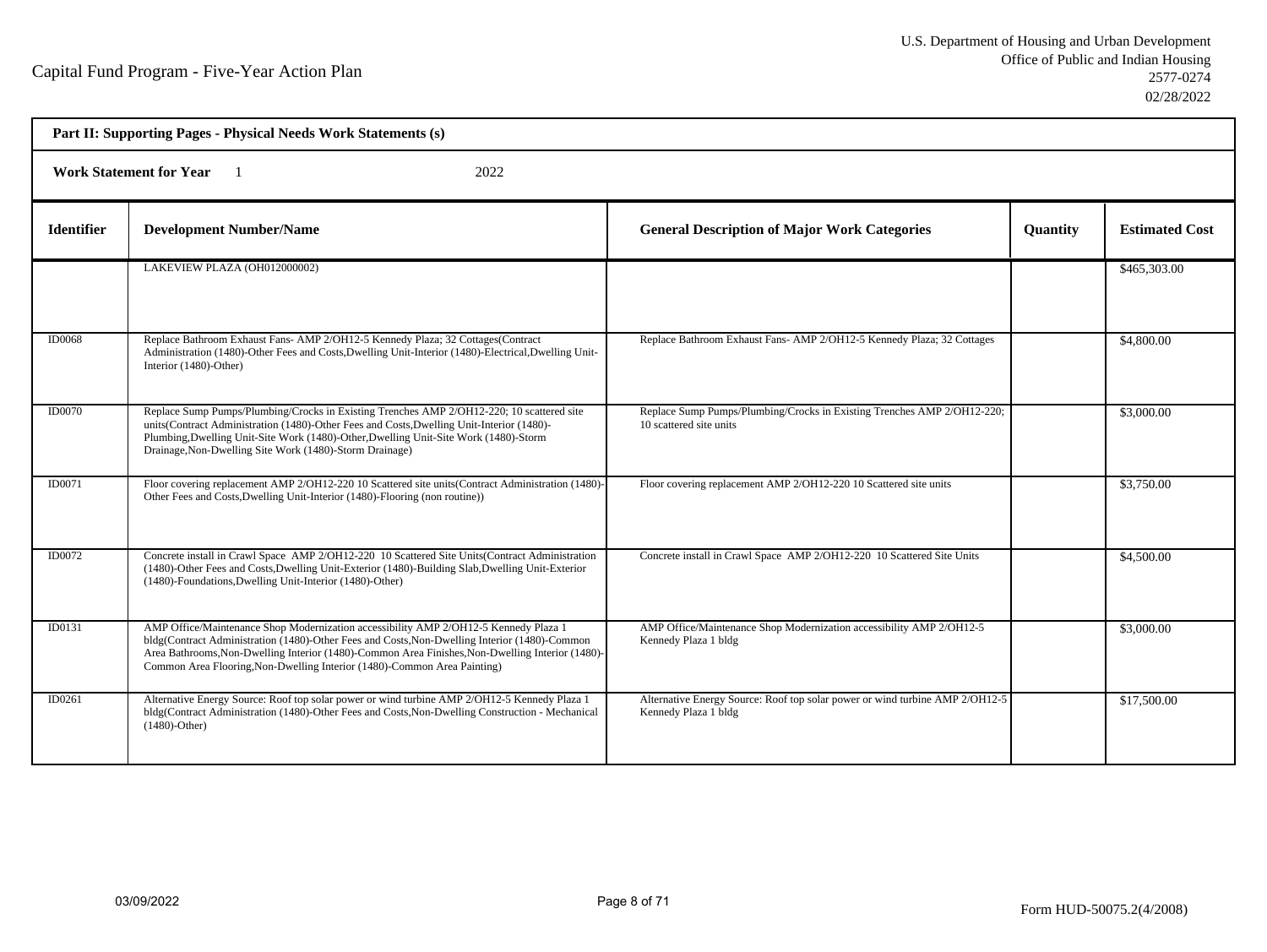| Part II: Supporting Pages - Physical Needs Work Statements (s) |                                                                                                                                                                                                                                                                                                                                           |                                                                                                                                       |                 |                       |  |  |
|----------------------------------------------------------------|-------------------------------------------------------------------------------------------------------------------------------------------------------------------------------------------------------------------------------------------------------------------------------------------------------------------------------------------|---------------------------------------------------------------------------------------------------------------------------------------|-----------------|-----------------------|--|--|
|                                                                | <b>Work Statement for Year</b><br>2022                                                                                                                                                                                                                                                                                                    |                                                                                                                                       |                 |                       |  |  |
| <b>Identifier</b>                                              | <b>Development Number/Name</b>                                                                                                                                                                                                                                                                                                            | <b>General Description of Major Work Categories</b>                                                                                   | <b>Quantity</b> | <b>Estimated Cost</b> |  |  |
| ID0262                                                         | Construct Smoking Shelter AMP 2/OH12-5 Kennedy Plaza 1 bldg(Contract Administration (1480)-<br>Other Fees and Costs, Non-Dwelling Construction-New Construction (1480)-Other)                                                                                                                                                             | Construct Smoking Shelter AMP 2/OH12-5 Kennedy Plaza 1 bldg                                                                           |                 | \$1,000.00            |  |  |
| ID0265                                                         | Replace Underground Utilities (gas, water, electric supply) AMP 2/OH12-5 Kennedy Plaza 177 8<br>bldgs 32 Cottages(Contract Administration (1480)-Other Fees and Costs, Non-Dwelling Site Work<br>(1480)-Site Utilities)                                                                                                                   | Replace Underground Utilities (gas, water, electric supply) AMP 2/OH12-5<br>Kennedy Plaza 177 8 bldgs 32 Cottages                     |                 | \$32,000.00           |  |  |
| ID0266                                                         | Install Gas Chillers/Duct Work Hirise AMP 2/OH12-5 Kennedy Plaza 143 units(Contract<br>Administration (1480)-Other Fees and Costs, Non-Dwelling Construction - Mechanical (1480)-Central<br>Chiller)                                                                                                                                      | Install Gas Chillers/Duct Work Hirise AMP 2/OH12-5 Kennedy Plaza 143 units                                                            |                 | \$14,000.00           |  |  |
| ID0267                                                         | Replace Air Handlers AMP 2/OH12-5 Kennedy Plaza 1 bldg(Contract Administration (1480)-Other<br>Fees and Costs, Non-Dwelling Construction - Mechanical (1480)-Other)                                                                                                                                                                       | Replace Air Handlers AMP 2/OH12-5 Kennedy Plaza 1 bldg                                                                                |                 | \$5,000.00            |  |  |
| ID0268                                                         | Abate ACMs Popcorn Ceilings, Pipe Coverings, Flooring & Mastic Replace AMP 2/OH12-5 Kennedy<br>Plaza 9 bldgs/177 units + common areas(Contract Administration (1480)-Other Fees and<br>Costs, Dwelling Unit-Interior (1480)-Flooring (non routine), Dwelling Unit-Interior (1480)-<br>Other, Dwelling Unit-Interior (1480)-Plumbing)      | Abate ACMs Popcorn Ceilings, Pipe Coverings, Flooring & Mastic Replace AMP<br>2/OH12-5 Kennedy Plaza 9 bldgs/177 units + common areas |                 | \$35,000.00           |  |  |
| ID0269                                                         | Seal & Stripe Blacktop AMP 2/OH12-5 Kennedy Plaza 3 parking lots (Contract Administration<br>(1480)-Other Fees and Costs, Dwelling Unit-Site Work (1480)-Asphalt - Concrete - Paving, Dwelling<br>Unit-Site Work (1480)-Seal Coat, Dwelling Unit-Site Work (1480)-Striping, Non-Dwelling Site Work<br>(1480)-Asphalt - Concrete - Paving) | Seal & Stripe Blacktop AMP 2/OH12-5 Kennedy Plaza 3 parking lots                                                                      |                 | \$7,222.00            |  |  |
| ID0270                                                         | Maintenance Area-Install Employee Locker room Bathroom/Shower AMP 2/OH12-5 Kennedy Plaza 1<br>bldg(Contract Administration (1480)-Other Fees and Costs, Non-Dwelling Interior (1480)-Other, Non-<br>Dwelling Interior (1480)-Shop)                                                                                                        | Maintenance Area-Install Employee Locker room Bathroom/Shower AMP<br>2/OH12-5 Kennedy Plaza 1 bldg                                    |                 | \$1,000.00            |  |  |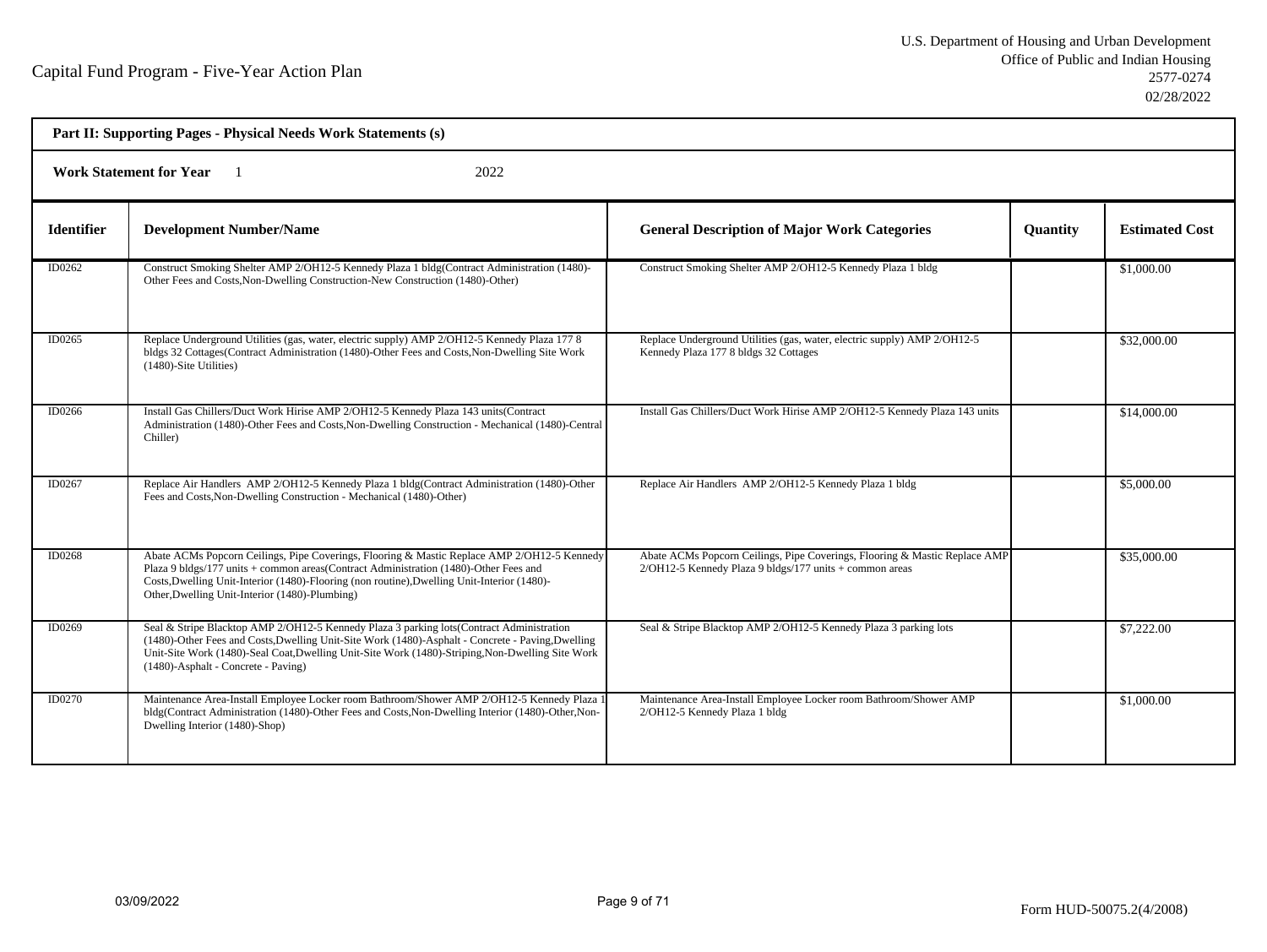| Part II: Supporting Pages - Physical Needs Work Statements (s) |                                                                                                                                                                                                                                                                                                                                                                                                                                                                                                                |                                                                                                                                  |                 |                       |  |  |
|----------------------------------------------------------------|----------------------------------------------------------------------------------------------------------------------------------------------------------------------------------------------------------------------------------------------------------------------------------------------------------------------------------------------------------------------------------------------------------------------------------------------------------------------------------------------------------------|----------------------------------------------------------------------------------------------------------------------------------|-----------------|-----------------------|--|--|
|                                                                | <b>Work Statement for Year</b><br>2022                                                                                                                                                                                                                                                                                                                                                                                                                                                                         |                                                                                                                                  |                 |                       |  |  |
| <b>Identifier</b>                                              | <b>Development Number/Name</b>                                                                                                                                                                                                                                                                                                                                                                                                                                                                                 | <b>General Description of Major Work Categories</b>                                                                              | <b>Quantity</b> | <b>Estimated Cost</b> |  |  |
| ID0271                                                         | Replace Cottage Boilers/Water heaters AMP 2/OH12-5 Kennedy Plaza 8 bldgs(Contract<br>Administration (1480)-Other Fees and Costs, Non-Dwelling Construction - Mechanical (1480)-Central<br>Boiler, Non-Dwelling Construction - Mechanical (1480)-Heating Equipment - System, Non-Dwelling<br>Construction - Mechanical (1480)-Hot Water Heaters, Non-Dwelling Construction - Mechanical<br>$(1480)$ -Other)                                                                                                     | Replace Cottage Boilers/water heaters AMP 2/OH12-5 Kennedy Plaza 8 bldgs                                                         |                 | \$36,000.00           |  |  |
| ID0275                                                         | Site Improvements: Grading, Drainage in Existing Trenches & Resurfacing Disturbed Pavement AMP<br>2/OH12-5 Kennedy Plaza 9 bldgs(Contract Administration (1480)-Other Fees and Costs, Dwelling<br>Unit-Site Work (1480)-Asphalt - Concrete - Paving, Dwelling Unit-Site Work (1480)-Curb and<br>Gutter, Dwelling Unit-Site Work (1480)-Storm Drainage, Non-Dwelling Site Work (1480)-Asphalt -<br>Concrete - Paving, Non-Dwelling Site Work (1480)-Landscape, Non-Dwelling Site Work (1480)-Storm<br>Drainage) | Site Improvements: Grading, Drainage in Existing Trenches & Resurfacing<br>Disturbed Pavement AMP 2/OH12-5 Kennedy Plaza 9 bldgs |                 | \$9,000.00            |  |  |
| ID0276                                                         | Install A/C Covers AMP 2/OH12-5 Kennedy Plaza 177 units (Dwelling Unit-Interior (1480)-Other)                                                                                                                                                                                                                                                                                                                                                                                                                  | Install A/C Covers AMP 2/OH12-5 Kennedy Plaza 177 units                                                                          |                 | \$1,770.00            |  |  |
| <b>ID0278</b>                                                  | Interior/Exterior Lighting Energy Efficient (LED) AMP 2/OH12-5 Kennedy Plaza 177 units(Contract<br>Administration (1480)-Other Fees and Costs, Dwelling Unit-Exterior (1480)-Exterior Doors, Dwelling<br>Unit-Interior (1480)-Electrical, Dwelling Unit-Interior (1480)-Other, Dwelling Unit-Site Work (1480)-<br>Lighting)                                                                                                                                                                                    | Upgrade Interior/Exterior Lighting Energy Efficient (LED or similar) AMP<br>2/OH12-5 Kennedy Plaza 177 units                     |                 | \$1,000.00            |  |  |
| ID0280                                                         | Construct Smoking Shelter AMP 2/OH12-10 Lakeview Plaza 1 bldg(Contract Administration (1480)-<br>Other Fees and Costs, Non-Dwelling Construction-New Construction (1480)-Other)                                                                                                                                                                                                                                                                                                                                | Construct Smoking Shelter AMP 2/OH12-10 Lakeview Plaza 1 bldg                                                                    |                 | \$1,000.00            |  |  |
| ID0281                                                         | Replace Windows and/or failed panes AMP 2/OH12-10 Lakeview Plaza 209 units + common<br>areas(Contract Administration (1480)-Other Fees and Costs, Dwelling Unit-Exterior (1480)-<br>Windows, Non-Dwelling Exterior (1480)-Windows)                                                                                                                                                                                                                                                                             | Replace Windows and/or failed panes AMP 2/OH12-10 Lakeview Plaza 209 units<br>+ common areas                                     |                 | \$20,000.00           |  |  |
| ID0282                                                         | Add West Entrance Enclosure AMP 2/OH12-10 Lakeview Plaza 1 bldg(Contract Administration<br>(1480)-Other Fees and Costs, Non-Dwelling Construction-New Construction (1480)-Other, Non-<br>Dwelling Exterior (1480)-Doors)                                                                                                                                                                                                                                                                                       | Add West Entrance Enclosure AMP 2/OH12-10 Lakeview Plaza 1 bldg                                                                  |                 | \$1,000.00            |  |  |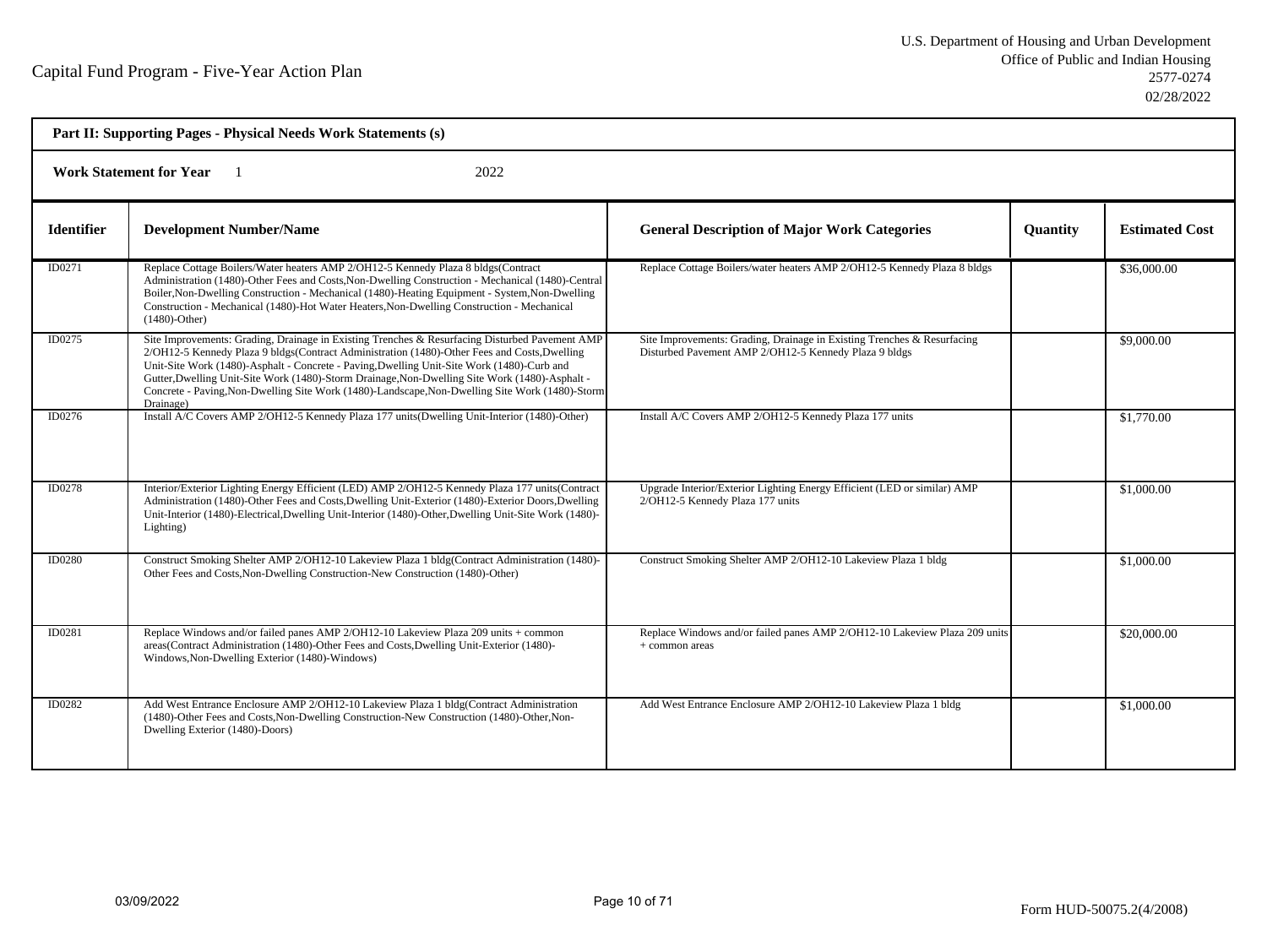| Part II: Supporting Pages - Physical Needs Work Statements (s) |                                                                                                                                                                                                                                                                                                                                                                                                                                                                     |                                                                                                                                   |                 |                       |  |  |
|----------------------------------------------------------------|---------------------------------------------------------------------------------------------------------------------------------------------------------------------------------------------------------------------------------------------------------------------------------------------------------------------------------------------------------------------------------------------------------------------------------------------------------------------|-----------------------------------------------------------------------------------------------------------------------------------|-----------------|-----------------------|--|--|
|                                                                | 2022<br><b>Work Statement for Year</b>                                                                                                                                                                                                                                                                                                                                                                                                                              |                                                                                                                                   |                 |                       |  |  |
| <b>Identifier</b>                                              | <b>Development Number/Name</b>                                                                                                                                                                                                                                                                                                                                                                                                                                      | <b>General Description of Major Work Categories</b>                                                                               | <b>Quantity</b> | <b>Estimated Cost</b> |  |  |
| ID0284                                                         | Alternative Energy Source: Roof top solar power or wind turbine AMP 2/OH12-10 Lakeview Plaza 1<br>bldg(Contract Administration (1480)-Other Fees and Costs, Non-Dwelling Construction - Mechanical<br>$(1480)$ -Other)                                                                                                                                                                                                                                              | Alternative Energy Source: Roof top solar power or wind turbine AMP 2/OH12-<br>10 Lakeview Plaza 1 bldg                           |                 | \$17,500.00           |  |  |
| ID0287                                                         | Install Gas Chillers/Duct Work Hirise AMP 2/OH12-10 Lakeview Plaza 209 units(Contract<br>Administration (1480)-Other Fees and Costs, Non-Dwelling Construction - Mechanical (1480)-Central<br>Chiller)                                                                                                                                                                                                                                                              | Install Gas Chillers/Duct Work Hirise AMP 2/OH12-10 Lakeview Plaza 209 units                                                      |                 | \$14,000.00           |  |  |
| ID0289                                                         | Abate ACMs Popcorn ceilings, Pipe Coverings, Flooring & Mastic AMP 2/OH12-10 Lakeview Plaza<br>209 units + common areas(Contract Administration (1480)-Other Fees and Costs, Dwelling Unit-<br>Interior (1480)-Flooring (non routine), Dwelling Unit-Interior (1480)-Mechanical, Dwelling Unit-<br>Interior (1480)-Other, Dwelling Unit-Interior (1480)-Plumbing, Non-Dwelling Interior (1480)-Other)                                                               | Abate ACMs Popcorn ceilings, Pipe Coverings, Flooring & Mastic AMP<br>$2/OH12-10$ Lakeview Plaza 209 units $+$ common areas       |                 | \$35,000.00           |  |  |
| <b>ID0290</b>                                                  | Install A/C Covers AMP 2/OH12-10 Lakeview Plaza 209 units (Dwelling Unit-Interior (1480)-Other)                                                                                                                                                                                                                                                                                                                                                                     | Install A/C Covers AMP 2/OH12-10 Lakeview Plaza 209 units                                                                         |                 | \$2,004.00            |  |  |
| ID0291                                                         | Interior/Exterior Lighting Energy Efficient (LED) AMP 2/OH12-10 Lakeview Plaza 209 units<br>(Contract Administration (1480)-Other Fees and Costs, Dwelling Unit-Exterior (1480)-Exterior<br>Lighting, Dwelling Unit-Interior (1480)-Electrical, Dwelling Unit-Site Work (1480)-Lighting)                                                                                                                                                                            | Upgrade Interior/Exterior Lighting Energy Efficient (LED or similar) AMP<br>2/OH12-10 Lakeview Plaza 209 units                    |                 | \$1,000.00            |  |  |
| ID0292                                                         | Site Improvements: Grading, Drainage in Existing Trenches & Resurfacing Disturbed Pavement AMP<br>2/OH12-10 Lakeview Plaza 1 bldg(Contract Administration (1480)-Other Fees and Costs, Dwelling<br>Unit-Site Work (1480)-Asphalt - Concrete - Paving, Dwelling Unit-Site Work (1480)-Curb and<br>Gutter, Dwelling Unit-Site Work (1480)-Storm Drainage, Non-Dwelling Site Work (1480)-Asphalt -<br>Concrete - Paving, Non-Dwelling Site Work (1480)-Storm Drainage) | Site Improvements: Grading, Drainage in Existing Trenches & Resurfacing<br>Disturbed Pavement AMP 2/OH12-10 Lakeview Plaza 1 bldg |                 | \$2,000.00            |  |  |
| ID0294                                                         | Fence Replacement AMP 2/OH12-220 10 Scattered Site Units (Dwelling Unit-Site Work (1480)-<br>Fencing, Non-Dwelling Site Work (1480)-Fencing, Contract Administration (1480)-Other Fees and<br>Costs)                                                                                                                                                                                                                                                                | Fence Replacement AMP 2/OH12-220 10 Scattered Site Units                                                                          |                 | \$1,000.00            |  |  |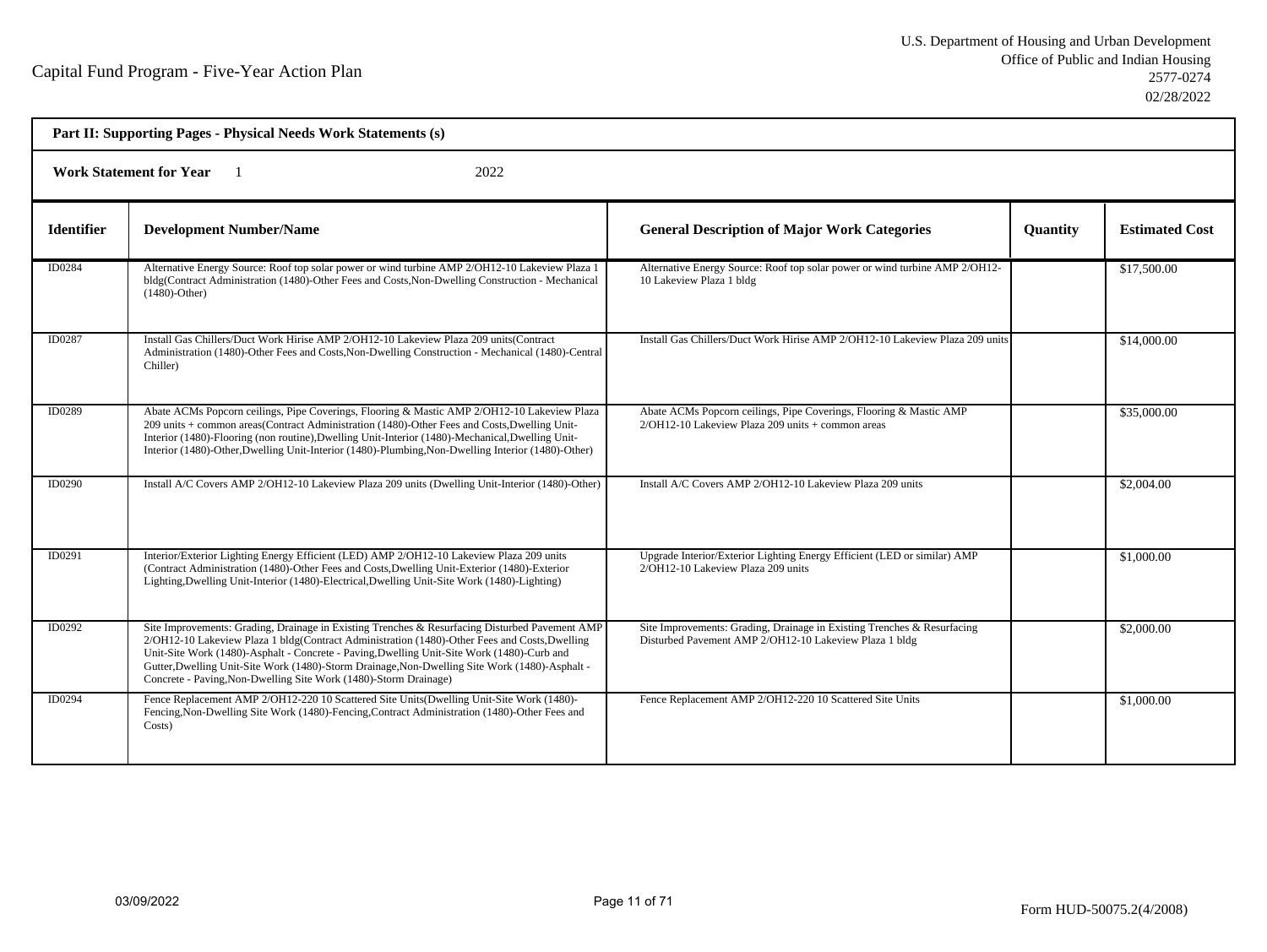| Part II: Supporting Pages - Physical Needs Work Statements (s) |                                                                                                                                                                                                                                                                                                                                                                                                                                                                        |                                                                                                                                      |                 |                       |  |  |
|----------------------------------------------------------------|------------------------------------------------------------------------------------------------------------------------------------------------------------------------------------------------------------------------------------------------------------------------------------------------------------------------------------------------------------------------------------------------------------------------------------------------------------------------|--------------------------------------------------------------------------------------------------------------------------------------|-----------------|-----------------------|--|--|
|                                                                | 2022<br><b>Work Statement for Year</b>                                                                                                                                                                                                                                                                                                                                                                                                                                 |                                                                                                                                      |                 |                       |  |  |
| <b>Identifier</b>                                              | <b>Development Number/Name</b>                                                                                                                                                                                                                                                                                                                                                                                                                                         | <b>General Description of Major Work Categories</b>                                                                                  | <b>Quantity</b> | <b>Estimated Cost</b> |  |  |
| ID0295                                                         | Roof Vent Replacement AMP 2/OH12-220 10 Scattered Site Units(Contract Administration (1480)-<br>Other Fees and Costs, Dwelling Unit-Exterior (1480)-Other, Dwelling Unit-Exterior (1480)-Roofs)                                                                                                                                                                                                                                                                        | Roof Vent Replacement AMP 2/OH12-220 10 Scattered Site Units                                                                         |                 | \$1,000.00            |  |  |
| ID0296                                                         | Front Porch: Paint/Replace Wood AMP 2/OH12-220 10 Scattered Site Units(Contract Administration<br>(1480)-Other Fees and Costs, Dwelling Unit-Exterior (1480)-Balconies-Porches-Railings-etc, Dwelling<br>Unit-Exterior (1480)-Columns and Porches, Dwelling Unit-Exterior (1480)-Exterior Paint and<br>Caulking)                                                                                                                                                       | Front Porch: Paint/Replace Wood AMP 2/OH12-220 10 Scattered Site Units                                                               |                 | \$1,000.00            |  |  |
| <b>ID0297</b>                                                  | Site Improvements: Grading, Drainage in Existing Trenches & Resurfacing Disturbed Pavement AMP<br>2/OH12-220 10 Scattered Site Units(Contract Administration (1480)-Other Fees and Costs, Dwelling<br>Unit-Site Work (1480)-Asphalt - Concrete - Paving, Dwelling Unit-Site Work (1480)-Curb and<br>Gutter, Dwelling Unit-Site Work (1480)-Storm Drainage, Non-Dwelling Site Work (1480)-Asphalt -<br>Concrete - Paving, Non-Dwelling Site Work (1480)-Storm Drainage) | Site Improvements: Grading, Drainage in Existing Trenches & Resurfacing<br>Disturbed Pavement AMP 2/OH12-220 10 Scattered Site Units |                 | \$1,000.00            |  |  |
| <b>ID0298</b>                                                  | Interior/Exterior Lighting Energy Efficient (LED) AMP 2/OH12-220 10 Scattered Site Units(Contract<br>Administration (1480)-Other Fees and Costs, Dwelling Unit-Exterior (1480)-Exterior<br>Lighting, Dwelling Unit-Interior (1480)-Electrical, Dwelling Unit-Interior (1480)-Other, Dwelling Unit-<br>Site Work (1480)-Lighting)                                                                                                                                       | Upgrade Interior Lighting Energy Efficient (LED or similar) AMP 2/OH12-220<br>10 Scattered Site Units                                |                 | \$500.00              |  |  |
| ID0406                                                         | Transfer to Operations AMP 2 396 units (Operations (1406))                                                                                                                                                                                                                                                                                                                                                                                                             | Transfer to Operations AMP 2 396 units                                                                                               |                 | \$20,000.00           |  |  |
| ID0420                                                         | CFP Management Fee AMP 2 396 units (Administration (1410)-Other)                                                                                                                                                                                                                                                                                                                                                                                                       | CFP Management Fee AMP 2 396 units                                                                                                   |                 | \$102,757.00          |  |  |
| ID0500                                                         | Management Improvements - paperless applications, recertifications, inspections - AMP<br>2(Management Improvement (1408)-System Improvements)                                                                                                                                                                                                                                                                                                                          | Management Improvements - paperless applications, recertifications, inspections<br>AMP <sub>2</sub>                                  |                 | \$15,000.00           |  |  |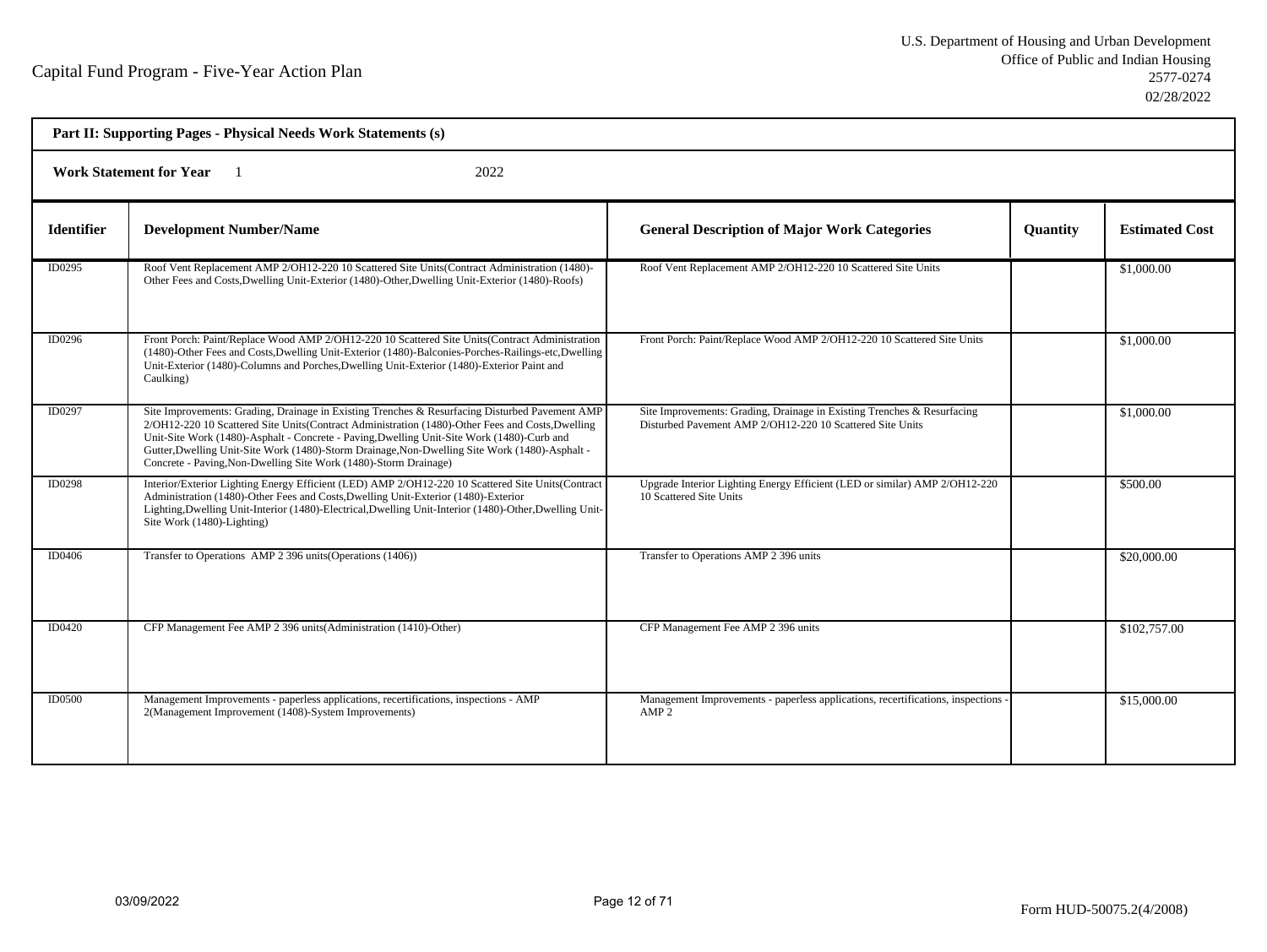| Part II: Supporting Pages - Physical Needs Work Statements (s) |                                                                                                                                                                                                                                                                                                                               |                                                                                                    |                 |                       |  |
|----------------------------------------------------------------|-------------------------------------------------------------------------------------------------------------------------------------------------------------------------------------------------------------------------------------------------------------------------------------------------------------------------------|----------------------------------------------------------------------------------------------------|-----------------|-----------------------|--|
|                                                                | <b>Work Statement for Year</b><br>2022                                                                                                                                                                                                                                                                                        |                                                                                                    |                 |                       |  |
| <b>Identifier</b>                                              | <b>Development Number/Name</b>                                                                                                                                                                                                                                                                                                | <b>General Description of Major Work Categories</b>                                                | <b>Quantity</b> | <b>Estimated Cost</b> |  |
| ID0669                                                         | Replace Windows/failed panes AMP 2/OH12-5 Kennedy Plaza 177 units + common areas(Dwelling<br>Unit-Exterior (1480)-Windows, Non-Dwelling Exterior (1480)-Windows, Contract Administration<br>(1480)-Other Fees and Costs)                                                                                                      | Replace Windows/failed panes AMP 2/OH12-5 Kennedy Plaza 177 units +<br>common areas                |                 | \$50,000.00           |  |
|                                                                | WILKES-VILLA (OH012000003)                                                                                                                                                                                                                                                                                                    |                                                                                                    |                 | \$1,183,390.00        |  |
| ID0076                                                         | Replace Sump Pumps/Plumbing/Crocks in Existing Trenches AMP 3/OH12-320; 14 scattered site<br>units(Contract Administration (1480)-Other Fees and Costs, Dwelling Unit-Interior (1480)-<br>Plumbing, Dwelling Unit-Site Work (1480)-Storm Drainage, Non-Dwelling Site Work (1480)-Storm<br>Drainage)                           | Replace Sump Pumps/Plumbing/Crocks in Existing Trenches AMP 3/OH12-320;<br>14 scattered site units |                 | \$4,200.00            |  |
| <b>ID0077</b>                                                  | Floor covering replacement AMP 3/OH12-320 14 Scattered site units(Dwelling Unit-Interior (1480)-<br>Flooring (non routine), Contract Administration (1480)-Other Fees and Costs)                                                                                                                                              | Floor covering replacement AMP 3/OH12-320 14 Scattered site units                                  |                 | \$5,250.00            |  |
| <b>ID0078</b>                                                  | Concrete install in Crawl Space AMP 3/OH12-320 14 Scattered Site Units (Dwelling Unit-Exterior<br>(1480)-Building Slab, Dwelling Unit-Exterior (1480)-Foundations, Dwelling Unit-Interior (1480)-<br>Other, Contract Administration (1480)-Other Fees and Costs)                                                              | Concrete install in Crawl Space AMP 3/OH12-320 14 Scattered Site Units                             |                 | \$6,300.00            |  |
| ID0299                                                         | Entrance Doors/Porch Slab replacement AMP 3/OH12-3 Wilkes Villa 174 units (Dwelling Unit-<br>Exterior (1480)-Columns and Porches, Dwelling Unit-Site Work (1480)-Asphalt - Concrete -<br>Paving, Contract Administration (1480)-Other Fees and Costs)                                                                         | Entrance Doors/Porch Slab replacement AMP 3/OH12-3 Wilkes Villa 174 units                          |                 | \$7,560.00            |  |
| <b>ID0300</b>                                                  | Interior/Exterior Lighting Energy Efficient (LED) AMP 3/OH12-3 Wilkes Villa 174 units(Contract<br>Administration (1480)-Other Fees and Costs, Dwelling Unit-Exterior (1480)-Exterior<br>Lighting, Dwelling Unit-Interior (1480)-Electrical, Dwelling Unit-Interior (1480)-Other, Dwelling Unit-<br>Site Work (1480)-Lighting) | Upgrade Interior Lighting Energy Efficient (LED or similar) AMP 3/OH12-3<br>Wilkes Villa 174 units |                 | \$1,000.00            |  |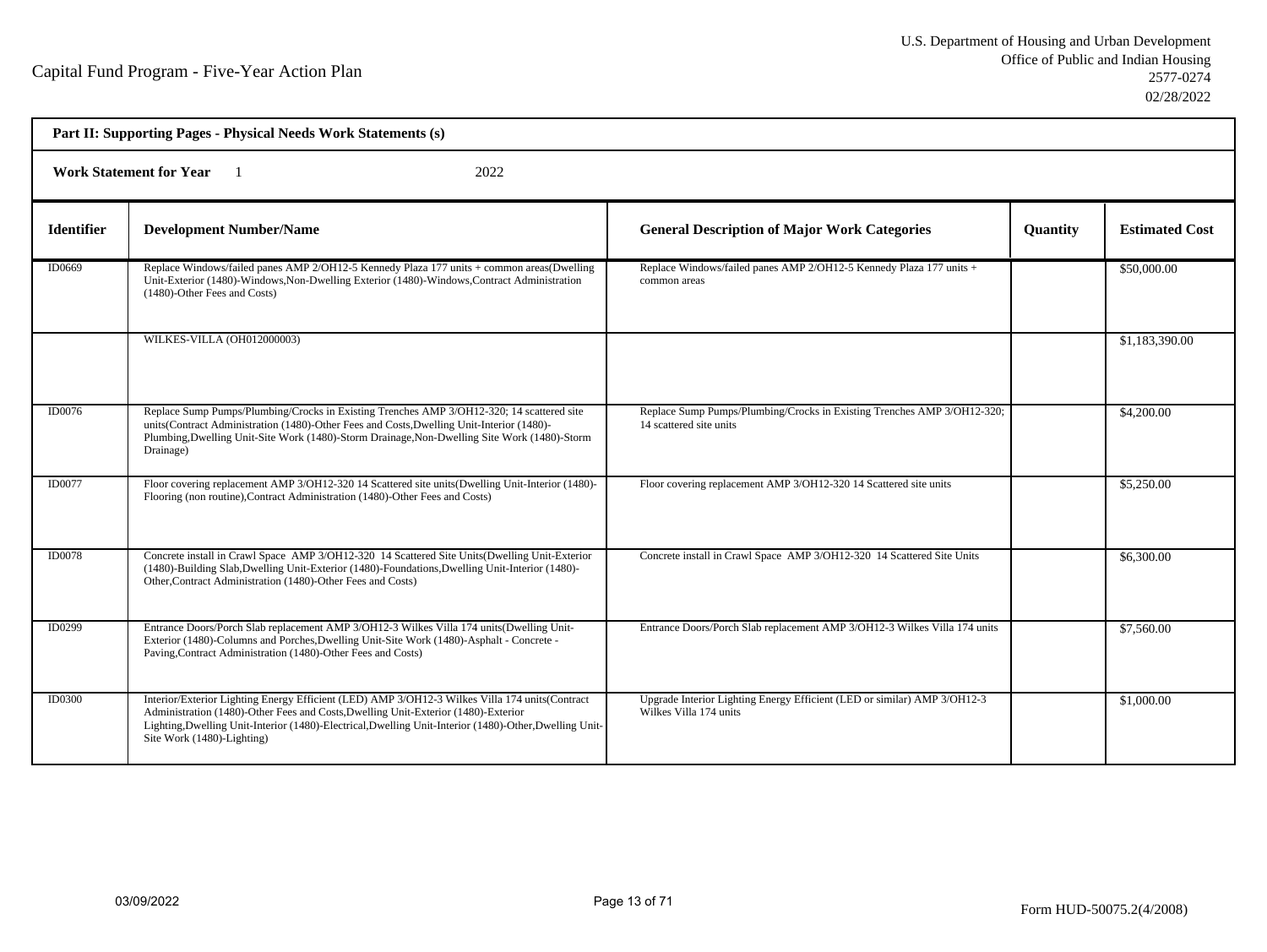| Part II: Supporting Pages - Physical Needs Work Statements (s) |                                                                                                                                                                                                                                                                                                                                            |                                                                                                   |                 |                       |
|----------------------------------------------------------------|--------------------------------------------------------------------------------------------------------------------------------------------------------------------------------------------------------------------------------------------------------------------------------------------------------------------------------------------|---------------------------------------------------------------------------------------------------|-----------------|-----------------------|
| 2022<br><b>Work Statement for Year</b>                         |                                                                                                                                                                                                                                                                                                                                            |                                                                                                   |                 |                       |
| <b>Identifier</b>                                              | <b>Development Number/Name</b>                                                                                                                                                                                                                                                                                                             | <b>General Description of Major Work Categories</b>                                               | <b>Quantity</b> | <b>Estimated Cost</b> |
| ID0301                                                         | Replace Stone/Brick Thresholds AMP 3/OH12-3 Wilkes Villa 174 units (Contract Administration<br>(1480)-Other Fees and Costs, Dwelling Unit-Exterior (1480)-Columns and Porches, Dwelling Unit-<br>Exterior (1480)-Exterior Doors, Dwelling Unit-Exterior (1480)-Other)                                                                      | Replace Stone/Brick Thresholds AMP 3/OH12-3 Wilkes Villa 174 units                                |                 | \$2,100.00            |
| ID0303                                                         | Replace Utility Cages/Fencing Replace Roofs AMP 3/OH12-3 Wilkes Villa 174 units/22<br>bldgs(Contract Administration (1480)-Other Fees and Costs, Non-Dwelling Construction - Mechanical<br>$(1480)$ -Other)                                                                                                                                | Replace Utility Cages/Fencing Replace Roofs AMP 3/OH12-3 Wilkes Villa 174<br>units/22 bldgs       |                 | \$2,200.00            |
| ID0304                                                         | Replace Gutters & Downspouts AMP 3/OH12-3 Wilkes Villa 174 units/22 bldgs(Contract<br>Administration (1480)-Other Fees and Costs, Dwelling Unit-Exterior (1480)-Gutters -<br>Downspouts, Non-Dwelling Exterior (1480)-Gutters - Downspouts)                                                                                                | Replace Gutters & Downspouts AMP 3/OH12-3 Wilkes Villa 174 units/22 bldgs                         |                 | \$4,970.00            |
| ID0305                                                         | Replace Screen Doors AMP 3/OH12-3 Wilkes Villa 174 units (Contract Administration (1480)-Other<br>Fees and Costs, Dwelling Unit-Exterior (1480)-Exterior Doors)                                                                                                                                                                            | Replace Screen Doors AMP 3/OH12-3 Wilkes Villa 174 units                                          |                 | \$3,080.00            |
| ID0307                                                         | Install exterior cameras & recording system (interior common areas, exterior property wide) AMP<br>3/OH12-3 Wilkes Villa(Contract Administration (1480)-Other Fees and Costs, Dwelling Unit-Exterior<br>(1480)-Other, Dwelling Unit-Site Work (1480)-Other, Non-Dwelling Exterior (1480)-Other, Non-<br>Dwelling Interior (1480)-Security) | Install interior/exterior cameras and recording system AMP 3/OH12-3 Wilkes<br>Villa property wide |                 | \$150,000.00          |
| <b>ID0308</b>                                                  | Install Emergency Generator for Management building AMP 3/OH12-3 Wilkes Villa 1 bldg(Contract<br>Administration (1480)-Other Fees and Costs, Non-Dwelling Construction - Mechanical (1480)-<br>Generator)                                                                                                                                  | Install Emergency Generator for Management building AMP 3/OH12-3 Wilkes<br>Villa                  |                 | \$4,000.00            |
| ID0309                                                         | Sanitary Sewer Replacement in Existing Trenches AMP 3/OH12-3 Wilkes Villa 22 bldgs(Contract<br>Administration (1480)-Other Fees and Costs, Dwelling Unit-Interior (1480)-Plumbing, Dwelling Unit-<br>Site Work (1480)-Sewer Lines - Mains, Non-Dwelling Site Work (1480)-Site Utilities)                                                   | Sanitary Sewer Replacement in Existing Trenches AMP 3/OH12-3 Wilkes Villa<br>22 bldgs             |                 | \$174,000.00          |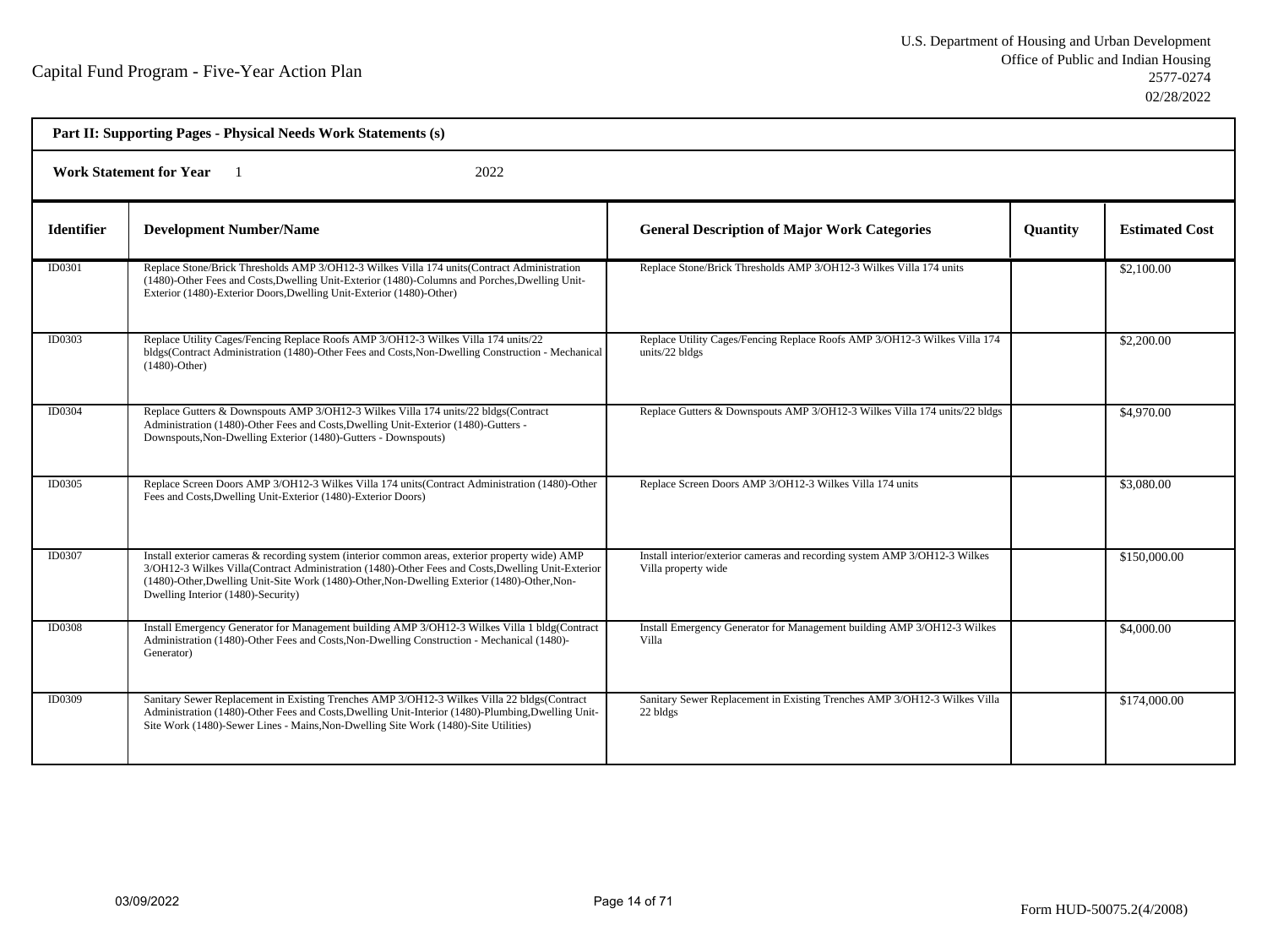| Part II: Supporting Pages - Physical Needs Work Statements (s) |                                                                                                                                                                                                                         |                                                                                                                    |                 |                       |  |
|----------------------------------------------------------------|-------------------------------------------------------------------------------------------------------------------------------------------------------------------------------------------------------------------------|--------------------------------------------------------------------------------------------------------------------|-----------------|-----------------------|--|
|                                                                | <b>Work Statement for Year</b><br>2022                                                                                                                                                                                  |                                                                                                                    |                 |                       |  |
| <b>Identifier</b>                                              | <b>Development Number/Name</b>                                                                                                                                                                                          | <b>General Description of Major Work Categories</b>                                                                | <b>Quantity</b> | <b>Estimated Cost</b> |  |
| ID0311                                                         | Resurface/Seal/Stripe Parking Lots & Side Streets AMP 3/OH12-3 Wilkes Villa property<br>wide(Contract Administration (1480)-Other Fees and Costs, Non-Dwelling Site Work (1480)-Asphalt<br>Concrete - Paving)           | Resurface/Seal/Stripe Parking Lots & Side Streets AMP 3/OH12-3 Wilkes Villa<br>property wide                       |                 | \$10,500.00           |  |
| ID0313                                                         | Resident Relocation for redevelopment AMP 3/OH12-3 Wilkes Villa - selected buildings as create<br>development plan(Contract Administration (1480)-Relocation)                                                           | Resident Relocation for redevelopment AMP 3/OH12-3 Wilkes Villa - selected<br>buildings as create development plan |                 | \$50,000.00           |  |
| ID0316                                                         | Alternative Energy Source: rooftop solar power or wind turbines; AMP 3/OH12-6 RIverview Plaza 1<br>bldg(Contract Administration (1480)-Other Fees and Costs, Non-Dwelling Construction - Mechanical<br>$(1480)$ -Other) | Alternative Energy Source: rooftop solar power or wind turbines; AMP 3/OH12-<br>6 RIverview Plaza 1 bldg           |                 | \$17,500.00           |  |
| ID0317                                                         | Replace Toilets AMP 3/OH12-6 RIverview Plaza 180 units (Dwelling Unit-Interior (1480)-<br>Commodes, Contract Administration (1480)-Other Fees and Costs)                                                                | Replace Toilets AMP 3/OH12-6 RIverview Plaza 180 units                                                             |                 | \$2,629.00            |  |
| <b>ID0318</b>                                                  | Replace Roof AMP 3/OH12-6 RIverview Plaza 1 bldg(Contract Administration (1480)-Other Fees and<br>Costs, Dwelling Unit-Exterior (1480)-Roofs, Non-Dwelling Exterior (1480)-Roofs)                                       | Replace Roof AMP 3/OH12-6 RIverview Plaza 1 bldg                                                                   |                 | \$8,750.00            |  |
| ID0319                                                         | Replace Window Screens in Common Areas AMP 3/OH12-6 RIverview Plaza 1 bldg(Contract<br>Administration (1480)-Other Fees and Costs, Non-Dwelling Exterior (1480)-Windows)                                                | Replace Window Screens in Common Areas AMP 3/OH12-6 RIverview Plaza 1<br>bldg                                      |                 | \$700.00              |  |
| ID0321                                                         | Install Gas Chillers/Duct Work AMP 3/OH12-6 Riverview Plaza 180 units(Contract Administration<br>(1480)-Other Fees and Costs, Non-Dwelling Construction - Mechanical (1480)-Central Chiller)                            | Install Gas Chillers/Duct Work AMP 3/OH12-6 Riverview Plaza 180 units                                              |                 | \$14,000.00           |  |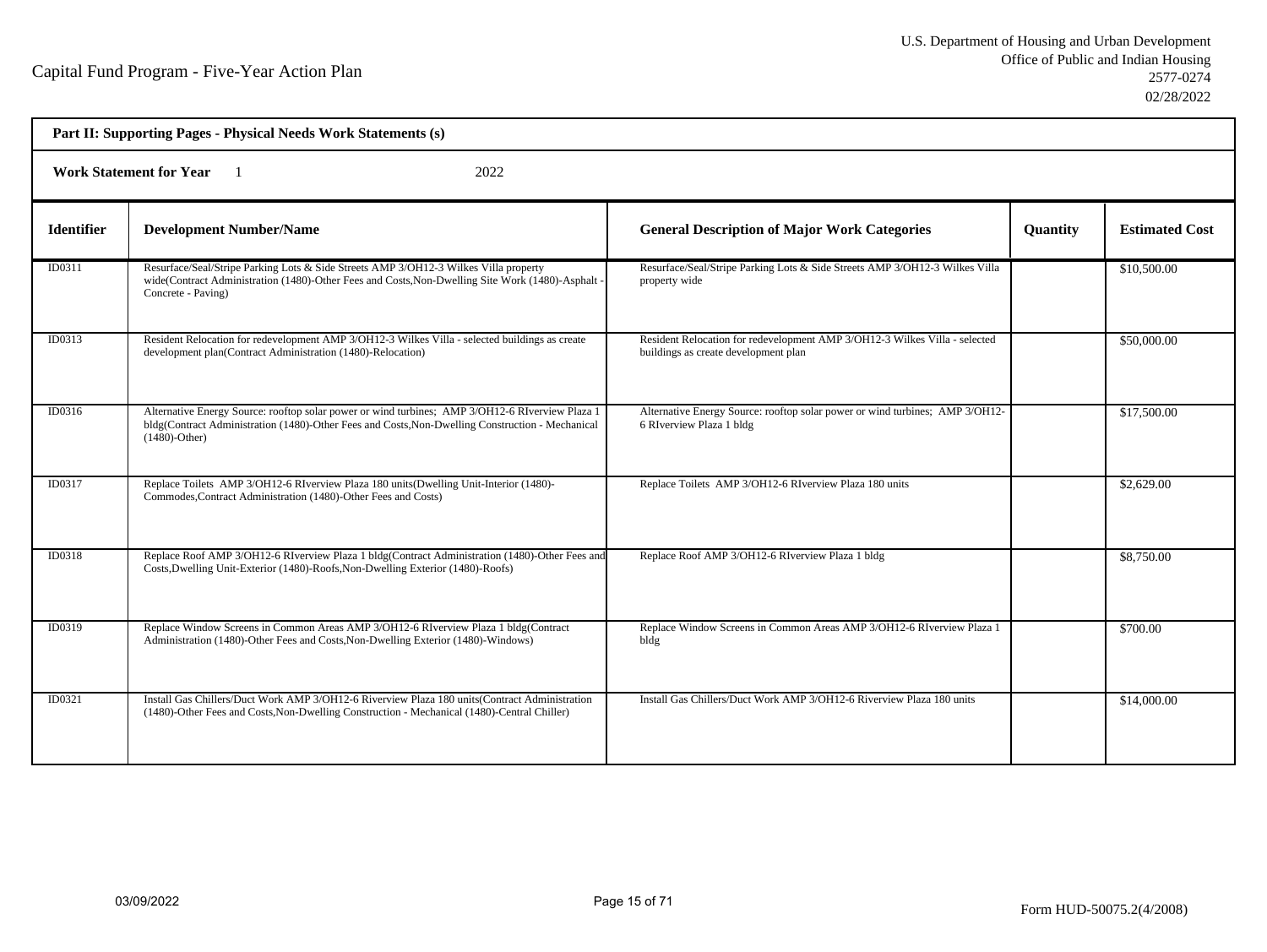| Part II: Supporting Pages - Physical Needs Work Statements (s) |                                                                                                                                                                                                                                                                                                                                                                                                        |                                                                                                                           |                 |                       |  |
|----------------------------------------------------------------|--------------------------------------------------------------------------------------------------------------------------------------------------------------------------------------------------------------------------------------------------------------------------------------------------------------------------------------------------------------------------------------------------------|---------------------------------------------------------------------------------------------------------------------------|-----------------|-----------------------|--|
| <b>Work Statement for Year</b><br>2022                         |                                                                                                                                                                                                                                                                                                                                                                                                        |                                                                                                                           |                 |                       |  |
| <b>Identifier</b>                                              | <b>Development Number/Name</b>                                                                                                                                                                                                                                                                                                                                                                         | <b>General Description of Major Work Categories</b>                                                                       | <b>Quantity</b> | <b>Estimated Cost</b> |  |
| ID0323                                                         | Resurface Parking Lot Across From Riverview AMP 3/OH12-6 Riverview Plaza 1 bldg (Contract<br>Administration (1480)-Other Fees and Costs, Dwelling Unit-Site Work (1480)-Parking, Non-Dwelling<br>Site Work (1480)-Asphalt - Concrete - Paving, Non-Dwelling Site Work (1480)-Curb and Gutter, Non-<br>Dwelling Site Work (1480)-Fencing, Non-Dwelling Site Work (1480)-Storm Drainage)                 | Resurface Parking Lot Across From Riverview AMP 3/OH12-6 Riverview Plaza<br>1 bldg                                        |                 | \$7,000.00            |  |
| ID0324                                                         | Abate ACMs Popcorn Ceiling, Pipe Coverings, Flooring & Mastic AMP 3/OH12-6 Riverview Plaza<br>180 units and common areas(Dwelling Unit-Interior (1480)-Flooring (non routine), Dwelling Unit-<br>Interior (1480)-Mechanical, Dwelling Unit-Interior (1480)-Other, Dwelling Unit-Interior (1480)-<br>Plumbing, Non-Dwelling Interior (1480)-Other, Contract Administration (1480)-Other Fees and Costs) | Abate ACMs Popcorn Ceiling, Pipe Coverings, Flooring & Mastic AMP 3/OH12-<br>6 Riverview Plaza 180 units and common areas |                 | \$47,880.00           |  |
| ID0325                                                         | Replace Windows AMP 3/OH12-6 Riverview Plaza 180 units and common areas(Contract<br>Administration (1480)-Other Fees and Costs, Dwelling Unit-Exterior (1480)-Windows, Non-Dwelling<br>Exterior (1480)-Windows)                                                                                                                                                                                        | Replace Windows AMP 3/OH12-6 Riverview Plaza 180 units and common areas                                                   |                 | \$21,000.00           |  |
| ID0326                                                         | Plumbing Upgrade Angle Stops/Danfoss Valves AMP 3/OH12-6 Riverview Plaza 180 units and<br>common areas(Contract Administration (1480)-Other Fees and Costs, Dwelling Unit-Interior (1480)-<br>Plumbing, Non-Dwelling Interior (1480)-Plumbing)                                                                                                                                                         | Plumbing Upgrade Angle Stops/Danfoss Valves AMP 3/OH12-6 Riverview Plaza<br>180 units and common areas                    |                 | \$1,750.00            |  |
| ID0327                                                         | Install A/C Covers AMP 3/OH12-6 Riverview Plaza 180 units (Dwelling Unit-Interior (1480)-Other)                                                                                                                                                                                                                                                                                                        | Install A/C Covers AMP 3/OH12-6 Riverview Plaza 180 units                                                                 |                 | \$18,000.00           |  |
| ID0328                                                         | Replace Unit Flooring AMP 3/OH12-6 Riverview Plaza 180 units (Contract Administration (1480)-<br>Other Fees and Costs, Dwelling Unit-Interior (1480)-Flooring (non routine), Non-Dwelling Interior<br>(1480)-Common Area Flooring)                                                                                                                                                                     | Replace Unit Flooring AMP 3/OH12-6 Riverview Plaza 180 units                                                              |                 | \$52,500.00           |  |
| ID0329                                                         | Replace Unit Entrance Doors/ADA Hardware AMP 3/OH12-6 Riverview Plaza 180 units (Contract<br>Administration (1480)-Other Fees and Costs, Dwelling Unit-Interior (1480)-Interior Doors, Non-<br>Dwelling Exterior (1480)-Doors, Non-Dwelling Interior (1480)-Doors)                                                                                                                                     | Replace Unit Entrance Doors/ADA Hardware AMP 3/OH12-6 Riverview Plaza<br>180 units                                        |                 | \$5,400.00            |  |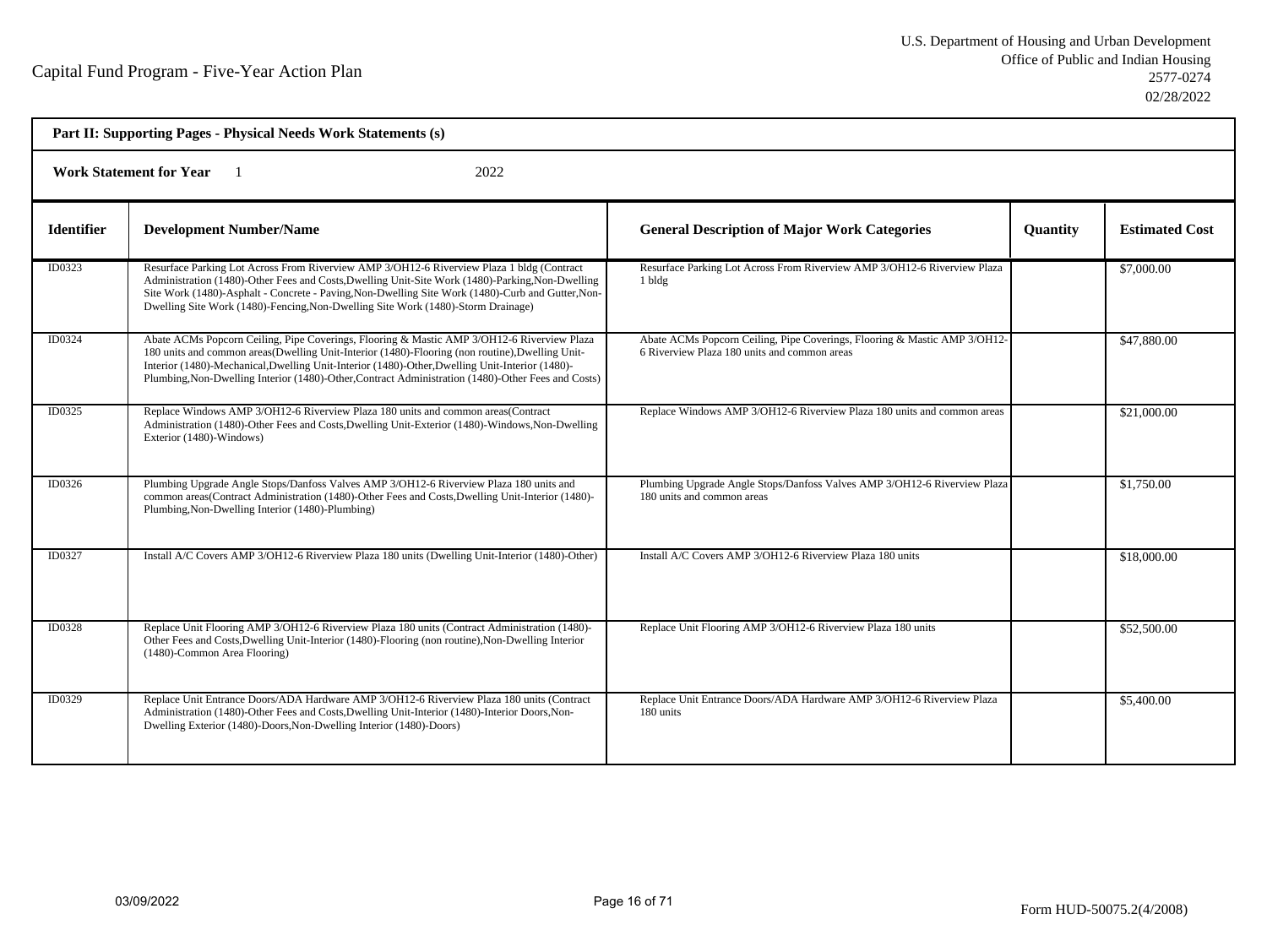| Part II: Supporting Pages - Physical Needs Work Statements (s) |                                                                                                                                                                                                                                                                                                                                                                                                                                                                              |                                                                                                                                          |                 |                       |  |  |
|----------------------------------------------------------------|------------------------------------------------------------------------------------------------------------------------------------------------------------------------------------------------------------------------------------------------------------------------------------------------------------------------------------------------------------------------------------------------------------------------------------------------------------------------------|------------------------------------------------------------------------------------------------------------------------------------------|-----------------|-----------------------|--|--|
|                                                                | 2022<br><b>Work Statement for Year</b>                                                                                                                                                                                                                                                                                                                                                                                                                                       |                                                                                                                                          |                 |                       |  |  |
| <b>Identifier</b>                                              | <b>Development Number/Name</b>                                                                                                                                                                                                                                                                                                                                                                                                                                               | <b>General Description of Major Work Categories</b>                                                                                      | <b>Quantity</b> | <b>Estimated Cost</b> |  |  |
| ID0330                                                         | Replace Unit Interior Doors ADA Hardware AMP 3/OH12-6 Riverview Plaza 180 units (Contract<br>Administration (1480)-Other Fees and Costs, Dwelling Unit-Interior (1480)-Interior Doors)                                                                                                                                                                                                                                                                                       | Replace Unit Interior Doors ADA Hardware AMP 3/OH12-6 Riverview Plaza<br>180 units                                                       |                 | \$5,400.00            |  |  |
| ID0331                                                         | Interior/Exterior Lighting Energy Efficient (LED) AMP 3/OH12-6 Riverview Plaza 180 units<br>(Contract Administration (1480)-Other Fees and Costs, Dwelling Unit-Exterior (1480)-Exterior<br>Lighting, Dwelling Unit-Interior (1480)-Electrical, Dwelling Unit-Interior (1480)-Other, Dwelling Unit-<br>Site Work (1480)-Lighting)                                                                                                                                            | Upgrade Interior Lighting Energy Efficient (LED or similar) AMP 3/OH12-6<br>Riverview Plaza 180 units                                    |                 | \$1,000.00            |  |  |
| ID0333                                                         | Site Improvements: Grading, Drainage in Existing Trenches & Resurfacing Disturbed Pavement AMP<br>3/OH12-6 Riverview Plaza property wide(Contract Administration (1480)-Other Fees and<br>Costs, Dwelling Unit-Site Work (1480)-Asphalt - Concrete - Paving, Dwelling Unit-Site Work (1480)-<br>Curb and Gutter, Dwelling Unit-Site Work (1480)-Storm Drainage, Non-Dwelling Site Work (1480)-<br>Asphalt - Concrete - Paving, Non-Dwelling Site Work (1480)-Storm Drainage) | Site Improvements: Grading, Drainage in Existing Trenches & Resurfacing<br>Disturbed Pavement AMP 3/OH12-6 Riverview Plaza property wide |                 | \$2,000.00            |  |  |
| ID0338                                                         | Construct Smoking Shelter AMP 3/OH12-6 Riverview Plaza 1 bldg(Contract Administration (1480)-<br>Other Fees and Costs, Non-Dwelling Construction-New Construction (1480)-Other)                                                                                                                                                                                                                                                                                              | Construct Smoking Shelter AMP 3/OH12-6 Riverview Plaza 1 bldg                                                                            |                 | \$1,000.00            |  |  |
| ID0339                                                         | Fence Replacement AMP 3/OH12-320 14 Scattered Site Units (Contract Administration (1480)-Other<br>Fees and Costs, Dwelling Unit-Site Work (1480)-Fencing, Non-Dwelling Site Work (1480)-Fencing)                                                                                                                                                                                                                                                                             | Fence Replacement AMP 3/OH12-320 14 Scattered Site Units                                                                                 |                 | \$1,400.00            |  |  |
| ID0340                                                         | Roof Vent Replacement AMP 3/OH12-320 14 Scattered Site Units(Contract Administration (1480)-<br>Other Fees and Costs, Dwelling Unit-Exterior (1480)-Other, Dwelling Unit-Exterior (1480)-Roofs)                                                                                                                                                                                                                                                                              | Roof Vent Replacement AMP 3/OH12-320 14 Scattered Site Units                                                                             |                 | \$1,400.00            |  |  |
| ID0342                                                         | Front Porches: Paint/Replace Wood AMP 3/OH12-320 14 Scattered Site Units(Contract<br>Administration (1480)-Other Fees and Costs, Dwelling Unit-Exterior (1480)-Balconies-Porches-<br>Railings-etc,Dwelling Unit-Exterior (1480)-Columns and Porches,Dwelling Unit-Exterior (1480)-<br>Exterior Paint and Caulking)                                                                                                                                                           | Front Porches: Paint/Replace Wood AMP 3/OH12-320 14 Scattered Site Units                                                                 |                 | \$980.00              |  |  |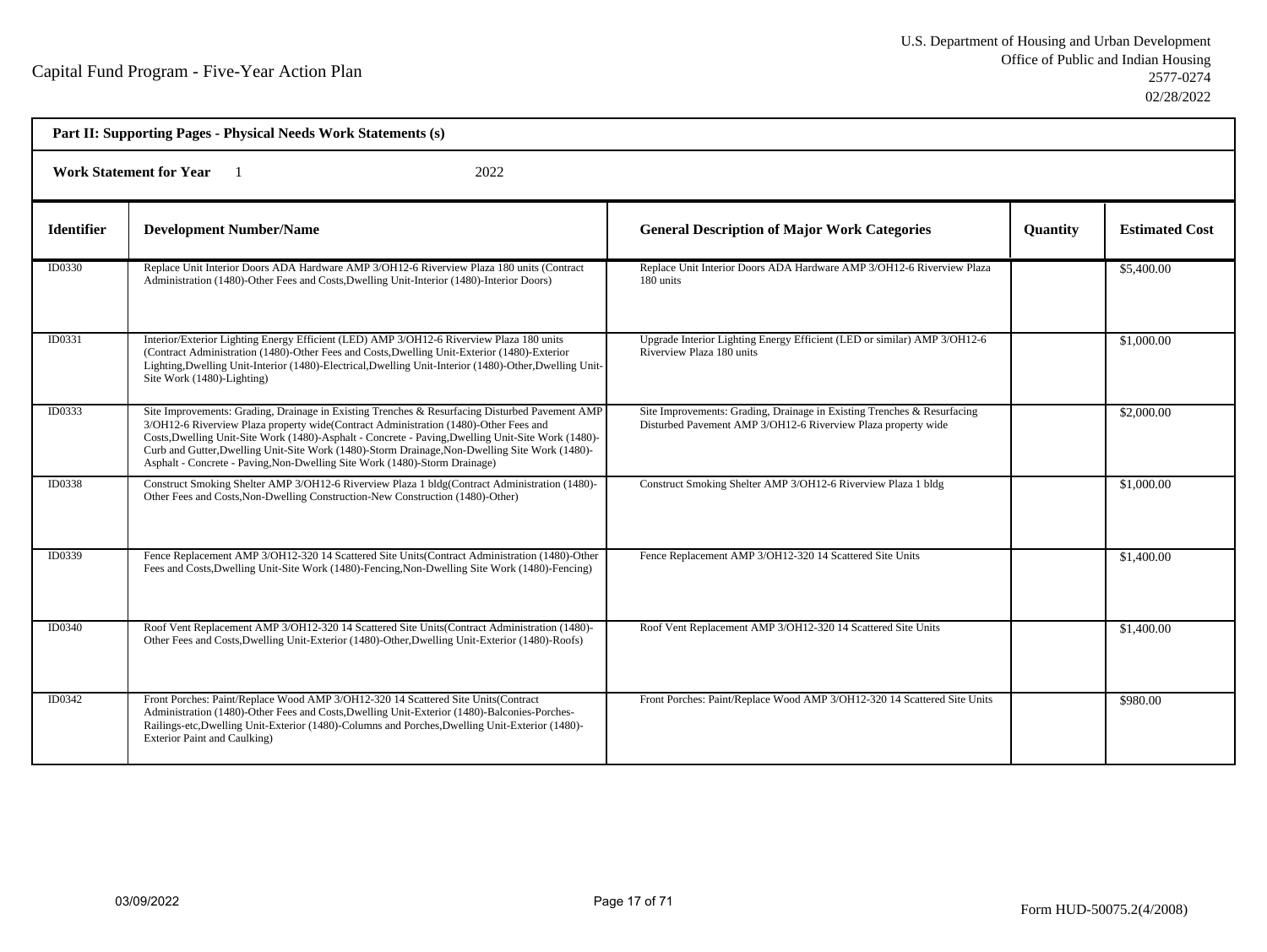| Part II: Supporting Pages - Physical Needs Work Statements (s) |                                                                                                                                                                                                                                                                                                                                                                                                                                                                        |                                                                                                                                      |                 |                       |  |
|----------------------------------------------------------------|------------------------------------------------------------------------------------------------------------------------------------------------------------------------------------------------------------------------------------------------------------------------------------------------------------------------------------------------------------------------------------------------------------------------------------------------------------------------|--------------------------------------------------------------------------------------------------------------------------------------|-----------------|-----------------------|--|
| <b>Work Statement for Year</b><br>2022                         |                                                                                                                                                                                                                                                                                                                                                                                                                                                                        |                                                                                                                                      |                 |                       |  |
| <b>Identifier</b>                                              | <b>Development Number/Name</b>                                                                                                                                                                                                                                                                                                                                                                                                                                         | <b>General Description of Major Work Categories</b>                                                                                  | <b>Quantity</b> | <b>Estimated Cost</b> |  |
| ID0343                                                         | Site Improvements: Grading, Drainage in Existing Trenches & Resurfacing Disturbed Pavement AMP<br>3/OH12-320 14 Scattered Site Units(Dwelling Unit-Site Work (1480)-Storm Drainage, Non-Dwelling<br>Site Work (1480)-Asphalt - Concrete - Paving, Non-Dwelling Site Work (1480)-Storm<br>Drainage, Dwelling Unit-Site Work (1480)-Asphalt - Concrete - Paving, Dwelling Unit-Site Work<br>(1480)-Curb and Gutter, Contract Administration (1480)-Other Fees and Costs) | Site Improvements: Grading, Drainage in Existing Trenches & Resurfacing<br>Disturbed Pavement AMP 3/OH12-320 14 Scattered Site Units |                 | \$350.00              |  |
| ID0344                                                         | Interior/Exterior Lighting Energy Efficient (LED) AMP 3/OH12-320 14 Scattered Site Units (Contract<br>Administration (1480)-Other Fees and Costs, Dwelling Unit-Exterior (1480)-Exterior<br>Lighting, Dwelling Unit-Interior (1480)-Electrical, Dwelling Unit-Interior (1480)-Other, Dwelling Unit-<br>Site Work (1480)-Lighting)                                                                                                                                      | Upgrade Interior Lighting Energy Efficient (LED or similar) AMP 3/OH12-320<br>14 Scattered Site Units                                |                 | \$500.00              |  |
| ID0346                                                         | Site Improvements: Grading, Drainage in Existing Trenches & Resurfacing Disturbed Pavement AMP<br>3/OH12-22 2 Scattered Site Units(Contract Administration (1480)-Other Fees and Costs, Dwelling<br>Unit-Site Work (1480)-Asphalt - Concrete - Paving, Dwelling Unit-Site Work (1480)-Storm<br>Drainage, Non-Dwelling Site Work (1480)-Asphalt - Concrete - Paving, Non-Dwelling Site Work<br>(1480)-Storm Drainage)                                                   | Site Improvements: Grading, Drainage in Existing Trenches & Resurfacing<br>Disturbed Pavement AMP 3/OH12-22 2 Scattered Site Units   |                 | \$1,000.00            |  |
| ID0347                                                         | Interior/Exterior Lighting Energy Efficient (LED) AMP 3/OH12-22 2 Scattered Site Units (Contract<br>Administration (1480)-Other Fees and Costs, Dwelling Unit-Exterior (1480)-Exterior<br>Lighting, Dwelling Unit-Interior (1480)-Electrical, Dwelling Unit-Interior (1480)-Other, Dwelling Unit-<br>Site Work (1480)-Lighting)                                                                                                                                        | Upgrade Interior Lighting Energy Efficient (LED or similar) AMP 3/OH12-22 2<br><b>Scattered Site Units</b>                           |                 | \$100.00              |  |
| ID0349                                                         | Site Improvements: Grading, Drainage in Existing Trenches & Resurfacing Disturbed Pavement AMP<br>3/OH12-25 3 Scattered Site Units(Contract Administration (1480)-Other Fees and Costs, Dwelling<br>Unit-Site Work (1480)-Asphalt - Concrete - Paving, Dwelling Unit-Site Work (1480)-Curb and<br>Gutter, Dwelling Unit-Site Work (1480)-Storm Drainage, Non-Dwelling Site Work (1480)-Asphalt -<br>Concrete - Paving, Non-Dwelling Site Work (1480)-Storm Drainage)   | Site Improvements: Grading, Drainage in Existing Trenches & Resurfacing<br>Disturbed Pavement AMP 3/OH12-25 3 Scattered Site Units   |                 | \$105.00              |  |
| ID0350                                                         | Interior/Exterior Lighting Energy Efficient (LED) AMP 3/OH12-25 3 Scattered Site Units (Contract<br>Administration (1480)-Other Fees and Costs, Dwelling Unit-Exterior (1480)-Exterior<br>Lighting, Dwelling Unit-Interior (1480)-Electrical, Dwelling Unit-Interior (1480)-Other, Dwelling Unit-<br>Site Work (1480)-Lighting)                                                                                                                                        | Upgrade Interior Lighting Energy Efficient (LED or similar) AMP 3/OH12-25 3<br>Scattered Site Units                                  |                 | \$100.00              |  |
| ID0409                                                         | Transfer to Operations AMP 3 373 units (Operations (1406))                                                                                                                                                                                                                                                                                                                                                                                                             | Transfer to Operations AMP 3 373 units                                                                                               |                 | \$20,000.00           |  |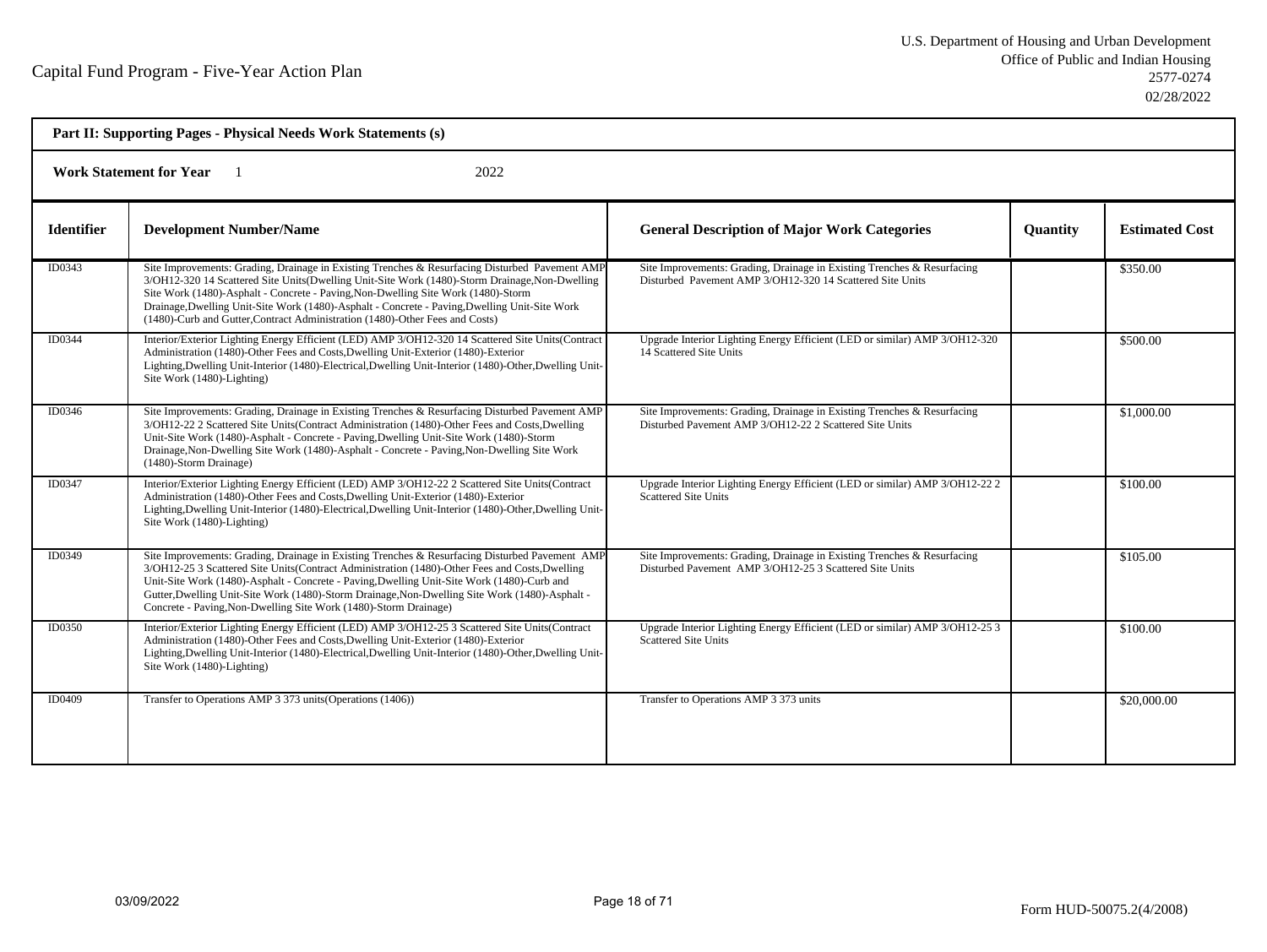| Part II: Supporting Pages - Physical Needs Work Statements (s) |                                                                                                                                                                                                                                                                                                                        |                                                                                                       |          |                       |  |  |
|----------------------------------------------------------------|------------------------------------------------------------------------------------------------------------------------------------------------------------------------------------------------------------------------------------------------------------------------------------------------------------------------|-------------------------------------------------------------------------------------------------------|----------|-----------------------|--|--|
|                                                                | <b>Work Statement for Year</b><br>2022                                                                                                                                                                                                                                                                                 |                                                                                                       |          |                       |  |  |
| <b>Identifier</b>                                              | <b>Development Number/Name</b>                                                                                                                                                                                                                                                                                         | <b>General Description of Major Work Categories</b>                                                   | Quantity | <b>Estimated Cost</b> |  |  |
| ID0424                                                         | CFP Management Fee AMP 3 373 units (Administration (1410)-Other)                                                                                                                                                                                                                                                       | CFP Management Fee AMP 3 373 units                                                                    |          | \$96,786.00           |  |  |
| ID0444                                                         | A/C Installation AMP 3/OH12-3 Wilkes Villa 174 units(Contract Administration (1480)-Other Fees<br>and Costs, Dwelling Unit-Interior (1480)-Appliances, Dwelling Unit-Interior (1480)-Other)                                                                                                                            | A/C Installation AMP 3/OH12-3 Wilkes Villa 174 units                                                  |          | \$174,000.00          |  |  |
| ID0447                                                         | Install Intercom/remote door entry System AMP 3/OH12-6 Riverview Plaza 180 units/offices/1<br>bldg(Contract Administration (1480)-Other Fees and Costs, Dwelling Unit-Exterior (1480)-<br>Other, Dwelling Unit-Interior (1480)-Other, Non-Dwelling Interior (1480)-Other, Non-Dwelling Interior<br>$(1480)$ -Security) | Install Intercom/remote door entry System AMP 3/OH12-6 Riverview Plaza 180<br>units/offices/1 bldg    |          | \$15,000.00           |  |  |
| ID0451                                                         | AMP3/OH12-03 Wilkes Villa Capital Fund Financing Program - Debt Service Payments (Debt Service<br>Bond Payment-Paid by PHA (1501))                                                                                                                                                                                     | Capital Fund Financing Program - Debt Service Payments                                                |          | \$100,000.00          |  |  |
| ID0452                                                         | AMP3/OH12-03 Wilkes Villa Capital Fund Financing Program - Debt Service Payments (Debt Service<br>Bond Payment-Paid by PHA (1501))                                                                                                                                                                                     | Capital Fund Financing Program - Debt Service Payments                                                |          | \$125,000.00          |  |  |
| <b>ID0501</b>                                                  | Management Improvements - paperless applications, recertifications, inspections - AMP<br>3(Management Improvement (1408)-System Improvements)                                                                                                                                                                          | Management Improvements - paperless applications, recertifications, inspections -<br>AMP <sub>3</sub> |          | \$15,000.00           |  |  |
|                                                                | OBERLIN HOMES (OH012000004)                                                                                                                                                                                                                                                                                            |                                                                                                       |          | \$784,034.00          |  |  |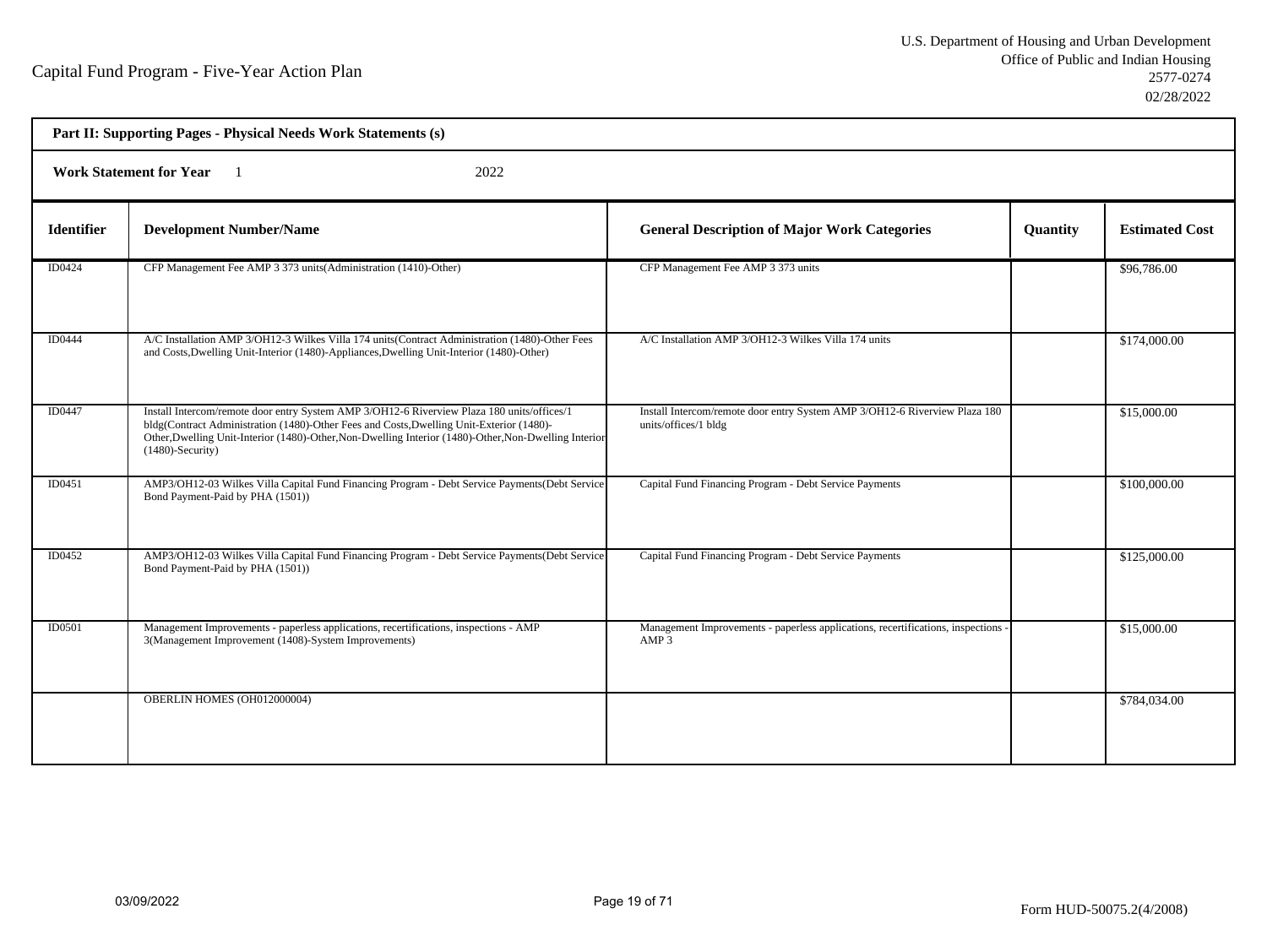| Part II: Supporting Pages - Physical Needs Work Statements (s) |                                                                                                                                                                                                                                                                                                                                                                                                                                                                                                            |                                                                                                                                            |                 |                       |  |
|----------------------------------------------------------------|------------------------------------------------------------------------------------------------------------------------------------------------------------------------------------------------------------------------------------------------------------------------------------------------------------------------------------------------------------------------------------------------------------------------------------------------------------------------------------------------------------|--------------------------------------------------------------------------------------------------------------------------------------------|-----------------|-----------------------|--|
| 2022<br><b>Work Statement for Year</b>                         |                                                                                                                                                                                                                                                                                                                                                                                                                                                                                                            |                                                                                                                                            |                 |                       |  |
| <b>Identifier</b>                                              | <b>Development Number/Name</b>                                                                                                                                                                                                                                                                                                                                                                                                                                                                             | <b>General Description of Major Work Categories</b>                                                                                        | <b>Ouantity</b> | <b>Estimated Cost</b> |  |
| <b>ID0086</b>                                                  | Replace Sump Pumps/Plumbing/Crocks in Existing Trenches AMP 4/OH12-420; 18 scattered site<br>units(Contract Administration (1480)-Other Fees and Costs, Dwelling Unit-Interior (1480)-<br>Plumbing, Dwelling Unit-Site Work (1480)-Storm Drainage, Non-Dwelling Site Work (1480)-Storm<br>Drainage)                                                                                                                                                                                                        | Replace Sump Pumps/Plumbing/Crocks in Existing Trenches AMP 4/OH12-420;<br>18 scattered site units                                         |                 | \$5,400.00            |  |
| <b>ID0087</b>                                                  | Floor covering replacement AMP 4/OH12-420 18 Scattered site units(Contract Administration (1480)-<br>Other Fees and Costs, Dwelling Unit-Interior (1480)-Flooring (non routine))                                                                                                                                                                                                                                                                                                                           | Floor covering replacement AMP 4/OH12-420 18 Scattered site units                                                                          |                 | \$6,750.00            |  |
| <b>ID0088</b>                                                  | Concrete install in Crawl Space AMP 4/OH12-420 18 Scattered Site Units (Contract Administration<br>(1480)-Other Fees and Costs, Dwelling Unit-Exterior (1480)-Building Slab, Dwelling Unit-Exterior<br>(1480)-Foundations, Dwelling Unit-Interior (1480)-Other)                                                                                                                                                                                                                                            | Concrete install in Crawl Space AMP 4/OH12-420 18 Scattered Site Units                                                                     |                 | \$8,100.00            |  |
| <b>ID0089</b>                                                  | Floor covering replacement AMP 4/OH12-21 25 Scattered site units(Contract Administration (1480)-<br>Other Fees and Costs, Dwelling Unit-Interior (1480)-Flooring (non routine))                                                                                                                                                                                                                                                                                                                            | Floor covering replacement AMP 4/OH12-21 25 Scattered site units                                                                           |                 | \$50,000.00           |  |
| <b>ID0180</b>                                                  | 504 Compliance-Accessible Sidewalks/Parking Areas, Accessible Common Area Improvements AMP<br>4/OH12-4 JFO Property Wide(Contract Administration (1480)-Other Fees and Costs, Dwelling Unit-<br>Site Work (1480)-Asphalt - Concrete - Paving, Dwelling Unit-Site Work (1480)-Parking, Dwelling<br>Unit-Site Work (1480)-Pedestrian paving, Dwelling Unit-Site Work (1480)-Striping, Non-Dwelling Site<br>Work (1480)-Asphalt - Concrete - Paving)                                                          | 504 Compliance-Accessible Sidewalks/Parking Areas, Accessible Common Area<br>Improvements AMP 4/OH12-4 JFO Property Wide                   |                 | \$2,000.00            |  |
| ID0185                                                         | 504 Compliance-Accessible Sidewalks/Parking Areas, Accessible Common Area Improvements AMP<br>4/OH12-11 Albright Terrace property wide(Non-Dwelling Site Work (1480)-Asphalt - Concrete -<br>Paving, Contract Administration (1480)-Other Fees and Costs, Dwelling Unit-Interior (1480)-<br>Other, Dwelling Unit-Site Work (1480)-Asphalt - Concrete - Paving, Dwelling Unit-Site Work (1480)-<br>Parking, Dwelling Unit-Site Work (1480)-Pedestrian paving, Dwelling Unit-Site Work (1480)-Striping)      | 504 Compliance-Accessible Sidewalks/Parking Areas, Accessible Common Area<br>Improvements AMP 4/OH12-11 Albright Terrace property wide     |                 | \$8,000.00            |  |
| <b>ID0198</b>                                                  | 504 Compliance-Accessible Sidewalks/Parking Areas, Accessible Common Area Improvements AMP<br>4/OH12-13/14 Southside Gardens property wide(Contract Administration (1480)-Other Fees and<br>Costs, Dwelling Unit-Interior (1480)-Other, Dwelling Unit-Site Work (1480)-Asphalt - Concrete -<br>Paving, Dwelling Unit-Site Work (1480)-Parking, Dwelling Unit-Site Work (1480)-Pedestrian<br>paving, Dwelling Unit-Site Work (1480)-Striping, Non-Dwelling Site Work (1480)-Asphalt - Concrete<br>- Paving) | 504 Compliance-Accessible Sidewalks/Parking Areas, Accessible Common Area<br>Improvements AMP 4/OH12-13/14 Southside Gardens property wide |                 | \$2,000.00            |  |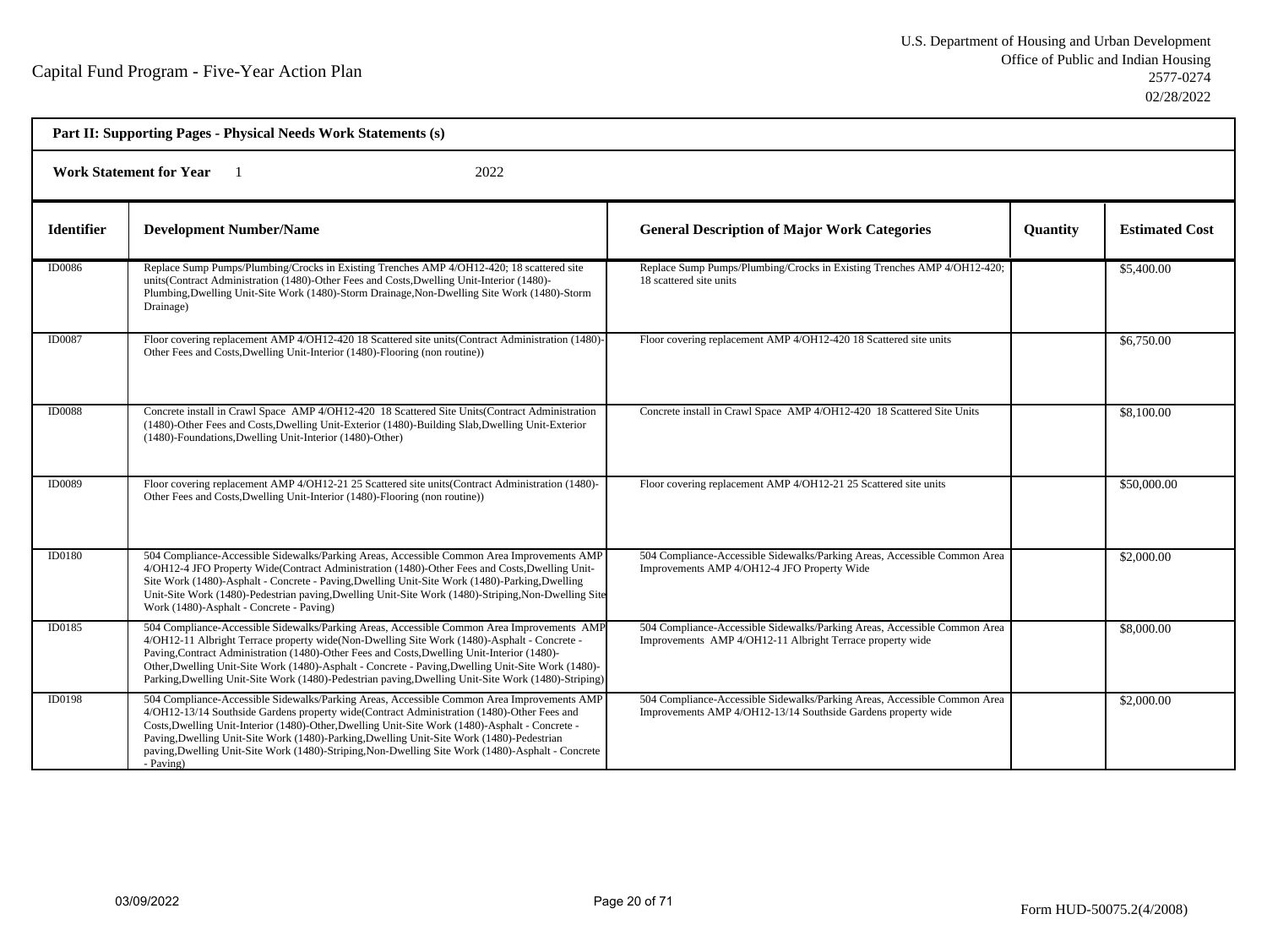| Part II: Supporting Pages - Physical Needs Work Statements (s) |                                                                                                                                                                                                                                                                                                                      |                                                                                            |                 |                       |  |  |
|----------------------------------------------------------------|----------------------------------------------------------------------------------------------------------------------------------------------------------------------------------------------------------------------------------------------------------------------------------------------------------------------|--------------------------------------------------------------------------------------------|-----------------|-----------------------|--|--|
|                                                                | <b>Work Statement for Year</b><br>2022                                                                                                                                                                                                                                                                               |                                                                                            |                 |                       |  |  |
| <b>Identifier</b>                                              | <b>Development Number/Name</b>                                                                                                                                                                                                                                                                                       | <b>General Description of Major Work Categories</b>                                        | <b>Quantity</b> | <b>Estimated Cost</b> |  |  |
| ID0315                                                         | Replace Gas Stoves AMP 4/OH12-13/14 Southside Gardens 111 units (Contract Administration<br>(1480)-Other Fees and Costs, Dwelling Unit-Interior (1480)-Appliances)                                                                                                                                                   | Replace Gas Stoves AMP 4/OH12-13/14 Southside Gardens 111 units                            |                 | \$55,500.00           |  |  |
| ID0351                                                         | Alternative Energy Source: rooftop solar power or wind turbine; AMP 4/OH12-4 JFO 1 bldg(Contract<br>Administration (1480)-Other Fees and Costs, Non-Dwelling Construction - Mechanical (1480)-Other)                                                                                                                 | Alternative Energy Source: rooftop solar power or wind turbine; AMP 4/OH12-4<br>JFO 1 bldg |                 | \$1,750.00            |  |  |
| ID0352                                                         | Modernize Community Room AMP 4/OH12-4 JFO 1 bldg(Contract Administration (1480)-Other<br>Fees and Costs, Non-Dwelling Interior (1480)-Common Area Finishes, Non-Dwelling Interior (1480)-<br>Common Area Flooring, Non-Dwelling Interior (1480)-Common Area Painting)                                                | Modernize Community Room AMP 4/OH12-4 JFO 1 bldg                                           |                 | \$1,000.00            |  |  |
| ID0353                                                         | Interior/Exterior lighting Energy Efficient (LED) AMP 4/OH12-4 JFO 53 units (Contract<br>Administration (1480)-Other Fees and Costs, Dwelling Unit-Exterior (1480)-Exterior<br>Lighting, Dwelling Unit-Interior (1480)-Electrical, Dwelling Unit-Interior (1480)-Other, Dwelling Unit-<br>Site Work (1480)-Lighting) | Upgrade interior lighting Energy Efficient (LED or similar) AMP 4/OH12-4 JFO<br>53 units   |                 | \$1,000.00            |  |  |
| ID0355                                                         | Install Roll-in Showers and/or accessible tubs AMP 4/OH12-4 JFO 3 bldgs 53 units (Contract<br>Administration (1480)-Other Fees and Costs, Dwelling Unit-Interior (1480)-Tubs and Showers)                                                                                                                            | Install Roll-in Showers and/or accessible tubs AMP 4/OH12-4 JFO; 3 bldgs. 53<br>units      |                 | \$7,140.00            |  |  |
| ID0356                                                         | Construct Smoking Shelter AMP 4/OH12-4 JFO 1 bldg(Contract Administration (1480)-Other Fees<br>and Costs, Non-Dwelling Construction-New Construction (1480)-Other)                                                                                                                                                   | Construct Smoking Shelter AMP 4/OH12-4 JFO 1 bldg                                          |                 | \$1,000.00            |  |  |
| ID0358                                                         | Replace A/C AMP 4/OH12-4 JFO 51 units (Dwelling Unit-Interior (1480)-Appliances, Dwelling Unit-<br>Interior (1480)-Electrical, Dwelling Unit-Interior (1480)-Mechanical, Contract Administration (1480)-<br>Other Fees and Costs, Dwelling Unit-Interior (1480)-Other)                                               | Replace A/C Covers AMP 4/OH12-4 JFO 51 units                                               |                 | \$268.00              |  |  |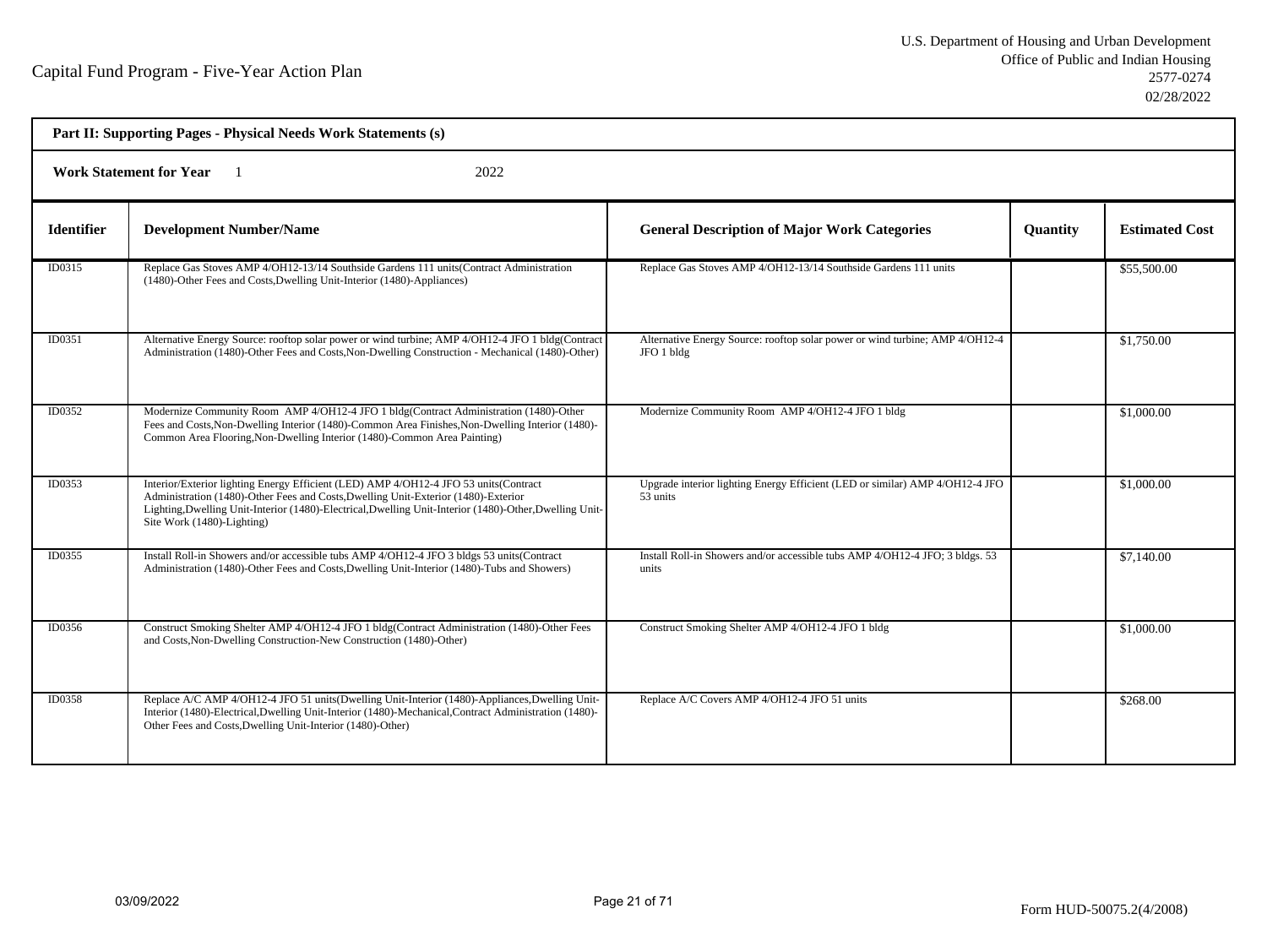| Part II: Supporting Pages - Physical Needs Work Statements (s) |                                                                                                                                                                                                                                                                                                                                                                                                                                                                               |                                                                                                                                           |                 |                       |  |
|----------------------------------------------------------------|-------------------------------------------------------------------------------------------------------------------------------------------------------------------------------------------------------------------------------------------------------------------------------------------------------------------------------------------------------------------------------------------------------------------------------------------------------------------------------|-------------------------------------------------------------------------------------------------------------------------------------------|-----------------|-----------------------|--|
|                                                                | <b>Work Statement for Year</b><br>2022                                                                                                                                                                                                                                                                                                                                                                                                                                        |                                                                                                                                           |                 |                       |  |
| <b>Identifier</b>                                              | <b>Development Number/Name</b>                                                                                                                                                                                                                                                                                                                                                                                                                                                | <b>General Description of Major Work Categories</b>                                                                                       | <b>Quantity</b> | <b>Estimated Cost</b> |  |
| ID0360                                                         | Replace Entrance Steps Front & Back AMP 4/OH12-13/14 Southside Gardens 108 units(Contract<br>Administration (1480)-Other Fees and Costs, Dwelling Unit-Exterior (1480)-Balconies-Porches-<br>Railings-etc)                                                                                                                                                                                                                                                                    | Replace Entrance Steps Front & Back AMP 4/OH12-13/14 Southside Gardens<br>108 units                                                       |                 | \$3,500.00            |  |
| ID0362                                                         | Install Emergency Generator for management office AMP 4/OH12-13/14 Southside Gardens 1<br>bldg(Contract Administration (1480)-Other Fees and Costs, Non-Dwelling Construction - Mechanical<br>$(1480)$ -Generator)                                                                                                                                                                                                                                                            | Install Emergency Generator for management office AMP 4/OH12-13/14<br>Southside Gardens 1 bldg                                            |                 | \$4,000.00            |  |
| ID0364                                                         | Replace kitchen Exhaust Fans AMP 4/OH12-13/14 Southside Gardens 108 units (Contract<br>Administration (1480)-Other Fees and Costs, Dwelling Unit-Interior (1480)-Electrical, Dwelling Unit-<br>Interior (1480)-Other)                                                                                                                                                                                                                                                         | Replace kitchen Exhaust Fans AMP 4/OH12-13/14 Southside Gardens 108 units                                                                 |                 | \$10,800.00           |  |
| ID0365                                                         | Install Central A/C AMP 4/OH12-13/14 Southside Gardens 108 units (Contract Administration (1480)-<br>Other Fees and Costs, Dwelling Unit-Interior (1480)-Electrical, Dwelling Unit-Interior (1480)-<br>Mechanical, Dwelling Unit-Interior (1480)-Other, Non-Dwelling Construction - Mechanical (1480)-<br>Cooling Equipment - Systems, Non-Dwelling Construction - Mechanical (1480)-Heating Equipment -<br>System, Non-Dwelling Construction - Mechanical (1480)-Other)      | Install Central A/C AMP 4/OH12-13/14 Southside Gardens 108 units                                                                          |                 | \$108,000.00          |  |
| ID0367                                                         | Resident Relocation AMP 4/OH12-13/14 Southside Gardens - selected buildings as create<br>development plan(Contract Administration (1480)-Relocation)                                                                                                                                                                                                                                                                                                                          | Resident Relocation AMP 4/OH12-13/14 Southside Gardens - selected buildings<br>as create development plan                                 |                 | \$50,000.00           |  |
| ID0368                                                         | Development Activities, to include Choice Neighborhood Planning Grant Application,<br>predevelopment; AMP 4/OH12-13/14 Southside Gardens(Dwelling Unit-Development (1480)-New<br>Construction)                                                                                                                                                                                                                                                                                | Development Activities, to include Choice Neighborhood Planning Grant<br>Application, predevelopment; AMP 4/OH12-13/14 Southside Gardens  |                 | \$100,000.00          |  |
| ID0369                                                         | Site Improvements: Grading, Drainage in Existing Trenches & Resurfacing Disturbed Pavement AMP<br>4/OH12-13/14 Southside Gardens 50 bldgs(Contract Administration (1480)-Other Fees and<br>Costs, Dwelling Unit-Site Work (1480)-Asphalt - Concrete - Paving, Dwelling Unit-Site Work (1480)-<br>Curb and Gutter, Dwelling Unit-Site Work (1480)-Storm Drainage, Non-Dwelling Site Work (1480)-<br>Asphalt - Concrete - Paving, Non-Dwelling Site Work (1480)-Storm Drainage) | Site Improvements: Grading, Drainage in Existing Trenches & Resurfacing<br>Disturbed Pavement AMP 4/OH12-13/14 Southside Gardens 50 bldgs |                 | \$1,750.00            |  |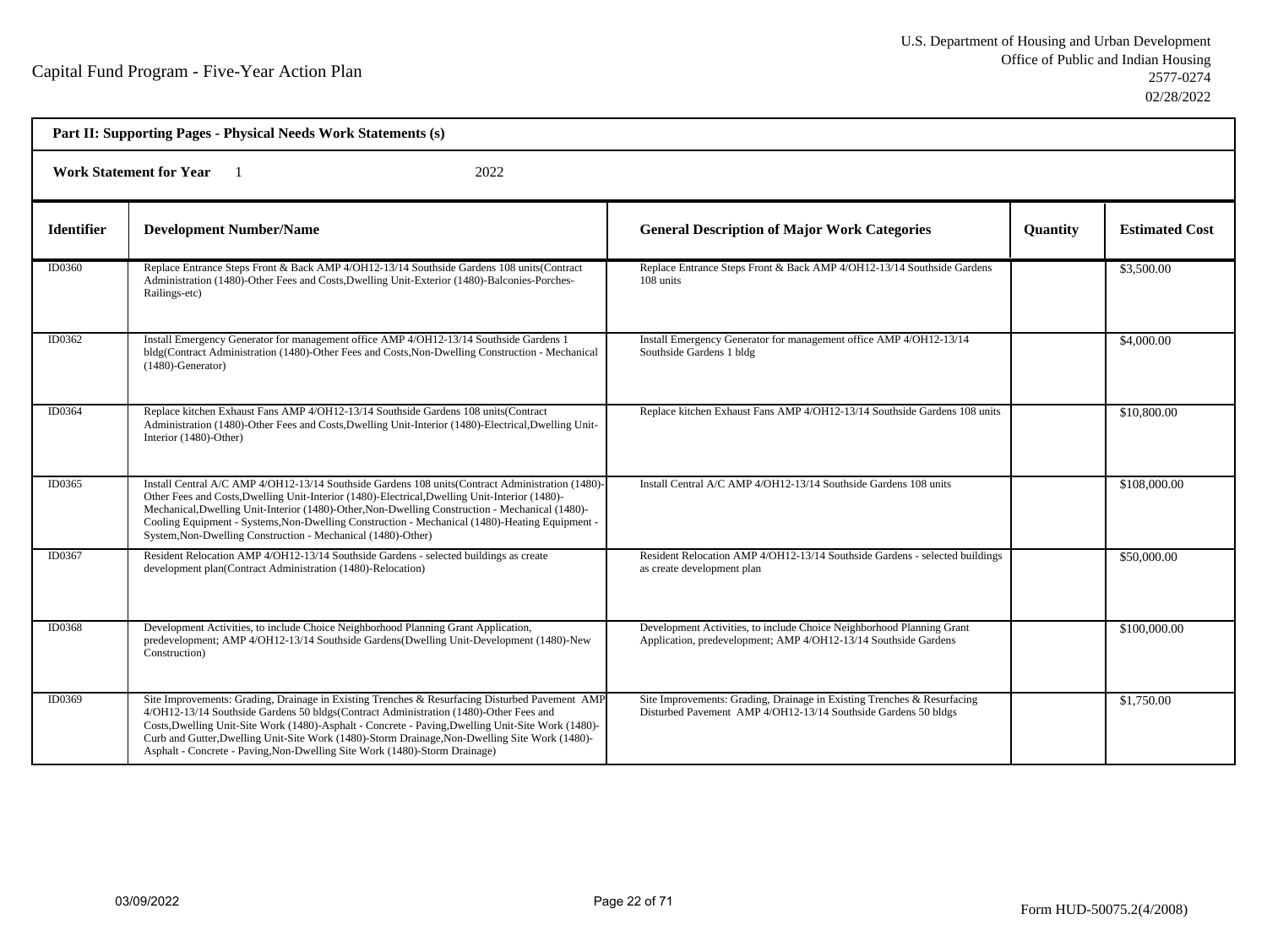| Part II: Supporting Pages - Physical Needs Work Statements (s) |                                                                                                                                                                                                                                                                                                                                        |                                                                                                             |                 |                       |
|----------------------------------------------------------------|----------------------------------------------------------------------------------------------------------------------------------------------------------------------------------------------------------------------------------------------------------------------------------------------------------------------------------------|-------------------------------------------------------------------------------------------------------------|-----------------|-----------------------|
| <b>Work Statement for Year</b><br>2022                         |                                                                                                                                                                                                                                                                                                                                        |                                                                                                             |                 |                       |
| <b>Identifier</b>                                              | <b>Development Number/Name</b>                                                                                                                                                                                                                                                                                                         | <b>General Description of Major Work Categories</b>                                                         | <b>Quantity</b> | <b>Estimated Cost</b> |
| <b>ID0370</b>                                                  | Interior/Exterior Lighting Energy Efficient (LED) AMP 4/OH12-13/14 Southside Gardens 108<br>units(Dwelling Unit-Exterior (1480)-Exterior Lighting, Contract Administration (1480)-Other Fees and<br>Costs, Dwelling Unit-Interior (1480)-Electrical, Dwelling Unit-Interior (1480)-Other, Dwelling Unit-<br>Site Work (1480)-Lighting) | Upgrade Interior Lighting Energy Efficient (LED or similar) AMP 4/OH12-13/14<br>Southside Gardens 108 units |                 | \$1,000.00            |
| ID0372                                                         | Smoking Shelter Construction AMP 4/OH12-11 Albright Terrace 1 bldg(Contract Administration<br>(1480)-Other Fees and Costs, Non-Dwelling Construction-New Construction (1480)-Other)                                                                                                                                                    | Smoking Shelter Construction AMP 4/OH12-11 Albright Terrace 1 bldg                                          |                 | \$1,000.00            |
| ID0375                                                         | Brick tuck-point/clean/seal AMP 4/OH12-11 Albright Terrace 4 bldgs(Contract Administration<br>(1480)-Other Fees and Costs, Dwelling Unit-Exterior (1480)-Exterior Paint and Caulking, Dwelling<br>Unit-Exterior (1480)-Tuck-Pointing, Non-Dwelling Exterior (1480)-Paint and Caulking, Non-Dwelling<br>Exterior (1480)-Tuck Pointing)  | Brick tuck-point/clean/seal AMP 4/OH12-11 Albright Terrace 4 bldgs                                          |                 | \$4,000.00            |
| ID0376                                                         | Install Roll-in Showers/Accessible Tubs AMP 4/OH12-11 Albright Terrace 50 units(Contract<br>Administration (1480)-Other Fees and Costs, Dwelling Unit-Interior (1480)-Tubs and Showers)                                                                                                                                                | Install Roll-in Showers/Accessible Tubs AMP 4/OH12-11 Albright Terrace 50<br>units                          |                 | \$5,000.00            |
| ID0377                                                         | Replace Flooring Halls & Common Areas AMP 4/OH12-11 Albright Terrace 4 bldgs(Contract<br>Administration (1480)-Other Fees and Costs, Dwelling Unit-Interior (1480)-Flooring (non<br>routine), Non-Dwelling Interior (1480)-Common Area Flooring)                                                                                       | Replace Flooring Halls & Common Areas AMP 4/OH12-11 Albright Terrace 4<br>bldgs                             |                 | \$4,000.00            |
| ID0378                                                         | Seal/Stripe Parking Deck AMP 4/OH12-11 Albright Terrace 4 bldgs(Contract Administration (1480)-<br>Other Fees and Costs, Dwelling Unit-Site Work (1480)-Asphalt - Concrete - Paving, Dwelling Unit-Site<br>Work (1480)-Parking, Non-Dwelling Site Work (1480)-Asphalt - Concrete - Paving)                                             | Seal/Stripe Parking Deck AMP 4/OH12-11 Albright Terrace 4 bldgs                                             |                 | \$500.00              |
| ID0379                                                         | Replace Kitchen Hoods/Fans AMP 4/OH12-11 Albright Terrace 50 units (Contract Administration<br>(1480)-Other Fees and Costs, Dwelling Unit-Interior (1480)-Mechanical, Dwelling Unit-Interior<br>$(1480)$ -Other)                                                                                                                       | Replace Kitchen Hoods/Fans AMP 4/OH12-11 Albright Terrace 50 units                                          |                 | \$500.00              |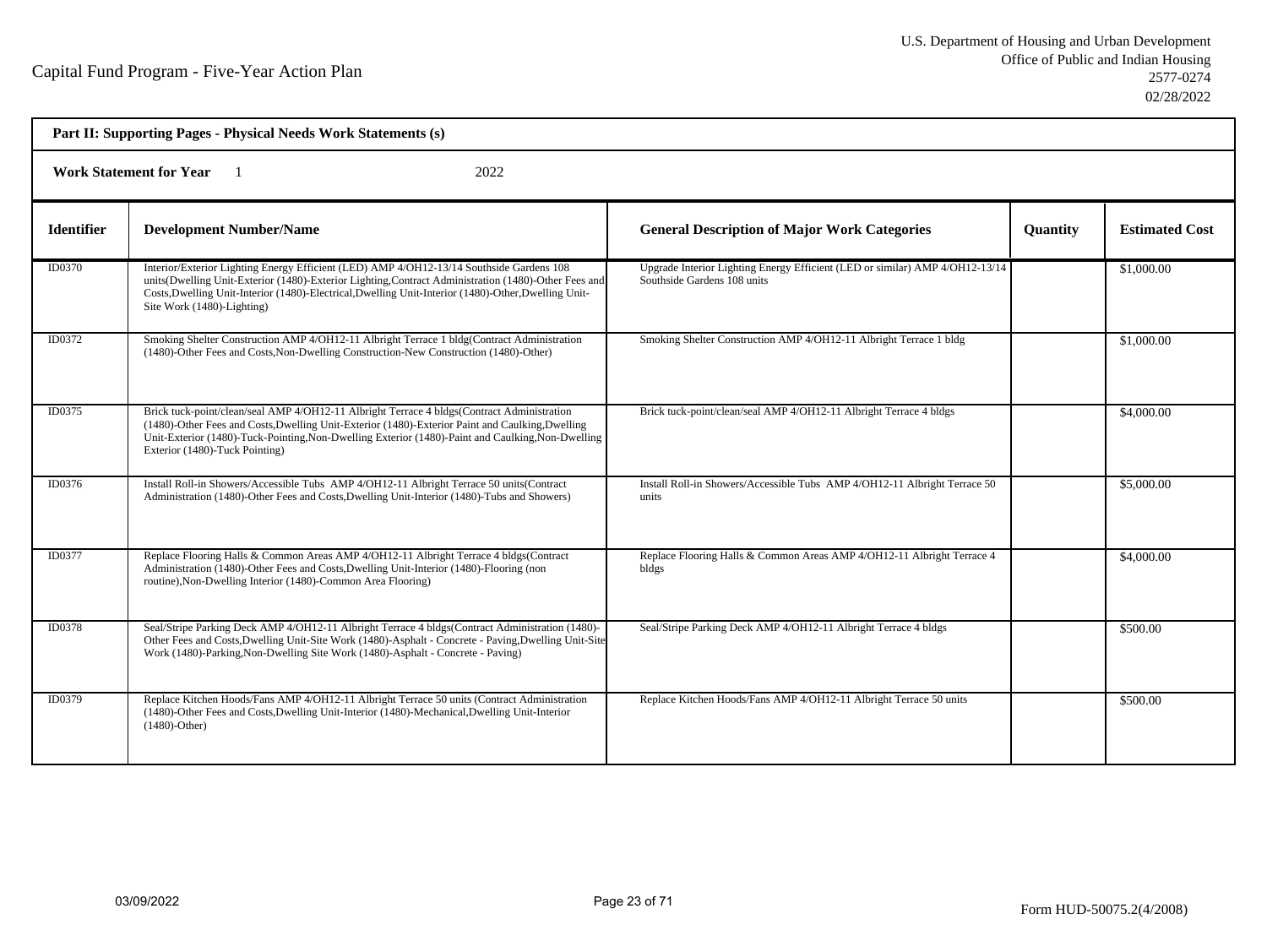| Part II: Supporting Pages - Physical Needs Work Statements (s) |                                                                                                                                                                                                                                                                                                                                                                                                                                                                                                                                                                                   |                                                                                                                              |                 |                       |  |
|----------------------------------------------------------------|-----------------------------------------------------------------------------------------------------------------------------------------------------------------------------------------------------------------------------------------------------------------------------------------------------------------------------------------------------------------------------------------------------------------------------------------------------------------------------------------------------------------------------------------------------------------------------------|------------------------------------------------------------------------------------------------------------------------------|-----------------|-----------------------|--|
| <b>Work Statement for Year</b><br>2022                         |                                                                                                                                                                                                                                                                                                                                                                                                                                                                                                                                                                                   |                                                                                                                              |                 |                       |  |
| <b>Identifier</b>                                              | <b>Development Number/Name</b>                                                                                                                                                                                                                                                                                                                                                                                                                                                                                                                                                    | <b>General Description of Major Work Categories</b>                                                                          | <b>Quantity</b> | <b>Estimated Cost</b> |  |
| ID0381                                                         | Install A/C Covers AMP 4/OH12-11 Albright Terrace 50 units (Dwelling Unit-Interior (1480)-Other)                                                                                                                                                                                                                                                                                                                                                                                                                                                                                  | Install A/C Covers AMP 4/OH12-11 Albright Terrace 50 units                                                                   |                 | \$500.00              |  |
| ID0382                                                         | Replace Windows AMP 4/OH12-11 Albright Terrace 50 units + common areas(Contract<br>Administration (1480)-Other Fees and Costs, Dwelling Unit-Exterior (1480)-Windows, Non-Dwelling<br>Exterior (1480)-Windows)                                                                                                                                                                                                                                                                                                                                                                    | Replace Windows AMP 4/OH12-11 Albright Terrace 50 units + common areas                                                       |                 | \$5,000.00            |  |
| ID0383                                                         | Community Room Kitchen Modernization AMP 4/OH12-11 Albright Terrace 1 bldg(Contract<br>Administration (1480)-Other Fees and Costs, Non-Dwelling Interior (1480)-Appliances, Non-Dwelling<br>Interior (1480)-Common Area Flooring, Non-Dwelling Interior (1480)-Common Area Kitchens, Non-<br>Dwelling Interior (1480)-Common Area Painting, Non-Dwelling Interior (1480)-Other)                                                                                                                                                                                                   | Community Room Kitchen Modernization AMP 4/OH12-11 Albright Terrace 1<br>bldg                                                |                 | \$10,000.00           |  |
| ID0384                                                         | Interior/Exterior Lighting Energy Efficient (LED) AMP 4/OH12-11 Albright Terrace 50<br>units(Contract Administration (1480)-Other Fees and Costs, Dwelling Unit-Exterior (1480)-Exterior<br>Lighting, Dwelling Unit-Interior (1480)-Electrical, Dwelling Unit-Interior (1480)-Other, Dwelling Unit-<br>Site Work (1480)-Lighting)                                                                                                                                                                                                                                                 | Upgrade Interior Lighting Energy Efficient (LED or similar) AMP 4/OH12-11<br>Albright Terrace 50 units                       |                 | \$500.00              |  |
| ID0386                                                         | Landscaping/Grading/Drainage in Existing Trenches & Resurfacing Disturbed Pavement AMP<br>4/OH12-11 Albright Terrace 4 bldgs(Contract Administration (1480)-Other Fees and Costs, Dwelling<br>Unit-Site Work (1480)-Asphalt - Concrete - Paving, Dwelling Unit-Site Work (1480)-Curb and<br>Gutter, Dwelling Unit-Site Work (1480)-Landscape, Dwelling Unit-Site Work (1480)-Storm<br>Drainage, Non-Dwelling Site Work (1480)-Asphalt - Concrete - Paving, Non-Dwelling Site Work<br>(1480)-Curb and Gutter, Non-Dwelling Site Work (1480)-Storm Drainage, Non-Dwelling Site Work | Landscaping/Grading/Drainage in Existing Trenches & Resurfacing Disturbed<br>Pavement AMP 4/OH12-11 Albright Terrace 4 bldgs |                 | \$1,000.00            |  |
| <b>ID0387</b>                                                  | Fence Replacement AMP 4/OH12-340 18 Scattered Site Units (Contract Administration (1480)-Other<br>Fees and Costs, Dwelling Unit-Site Work (1480)-Fencing, Non-Dwelling Site Work (1480)-Fencing)                                                                                                                                                                                                                                                                                                                                                                                  | Fence Replacement AMP 4/OH12-340 18 Scattered Site Units                                                                     |                 | \$1,800.00            |  |
| ID0388                                                         | Roof Vent Replacement AMP 4/OH12-420 18 Scattered Site Units(Contract Administration (1480)-<br>Other Fees and Costs, Dwelling Unit-Exterior (1480)-Other, Dwelling Unit-Exterior (1480)-Roofs)                                                                                                                                                                                                                                                                                                                                                                                   | Roof Vent Replacement AMP 4/OH12-420 18 Scattered Site Units                                                                 |                 | \$1,800.00            |  |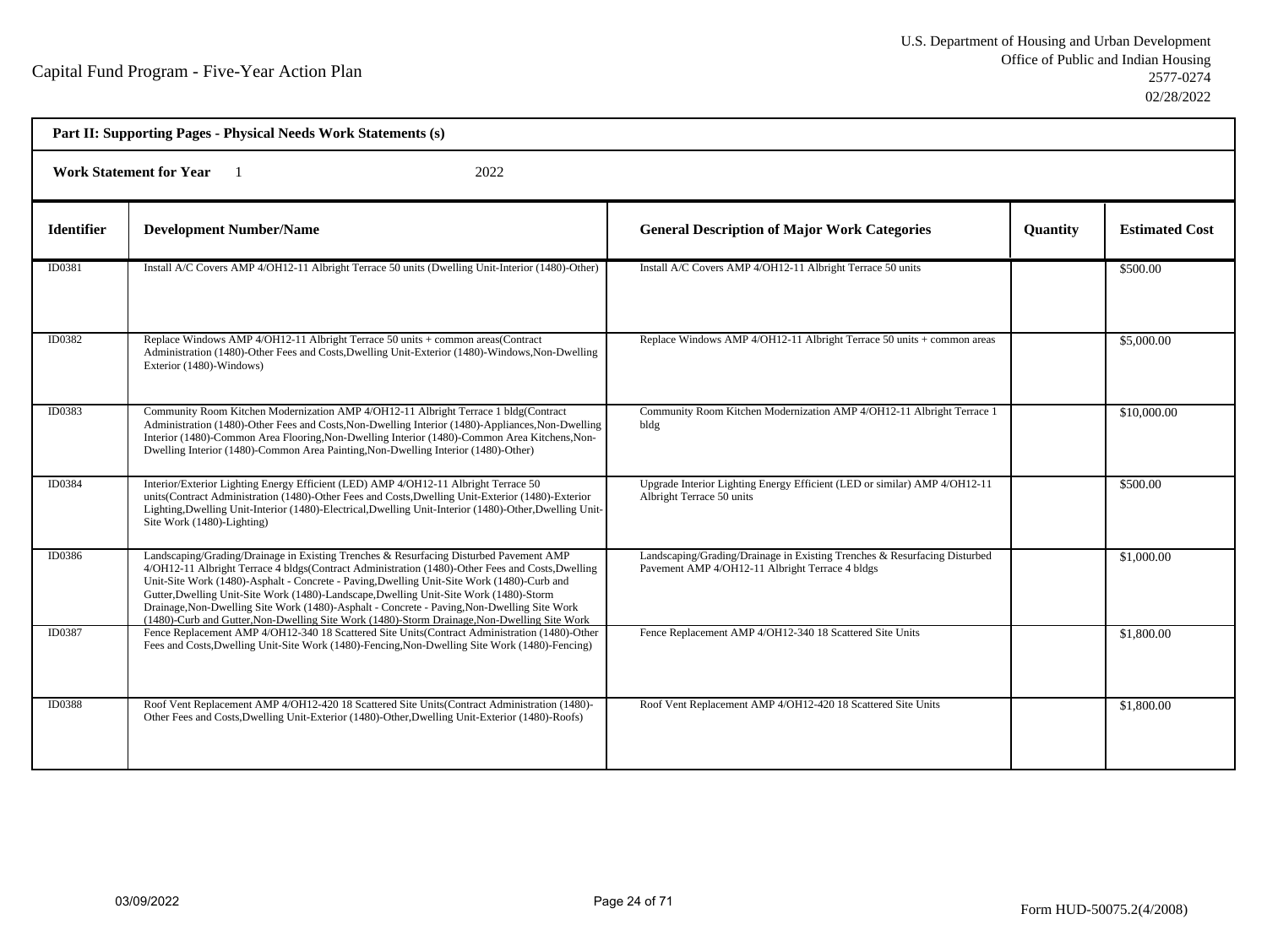| Part II: Supporting Pages - Physical Needs Work Statements (s) |                                                                                                                                                                                                                                                                                                                                   |                                                                                                               |                 |                       |  |
|----------------------------------------------------------------|-----------------------------------------------------------------------------------------------------------------------------------------------------------------------------------------------------------------------------------------------------------------------------------------------------------------------------------|---------------------------------------------------------------------------------------------------------------|-----------------|-----------------------|--|
| <b>Work Statement for Year</b><br>2022                         |                                                                                                                                                                                                                                                                                                                                   |                                                                                                               |                 |                       |  |
| <b>Identifier</b>                                              | <b>Development Number/Name</b>                                                                                                                                                                                                                                                                                                    | <b>General Description of Major Work Categories</b>                                                           | <b>Quantity</b> | <b>Estimated Cost</b> |  |
| ID0389                                                         | Front Porch: Paint/Replace Wood AMP 4/OH12-420 18 Scattered Site Units(Contract Administration<br>(1480)-Other Fees and Costs, Dwelling Unit-Exterior (1480)-Balconies-Porches-Railings-etc, Dwelling<br>Unit-Exterior (1480)-Columns and Porches, Dwelling Unit-Exterior (1480)-Exterior Paint and<br>Caulking)                  | Front Porch: Paint/Replace Wood AMP 4/OH12-420 18 Scattered Site Units                                        |                 | \$1,800.00            |  |
| ID0391                                                         | Interior/Exterior Lighting Energy Efficient (LED) AMP 4/OH12-420 18 Scattered Site Units(Dwelling<br>Unit-Interior (1480)-Electrical, Dwelling Unit-Interior (1480)-Other, Dwelling Unit-Site Work (1480)-<br>Lighting, Contract Administration (1480)-Other Fees and Costs, Dwelling Unit-Exterior (1480)-<br>Exterior Lighting) | Upgrade Interior Lighting Energy Efficient (LED or similar) AMP 4/OH12-420<br>18 Scattered Site Units         |                 | \$500.00              |  |
| ID0392                                                         | Fence Replacement AMP 4/OH12-21 25 Scattered Site Units(Contract Administration (1480)-Other<br>Fees and Costs, Dwelling Unit-Site Work (1480)-Fencing, Non-Dwelling Site Work (1480)-Fencing)                                                                                                                                    | Fence Replacement AMP 4/OH12-21 25 Scattered Site Units                                                       |                 | \$5,000.00            |  |
| ID0393                                                         | Foundation and structural supports for units Settling AMP 4/OH12-21 25 Scattered Site<br>Units(Contract Administration (1480)-Other Fees and Costs, Dwelling Unit-Exterior (1480)-Building<br>Slab, Dwelling Unit-Exterior (1480)-Foundations)                                                                                    | Foundation and structural supports for units Settling AMP 4/OH12-21 25<br><b>Scattered Site Units</b>         |                 | \$5,000.00            |  |
| ID0394                                                         | Interior/Exterior Lighting Energy Efficient (LED) AMP 4/OH12-21 25 Scattered Site Units (Contract<br>Administration (1480)-Other Fees and Costs, Dwelling Unit-Exterior (1480)-Exterior<br>Lighting, Dwelling Unit-Interior (1480)-Electrical, Dwelling Unit-Interior (1480)-Other, Dwelling Unit-<br>Site Work (1480)-Lighting)  | Upgrade Interior/Exterior Lighting Energy Efficient (LED or similar) AMP<br>4/OH12-21 25 Scattered Site Units |                 | \$500.00              |  |
| ID0395                                                         | Porch improvements: Paint/Replace Wood/Columns AMP 4/OH12-21 25 Scattered Site<br>Units(Dwelling Unit-Exterior (1480)-Balconies-Porches-Railings-etc,Dwelling Unit-Exterior (1480)-<br>Columns and Porches, Dwelling Unit-Exterior (1480)-Exterior Paint and Caulking, Contract<br>Administration (1480)-Other Fees and Costs)    | Front Porch improvements: Paint/Replace Wood AMP 4/OH12-21 25 Scattered<br>Site Units                         |                 | \$5,000.00            |  |
| ID0412                                                         | Transfer to Operations AMP 4 254 units (Operations (1406))                                                                                                                                                                                                                                                                        | Transfer to Operations AMP 4 254 units                                                                        |                 | \$20,000.00           |  |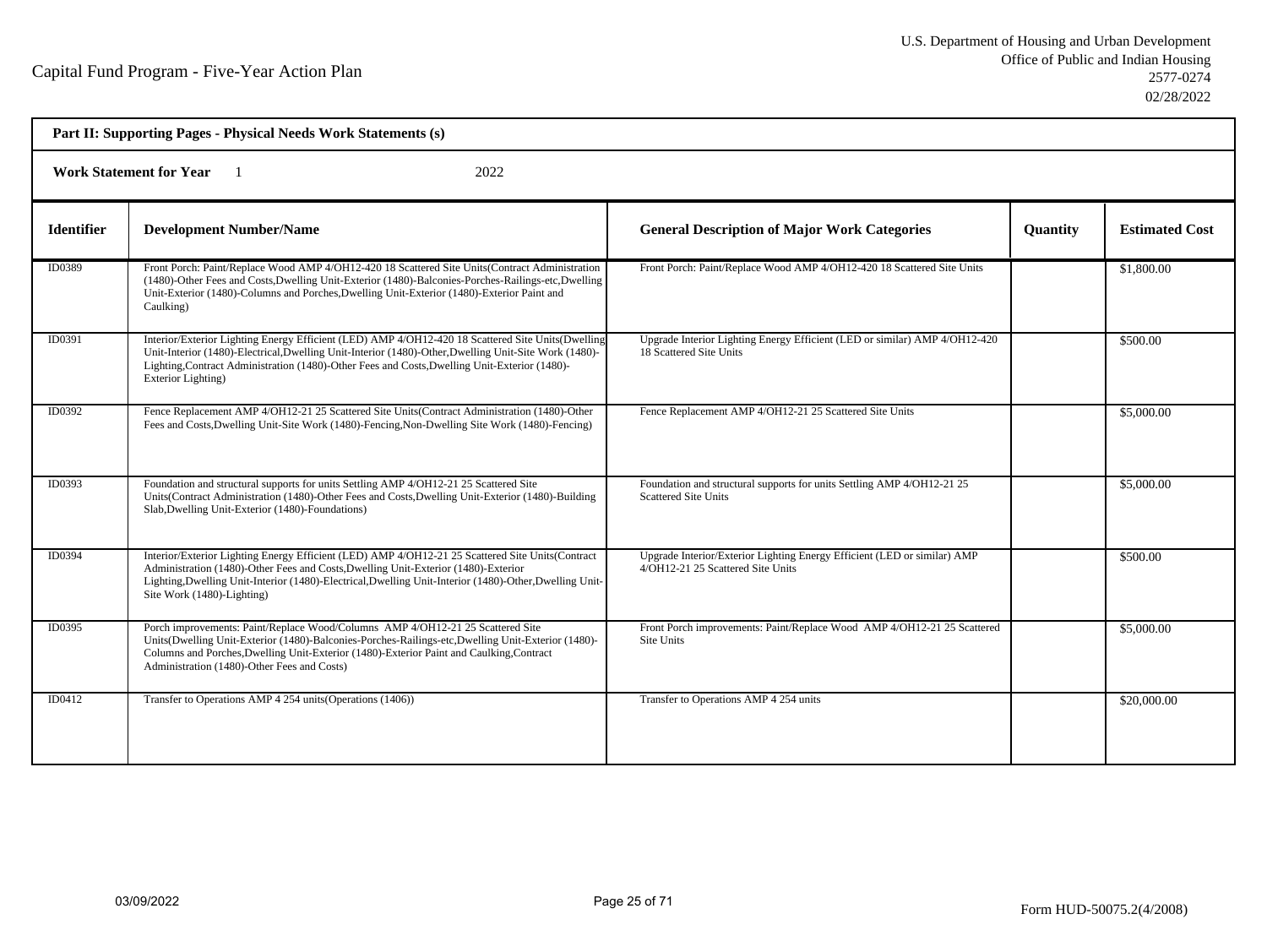| Part II: Supporting Pages - Physical Needs Work Statements (s) |                                                                                                                                                                                          |                                                                                                     |          |                       |  |  |
|----------------------------------------------------------------|------------------------------------------------------------------------------------------------------------------------------------------------------------------------------------------|-----------------------------------------------------------------------------------------------------|----------|-----------------------|--|--|
|                                                                | <b>Work Statement for Year</b><br>2022                                                                                                                                                   |                                                                                                     |          |                       |  |  |
| <b>Identifier</b>                                              | <b>Development Number/Name</b>                                                                                                                                                           | <b>General Description of Major Work Categories</b>                                                 | Quantity | <b>Estimated Cost</b> |  |  |
| ID0428                                                         | CFP Management Fee AMP 4 254 units (Administration (1410)-Other)                                                                                                                         | CFP Management Fee AMP 4 254 units                                                                  |          | \$66,676.00           |  |  |
| ID0454                                                         | AMP 4/OH12-13/14 Capital Fund Financing Program - Debt Service Payments(Debt Service Bond<br>Payment-Paid by PHA (1501))                                                                 | Capital Fund Financing Program - Debt Service Payments                                              |          | \$100,000.00          |  |  |
| ID0502                                                         | Management Improvements - paperless applications, recertifications, inspections - AMP<br>4(Management Improvement (1408)-System Improvements)                                            | Management Improvements - paperless applications, recertifications, inspections<br>AMP <sub>4</sub> |          | \$10,000.00           |  |  |
| <b>ID0503</b>                                                  | Management Improvements - paperless applications, recertifications, inspections - AMP<br>5(Management Improvement (1408)-System Improvements)                                            | Management Improvements - paperless applications, recertifications, inspections<br>AMP <sub>5</sub> |          | \$5,000.00            |  |  |
| <b>ID0508</b>                                                  | Demolition AMP 4/OH12-13/14 Southside Gardens - selected buildings as create development<br>plan(Contract Administration (1480)-Other Fees and Costs, Dwelling Unit - Demolition (1480)) | Demolition AMP 4/OH12-13/14 Southside Gardens - selected buildings as create<br>development plan    |          | \$100,000.00          |  |  |
|                                                                | OBERLIN HOMES LIHTC (OH012000005)                                                                                                                                                        |                                                                                                     |          | \$13,245.00           |  |  |
| ID0432                                                         | CFP Management Fee AMP 5 51 units (Administration (1410)-Other)                                                                                                                          | CFP Management Fee AMP 5 51 units                                                                   |          | \$13,245.00           |  |  |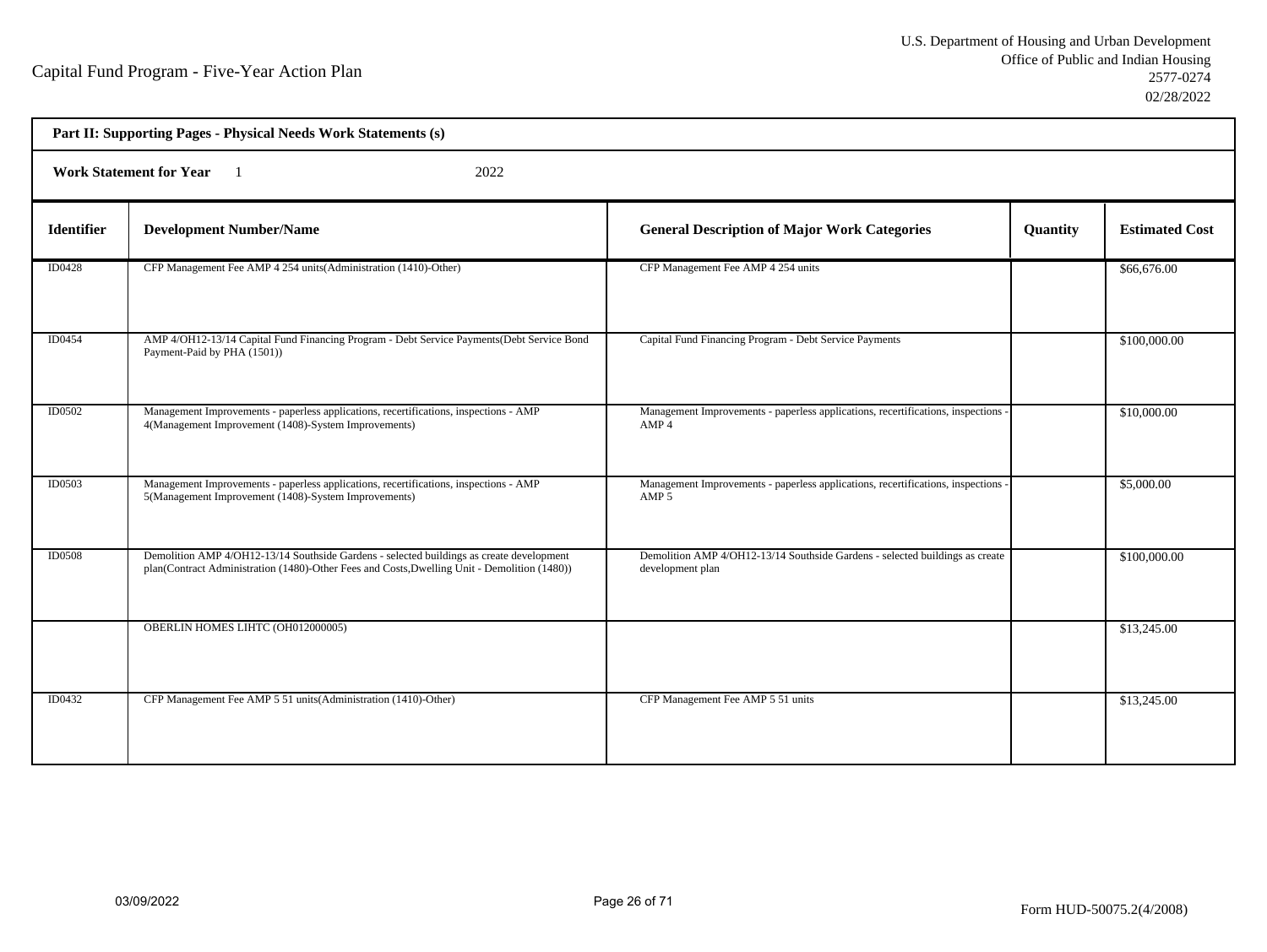| Part II: Supporting Pages - Physical Needs Work Statements (s) |                                        |  |                                                     |          |                       |
|----------------------------------------------------------------|----------------------------------------|--|-----------------------------------------------------|----------|-----------------------|
|                                                                | <b>Work Statement for Year</b><br>2022 |  |                                                     |          |                       |
| <b>Identifier</b>                                              | <b>Development Number/Name</b>         |  | <b>General Description of Major Work Categories</b> | Quantity | <b>Estimated Cost</b> |
|                                                                | Subtotal of Estimated Cost             |  |                                                     |          | \$3,876,351.00        |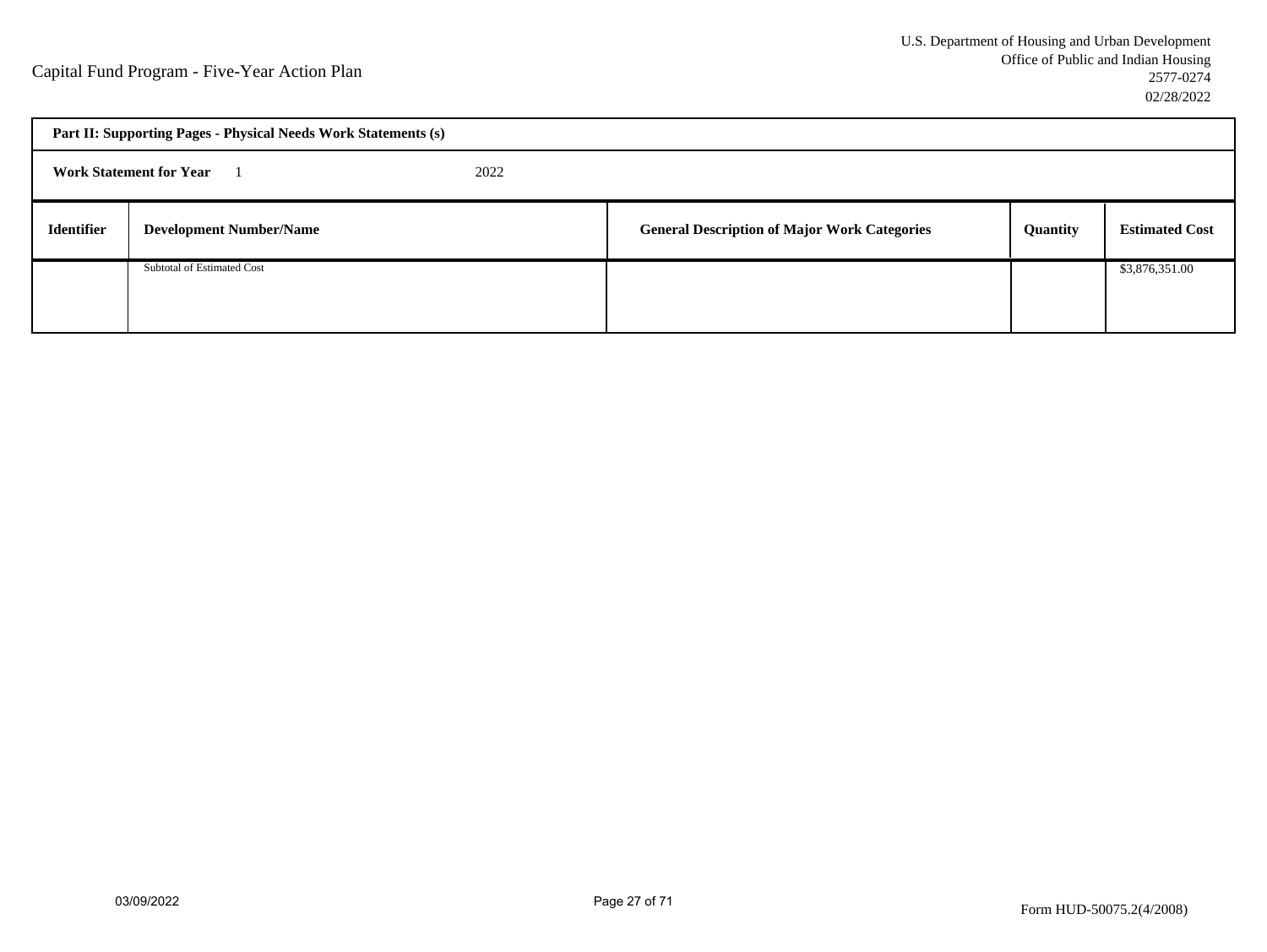| Part II: Supporting Pages - Physical Needs Work Statements (s) |                                                                                                                                                                                                                                                                        |                                                                                                                     |                 |                       |  |  |
|----------------------------------------------------------------|------------------------------------------------------------------------------------------------------------------------------------------------------------------------------------------------------------------------------------------------------------------------|---------------------------------------------------------------------------------------------------------------------|-----------------|-----------------------|--|--|
|                                                                | Work Statement for Year 2<br>2023                                                                                                                                                                                                                                      |                                                                                                                     |                 |                       |  |  |
| <b>Identifier</b>                                              | <b>Development Number/Name</b>                                                                                                                                                                                                                                         | <b>General Description of Major Work Categories</b>                                                                 | <b>Quantity</b> | <b>Estimated Cost</b> |  |  |
|                                                                | WILKES-VILLA (OH012000003)                                                                                                                                                                                                                                             |                                                                                                                     |                 | \$675,435.00          |  |  |
| ID0046                                                         | Development Activities: AMP 3/OH12-03 Wilkes Villa, to include grant writing, predevelopment, and<br>planning costs(Contract Administration (1480)-Other Fees and Costs, Dwelling Unit-Development<br>(1480)-New Construction, Dwelling Unit-Development (1480)-Other) | Development Activities: AMP 3/OH12-03 Wilkes Villa, to include grant writing,<br>predevelopment, and planning costs |                 | \$50,000.00           |  |  |
| ID0073                                                         | Replace Windows AMP 3/OH 12-3 Wilkes Villa 174 units(Contract Administration (1480)-Other Fees<br>and Costs, Dwelling Unit-Exterior (1480)-Windows)                                                                                                                    | Replace Windows AMP 3/OH 12-3 Wilkes Villa 174 units                                                                |                 | \$270,000.00          |  |  |
| ID0153                                                         | Landscaping: Tree & Shrub Removal & Replacement AMP 3/OH12-3 Wilkes Villa Property<br>Wide(Contract Administration (1480)-Other Fees and Costs, Non-Dwelling Site Work (1480)-<br>Landscape)                                                                           | Landscaping: Tree & Shrub Removal & Replacement AMP 3/OH12-3 Wilkes<br>Villa Property Wide                          |                 | \$60,000.00           |  |  |
| ID0482                                                         | CFP Management Fee AMP 3 373 units (Administration (1410)-Other)                                                                                                                                                                                                       | CFP Management Fee AMP 3 373 units                                                                                  |                 | \$96,786.00           |  |  |
| ID0486                                                         | Transfer to Operations AMP 3 373 units (Operations (1406))                                                                                                                                                                                                             | Transfer to Operations AMP 3 373 units                                                                              |                 | \$20,000.00           |  |  |
| ID0688                                                         | Replace Refrigerators-AMP 3/OH12-6 Riverview Plaza 180 units(Dwelling Unit-Interior (1480)-<br>Appliances)                                                                                                                                                             | Replace Refrigerators-AMP 3/OH12-6 Riverview Plaza 180 units                                                        |                 | \$117,000.00          |  |  |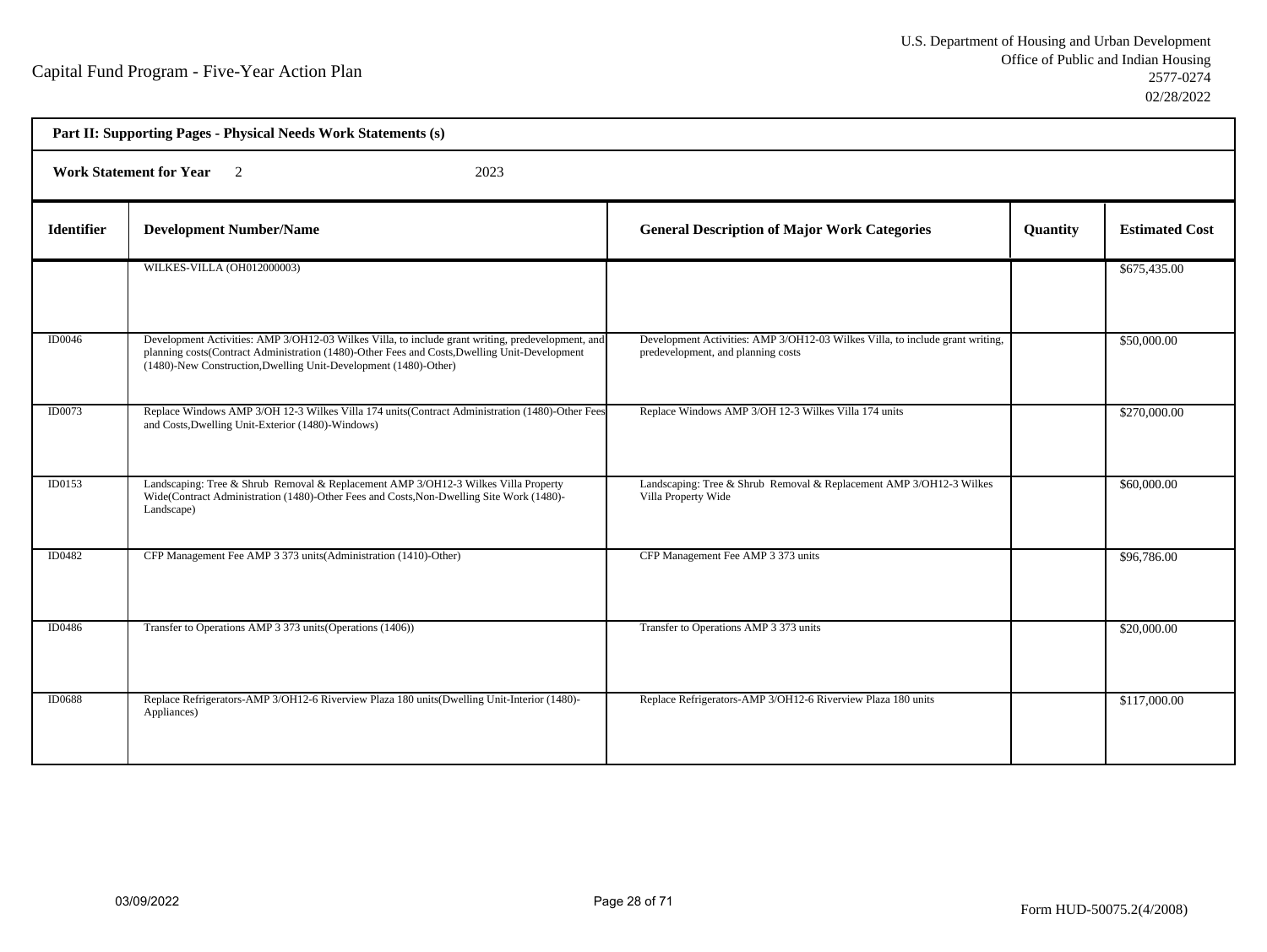| Part II: Supporting Pages - Physical Needs Work Statements (s) |                                                                                                                                                                                                                                                                                                                                                                                                                                                                                                                                                                              |                                                                                                                                                                                   |                 |                       |  |
|----------------------------------------------------------------|------------------------------------------------------------------------------------------------------------------------------------------------------------------------------------------------------------------------------------------------------------------------------------------------------------------------------------------------------------------------------------------------------------------------------------------------------------------------------------------------------------------------------------------------------------------------------|-----------------------------------------------------------------------------------------------------------------------------------------------------------------------------------|-----------------|-----------------------|--|
| <b>Work Statement for Year</b> 2<br>2023                       |                                                                                                                                                                                                                                                                                                                                                                                                                                                                                                                                                                              |                                                                                                                                                                                   |                 |                       |  |
| <b>Identifier</b>                                              | <b>Development Number/Name</b>                                                                                                                                                                                                                                                                                                                                                                                                                                                                                                                                               | <b>General Description of Major Work Categories</b>                                                                                                                               | <b>Quantity</b> | <b>Estimated Cost</b> |  |
| ID0724                                                         | Contingency - Riverview Plaza AMP3/OH-12-6(Contract Administration (1480)-Contingency)                                                                                                                                                                                                                                                                                                                                                                                                                                                                                       | Contingency - Riverview Plaza AMP3/OH-12-6                                                                                                                                        |                 | \$5,000.00            |  |
| ID0725                                                         | Contingency - Wilkes Villa AMP3/OH-12-3(Contract Administration (1480)-Contingency)                                                                                                                                                                                                                                                                                                                                                                                                                                                                                          | Contingency - Wilkes Villa AMP3/OH-12-3                                                                                                                                           |                 | \$5,000.00            |  |
| ID0737                                                         | Replace plumbing stacks/drains/laterals - AMP 3/OH12-06 Riverview Plaza 180 units(Contract<br>Administration (1480)-Other Fees and Costs, Dwelling Unit-Interior (1480)-Plumbing, Non-Dwelling<br>Interior (1480)-Plumbing)                                                                                                                                                                                                                                                                                                                                                  | Replace plumbing stacks/drains/laterals - AMP 3/OH12-06 Riverview Plaza 180<br>units                                                                                              |                 | \$51,649.00           |  |
|                                                                | LEAVITT HOMES (OH012000001)                                                                                                                                                                                                                                                                                                                                                                                                                                                                                                                                                  |                                                                                                                                                                                   |                 | \$1,564,903.00        |  |
| ID0048                                                         | Site Work: Storm sewer replacement, catch basins, and swale grading in existing trenches, Resurfacing<br>disturbed pavement; AMP 1/OH12-1 Property Wide(Contract Administration (1480)-Other Fees and<br>Costs, Dwelling Unit-Site Work (1480)-Asphalt - Concrete - Paving, Dwelling Unit-Site Work (1480)-<br>Curb and Gutter, Dwelling Unit-Site Work (1480)-Storm Drainage, Non-Dwelling Site Work (1480)-<br>Asphalt - Concrete - Paving, Non-Dwelling Site Work (1480)-Curb and Gutter, Non-Dwelling Site<br>Work (1480)-Storm Drainage)                                | Site Work: Storm sewer replacement, catch basins, and swale grading in existing<br>trenches, Resurfacing disturbed pavement; AMP 1/OH12-1 Property Wide                           |                 | \$250,000.00          |  |
| ID0061                                                         | Exterior improvements: siding, tuckpoint, replace/seal brick, paint/caulk, porch columns AMP<br>1/OH12-2 Westview Terrace 40 bldgs(Dwelling Unit-Exterior (1480)-Tuck-Pointing, Non-Dwelling<br>Exterior (1480)-Paint and Caulking, Contract Administration (1480)-Other Fees and Costs, Dwelling<br>Unit-Exterior (1480)-Columns and Porches, Dwelling Unit-Exterior (1480)-Exterior Paint and<br>Caulking, Dwelling Unit-Exterior (1480)-Siding, Non-Dwelling Exterior (1480)-Siding, Non-Dwelling<br>Exterior (1480)-Tuck Pointing, Non-Dwelling Exterior (1480)-Windows) | Exterior improvements: replace siding, tuckpoint $\&$ seal brick AMP 1/OH12-2<br>Westview Terrace 40 bldgs                                                                        |                 | \$600,000.00          |  |
| ID0062                                                         | Site Work: Storm sewer replacement, catch basins, and swale grading in existing trenches, Resurfacing<br>disturbed pavement; - AMP 1/OH12-2 Westview Terrace - entire property(Contract Administration<br>(1480)-Other Fees and Costs, Dwelling Unit-Site Work (1480)-Storm Drainage, Non-Dwelling Site<br>Work (1480)-Asphalt - Concrete - Paving, Non-Dwelling Site Work (1480)-Curb and Gutter, Non-<br>Dwelling Site Work (1480)-Storm Drainage)                                                                                                                         | Site Work: Storm sewer replacement, catch basins, and swale grading in existing<br>trenches, Resurfacing disturbed pavement; - AMP 1/OH12-2 Westview Terrace -<br>entire property |                 | \$242,250.00          |  |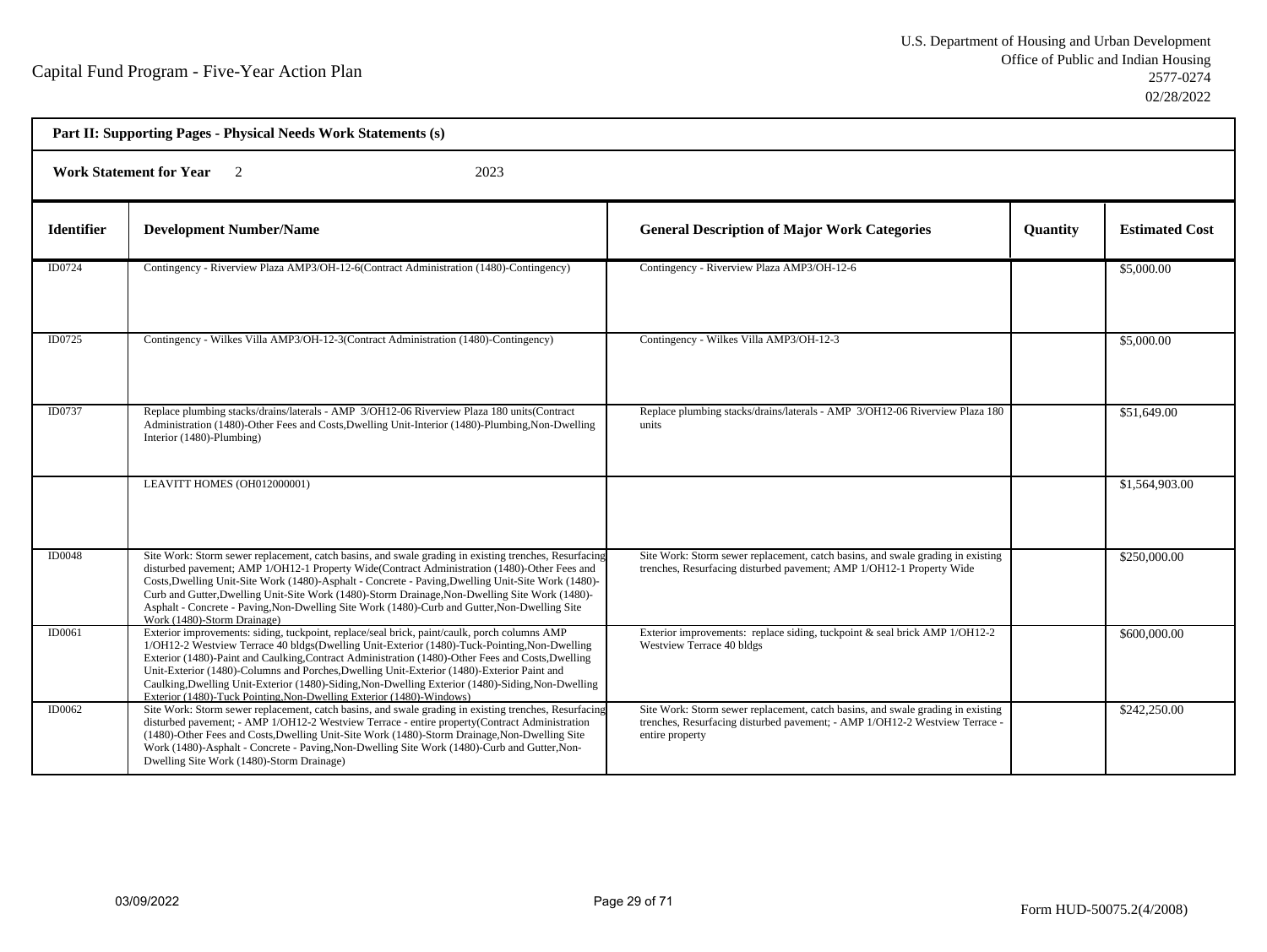| Part II: Supporting Pages - Physical Needs Work Statements (s) |                                                                                                                                                                                                                                                     |                                                                                                          |          |                       |  |  |
|----------------------------------------------------------------|-----------------------------------------------------------------------------------------------------------------------------------------------------------------------------------------------------------------------------------------------------|----------------------------------------------------------------------------------------------------------|----------|-----------------------|--|--|
|                                                                | <b>Work Statement for Year</b> 2<br>2023                                                                                                                                                                                                            |                                                                                                          |          |                       |  |  |
| <b>Identifier</b>                                              | <b>Development Number/Name</b>                                                                                                                                                                                                                      | <b>General Description of Major Work Categories</b>                                                      | Quantity | <b>Estimated Cost</b> |  |  |
| <b>ID0098</b>                                                  | Landscaping improvements: Tree & Shrub Removal & Replacement AMP 1/OH12-1 Leavitt Homes<br>Property Wide(Contract Administration (1480)-Other Fees and Costs, Dwelling Unit-Site Work<br>(1480)-Landscape, Non-Dwelling Site Work (1480)-Landscape) | Landscaping improvements: Tree & Shrub Removal & Replacement AMP<br>1/OH12-1 Leavitt Homes Property Wide |          | \$25,000.00           |  |  |
| ID0105                                                         | Landscaping: Tree & Shrub Removal & Replacement AMP 1/OH 12-2 Westview Terrace Property<br>Wide(Contract Administration (1480)-Other Fees and Costs, Non-Dwelling Site Work (1480)-<br>Landscape)                                                   | Landscaping: Tree & Shrub Removal & Replacement AMP 1/OH 12-2 Westview<br>Terrace Property Wide          |          | \$25,000.00           |  |  |
| <b>ID0120</b>                                                  | Landscaping: Tree & Shrub Removal & Replacement AMP 1/OH 12-120; 8 scattered site<br>units(Contract Administration (1480)-Other Fees and Costs, Non-Dwelling Site Work (1480)-<br>Landscape)                                                        | Landscaping: Tree & Shrub Removal & Replacement AMP 1/OH 12-120; 8<br>scattered site units               |          | \$8,000.00            |  |  |
| ID0234                                                         | Replace Exterior Doors Front & Back AMP 2/OH012-2 Westview Terrace 143 units(Contract<br>Administration (1480)-Other Fees and Costs, Dwelling Unit-Exterior (1480)-Exterior Doors)                                                                  | Replace Exterior Doors Front & Back AMP 2/OH012-2 Westview Terrace 143<br>units                          |          | \$286,000.00          |  |  |
| ID0480                                                         | CFP Management Fee AMP 1 361 units (Administration (1410)-Other)                                                                                                                                                                                    | CFP Management Fee AMP 1 361 units                                                                       |          | \$93,653.00           |  |  |
| ID0713                                                         | Transfer to Operations AMP 1 361 units (Operations (1406))                                                                                                                                                                                          | Transfer to Operations AMP1 361 units                                                                    |          | \$20,000.00           |  |  |
| <b>ID0720</b>                                                  | Contingency - Leavitt Homes AMP1/OH-12-1(Contract Administration (1480)-Contingency)                                                                                                                                                                | Contingency - Leavitt Homes AMP1/OH-12-1                                                                 |          | \$5,000.00            |  |  |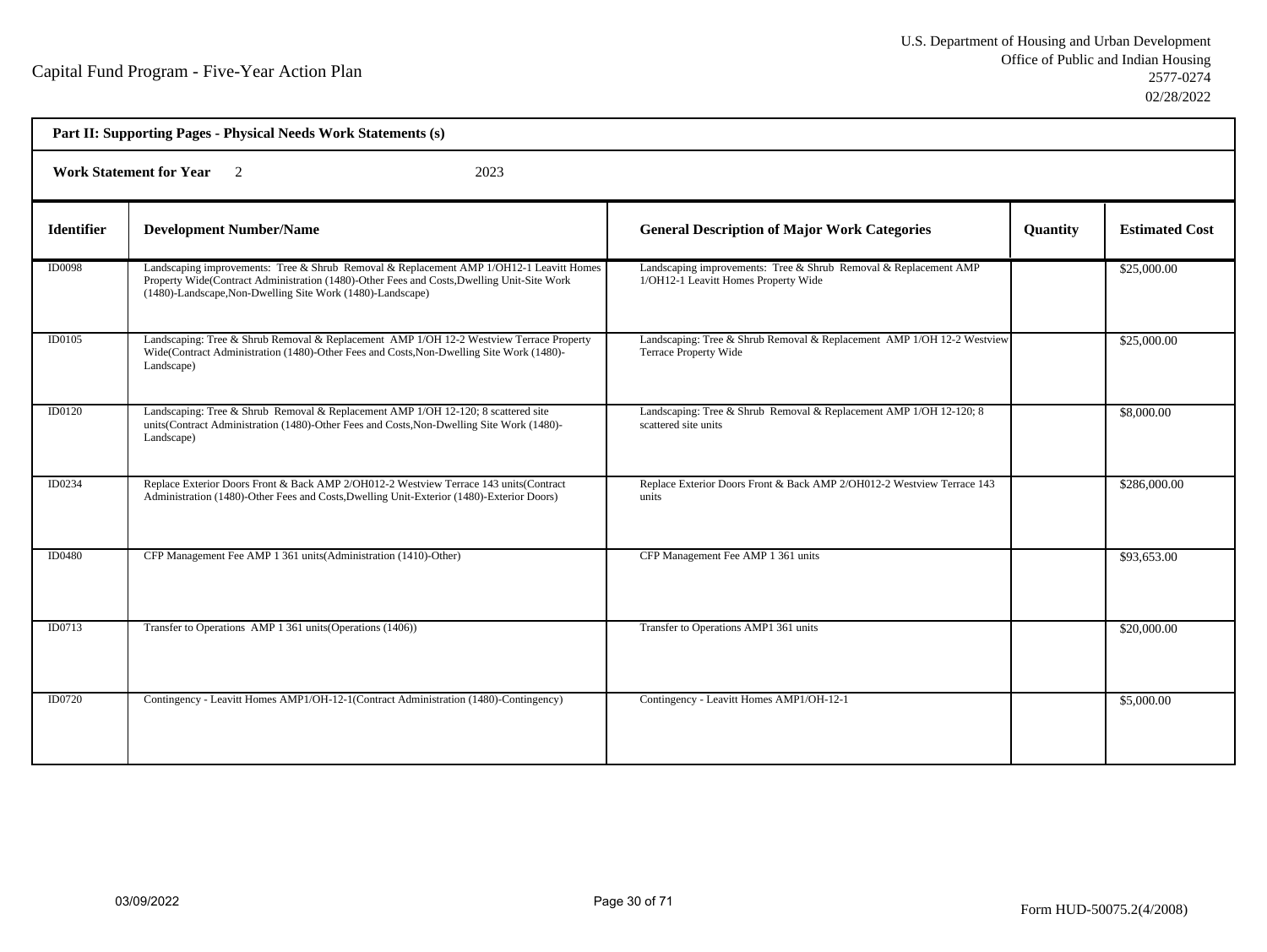| Part II: Supporting Pages - Physical Needs Work Statements (s) |                                                                                                                                                                                                                                                                                                                                                                                                                                                                                                                                                                                                                                                                                                                                                                                                                                                                                                                                                                     |                                                                                                                                                           |          |                       |  |
|----------------------------------------------------------------|---------------------------------------------------------------------------------------------------------------------------------------------------------------------------------------------------------------------------------------------------------------------------------------------------------------------------------------------------------------------------------------------------------------------------------------------------------------------------------------------------------------------------------------------------------------------------------------------------------------------------------------------------------------------------------------------------------------------------------------------------------------------------------------------------------------------------------------------------------------------------------------------------------------------------------------------------------------------|-----------------------------------------------------------------------------------------------------------------------------------------------------------|----------|-----------------------|--|
| <b>Work Statement for Year</b> 2<br>2023                       |                                                                                                                                                                                                                                                                                                                                                                                                                                                                                                                                                                                                                                                                                                                                                                                                                                                                                                                                                                     |                                                                                                                                                           |          |                       |  |
| <b>Identifier</b>                                              | <b>Development Number/Name</b>                                                                                                                                                                                                                                                                                                                                                                                                                                                                                                                                                                                                                                                                                                                                                                                                                                                                                                                                      | <b>General Description of Major Work Categories</b>                                                                                                       | Quantity | <b>Estimated Cost</b> |  |
| ID0721                                                         | Contingency - Westview Terrace AMP1/OH-12-2(Contract Administration (1480)-Contingency)                                                                                                                                                                                                                                                                                                                                                                                                                                                                                                                                                                                                                                                                                                                                                                                                                                                                             | Contingency - Westview Terrace AMP1/OH-12-2                                                                                                               |          | \$5,000.00            |  |
| ID0722                                                         | Contingency - Westgate Apts AMP1/OH-12-12(Contract Administration (1480)-Contingency)                                                                                                                                                                                                                                                                                                                                                                                                                                                                                                                                                                                                                                                                                                                                                                                                                                                                               | Contingency - Westgate Apts AMP1/OH-12-12                                                                                                                 |          | \$5,000.00            |  |
|                                                                | LAKEVIEW PLAZA (OH012000002)                                                                                                                                                                                                                                                                                                                                                                                                                                                                                                                                                                                                                                                                                                                                                                                                                                                                                                                                        |                                                                                                                                                           |          | \$859,307.00          |  |
| <b>ID0125</b>                                                  | Replace Flooring Units & Hallways AMP 2/OH12-5 Kennedy Plaza 1 bldg/ 10 floors(Contract<br>Administration (1480)-Other Fees and Costs, Dwelling Unit-Interior (1480)-Flooring (non<br>routine), Non-Dwelling Interior (1480)-Common Area Flooring)                                                                                                                                                                                                                                                                                                                                                                                                                                                                                                                                                                                                                                                                                                                  | Replace Flooring Units & Hallways AMP 2/OH12-5 Kennedy Plaza 1 bldg/10<br>floors                                                                          |          | \$50,000.00           |  |
| ID0134                                                         | Floor Covering Replacement - Units & Hallways AMP 2/OH12-10 Lakeview Plaza 209 units (Contract<br>Administration (1480)-Other Fees and Costs, Dwelling Unit-Interior (1480)-Flooring (non<br>routine), Non-Dwelling Interior (1480)-Common Area Flooring)                                                                                                                                                                                                                                                                                                                                                                                                                                                                                                                                                                                                                                                                                                           | Floor Covering Replacement - Units & Hallways AMP 2/OH12-10 Lakeview<br>Plaza 209 units                                                                   |          | \$210,000.00          |  |
| ID0135                                                         | 504 Compliance Conversion: Combine Efficiencies into Accessible One Bedroom Accessible Units<br>AMP 2/OH12-10 Lakeview Plaza 1 bldg (unit quantities TBD)(Contract Administration (1480)-Other<br>Fees and Costs, Dwelling Unit-Interior (1480)-Appliances, Dwelling Unit-Interior (1480)-Bathroom<br>Counters and Sinks, Dwelling Unit-Interior (1480)-Bathroom Flooring (non cyclical), Dwelling Unit-<br>Interior (1480)-Commodes, Dwelling Unit-Interior (1480)-Electrical, Dwelling Unit-Interior (1480)-<br>Flooring (non routine), Dwelling Unit-Interior (1480)-Interior Doors, Dwelling Unit-Interior (1480)-<br>Interior Painting (non routine), Dwelling Unit-Interior (1480)-Kitchen Cabinets, Dwelling Unit-Interior<br>(1480)-Kitchen Sinks and Faucets, Dwelling Unit-Interior (1480)-Other, Dwelling Unit-Interior (1480)-<br>Plumbing, Dwelling Unit-Interior (1480)-Tubs and Showers, Non-Dwelling Site Work (1480)-Asphalt<br>Concrete - Paving) | 504 Compliance Conversion: Combine Efficiencies into Accessible One Bedroom<br>Accessible Units AMP 2/OH12-10 Lakeview Plaza 1 bldg (unit quantities TBD) |          | \$200,000.00          |  |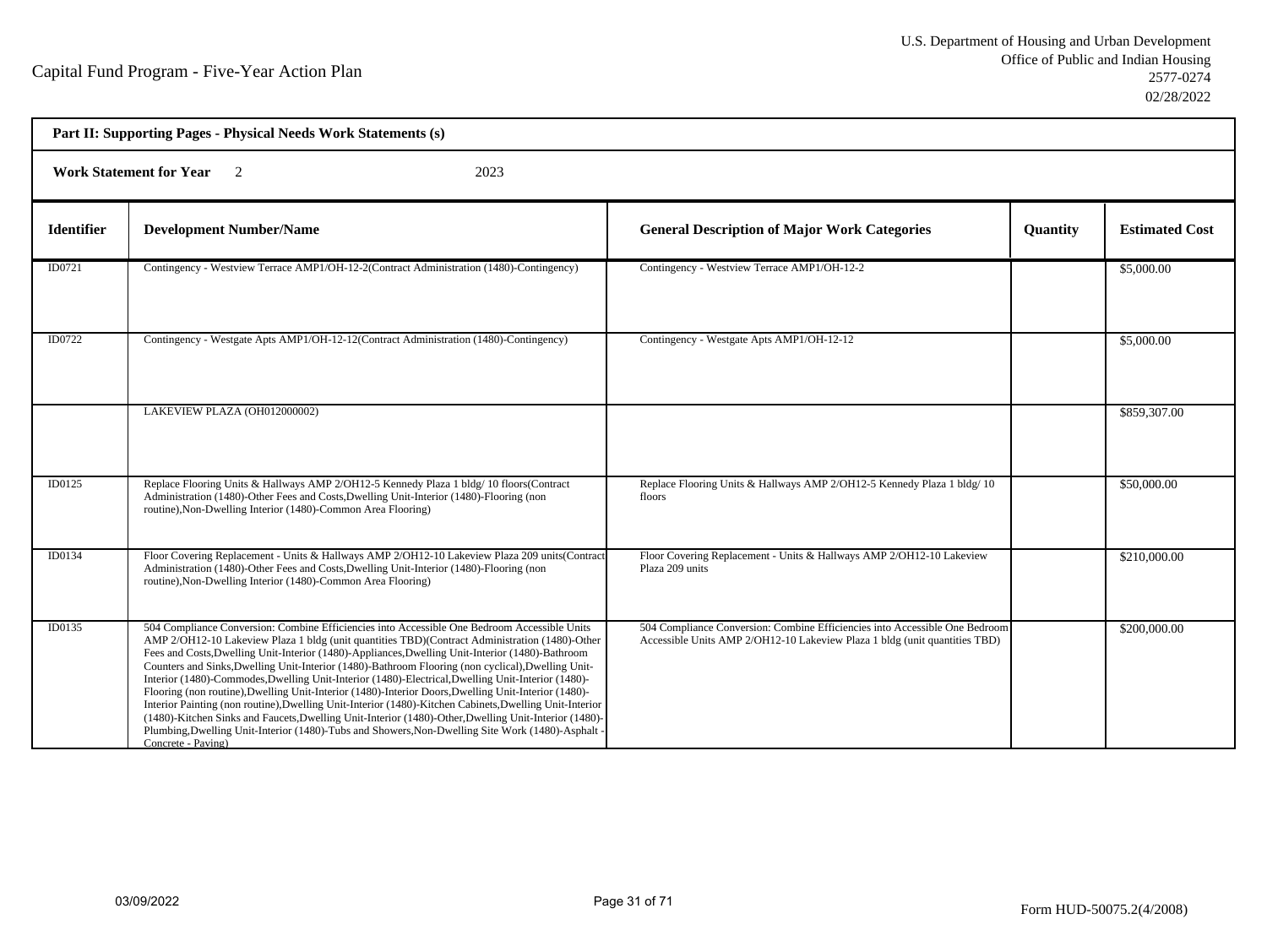| Part II: Supporting Pages - Physical Needs Work Statements (s) |                                                                                                                                                                                               |                                                                                             |                 |                       |  |
|----------------------------------------------------------------|-----------------------------------------------------------------------------------------------------------------------------------------------------------------------------------------------|---------------------------------------------------------------------------------------------|-----------------|-----------------------|--|
| <b>Work Statement for Year</b> 2<br>2023                       |                                                                                                                                                                                               |                                                                                             |                 |                       |  |
| <b>Identifier</b>                                              | <b>Development Number/Name</b>                                                                                                                                                                | <b>General Description of Major Work Categories</b>                                         | <b>Quantity</b> | <b>Estimated Cost</b> |  |
| <b>ID0148</b>                                                  | Landscaping: Tree & Shrub Removal & Replacement AMP 2/OH 12-220; 10 scattered site<br>units(Contract Administration (1480)-Other Fees and Costs, Non-Dwelling Site Work (1480)-<br>Landscape) | Landscaping: Tree & Shrub Removal & Replacement AMP 2/OH 12-220; 10<br>scattered site units |                 | \$10,000.00           |  |
| ID0274                                                         | Inspect Roof Top Safety Systems AMP 2/OH12-5 Kennedy Plaza 1 bldg(Contract Administration<br>(1480)-Other Fees and Costs, Non-Dwelling Exterior (1480)-Roofs)                                 | Inspect Roof Top Safety Systems AMP 2/OH12-5 Kennedy Plaza 1 bldg                           |                 | \$2,500.00            |  |
| ID0279                                                         | Inspect Roof Top Safety Systems AMP 2/OH12-10 Lakeview Plaza 1 bldg(Contract Administration<br>(1480)-Other Fees and Costs, Non-Dwelling Exterior (1480)-Roofs)                               | Inspect Roof Top Safety Systems AMP 2/OH12-10 Lakeview Plaza 1 bldg                         |                 | \$2,500.00            |  |
| ID0481                                                         | CFP Management Fee AMP 2 396 units (Administration (1410)-Other)                                                                                                                              | CFP Management Fee AMP 2 396 units                                                          |                 | \$102,757.00          |  |
| ID0485                                                         | Transfer to Operations AMP 2 396 units (Operations (1406))                                                                                                                                    | Transfer to Operations AMP 2 396 units                                                      |                 | \$20,000.00           |  |
| ID0689                                                         | Replace Refrigerators-AMP 2/OH12-5 Kennedy Plaza 177 units(Dwelling Unit-Interior (1480)-<br>Appliances)                                                                                      | Replace Refrigerators-AMP 2/OH12-5 Kennedy Plaza 177 units                                  |                 | \$115,050.00          |  |
| ID0690                                                         | Replace Refrigerators-AMP 2/OH12-10 Lakeview Plaza 210 units (Dwelling Unit-Interior (1480)-<br>Appliances)                                                                                   | Replace Refrigerators-AMP 2/OH12-10 Lakeview Plaza 210 units                                |                 | \$136,500.00          |  |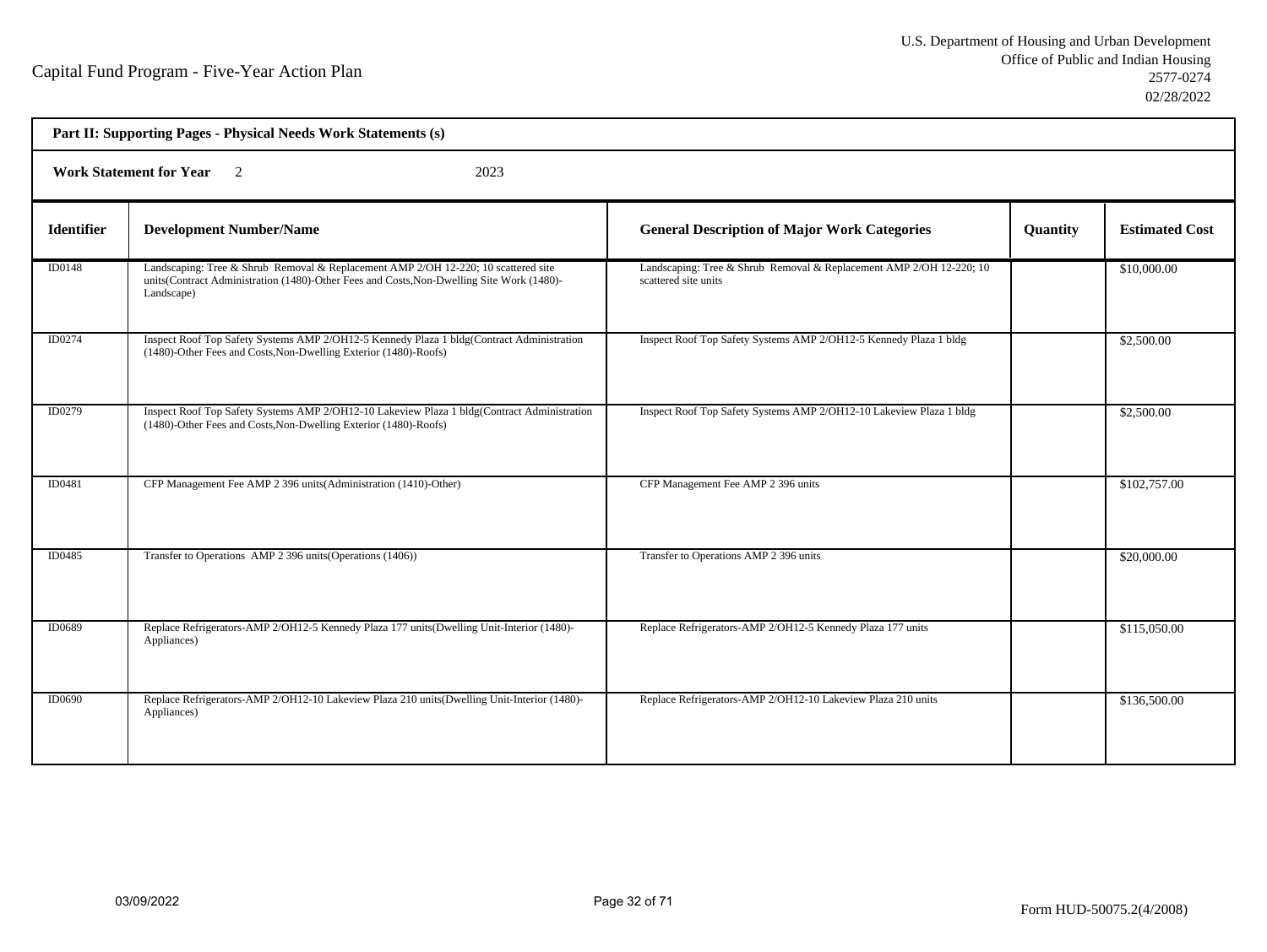| Part II: Supporting Pages - Physical Needs Work Statements (s) |                                                                                                                                                                                                                                                     |                                                                                    |          |                       |  |  |
|----------------------------------------------------------------|-----------------------------------------------------------------------------------------------------------------------------------------------------------------------------------------------------------------------------------------------------|------------------------------------------------------------------------------------|----------|-----------------------|--|--|
|                                                                | <b>Work Statement for Year</b><br>$\overline{2}$<br>2023                                                                                                                                                                                            |                                                                                    |          |                       |  |  |
| <b>Identifier</b>                                              | <b>Development Number/Name</b>                                                                                                                                                                                                                      | <b>General Description of Major Work Categories</b>                                | Quantity | <b>Estimated Cost</b> |  |  |
| ID0723                                                         | Contingency - Kennedy Plaza AMP2/OH-12-5(Contract Administration (1480)-Contingency)                                                                                                                                                                | Contingency - Kennedy Plaza AMP2/OH-12-5                                           |          | \$5,000.00            |  |  |
| ID0729                                                         | Contingency - Lakeview Plaza AMP2/OH-12-10(Contract Administration (1480)-Contingency)                                                                                                                                                              | Contingency - Lakeview Plaza AMP2/OH-12-10                                         |          | \$5,000.00            |  |  |
|                                                                | OBERLIN HOMES (OH012000004)                                                                                                                                                                                                                         |                                                                                    |          | \$591,676.00          |  |  |
| ID0175                                                         | Landscaping: Tree & Shrub Removal & Replacement AMP 4/OH12-4 JFO Property Wide(Non-<br>Dwelling Site Work (1480)-Landscape, Contract Administration (1480)-Other Fees and Costs)                                                                    | Landscaping: Tree & Shrub Removal & Replacement AMP 4/OH12-4 JFO<br>Property Wide  |          | \$4,500.00            |  |  |
| ID0184                                                         | Replace Refrigerators: Energy Efficient AMP 4/OH12-11 Albright Terrace 50 units(Contract<br>Administration (1480)-Other Fees and Costs, Dwelling Unit-Interior (1480)-Appliances)                                                                   | Replace Refrigerators: Energy Efficient AMP 4/OH12-11 Albright Terrace 50<br>units |          | \$32,500.00           |  |  |
| ID0192                                                         | Replace flooring AMP 4/OH12-13/14 Southside Gardens 108 units (Contract Administration (1480)-<br>Other Fees and Costs, Dwelling Unit-Interior (1480)-Bathroom Flooring (non cyclical), Dwelling Unit-<br>Interior (1480)-Flooring (non routine))   | Replace flooring AMP 4/OH12-13/14 Southside Gardens 108 units                      |          | \$40,000.00           |  |  |
| <b>ID0196</b>                                                  | Replace furnaces AMP 4/OH12-13/14 Southside Gardens 108 units(Contract Administration (1480)-<br>Other Fees and Costs, Dwelling Unit-Interior (1480)-Electrical, Dwelling Unit-Interior (1480)-<br>Mechanical, Dwelling Unit-Interior (1480)-Other) | Replace furnaces AMP 4/OH12-13/14 Southside Gardens 108 units                      |          | \$270,000.00          |  |  |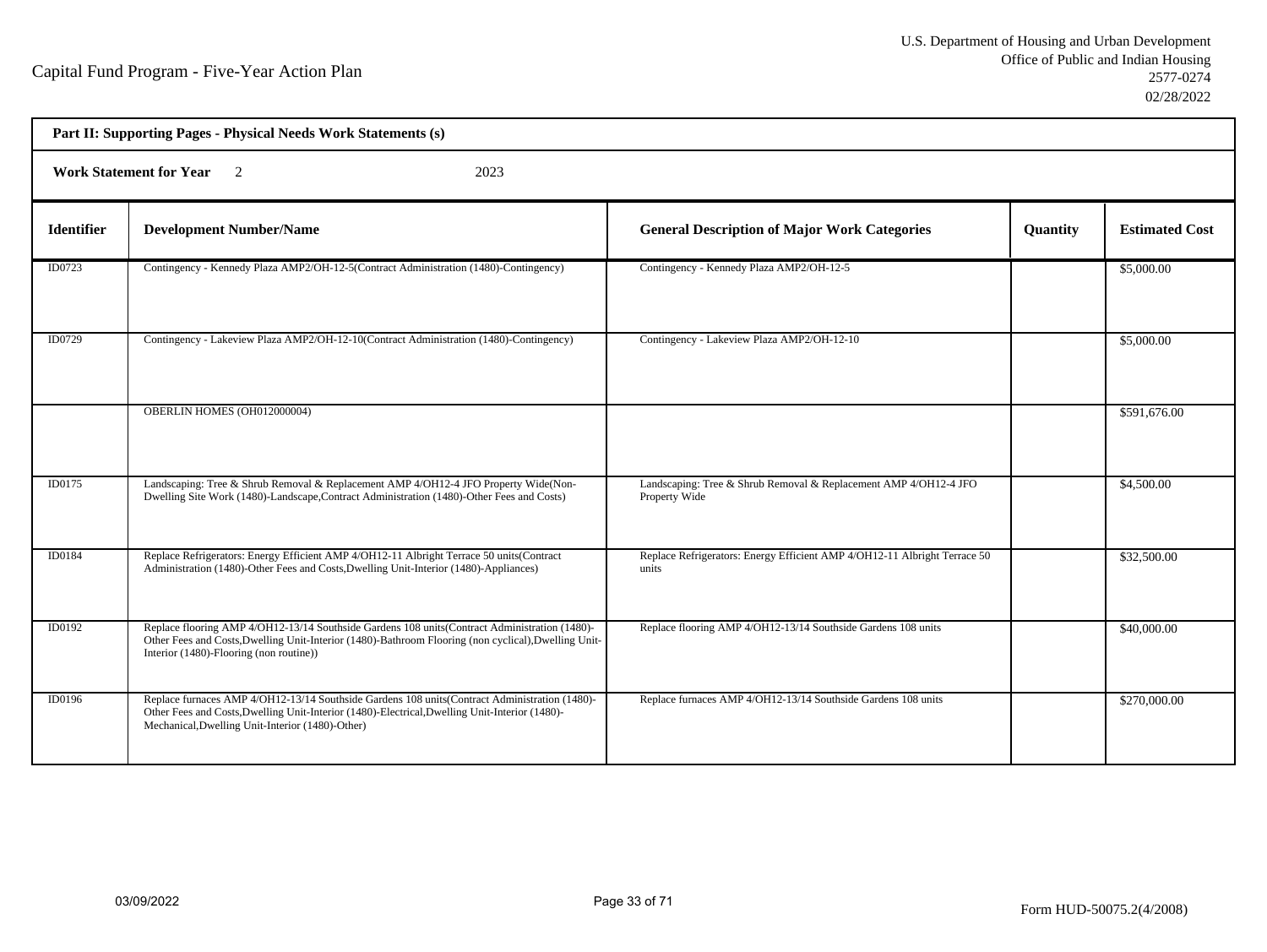| Part II: Supporting Pages - Physical Needs Work Statements (s) |                                                                                                                                                                                                                                                                                              |                                                                                                                                  |          |                       |  |
|----------------------------------------------------------------|----------------------------------------------------------------------------------------------------------------------------------------------------------------------------------------------------------------------------------------------------------------------------------------------|----------------------------------------------------------------------------------------------------------------------------------|----------|-----------------------|--|
| Work Statement for Year 2<br>2023                              |                                                                                                                                                                                                                                                                                              |                                                                                                                                  |          |                       |  |
| <b>Identifier</b>                                              | <b>Development Number/Name</b>                                                                                                                                                                                                                                                               | <b>General Description of Major Work Categories</b>                                                                              | Quantity | <b>Estimated Cost</b> |  |
| <b>ID0200</b>                                                  | Storm water Drainage improvements using Existing Trench/Grading/Tie in Downspouts AMP<br>4/OH12-13/14 Southside Gardens 50 bldgs(Contract Administration (1480)-Other Fees and<br>Costs, Non-Dwelling Exterior (1480)-Gutters - Downspouts, Non-Dwelling Site Work (1480)-Storm<br>Drainage) | Storm water Drainage improvements using Existing Trench/Grading/Tie in<br>Downspouts AMP 4/OH12-13/14 Southside Gardens 50 bldgs |          | \$25,000.00           |  |
| ID0209                                                         | Landscaping: Tree & Shrub Removal & Replacement AMP 4/OH 12-420; 18 scattered site<br>units(Contract Administration (1480)-Other Fees and Costs, Non-Dwelling Site Work (1480)-<br>Landscape)                                                                                                | Landscaping: Tree & Shrub Removal & Replacement AMP 4/OH 12-420; 18<br>scattered site units                                      |          | \$18,000.00           |  |
| ID0438                                                         | Development Activities: AMP 4/OH12-13/14 Southside Gardens, to include grant writing,<br>predevelopment, and planning costs(Dwelling Unit-Development (1480)-New Construction, Dwelling<br>Unit-Development (1480)-Other)                                                                    | Development Activities: AMP 4/OH12-13/14 Southside Gardens, to include grant<br>writing, predevelopment, and planning costs      |          | \$100,000.00          |  |
| ID0483                                                         | CFP Management Fee AMP 4 254 units (Administration (1410)-Other)                                                                                                                                                                                                                             | CFP Management Fee AMP 4 254 units                                                                                               |          | \$66,676.00           |  |
| ID0487                                                         | Transfer to Operations AMP 4 254 units (Operations (1406))                                                                                                                                                                                                                                   | Transfer to Operations AMP 4 254 units                                                                                           |          | \$20,000.00           |  |
| ID0726                                                         | Contingency - Albright Terrace AMP4/OH-12-11(Contract Administration (1480)-Contingency)                                                                                                                                                                                                     | Contingency - Albright Terrace AMP4/OH-12-11                                                                                     |          | \$5,000.00            |  |
| ID0727                                                         | Contingency - JF Oberlin Homes 53 units AMP4/OH-12-4(Contract Administration (1480)-<br>Contingency)                                                                                                                                                                                         | Contingency - JF Oberlin Homes 53 units AMP4/OH-12-4                                                                             |          | \$5,000.00            |  |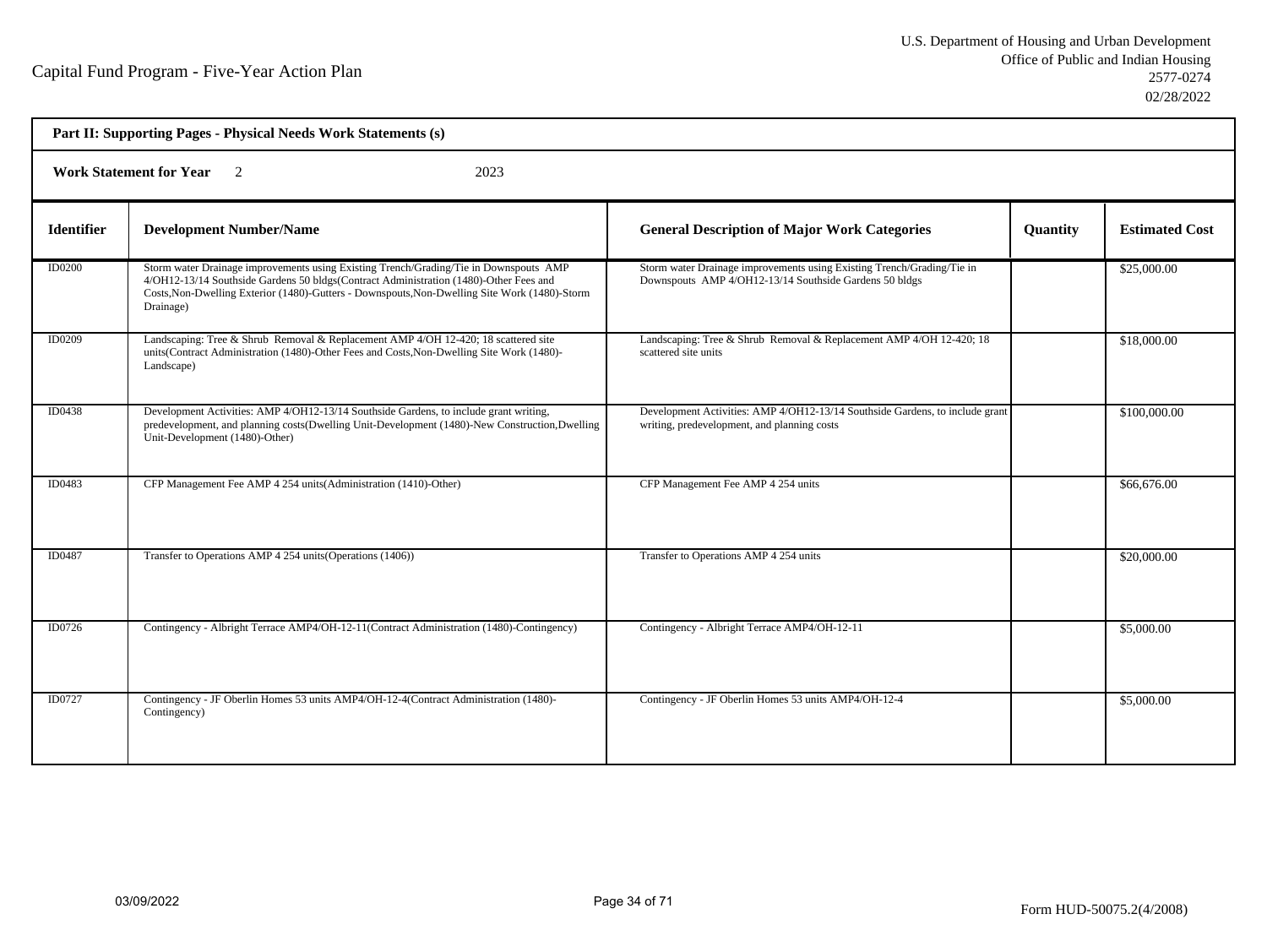| Part II: Supporting Pages - Physical Needs Work Statements (s) |                                                                                                             |                                                               |          |                       |  |
|----------------------------------------------------------------|-------------------------------------------------------------------------------------------------------------|---------------------------------------------------------------|----------|-----------------------|--|
| <b>Work Statement for Year</b> 2<br>2023                       |                                                                                                             |                                                               |          |                       |  |
| <b>Identifier</b>                                              | <b>Development Number/Name</b>                                                                              | <b>General Description of Major Work Categories</b>           | Quantity | <b>Estimated Cost</b> |  |
| <b>ID0728</b>                                                  | Contingency - Southside Gardens AMP4/OH-12-13/14(Contract Administration (1480)-Contingency)                | Contingency - Southside Gardens AMP4/OH-12-13/14              |          | \$5,000.00            |  |
|                                                                | OBERLIN HOMES LIHTC (OH012000005)                                                                           |                                                               |          | \$46,395.00           |  |
| ID0484                                                         | CFP Management Fee AMP 5 51 units (Administration (1410)-Other)                                             | CFP Management Fee AMP 5 51 units                             |          | \$13,245.00           |  |
| ID0691                                                         | Replace Refrigerators-AMP 5/LMHA Oberlin Homes LIHTC 51 units(Dwelling Unit-Interior (1480)-<br>Appliances) | Replace Refrigerators-AMP 5/LMHA Oberlin Homes LIHTC 51 units |          | \$33,150.00           |  |
|                                                                | Subtotal of Estimated Cost                                                                                  |                                                               |          | \$3,737,716.00        |  |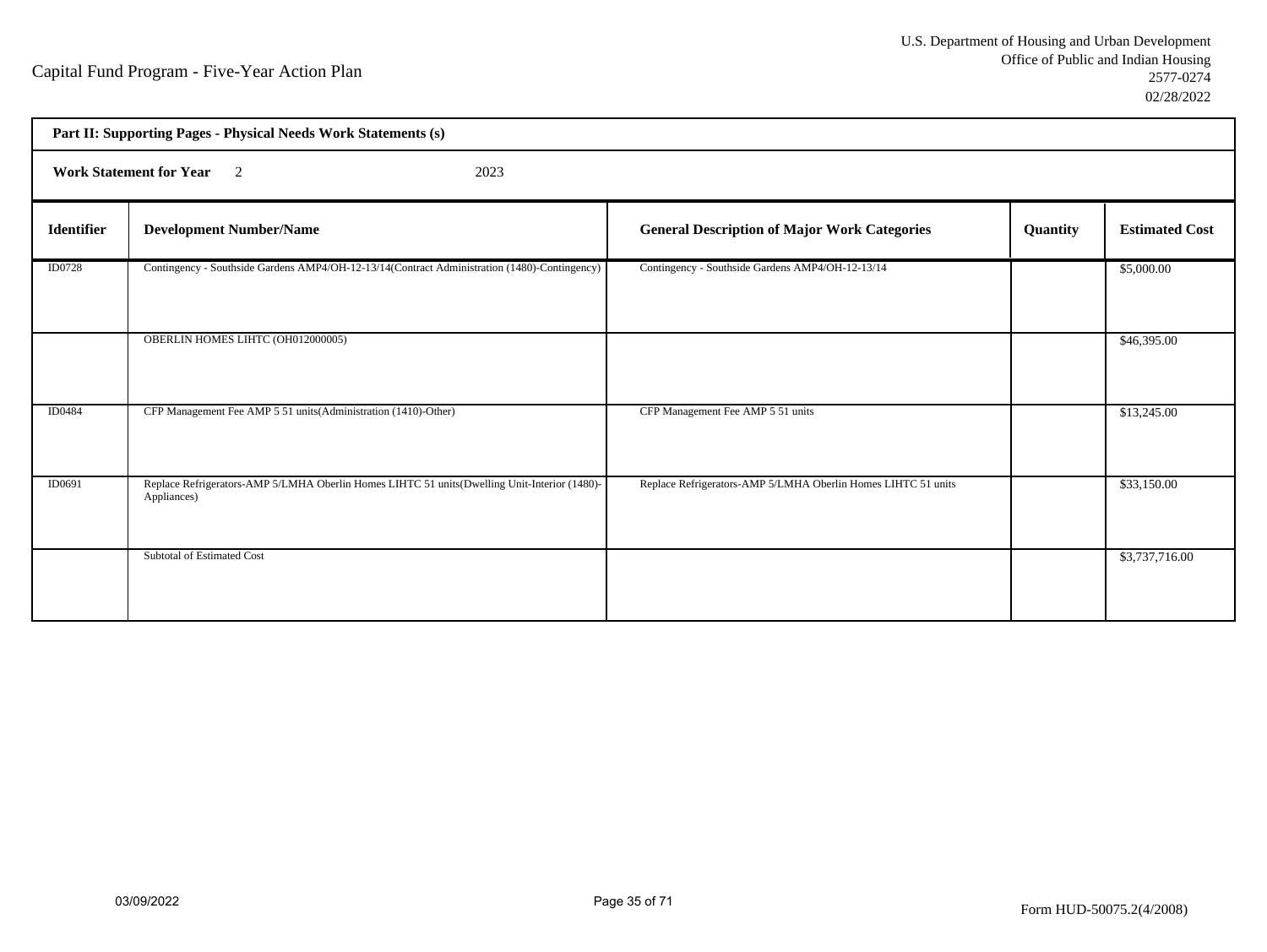| Part II: Supporting Pages - Physical Needs Work Statements (s) |                                                                                                                                                                                                                                                                                                                                                                                                                                                                     |                                                                                                               |                 |                       |  |  |
|----------------------------------------------------------------|---------------------------------------------------------------------------------------------------------------------------------------------------------------------------------------------------------------------------------------------------------------------------------------------------------------------------------------------------------------------------------------------------------------------------------------------------------------------|---------------------------------------------------------------------------------------------------------------|-----------------|-----------------------|--|--|
|                                                                | <b>Work Statement for Year</b> 3<br>2024                                                                                                                                                                                                                                                                                                                                                                                                                            |                                                                                                               |                 |                       |  |  |
| <b>Identifier</b>                                              | <b>Development Number/Name</b>                                                                                                                                                                                                                                                                                                                                                                                                                                      | <b>General Description of Major Work Categories</b>                                                           | <b>Ouantity</b> | <b>Estimated Cost</b> |  |  |
|                                                                | OBERLIN HOMES (OH012000004)                                                                                                                                                                                                                                                                                                                                                                                                                                         |                                                                                                               |                 | \$1,325,425.00        |  |  |
| ID0022                                                         | Replace Fire Alarm System & smoke/CO detectors AMP 4/OH12-4 JF Oberlin Homes 3 bldgs-53<br>units (Non-Dwelling Construction - Mechanical (1480)-Security - Fire Alarm, Non-Dwelling<br>Construction - Mechanical (1480)-Smoke/Fire Detection, Non-Dwelling Interior (1480)-Other, Non-<br>Dwelling Interior (1480)-Security, Contract Administration (1480)-Other Fees and Costs, Dwelling<br>Unit-Interior (1480)-Other, Dwelling Unit-Interior (1480)-Mechanical) | Replace Fire Alarm System AMP 4/OH12-4 - JF Oberlin Homes 3 bldgs;53 units                                    |                 | \$150,000.00          |  |  |
| <b>ID0082</b>                                                  | Replace Interior Doors AMP 4/OH12-13/14 Southside Gardens 108 units (Contract Administration<br>(1480)-Other Fees and Costs, Dwelling Unit-Interior (1480)-Interior Doors)                                                                                                                                                                                                                                                                                          | Replace Interior Doors AMP 4/OH12-13/14 Southside Gardens 108 units                                           |                 | \$108,000.00          |  |  |
| <b>ID0084</b>                                                  | Plumbing Stack Replacement AMP 4/OH12-13/14 Southside Gardens 108 Units(Contract<br>Administration (1480)-Other Fees and Costs, Dwelling Unit-Interior (1480)-Other, Dwelling Unit-<br>Interior (1480)-Plumbing)                                                                                                                                                                                                                                                    | Plumbing Stack Replacement AMP 4/OH12-13/14 Southside Gardens 108 Units                                       |                 | \$54,000.00           |  |  |
| ID0173                                                         | Replace Hallway Handrails AMP 4/OH12-4 JFO 5 floors(Contract Administration (1480)-Other Fees<br>and Costs, Non-Dwelling Interior (1480)-Other)                                                                                                                                                                                                                                                                                                                     | Replace Hallway Handrails AMP 4/OH12-4 JFO 5 floors                                                           |                 | \$12,500.00           |  |  |
| ID0174                                                         | Upgrade Interior Common Areas AMP 4/OH12-4 JFO 5 floors(Non-Dwelling Interior (1480)-<br>Common Area Finishes, Non-Dwelling Interior (1480)-Common Area Flooring, Non-Dwelling Interior<br>(1480)-Common Area Painting, Non-Dwelling Interior (1480)-Doors, Non-Dwelling Interior (1480)-<br>Electrical, Contract Administration (1480)-Other Fees and Costs, Non-Dwelling Interior (1480)-<br>Common Area Bathrooms)                                               | Upgrade Interior Common Areas AMP 4/OH12-4 JFO 5 floors                                                       |                 | \$15,000.00           |  |  |
| ID0176                                                         | Site Improvements: Grading, Resurface Pavement, Drainage in Existing Trench AMP 4/OH12-4 JFO<br>Property Wide(Non-Dwelling Site Work (1480)-Asphalt - Concrete - Paving, Non-Dwelling Site Work<br>(1480)-Storm Drainage, Contract Administration (1480)-Other Fees and Costs)                                                                                                                                                                                      | Site Improvements: Grading, Resurface Pavement, Drainage in Existing Trench<br>AMP 4/OH12-4 JFO Property Wide |                 | \$50,000.00           |  |  |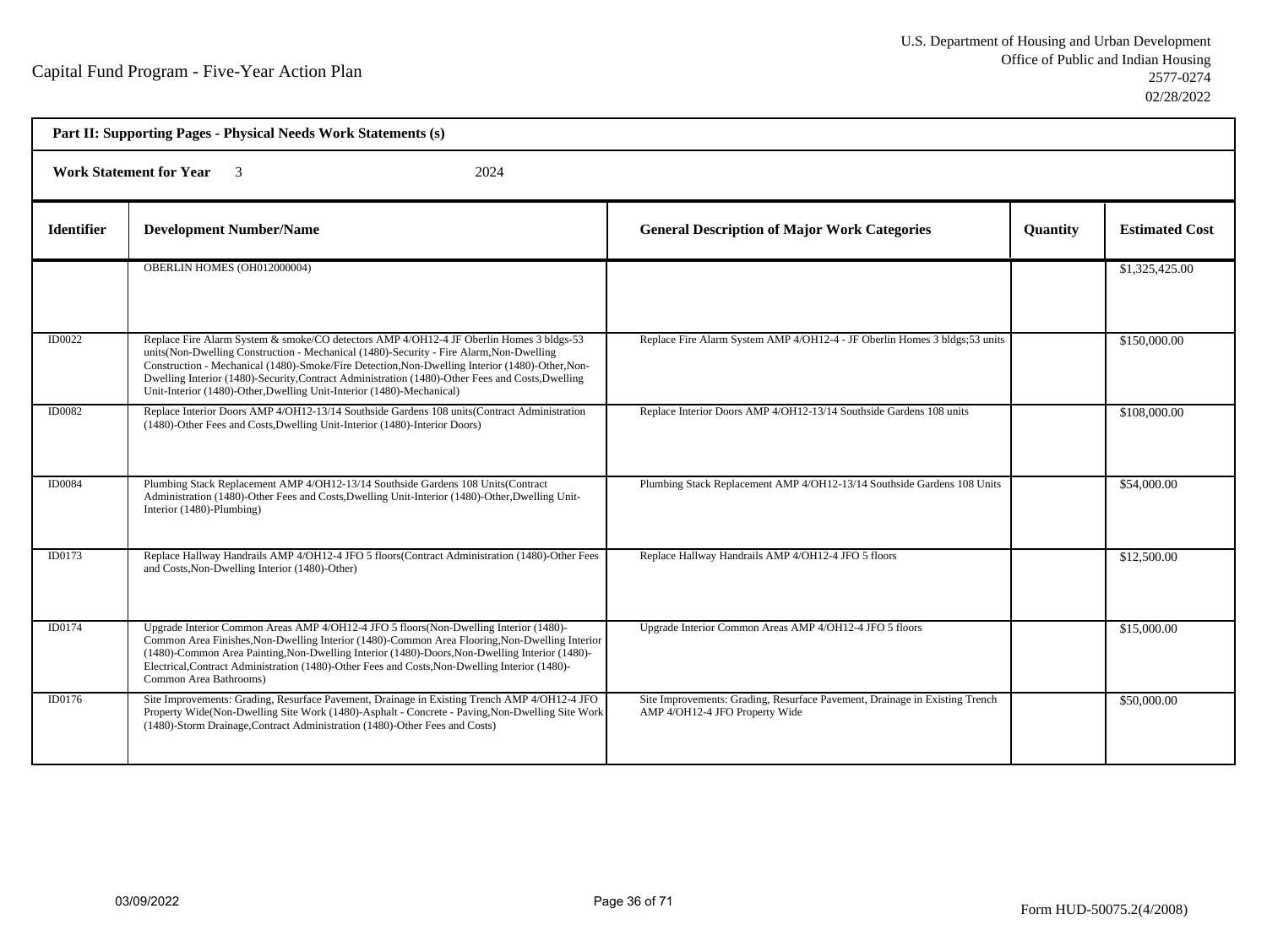| Part II: Supporting Pages - Physical Needs Work Statements (s) |                                                                                                                                                                                                                                                                                                                                                                                                                                |                                                                                            |                 |                       |  |
|----------------------------------------------------------------|--------------------------------------------------------------------------------------------------------------------------------------------------------------------------------------------------------------------------------------------------------------------------------------------------------------------------------------------------------------------------------------------------------------------------------|--------------------------------------------------------------------------------------------|-----------------|-----------------------|--|
| <b>Work Statement for Year</b><br>2024                         |                                                                                                                                                                                                                                                                                                                                                                                                                                |                                                                                            |                 |                       |  |
| <b>Identifier</b>                                              | <b>Development Number/Name</b>                                                                                                                                                                                                                                                                                                                                                                                                 | <b>General Description of Major Work Categories</b>                                        | <b>Quantity</b> | <b>Estimated Cost</b> |  |
| ID0178                                                         | Replace Refrigerators- AMP 4/OH12-13/14 Southside Gardens 111 units (Contract Administration<br>(1480)-Other Fees and Costs, Dwelling Unit-Interior (1480)-Appliances)                                                                                                                                                                                                                                                         | Replace Refrigerators- AMP 4/OH12-13/14 Southside Gardens 111 units                        |                 | \$17,749.00           |  |
| ID0179                                                         | Replace Unit Entry Doors AMP 4/OH12-4 JFO 51 units (Contract Administration (1480)-Other Fees<br>and Costs, Dwelling Unit-Exterior (1480)-Exterior Doors)                                                                                                                                                                                                                                                                      | Replace Unit Entry Doors AMP 4/OH12-4 JFO 51 units                                         |                 | \$51,000.00           |  |
| ID0181                                                         | Kitchen Modernization AMP 4/OH12-4 JFO 51 units (Dwelling Unit-Interior (1480)-Interior Painting<br>(non routine), Dwelling Unit-Interior (1480)-Kitchen Cabinets, Dwelling Unit-Interior (1480)-Kitchen<br>Sinks and Faucets, Dwelling Unit-Interior (1480)-Other, Dwelling Unit-Interior (1480)-<br>Plumbing, Contract Administration (1480)-Other Fees and Costs, Dwelling Unit-Interior (1480)-<br>Flooring (non routine)) | Kitchen Modernization AMP 4/OH12-4 JFO 51 units                                            |                 | \$51,000.00           |  |
| ID0182                                                         | AMP Office/Maintenance Shop Modernization Kitchen Modernization AMP 4/OH12-4 JFO 1<br>bldg(Contract Administration (1480)-Other Fees and Costs, Non-Dwelling Interior (1480)-Common<br>Area Bathrooms, Non-Dwelling Interior (1480)-Common Area Finishes, Non-Dwelling Interior (1480)-<br>Common Area Flooring, Non-Dwelling Interior (1480)-Common Area Painting)                                                            | AMP Office/Maintenance Shop Modernization Kitchen Modernization AMP<br>4/OH12-4 JFO 1 bldg |                 | \$4,500.00            |  |
| <b>ID0188</b>                                                  | Kitchen modernization AMP 4/OH12-13/14 Southside Gardens 108 of 111 units (Contract<br>Administration (1480)-Other Fees and Costs, Dwelling Unit-Interior (1480)-Flooring (non<br>routine), Dwelling Unit-Interior (1480)-Interior Painting (non routine), Dwelling Unit-Interior (1480)-<br>Kitchen Cabinets, Dwelling Unit-Interior (1480)-Kitchen Sinks and Faucets, Dwelling Unit-Interior<br>$(1480)$ -Plumbing)          | Kitchen modernization AMP 4/OH12-13/14 Southside Gardens 108 of 111 units                  |                 | \$108,000.00          |  |
| <b>ID0190</b>                                                  | Exterior Upgrades: Replace siding AMP 4/OH12-13/14 Southside Gardens 50 bldgs(Contract<br>Administration (1480)-Other Fees and Costs, Non-Dwelling Exterior (1480)-Gutters -<br>Downspouts, Non-Dwelling Exterior (1480)-Roofs, Non-Dwelling Exterior (1480)-Siding, Non-<br>Dwelling Exterior (1480)-Soffits, Non-Dwelling Exterior (1480)-Tuck Pointing, Non-Dwelling Exterior<br>$(1480)$ -Windows)                         | Exterior Upgrades: Replace siding AMP 4/OH12-13/14 Southside Gardens 50<br>bldgs           |                 | \$150,000.00          |  |
| ID0199                                                         | Bathroom modernization AMP 4/OH12-13/14 Southside Gardens 108 units(Dwelling Unit-Interior<br>(1480)-Bathroom Counters and Sinks, Contract Administration (1480)-Other Fees and Costs, Dwelling<br>Unit-Interior (1480)-Bathroom Flooring (non cyclical), Dwelling Unit-Interior (1480)-<br>Commodes, Dwelling Unit-Interior (1480)-Plumbing, Dwelling Unit-Interior (1480)-Tubs and<br>Showers)                               | Bathroom modernization AMP 4/OH12-13/14 Southside Gardens 108 units                        |                 | \$216,000.00          |  |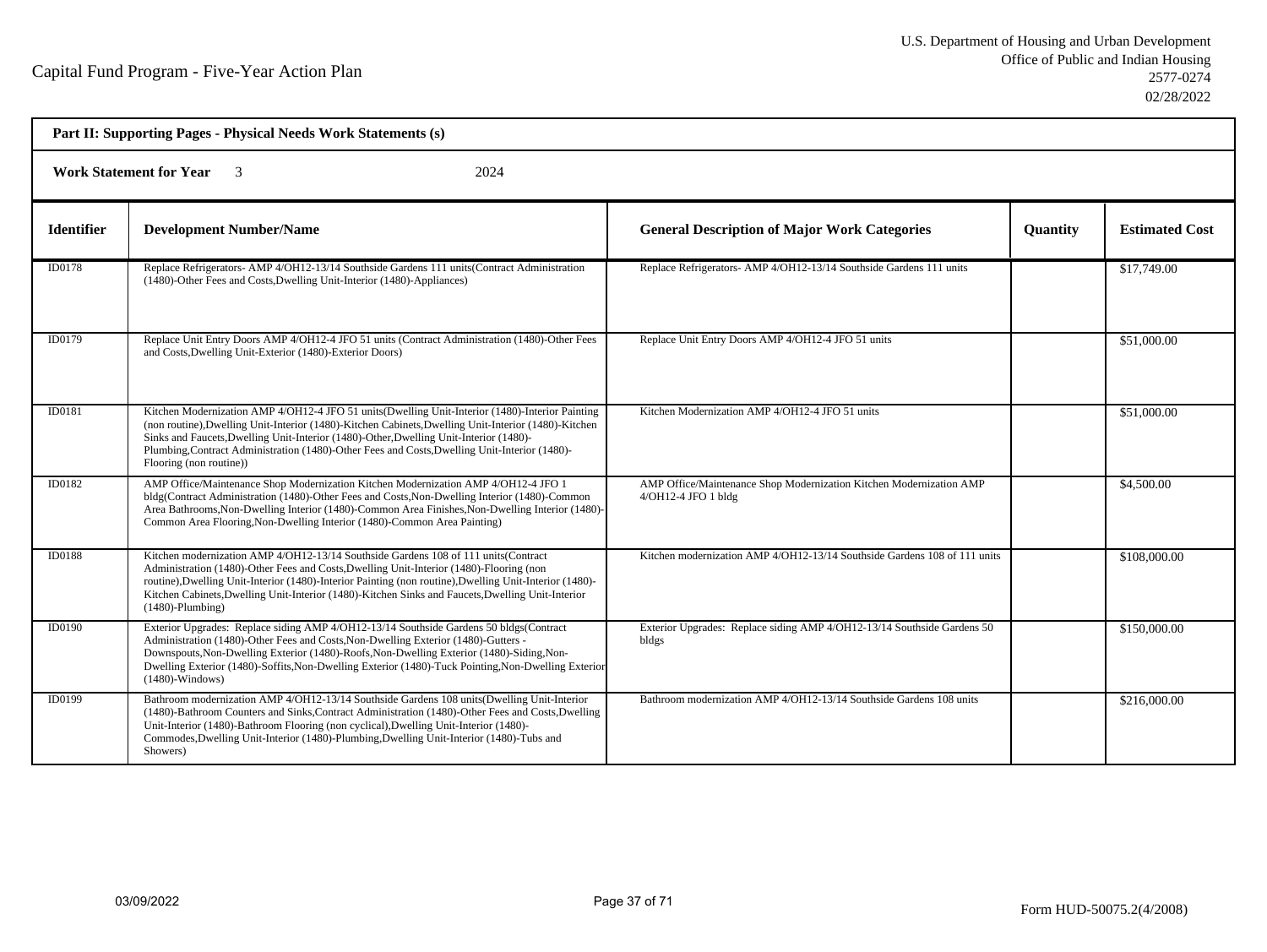| Part II: Supporting Pages - Physical Needs Work Statements (s) |                                                                                                                                                                                                                                                                                                                                                                                                                                                                                                                                                                                      |                                                                                                                              |                 |                       |  |
|----------------------------------------------------------------|--------------------------------------------------------------------------------------------------------------------------------------------------------------------------------------------------------------------------------------------------------------------------------------------------------------------------------------------------------------------------------------------------------------------------------------------------------------------------------------------------------------------------------------------------------------------------------------|------------------------------------------------------------------------------------------------------------------------------|-----------------|-----------------------|--|
|                                                                | <b>Work Statement for Year</b><br>2024                                                                                                                                                                                                                                                                                                                                                                                                                                                                                                                                               |                                                                                                                              |                 |                       |  |
| <b>Identifier</b>                                              | <b>Development Number/Name</b>                                                                                                                                                                                                                                                                                                                                                                                                                                                                                                                                                       | <b>General Description of Major Work Categories</b>                                                                          | <b>Quantity</b> | <b>Estimated Cost</b> |  |
| ID0202                                                         | Exterior Improvements: Siding, Painting, Tuckpoint, Brick Seal AMP 4/OH12-420; 18 scattered site<br>units(Contract Administration (1480)-Other Fees and Costs, Non-Dwelling Exterior (1480)-Paint and<br>Caulking, Non-Dwelling Exterior (1480)-Siding, Non-Dwelling Exterior (1480)-Tuck Pointing)                                                                                                                                                                                                                                                                                  | Exterior Improvements: Siding, Painting, Tuckpoint, Brick Seal AMP 4/OH12-<br>420: 18 scattered site units                   |                 | \$54,000.00           |  |
| <b>ID0206</b>                                                  | Exterior/Interior Door Replacement AMP 4/OH 12-420; 18 scattered site units(Contract<br>Administration (1480)-Other Fees and Costs, Dwelling Unit-Exterior (1480)-Exterior Doors, Dwelling<br>Unit-Interior (1480)-Interior Doors, Non-Dwelling Exterior (1480)-Doors)                                                                                                                                                                                                                                                                                                               | Exterior/Interior Door Replacement AMP 4/OH 12-420; 18 scattered site units                                                  |                 | \$18,000.00           |  |
| <b>ID0208</b>                                                  | Landscaping/Grading/Drainage Improvements AMP 4/OH 12-420; 18 scattered site units(Contract<br>Administration (1480)-Other Fees and Costs, Non-Dwelling Site Work (1480)-Landscape)                                                                                                                                                                                                                                                                                                                                                                                                  | Landscaping/Grading/Drainage Improvements AMP 4/OH 12-420; 18 scattered<br>site units                                        |                 | \$18,000.00           |  |
| ID0210                                                         | Driveway/Sidewalk/Pavement Replacement Resurface Level AMP 4/OH 12-420; 18 scattered site<br>units(Contract Administration (1480)-Other Fees and Costs, Dwelling Unit-Site Work (1480)-Asphalt<br>Concrete - Paving, Dwelling Unit-Site Work (1480)-Pedestrian paving, Non-Dwelling Site Work<br>(1480)-Asphalt - Concrete - Paving)                                                                                                                                                                                                                                                 | Driveway/Sidewalk/Pavement Replacement Resurface Level AMP 4/OH 12-420;<br>18 scattered site units                           |                 | \$18,000.00           |  |
| ID0217                                                         | Exterior Repairs: Siding, Painting, Tuckpoint, Brick Seal AMP 4/OH 12-21; 25 scattered site<br>units(Contract Administration (1480)-Other Fees and Costs, Non-Dwelling Exterior (1480)-Paint and<br>Caulking, Non-Dwelling Exterior (1480)-Siding, Non-Dwelling Exterior (1480)-Tuck Pointing)                                                                                                                                                                                                                                                                                       | Exterior Repairs: Siding, Painting, Tuckpoint, Brick Seal AMP 4/OH 12-21; 25<br>scattered site units                         |                 | \$75,000.00           |  |
| <b>ID0390</b>                                                  | Landscaping/Grading/Drainage in Existing Trenches & Resurfacing Disturbed Pavement AMP<br>4/OH12-420 18 Scattered Site Units(Contract Administration (1480)-Other Fees and Costs, Dwelling<br>Unit-Site Work (1480)-Asphalt - Concrete - Paving, Dwelling Unit-Site Work (1480)-Curb and<br>Gutter, Dwelling Unit-Site Work (1480)-Landscape, Dwelling Unit-Site Work (1480)-Storm<br>Drainage, Non-Dwelling Site Work (1480)-Asphalt - Concrete - Paving, Non-Dwelling Site Work<br>(1480)-Curb and Gutter, Non-Dwelling Site Work (1480)-Landscape, Non-Dwelling Site Work (1480)- | Landscaping/Grading/Drainage in Existing Trenches & Resurfacing Disturbed<br>Pavement AMP 4/OH12-420 18 Scattered Site Units |                 | \$18,000.00           |  |
| ID0396                                                         | Landscaping/Grading/drainage in existing trenches AMP 4/OH12-21 25 Scattered Site Units(Contract<br>Administration (1480)-Other Fees and Costs, Dwelling Unit-Site Work (1480)-Asphalt - Concrete -<br>Paving, Dwelling Unit-Site Work (1480)-Curb and Gutter, Dwelling Unit-Site Work (1480)-<br>Landscape, Dwelling Unit-Site Work (1480)-Storm Drainage, Non-Dwelling Site Work (1480)-Asphalt<br>- Concrete - Paving, Non-Dwelling Site Work (1480)-Curb and Gutter, Non-Dwelling Site Work<br>(1480)-Landscape, Non-Dwelling Site Work (1480)-Storm Drainage)                   | Landscaping/Grading/drainage in existing trenches AMP 4/OH12-21 25 Scattered<br>Site Units                                   |                 | \$25,000.00           |  |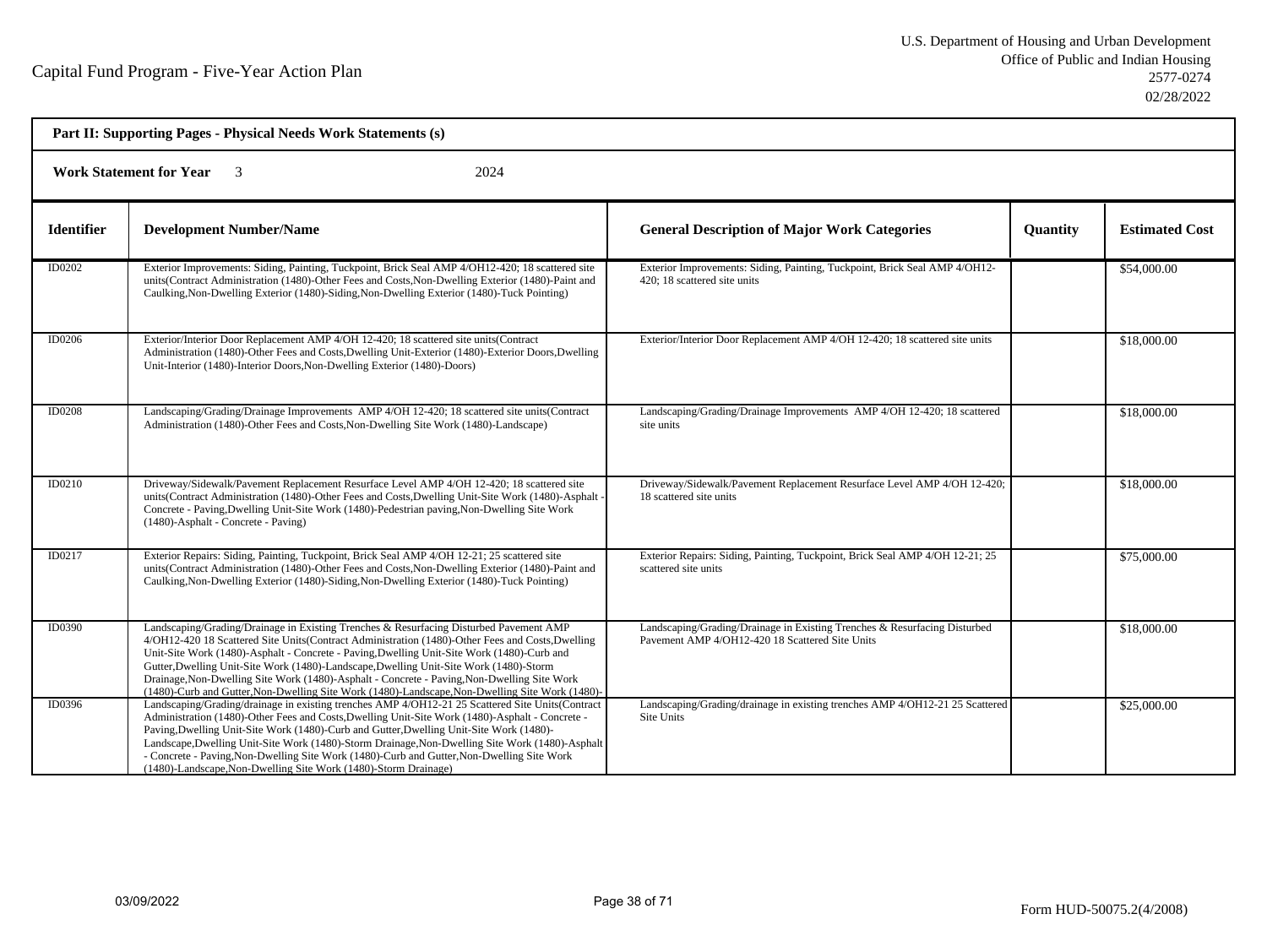| Part II: Supporting Pages - Physical Needs Work Statements (s) |                                                                                                                                                                                                                                                                                                                                     |                                                                                                                  |          |                       |  |  |
|----------------------------------------------------------------|-------------------------------------------------------------------------------------------------------------------------------------------------------------------------------------------------------------------------------------------------------------------------------------------------------------------------------------|------------------------------------------------------------------------------------------------------------------|----------|-----------------------|--|--|
|                                                                | <b>Work Statement for Year</b><br>2024                                                                                                                                                                                                                                                                                              |                                                                                                                  |          |                       |  |  |
| <b>Identifier</b>                                              | <b>Development Number/Name</b>                                                                                                                                                                                                                                                                                                      | <b>General Description of Major Work Categories</b>                                                              | Quantity | <b>Estimated Cost</b> |  |  |
| ID0587                                                         | Driveway/Sidewalk/Pavement Replacement Resurface Level AMP 4/OH 12-21; 25 scattered site<br>units(Contract Administration (1480)-Other Fees and Costs, Dwelling Unit-Site Work (1480)-Asphalt<br>Concrete - Paving, Dwelling Unit-Site Work (1480)-Pedestrian paving, Non-Dwelling Site Work<br>(1480)-Asphalt - Concrete - Paving) | Driveway/Sidewalk/Pavement Replacement Resurface Level AMP 4/OH 12-21;<br>25 scattered site units                |          | \$25,000.00           |  |  |
| ID0703                                                         | CFP Management Fee AMP 4 254 units (Administration (1410)-Other)                                                                                                                                                                                                                                                                    | CFP Management Fee AMP 4 254 units                                                                               |          | \$66,676.00           |  |  |
| ID0715                                                         | Transfer to Operations AMP 4 254 units (Operations (1406))                                                                                                                                                                                                                                                                          | Transfer to Operations AMP 4 254 units                                                                           |          | \$20,000.00           |  |  |
|                                                                | LAKEVIEW PLAZA (OH012000002)                                                                                                                                                                                                                                                                                                        |                                                                                                                  |          | \$755,657.00          |  |  |
| <b>ID0050</b>                                                  | Fire Alarm System Upgrade AMP 2/OH12-5 Kennedy Plaza; 1 bldg, 143 units(Contract<br>Administration (1480)-Other Fees and Costs, Non-Dwelling Construction - Mechanical (1480)-<br>Security - Fire Alarm, Non-Dwelling Construction - Mechanical (1480)-Smoke/Fire Detection)                                                        | Fire Alarm System Upgrade AMP 2/OH12-5 Kennedy Plaza; 1 bldg, 143 units<br>(incl A/E & construction observation) |          | \$185,900.00          |  |  |
| ID0140                                                         | Exterior Improvements: Siding, Painting, Tuckpoint, Brick Seal AMP 2/OH12-220; 10 scattered site<br>units(Contract Administration (1480)-Other Fees and Costs, Non-Dwelling Exterior (1480)-Paint and<br>Caulking, Non-Dwelling Exterior (1480)-Siding, Non-Dwelling Exterior (1480)-Tuck Pointing)                                 | Exterior Improvements: Siding, Painting, Tuckpoint, Brick Seal AMP 2/OH12-<br>220; 10 scattered site units       |          | \$30,000.00           |  |  |
| ID0143                                                         | Exterior & Interior Door Replacement AMP 2/OH 12-220; 10 scattered site units(Contract<br>Administration (1480)-Other Fees and Costs, Dwelling Unit-Exterior (1480)-Exterior Doors, Dwelling<br>Unit-Interior (1480)-Interior Doors, Non-Dwelling Exterior (1480)-Doors)                                                            | Exterior & Interior Door Replacement AMP 2/OH 12-220; 10 scattered site units                                    |          | \$10,000.00           |  |  |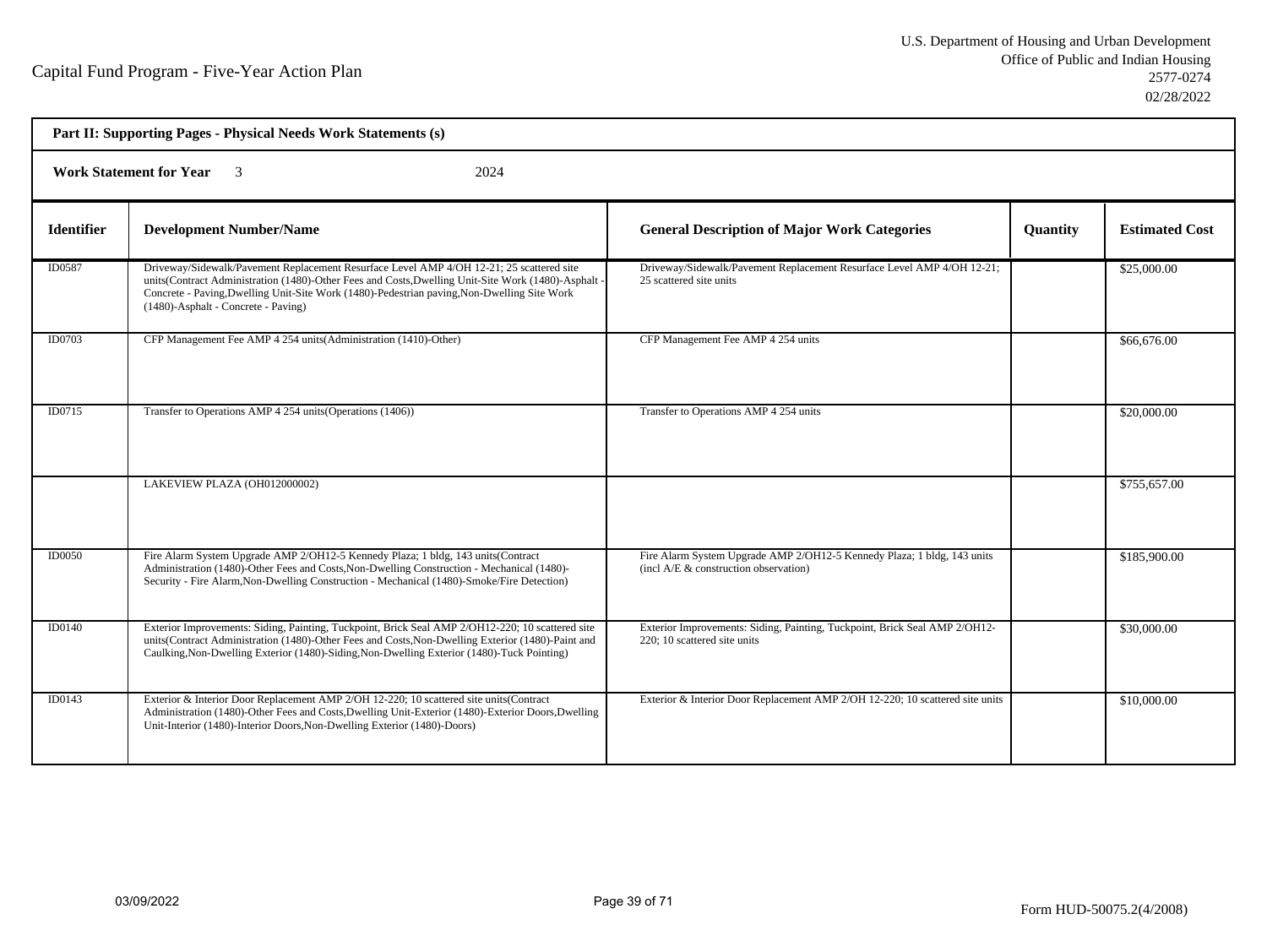| Part II: Supporting Pages - Physical Needs Work Statements (s) |                                                                                                                                                                                                                                                                                                                                                                                                                                                          |                                                                                                    |                 |                       |  |  |
|----------------------------------------------------------------|----------------------------------------------------------------------------------------------------------------------------------------------------------------------------------------------------------------------------------------------------------------------------------------------------------------------------------------------------------------------------------------------------------------------------------------------------------|----------------------------------------------------------------------------------------------------|-----------------|-----------------------|--|--|
|                                                                | <b>Work Statement for Year</b><br>2024                                                                                                                                                                                                                                                                                                                                                                                                                   |                                                                                                    |                 |                       |  |  |
| <b>Identifier</b>                                              | <b>Development Number/Name</b>                                                                                                                                                                                                                                                                                                                                                                                                                           | <b>General Description of Major Work Categories</b>                                                | <b>Quantity</b> | <b>Estimated Cost</b> |  |  |
| ID0147                                                         | Landscaping/Grading/Drainage Improvements AMP 2/OH 12-220; 10 scattered site units(Contract<br>Administration (1480)-Other Fees and Costs, Non-Dwelling Site Work (1480)-Landscape)                                                                                                                                                                                                                                                                      | Landscaping/Grading/Drainage Improvements AMP 2/OH 12-220; 10 scattered<br>site units              |                 | \$10,000.00           |  |  |
| ID0149                                                         | Driveway/Sidewalk/Pavement Replacement Resurface Level AMP 2/OH 12-220; 10 scattered site<br>units(Contract Administration (1480)-Other Fees and Costs, Dwelling Unit-Site Work (1480)-Asphalt<br>Concrete - Paving, Dwelling Unit-Site Work (1480)-Pedestrian paving, Non-Dwelling Site Work<br>(1480)-Asphalt - Concrete - Paving)                                                                                                                     | Driveway/Sidewalk/Pavement Replacement Resurface Level AMP 2/OH 12-220;<br>10 scattered site units |                 | \$10,000.00           |  |  |
| ID0696                                                         | Kitchen Modernization AMP 2/OH12-5 Kennedy Plaza 177 units(Contract Administration (1480)-<br>Other Fees and Costs, Dwelling Unit-Interior (1480)-Flooring (non routine), Dwelling Unit-Interior<br>(1480)-Interior Painting (non routine), Dwelling Unit-Interior (1480)-Kitchen Cabinets, Dwelling Unit-<br>Interior (1480)-Kitchen Sinks and Faucets, Dwelling Unit-Interior (1480)-Plumbing, Non-Dwelling<br>Interior (1480)-Common Area Kitchens)   | Kitchen Modernization AMP 2/OH12-5 Kennedy Plaza 177 units                                         |                 | \$177,000.00          |  |  |
| ID0697                                                         | Kitchen Modernization AMP 2/OH12-5 Lakeview Plaza 210 units (Contract Administration (1480)-<br>Other Fees and Costs, Dwelling Unit-Interior (1480)-Flooring (non routine), Dwelling Unit-Interior<br>(1480)-Interior Painting (non routine), Dwelling Unit-Interior (1480)-Kitchen Cabinets, Dwelling Unit-<br>Interior (1480)-Kitchen Sinks and Faucets, Dwelling Unit-Interior (1480)-Plumbing, Non-Dwelling<br>Interior (1480)-Common Area Kitchens) | Kitchen Modernization AMP 2/OH12-5 Lakeview Plaza 210 units                                        |                 | \$210,000.00          |  |  |
| ID0701                                                         | CFP Management Fee AMP 2 396 units (Administration (1410)-Other)                                                                                                                                                                                                                                                                                                                                                                                         | CFP Management Fee AMP 2 396 units                                                                 |                 | \$102,757.00          |  |  |
| ID0717                                                         | Transfer to Operations AMP 2 396 units (Operations (1406))                                                                                                                                                                                                                                                                                                                                                                                               | Transfer to Operations AMP 2 396 units                                                             |                 | \$20,000.00           |  |  |
|                                                                | LEAVITT HOMES (OH012000001)                                                                                                                                                                                                                                                                                                                                                                                                                              |                                                                                                    |                 | \$879,653.00          |  |  |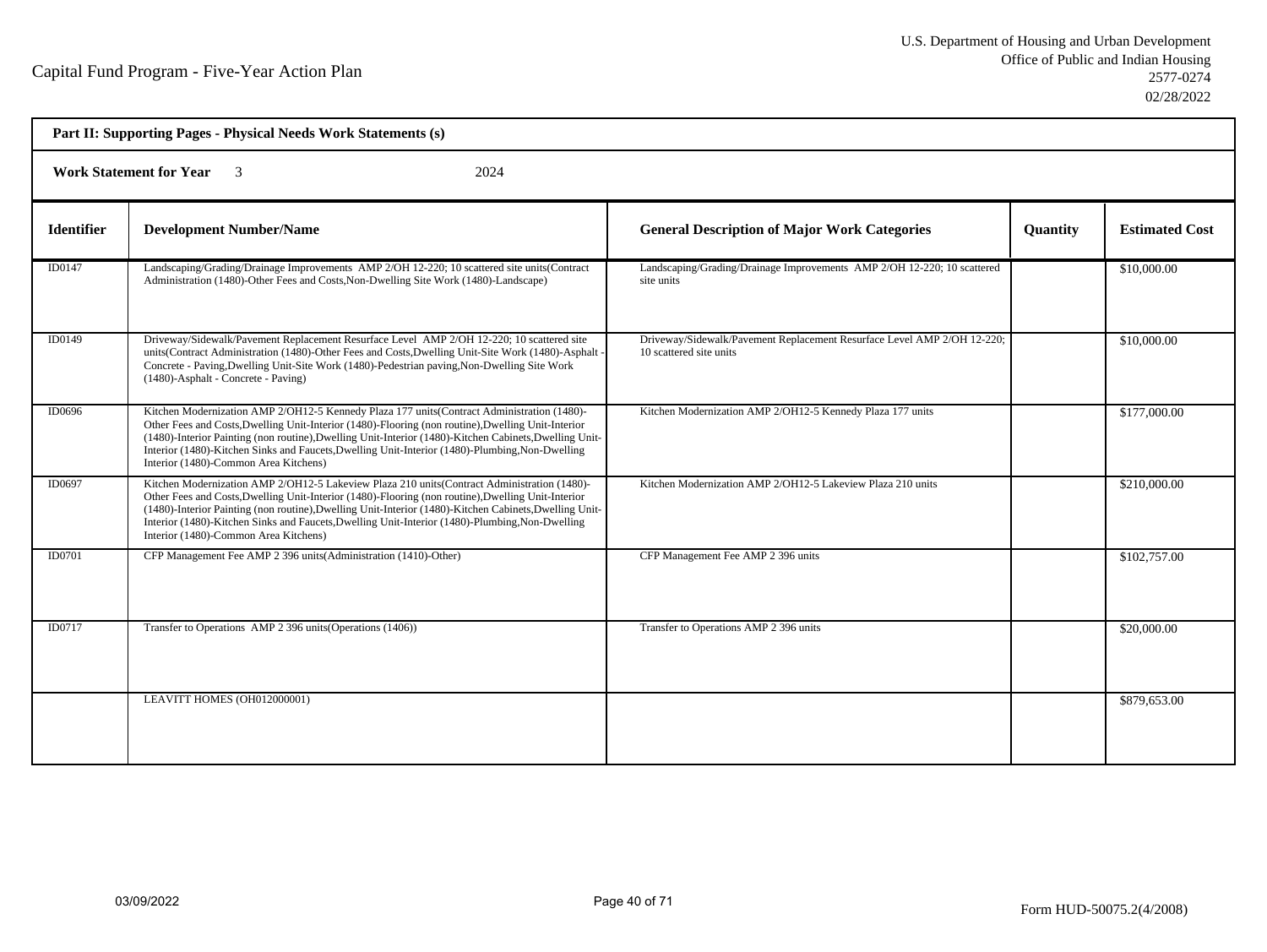| Part II: Supporting Pages - Physical Needs Work Statements (s) |                                                                                                                                                                                                                                                                                                                                                                                                                                                                                             |                                                                                                                                       |                 |                       |  |  |
|----------------------------------------------------------------|---------------------------------------------------------------------------------------------------------------------------------------------------------------------------------------------------------------------------------------------------------------------------------------------------------------------------------------------------------------------------------------------------------------------------------------------------------------------------------------------|---------------------------------------------------------------------------------------------------------------------------------------|-----------------|-----------------------|--|--|
|                                                                | <b>Work Statement for Year</b> 3<br>2024                                                                                                                                                                                                                                                                                                                                                                                                                                                    |                                                                                                                                       |                 |                       |  |  |
| <b>Identifier</b>                                              | <b>Development Number/Name</b>                                                                                                                                                                                                                                                                                                                                                                                                                                                              | <b>General Description of Major Work Categories</b>                                                                                   | <b>Quantity</b> | <b>Estimated Cost</b> |  |  |
| <b>ID0064</b>                                                  | Remove/abate ACM Under Siding AMP 1/OH12-2 Westview Terrace 18 bldgs(Contract<br>Administration (1480)-Other Fees and Costs, Dwelling Unit-Exterior (1480)-Other, Dwelling Unit-<br>Exterior (1480)-Siding)                                                                                                                                                                                                                                                                                 | Exterior Renovations: Remove ACM Under Siding AMP 1/OH 12-2 Westview<br>Terrace 18 bldgs                                              |                 | \$180,000.00          |  |  |
| ID0092                                                         | Window & Screen Replacement AMP 1/OH12-01 Leavitt Homes 198 units(Contract Administration<br>(1480)-Other Fees and Costs, Non-Dwelling Exterior (1480)-Windows)                                                                                                                                                                                                                                                                                                                             | Window & Screen Replacement AMP 1/OH12-01 Leavitt Homes 198 units                                                                     |                 | \$198,000.00          |  |  |
| ID0096                                                         | Kitchen Rehabilitation AMP 1/OH12-1 Leavitt Homes 196 of 198 units (Contract Administration<br>(1480)-Other Fees and Costs, Dwelling Unit-Interior (1480)-Flooring (non routine), Dwelling Unit-<br>Interior (1480)-Interior Painting (non routine), Dwelling Unit-Interior (1480)-Kitchen<br>Cabinets, Dwelling Unit-Interior (1480)-Kitchen Sinks and Faucets, Dwelling Unit-Interior (1480)-<br>Other)                                                                                   | Kitchen Rehabilitation AMP 1/OH12-1 Leavitt Homes 196 of 198 units                                                                    |                 | \$196,000.00          |  |  |
| <b>ID0101</b>                                                  | Kitchen Modernization AMP 1/OH12-2 Westview Terrace 132 of 143 units (Contract Administration<br>(1480)-Other Fees and Costs, Dwelling Unit-Interior (1480)-Flooring (non routine), Dwelling Unit-<br>Interior (1480)-Interior Painting (non routine), Dwelling Unit-Interior (1480)-Kitchen<br>Cabinets, Dwelling Unit-Interior (1480)-Kitchen Sinks and Faucets, Dwelling Unit-Interior (1480)-<br>Other)                                                                                 | Kitchen Modernization AMP 1/OH12-2 Westview Terrace 132 of 143 units                                                                  |                 | \$132,000.00          |  |  |
| ID0110                                                         | Bathroom Upgrades: Plumbing, Tub, Surround, Toilet, Sink, Vanity, Medicine Cabinet & Flooring<br>AMP 1/OH12-12 Westgate Apts 12 units(Contract Administration (1480)-Other Fees and<br>Costs, Dwelling Unit-Interior (1480)-Bathroom Counters and Sinks, Dwelling Unit-Interior (1480)-<br>Bathroom Flooring (non cyclical), Dwelling Unit-Interior (1480)-Commodes, Dwelling Unit-Interior<br>(1480)-Other, Dwelling Unit-Interior (1480)-Plumbing, Dwelling Unit-Interior (1480)-Tubs and | Bathroom Upgrades: Plumbing, Tub, Surround, Toilet, Sink, Vanity, Medicine<br>Cabinet & Flooring AMP 1/OH12-12 Westgate Apts 12 units |                 | \$12,000.00           |  |  |
| ID0113                                                         | Exterior Improvements: Siding, Painting, Tuckpoint, Brick Seal AMP 1/OH12-120; 8 scattered site<br>units(Contract Administration (1480)-Other Fees and Costs, Non-Dwelling Exterior (1480)-Paint and<br>Caulking, Non-Dwelling Exterior (1480)-Siding, Non-Dwelling Exterior (1480)-Tuck Pointing)                                                                                                                                                                                          | Exterior Improvements: Siding, Painting, Tuckpoint, Brick Seal AMP 1/OH12-<br>120: 8 scattered site units                             |                 | \$24,000.00           |  |  |
| ID0115                                                         | Exterior & Interior Doors Replacement AMP 1/OH12-120; 8 scattered sites(Contract Administration<br>(1480)-Other Fees and Costs, Dwelling Unit-Interior (1480)-Interior Doors, Non-Dwelling Exterior<br>$(1480)$ -Doors)                                                                                                                                                                                                                                                                     | Exterior & Interior Doors Replacement AMP 1/OH12-120; 8 scattered sites                                                               |                 | \$8,000.00            |  |  |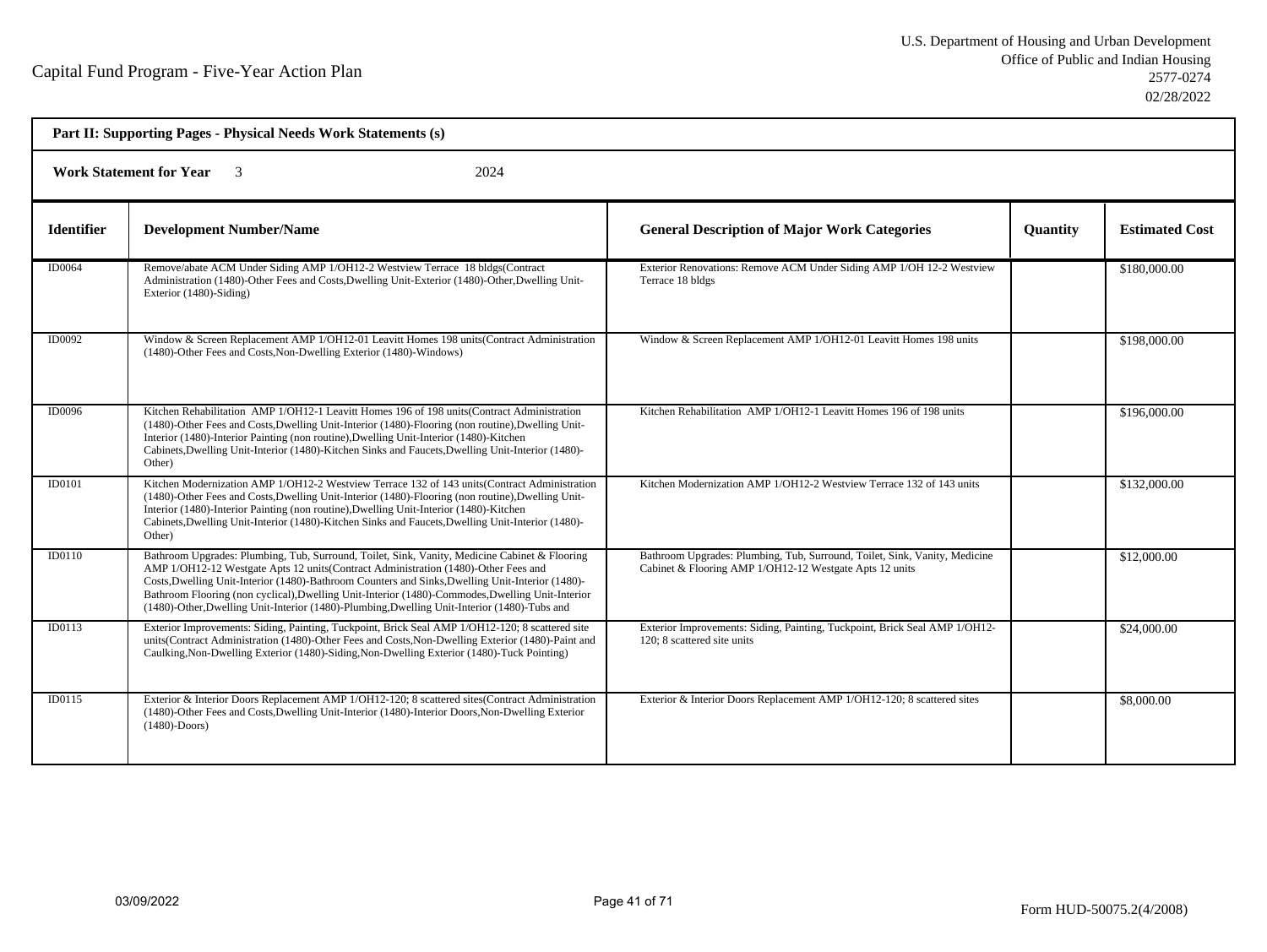| Part II: Supporting Pages - Physical Needs Work Statements (s) |                                                                                                                                                                                                                                                                                                                                     |                                                                                                    |          |                       |  |  |
|----------------------------------------------------------------|-------------------------------------------------------------------------------------------------------------------------------------------------------------------------------------------------------------------------------------------------------------------------------------------------------------------------------------|----------------------------------------------------------------------------------------------------|----------|-----------------------|--|--|
|                                                                | <b>Work Statement for Year</b> 3<br>2024                                                                                                                                                                                                                                                                                            |                                                                                                    |          |                       |  |  |
| <b>Identifier</b>                                              | <b>Development Number/Name</b>                                                                                                                                                                                                                                                                                                      | <b>General Description of Major Work Categories</b>                                                | Quantity | <b>Estimated Cost</b> |  |  |
| ID0119                                                         | Landscaping/Grading/drainage improvements AMP 1/OH 12-120; 8 scattered site units(Contract<br>Administration (1480)-Other Fees and Costs, Non-Dwelling Site Work (1480)-Landscape)                                                                                                                                                  | Landscaping/Grading/drainage improvements AMP 1/OH 12-120; 8 scattered site<br>units               |          | \$8,000.00            |  |  |
| ID0121                                                         | Driveway/Sidewalk/Pavement Replacement Resurface Level AMP 1/OH 12-120; 8 scattered site<br>units(Contract Administration (1480)-Other Fees and Costs, Dwelling Unit-Site Work (1480)-Asphalt<br>Concrete - Paving, Dwelling Unit-Site Work (1480)-Pedestrian paving, Non-Dwelling Site Work<br>(1480)-Asphalt - Concrete - Paving) | Driveway/Sidewalk/Pavement Replacement Resurface Level AMP 1/OH 12-120;<br>8 scattered site units  |          | \$8,000.00            |  |  |
| ID0700                                                         | CFP Management Fee AMP 1 361 units (Administration (1410)-Other)                                                                                                                                                                                                                                                                    | CFP Management Fee AMP 1 361 units                                                                 |          | \$93,653.00           |  |  |
| ID0714                                                         | Transfer to Operations AMP 1 361 units (Operations (1406))                                                                                                                                                                                                                                                                          | Transfer to Operations AMP 2 396 units                                                             |          | \$20,000.00           |  |  |
|                                                                | WILKES-VILLA (OH012000003)                                                                                                                                                                                                                                                                                                          |                                                                                                    |          | \$611,736.00          |  |  |
| ID0074                                                         | Furnace Replacement AMP 3/OH 12-3 Wilkes Villa 174 units (Contract Administration (1480)-Other<br>Fees and Costs, Dwelling Unit-Interior (1480)-Electrical, Dwelling Unit-Interior (1480)-<br>Mechanical, Dwelling Unit-Interior (1480)-Other)                                                                                      | Furnace Replacement AMP 3/OH 12-3 Wilkes Villa 174 units                                           |          | \$87,500.00           |  |  |
| <b>ID0075</b>                                                  | Replace Sanitary Sewer Clean-outs in Existing Trench AMP 3/OH 12-3 Wilkes Villa - property<br>wide(Contract Administration (1480)-Other Fees and Costs, Dwelling Unit-Site Work (1480)-Sewer<br>Lines - Mains, Non-Dwelling Site Work (1480)-Site Utilities)                                                                        | Replace Sanitary Sewer Clean-outs in Existing Trench AMP 3/OH 12-3 Wilkes<br>Villa - property wide |          | \$87,500.00           |  |  |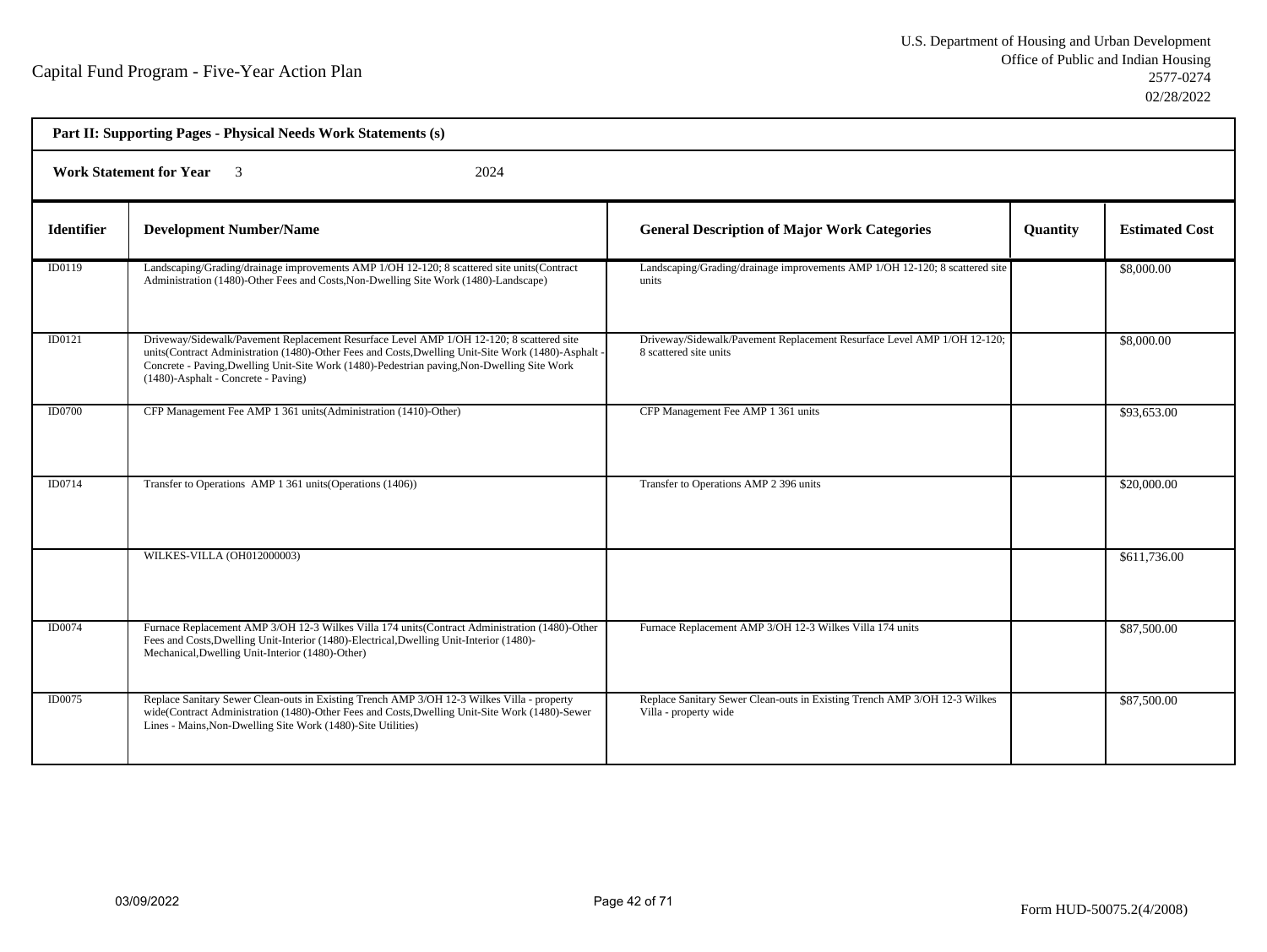| Part II: Supporting Pages - Physical Needs Work Statements (s) |                                                                                                                                                                                                                                                                                                                                                                                                                                                           |                                                                                                            |                 |                       |  |  |
|----------------------------------------------------------------|-----------------------------------------------------------------------------------------------------------------------------------------------------------------------------------------------------------------------------------------------------------------------------------------------------------------------------------------------------------------------------------------------------------------------------------------------------------|------------------------------------------------------------------------------------------------------------|-----------------|-----------------------|--|--|
|                                                                | <b>Work Statement for Year</b><br>2024                                                                                                                                                                                                                                                                                                                                                                                                                    |                                                                                                            |                 |                       |  |  |
| <b>Identifier</b>                                              | <b>Development Number/Name</b>                                                                                                                                                                                                                                                                                                                                                                                                                            | <b>General Description of Major Work Categories</b>                                                        | <b>Quantity</b> | <b>Estimated Cost</b> |  |  |
| ID0152                                                         | Replace Refrigerators-Energy Efficient AMP 3/OH12-3 Wilkes Villa 174 units(Dwelling Unit-Interior<br>(1480)-Appliances)                                                                                                                                                                                                                                                                                                                                   | Replace Refrigerators-Energy Efficient AMP 3/OH12-3 Wilkes Villa 174 units                                 |                 | \$28,700.00           |  |  |
| ID0158                                                         | Kitchen Modernization AMP 3/OH12-6 Riverview Plaza 180 units (Dwelling Unit-Interior (1480)-<br>Flooring (non routine), Dwelling Unit-Interior (1480)-Interior Painting (non routine), Dwelling Unit-<br>Interior (1480)-Kitchen Cabinets, Dwelling Unit-Interior (1480)-Kitchen Sinks and Faucets, Dwelling<br>Unit-Interior (1480)-Plumbing, Non-Dwelling Interior (1480)-Common Area Kitchens, Contract<br>Administration (1480)-Other Fees and Costs) | Kitchen Modernization AMP 3/OH12-6 Riverview Plaza 180 units                                               |                 | \$180,000.00          |  |  |
| ID0160                                                         | Exterior Improvements: Siding, Painting, Tuckpoint, Brick Seal AMP 3/OH12-320; 14 scattered site<br>units(Contract Administration (1480)-Other Fees and Costs, Non-Dwelling Exterior (1480)-Paint and<br>Caulking, Non-Dwelling Exterior (1480)-Siding, Non-Dwelling Exterior (1480)-Tuck Pointing)                                                                                                                                                       | Exterior Improvements: Siding, Painting, Tuckpoint, Brick Seal AMP 3/OH12-<br>320; 14 scattered site units |                 | \$42,000.00           |  |  |
| ID0162                                                         | Exterior & Interior Door Replacement AMP 3/OH 12-320; 14 scattered site units(Contract<br>Administration (1480)-Other Fees and Costs, Dwelling Unit-Exterior (1480)-Exterior Doors, Dwelling<br>Unit-Interior (1480)-Interior Doors, Non-Dwelling Exterior (1480)-Doors)                                                                                                                                                                                  | Exterior & Interior Door Replacement AMP 3/OH 12-320; 14 scattered site units                              |                 | \$14,000.00           |  |  |
| ID0166                                                         | Landscaping/Grading/Drainage Improvements AMP 3/OH 12-320; 14 scattered site units (Non-<br>Dwelling Site Work (1480)-Landscape, Contract Administration (1480)-Other Fees and Costs)                                                                                                                                                                                                                                                                     | Landscaping/Grading/Drainage Improvements AMP 3/OH 12-320; 14 scattered<br>site units                      |                 | \$14,000.00           |  |  |
| ID0167                                                         | Landscaping: Tree & Shrub Removal & Replacement AMP 3/OH 12-320; 14 scattered site<br>units(Contract Administration (1480)-Other Fees and Costs, Non-Dwelling Site Work (1480)-<br>Landscape)                                                                                                                                                                                                                                                             | Landscaping: Tree & Shrub Removal & Replacement AMP 3/OH 12-320; 14<br>scattered site units                |                 | \$14,000.00           |  |  |
| ID0169                                                         | Landscaping/Grading/Drainage Improvements AMP 3/OH 12-22; 2 scattered site units(Non-Dwelling<br>Site Work (1480)-Landscape, Contract Administration (1480)-Other Fees and Costs)                                                                                                                                                                                                                                                                         | Landscaping/Grading/Drainage Improvements AMP 3/OH 12-22; 2 scattered site<br>units                        |                 | \$2,000.00            |  |  |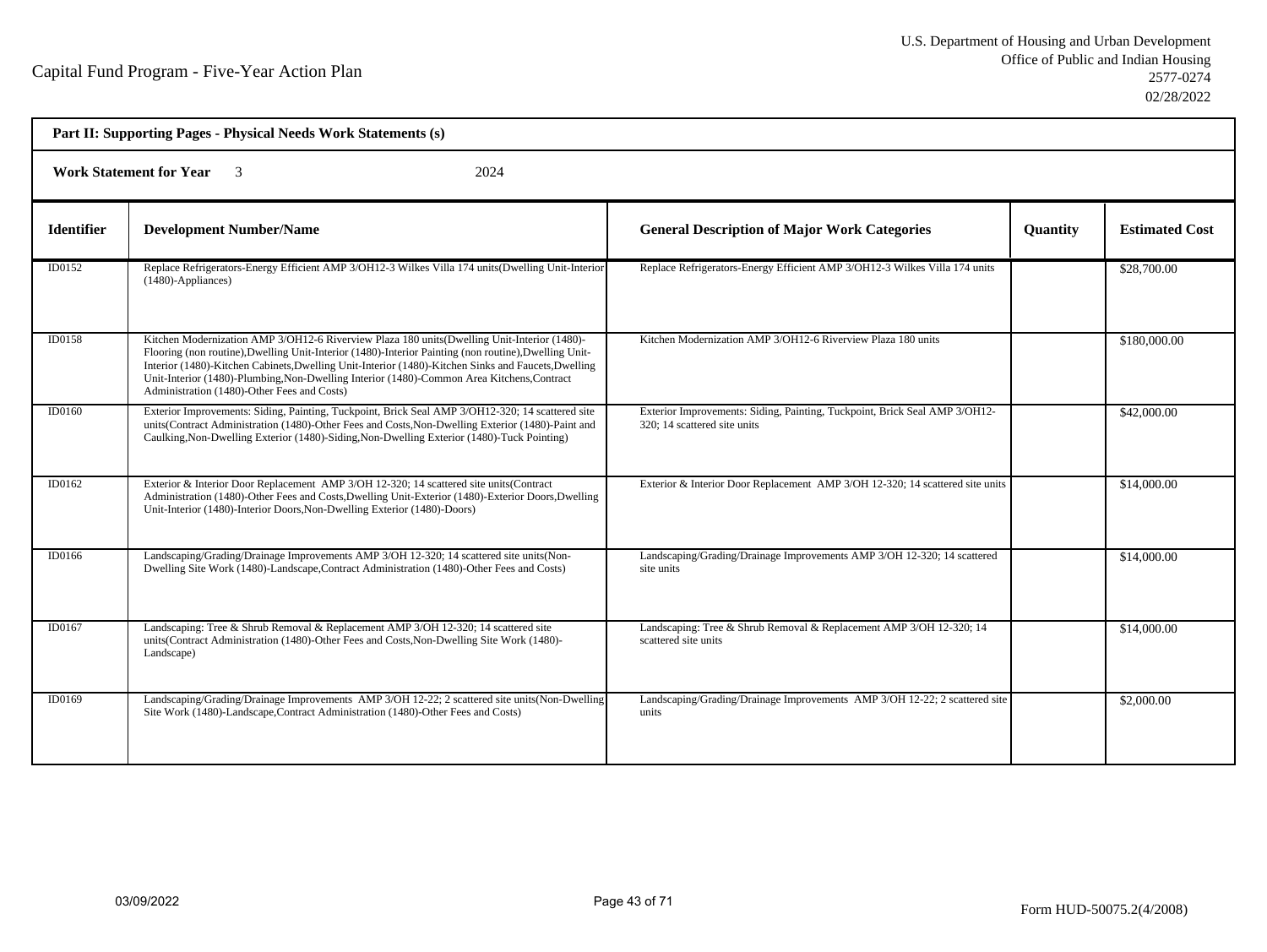| Part II: Supporting Pages - Physical Needs Work Statements (s) |                                                                                                                                                                                                                                                                                                                                       |                                                                                                    |                 |                       |  |  |
|----------------------------------------------------------------|---------------------------------------------------------------------------------------------------------------------------------------------------------------------------------------------------------------------------------------------------------------------------------------------------------------------------------------|----------------------------------------------------------------------------------------------------|-----------------|-----------------------|--|--|
|                                                                | <b>Work Statement for Year</b> 3<br>2024                                                                                                                                                                                                                                                                                              |                                                                                                    |                 |                       |  |  |
| <b>Identifier</b>                                              | <b>Development Number/Name</b>                                                                                                                                                                                                                                                                                                        | <b>General Description of Major Work Categories</b>                                                | <b>Quantity</b> | <b>Estimated Cost</b> |  |  |
| <b>ID0170</b>                                                  | Landscaping/Grading/Drainage Improvements AMP 3/OH 12-25; 3 scattered site units(Contract<br>Administration (1480)-Other Fees and Costs, Non-Dwelling Site Work (1480)-Landscape)                                                                                                                                                     | Landscaping/Grading/Drainage Improvements AMP 3/OH 12-25; 3 scattered site<br>units                |                 | \$3,000.00            |  |  |
| ID0586                                                         | Driveway/Sidewalk/Pavement Replacement Resurface Level AMP 3/OH 12-320; 14 scattered site<br>units(Contract Administration (1480)-Other Fees and Costs, Dwelling Unit-Site Work (1480)-Asphalt<br>Concrete - Paving, Dwelling Unit-Site Work (1480)-Pedestrian paving, Non-Dwelling Site Work<br>(1480)-Asphalt - Concrete - Paving)  | Driveway/Sidewalk/Pavement Replacement Resurface Level AMP 3/OH 12-320;<br>14 scattered site units |                 | \$14,000.00           |  |  |
| <b>ID0588</b>                                                  | Driveway/Sidewalk/Pavement Replacement Resurface Level AMP 3/OH 12-22; 2 scattered site<br>units(Contract Administration (1480)-Other Fees and Costs, Dwelling Unit-Site Work (1480)-Asphalt<br>Concrete - Paving, Dwelling Unit-Site Work (1480)-Pedestrian paving, Non-Dwelling Site Work<br>(1480)-Asphalt - Concrete - Paving)    | Driveway/Sidewalk/Pavement Replacement Resurface Level AMP 3/OH 12-22; 2<br>scattered site units   |                 | \$2,000.00            |  |  |
| ID0589                                                         | Driveway/Sidewalk/Pavement Replacement Resurface Level AMP 3/OH 12-25; 3 scattered site<br>units(Dwelling Unit-Site Work (1480)-Asphalt - Concrete - Paving, Dwelling Unit-Site Work (1480)-<br>Pedestrian paving, Non-Dwelling Site Work (1480)-Asphalt - Concrete - Paving, Contract<br>Administration (1480)-Other Fees and Costs) | Driveway/Sidewalk/Pavement Replacement Resurface Level AMP 3/OH 12-25; 3<br>scattered site units   |                 | \$3,000.00            |  |  |
| ID0692                                                         | Replace Refrigerators AMP 3/OH12-25 3 Scattered Site Units (Contract Administration (1480)-Other<br>Fees and Costs, Dwelling Unit-Interior (1480)-Appliances)                                                                                                                                                                         | Replace Refrigerators AMP 3/OH12-25 3 Scattered Site Units                                         |                 | \$1,950.00            |  |  |
| ID0693                                                         | Replace Refrigerators AMP 3/OH12-22 2 Scattered Site Units (Dwelling Unit-Interior (1480)-<br>Appliances, Contract Administration (1480)-Other Fees and Costs)                                                                                                                                                                        | Replace Refrigerators AMP 3/OH12-22 2 Scattered Site Units                                         |                 | \$1,300.00            |  |  |
| ID0702                                                         | CFP Management Fee AMP 3 373 units (Administration (1410)-Other)                                                                                                                                                                                                                                                                      | CFP Management Fee AMP 3 373 units                                                                 |                 | \$96,786.00           |  |  |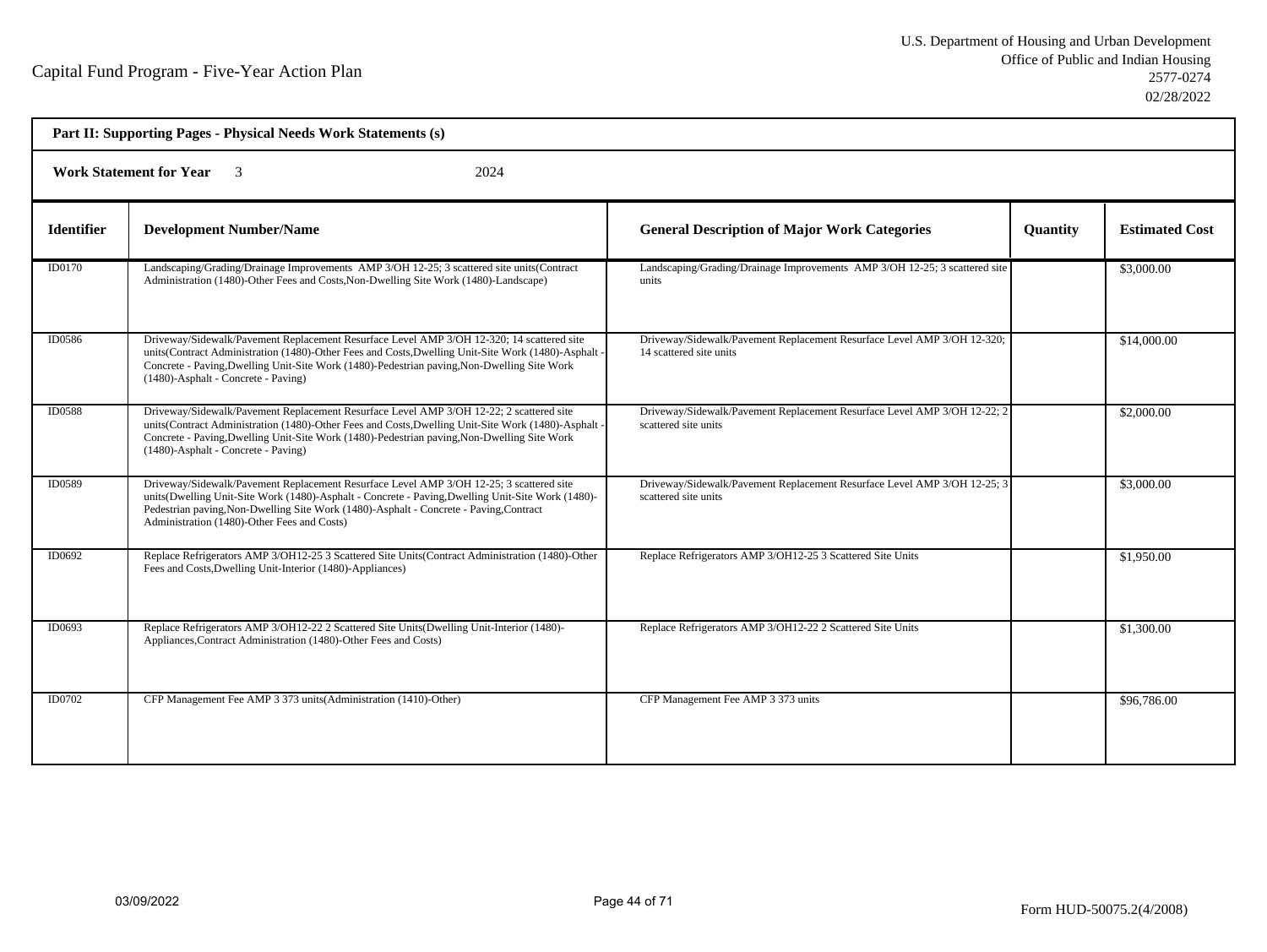| Part II: Supporting Pages - Physical Needs Work Statements (s) |                                                                                                                                                                                                                                   |                                                                                                          |          |                       |  |
|----------------------------------------------------------------|-----------------------------------------------------------------------------------------------------------------------------------------------------------------------------------------------------------------------------------|----------------------------------------------------------------------------------------------------------|----------|-----------------------|--|
|                                                                | <b>Work Statement for Year</b><br>2024<br>$\overline{\mathcal{E}}$                                                                                                                                                                |                                                                                                          |          |                       |  |
| <b>Identifier</b>                                              | <b>Development Number/Name</b>                                                                                                                                                                                                    | <b>General Description of Major Work Categories</b>                                                      | Quantity | <b>Estimated Cost</b> |  |
| ID0718                                                         | Transfer to Operations AMP 3 373 units (Operations (1406))                                                                                                                                                                        | Transfer to Operations AMP 3 373 units                                                                   |          | \$20,000.00           |  |
|                                                                | OBERLIN HOMES LIHTC (OH012000005)                                                                                                                                                                                                 |                                                                                                          |          | \$165,245.00          |  |
| <b>ID0090</b>                                                  | Fire Stop Installation between house and storage shed AMP 5/OH12-27 LMHA Oberlin HOmes<br>LIHTC 51 units(Contract Administration (1480)-Other Fees and Costs, Dwelling Unit-Interior (1480)-<br>Other)                            | Fire Stop Installation between house and storage shed AMP 5/OH12-27 LMHA<br>Oberlin Homes LIHTC 51 units |          | \$102,000.00          |  |
| ID0091                                                         | HVAC Improvements - Replace flex duct; AMP 5/OH12-27 LMHA Oberlin Homes LIHTC 50<br>units(Contract Administration (1480)-Other Fees and Costs, Dwelling Unit-Interior (1480)-<br>Mechanical, Dwelling Unit-Interior (1480)-Other) | HVAC Improvements - Replace flex duct;<br>AMP 5/OH12-27 LMHA Oberlin Homes LIHTC 50 units                |          | \$50,000.00           |  |
| <b>ID0704</b>                                                  | CFP Management Fee AMP 5 51 units (Administration (1410)-Other)                                                                                                                                                                   | CFP Management Fee AMP 5 51 units                                                                        |          | \$13,245.00           |  |
|                                                                | Subtotal of Estimated Cost                                                                                                                                                                                                        |                                                                                                          |          | \$3,737,716.00        |  |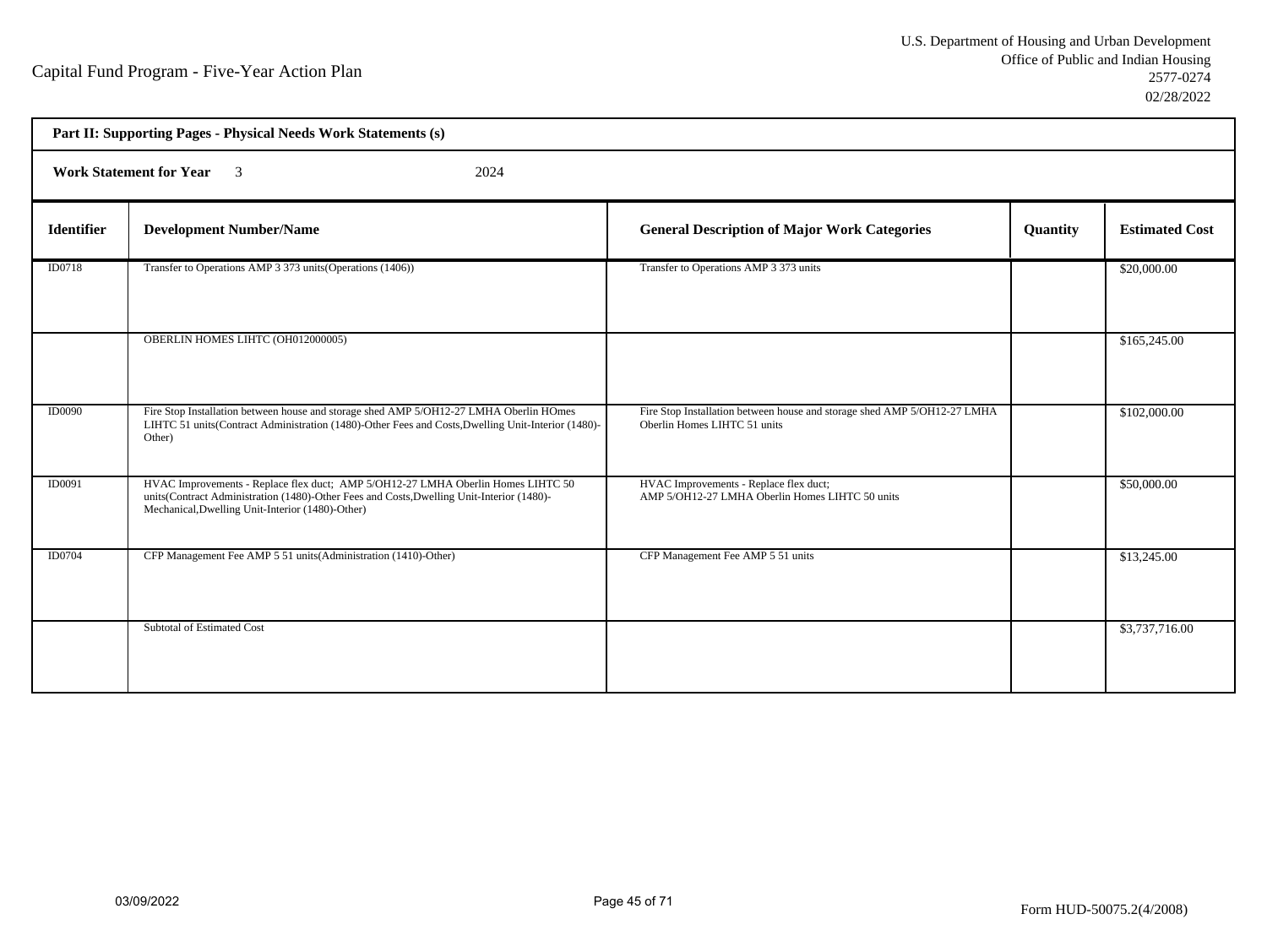| Part II: Supporting Pages - Physical Needs Work Statements (s) |                                                                                                                                                                                                                                                                                                                                                                                                                                                                                                                                                                                                                                                      |                                                                                              |          |                       |  |  |
|----------------------------------------------------------------|------------------------------------------------------------------------------------------------------------------------------------------------------------------------------------------------------------------------------------------------------------------------------------------------------------------------------------------------------------------------------------------------------------------------------------------------------------------------------------------------------------------------------------------------------------------------------------------------------------------------------------------------------|----------------------------------------------------------------------------------------------|----------|-----------------------|--|--|
|                                                                | <b>Work Statement for Year</b><br>2025                                                                                                                                                                                                                                                                                                                                                                                                                                                                                                                                                                                                               |                                                                                              |          |                       |  |  |
| <b>Identifier</b>                                              | <b>Development Number/Name</b>                                                                                                                                                                                                                                                                                                                                                                                                                                                                                                                                                                                                                       | <b>General Description of Major Work Categories</b>                                          | Quantity | <b>Estimated Cost</b> |  |  |
|                                                                | <b>AUTHORITY-WIDE (NAWASD)</b>                                                                                                                                                                                                                                                                                                                                                                                                                                                                                                                                                                                                                       |                                                                                              |          | \$297,749.00          |  |  |
| ID0036                                                         | Management Improvements Security Improvements COCC - NAWASD(Management Improvement<br>(1408)-Security Improvements (not police or guard-non-physical))                                                                                                                                                                                                                                                                                                                                                                                                                                                                                               | Management Improvements Security Improvements COCC - NAWASD                                  |          | \$42,749.00           |  |  |
| ID0579                                                         | Management Improvements: paperless/electronic tenant file management systems - NAWSD<br>COCC(Management Improvement (1408)-System Improvements)                                                                                                                                                                                                                                                                                                                                                                                                                                                                                                      | Management Improvements: paperless/electronic tenant file management systems<br>- NAWSD COCC |          | \$20,000.00           |  |  |
| ID0601                                                         | Board Room Expansion - NAWASD COCC(Contract Administration (1480)-Other Fees and<br>Costs, Non-Dwelling Interior (1480)-Administrative Building, Non-Dwelling Interior (1480)-<br>Appliances, Non-Dwelling Interior (1480)-Common Area Finishes, Non-Dwelling Interior (1480)-<br>Common Area Flooring, Non-Dwelling Interior (1480)-Common Area Painting, Non-Dwelling Interior<br>(1480)-Doors, Non-Dwelling Interior (1480)-Electrical, Non-Dwelling Interior (1480)-Security)                                                                                                                                                                    | Board Room Expansion - NAWASD COCC                                                           |          | \$50,000.00           |  |  |
| ID0602                                                         | COCC expansion of conference room/lobby/interview areas - NAWASD(Contract Administration<br>(1480)-Other Fees and Costs, Non-Dwelling Interior (1480)-Administrative Building, Non-Dwelling<br>Interior (1480)-Common Area Bathrooms, Non-Dwelling Interior (1480)-Common Area Finishes, Non-<br>Dwelling Interior (1480)-Common Area Flooring, Non-Dwelling Interior (1480)-Common Area<br>Painting, Non-Dwelling Interior (1480)-Doors, Non-Dwelling Interior (1480)-Electrical, Non-Dwelling<br>Interior (1480)-Mechanical, Non-Dwelling Interior (1480)-Other, Non-Dwelling Interior (1480)-<br>Plumbing, Non-Dwelling Interior (1480)-Security) | COCC expansion of conference room/lobby/interview areas - NAWASD                             |          | \$130,000.00          |  |  |
| ID0603                                                         | COCC employee restroom accessibility improvements - NAWASD(Contract Administration (1480)-<br>Other Fees and Costs, Non-Dwelling Construction - Mechanical (1480)-Hot Water Heaters, Non-<br>Dwelling Construction - Mechanical (1480)-Water Distribution, Non-Dwelling Interior (1480)-<br>Administrative Building, Non-Dwelling Interior (1480)-Common Area Bathrooms, Non-Dwelling<br>Interior (1480)-Doors, Non-Dwelling Interior (1480)-Electrical, Non-Dwelling Interior (1480)-<br>Mechanical, Non-Dwelling Interior (1480)-Plumbing)                                                                                                         | COCC employee restroom accessibility improvements - NAWASD                                   |          | \$40,000.00           |  |  |
| ID0682                                                         | COCC lighting improvements - interior/exterior - NAWASD(Contract Administration (1480)-Other<br>Fees and Costs, Non-Dwelling Interior (1480)-Electrical, Non-Dwelling Site Work (1480)-Lighting)                                                                                                                                                                                                                                                                                                                                                                                                                                                     | COCC lighting improvements - interior/exterior - NAWASD                                      |          | \$10,000.00           |  |  |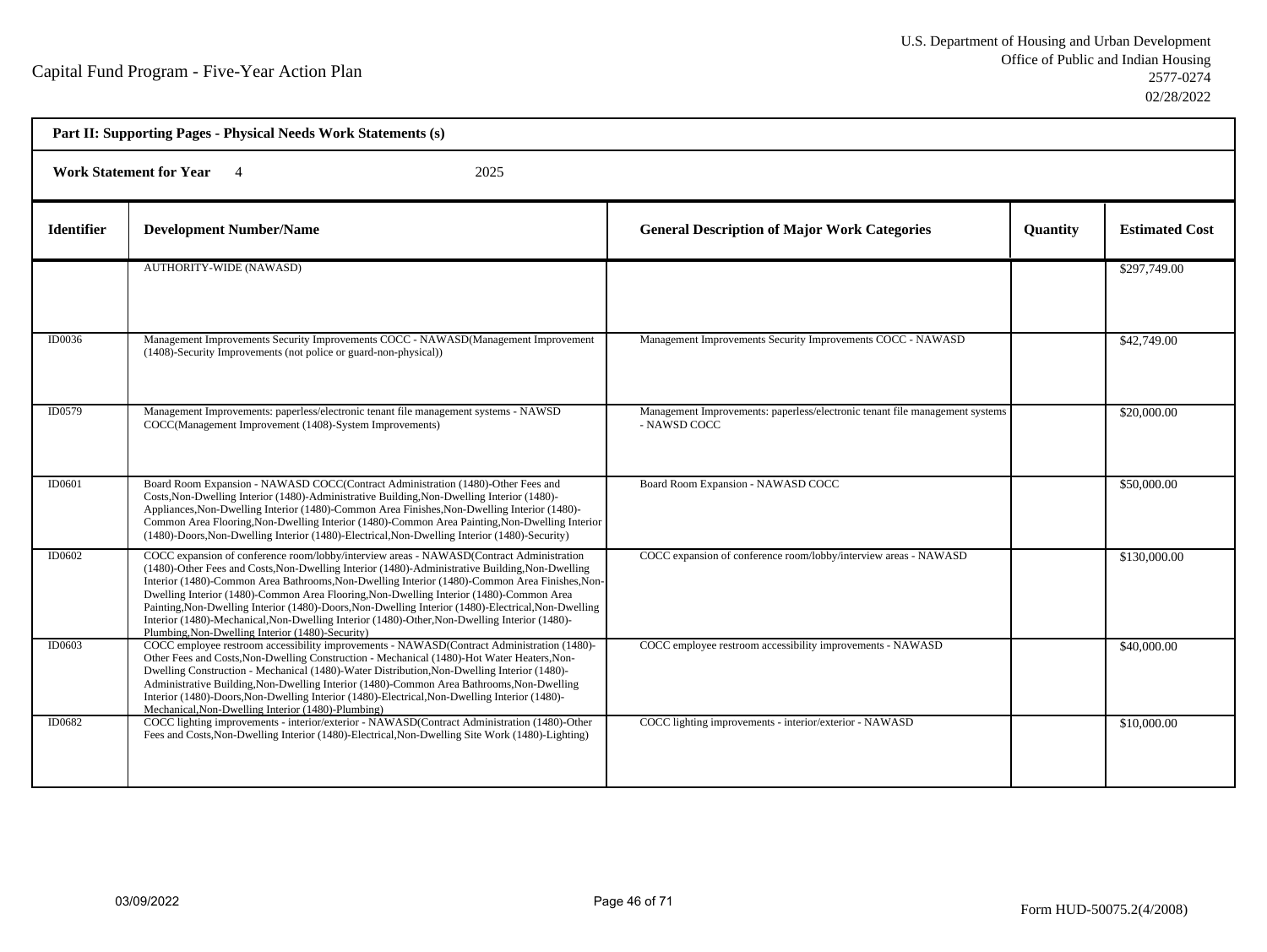| Part II: Supporting Pages - Physical Needs Work Statements (s) |                                                                                                                                                                                                                                                                                                                                                                                                                                                                                                         |                                                                     |          |                       |  |  |
|----------------------------------------------------------------|---------------------------------------------------------------------------------------------------------------------------------------------------------------------------------------------------------------------------------------------------------------------------------------------------------------------------------------------------------------------------------------------------------------------------------------------------------------------------------------------------------|---------------------------------------------------------------------|----------|-----------------------|--|--|
|                                                                | <b>Work Statement for Year</b><br>2025                                                                                                                                                                                                                                                                                                                                                                                                                                                                  |                                                                     |          |                       |  |  |
| <b>Identifier</b>                                              | <b>Development Number/Name</b>                                                                                                                                                                                                                                                                                                                                                                                                                                                                          | <b>General Description of Major Work Categories</b>                 | Quantity | <b>Estimated Cost</b> |  |  |
| ID0687                                                         | COCC Contingency - NAWSD(Contract Administration (1480)-Contingency)                                                                                                                                                                                                                                                                                                                                                                                                                                    | <b>COCC Contingency - NAWSD</b>                                     |          | \$5,000.00            |  |  |
|                                                                | OBERLIN HOMES (OH012000004)                                                                                                                                                                                                                                                                                                                                                                                                                                                                             |                                                                     |          | \$1,102,676.00        |  |  |
| ID0055                                                         | Replace Sliding Exterior Doors AMP 4/OH12-11 Albright Terrace 40 units (Contract Administration<br>(1480)-Other Fees and Costs, Dwelling Unit-Exterior (1480)-Exterior Doors)                                                                                                                                                                                                                                                                                                                           | Replace Sliding Doors AMP 4/OH12-11 Albright Terrace 40 units       |          | \$40,000.00           |  |  |
| <b>ID0056</b>                                                  | Replace Patio/Porch Slabs AMP 4/OH12-11 Albright Terrace 30 units (Contract Administration<br>(1480)-Other Fees and Costs, Dwelling Unit-Exterior (1480)-Balconies-Porches-Railings-etc, Dwelling<br>Unit-Exterior (1480)-Other)                                                                                                                                                                                                                                                                        | Replace Patio Slabs AMP 4/OH12-11 Albright Terrace 30 units         |          | \$60,000.00           |  |  |
| <b>ID0079</b>                                                  | Bathroom modernization AMP 4/OH12-4 JFO Hirise 51 units (Contract Administration (1480)-Other<br>Fees and Costs, Dwelling Unit-Interior (1480)-Bathroom Counters and Sinks, Dwelling Unit-Interior<br>(1480)-Bathroom Flooring (non cyclical), Dwelling Unit-Interior (1480)-Commodes, Dwelling Unit-<br>Interior (1480)-Flooring (non routine), Dwelling Unit-Interior (1480)-Interior Painting (non<br>routine), Dwelling Unit-Interior (1480)-Other, Dwelling Unit-Interior (1480)-Tubs and Showers) | Bathroom modernization AMP 4/OH12-4 JFO Hirise 51 units             |          | \$51,000.00           |  |  |
| <b>ID0080</b>                                                  | Install Lightning Arrestor system on Hirise AMP 4/OH12-4 JFO 1 bldg(Contract Administration<br>(1480)-Other Fees and Costs, Non-Dwelling Construction - Mechanical (1480)-Other)                                                                                                                                                                                                                                                                                                                        | Install Lightning Arrestor system on Hirise AMP 4/OH12-4 JFO 1 bldg |          | \$12,500.00           |  |  |
| <b>ID0081</b>                                                  | Replace Exhaust Fans AMP 4/OH12-11 50 units(Contract Administration (1480)-Other Fees and<br>Costs, Dwelling Unit-Interior (1480)-Electrical, Dwelling Unit-Interior (1480)-Other)                                                                                                                                                                                                                                                                                                                      | Replace Exhaust Fans AMP 4/OH12-11 50 units                         |          | \$5,000.00            |  |  |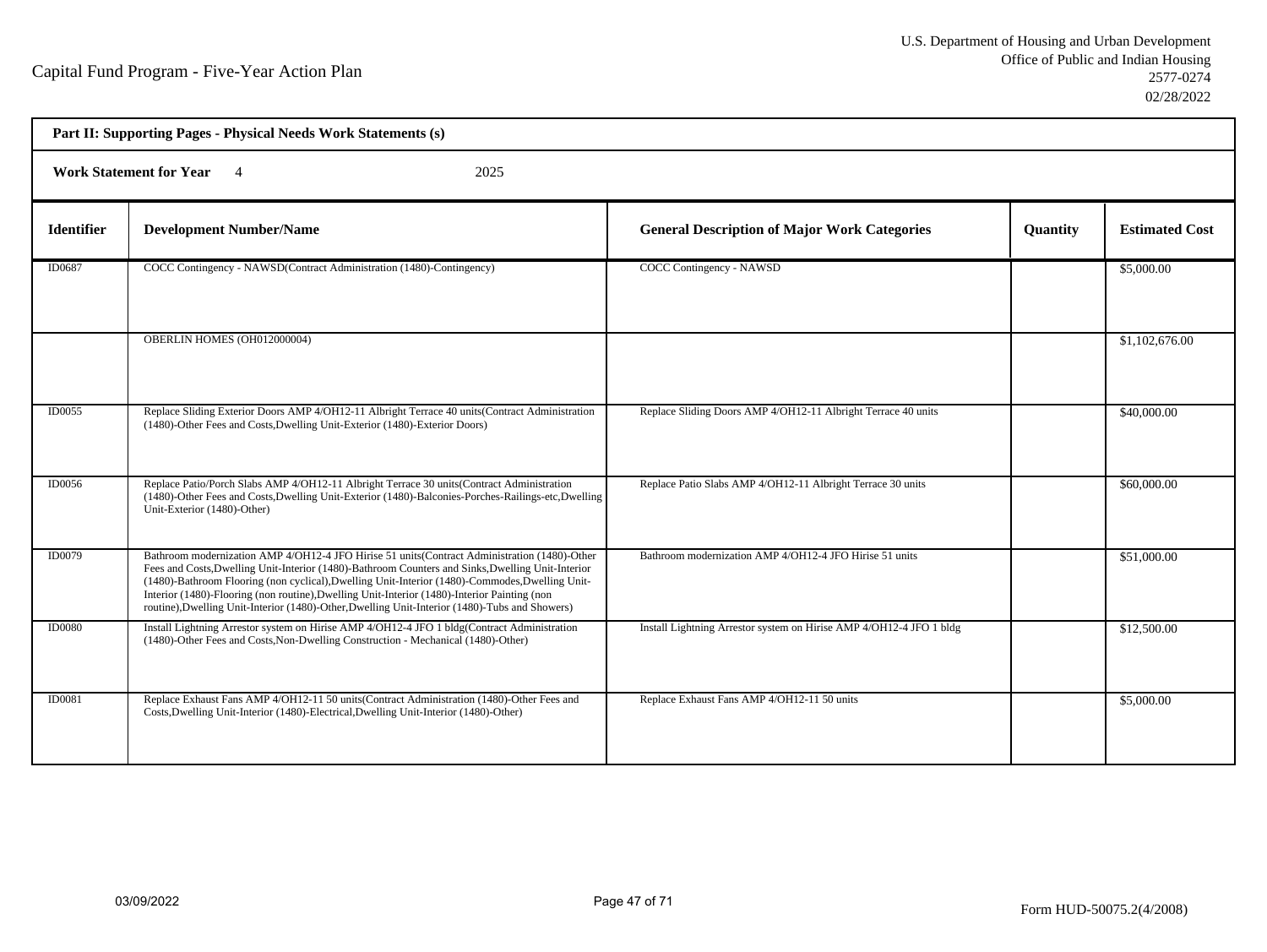| Part II: Supporting Pages - Physical Needs Work Statements (s) |                                                                                                                                                                                                                                                                                                                                                                                                                                                                                         |                                                                                                               |                 |                       |  |  |
|----------------------------------------------------------------|-----------------------------------------------------------------------------------------------------------------------------------------------------------------------------------------------------------------------------------------------------------------------------------------------------------------------------------------------------------------------------------------------------------------------------------------------------------------------------------------|---------------------------------------------------------------------------------------------------------------|-----------------|-----------------------|--|--|
|                                                                | 2025<br><b>Work Statement for Year</b> 4                                                                                                                                                                                                                                                                                                                                                                                                                                                |                                                                                                               |                 |                       |  |  |
| <b>Identifier</b>                                              | <b>Development Number/Name</b>                                                                                                                                                                                                                                                                                                                                                                                                                                                          | <b>General Description of Major Work Categories</b>                                                           | <b>Quantity</b> | <b>Estimated Cost</b> |  |  |
| ID0187                                                         | Install Piping Insulation in attic spaces AMP 4/OH12-11 Albright Terrace 4 bldgs(Dwelling Unit-Site<br>Work (1480)-Other, Dwelling Unit-Site Work (1480)-Water Lines/Mains, Contract Administration<br>(1480)-Other Fees and Costs)                                                                                                                                                                                                                                                     | Install Piping Insulation in attic spaces AMP 4/OH12-11 Albright Terrace 4<br>bldgs                           |                 | \$8,000.00            |  |  |
| ID0197                                                         | Replace Windows & Doors AMP 4/OH12-13/14 Southside Gardens 108 units (Contract<br>Administration (1480)-Other Fees and Costs, Non-Dwelling Exterior (1480)-Windows)                                                                                                                                                                                                                                                                                                                     | Replace Windows & Doors AMP 4/OH12-13/14 Southside Gardens 108 units                                          |                 | \$108,000.00          |  |  |
| ID0221                                                         | Exterior/Interior Door Replacement AMP 4/OH 12-21; 25 scattered site units(Contract Administration<br>(1480)-Other Fees and Costs, Dwelling Unit-Exterior (1480)-Exterior Doors, Dwelling Unit-Interior<br>(1480)-Interior Doors, Non-Dwelling Exterior (1480)-Doors)                                                                                                                                                                                                                   | Exterior/Interior Door Replacement AMP 4/OH 12-21; 25 scattered site units                                    |                 | \$25,000.00           |  |  |
| ID0359                                                         | Inspect/Repair 5 story Building Exterior AMP 4/OH12-4 JFO 1 bldg(Contract Administration (1480)-<br>Other Fees and Costs, Dwelling Unit-Exterior (1480)-Exterior Paint and Caulking, Dwelling Unit-<br>Exterior (1480)-Tuck-Pointing, Non-Dwelling Exterior (1480)-Paint and Caulking, Non-Dwelling<br>Exterior (1480)-Tuck Pointing)                                                                                                                                                   | Inspect/Repair 5 story Building Exterior AMP 4/OH12-4 JFO 1 bldg                                              |                 | \$1,000.00            |  |  |
| <b>ID0374</b>                                                  | Replace domestic hot water and heating boilers/modernize boiler room AMP 4/OH12-11 Albright<br>Terrace 1 bldg(Contract Administration (1480)-Other Fees and Costs, Non-Dwelling Construction -<br>Mechanical (1480)-Central Boiler, Non-Dwelling Construction - Mechanical (1480)-Heating<br>Equipment - System, Non-Dwelling Construction - Mechanical (1480)-Hot Water Heaters, Non-<br>Dwelling Construction - Mechanical (1480)-Other)                                              | Replace domestic hot water and heating boilers/modernize boiler room AMP<br>4/OH12-11 Albright Terrace 1 bldg |                 | \$80,000.00           |  |  |
| ID0411                                                         | Transfer to Operations AMP 4 254 units (Operations (1406))                                                                                                                                                                                                                                                                                                                                                                                                                              | Transfer to Operations AMP 4 254 units                                                                        |                 | \$20,000.00           |  |  |
| <b>ID0442</b>                                                  | Parking Lot improvements seal stripe AMP 4/OH12-11 Albright Terrace 4 bldgs(Contract<br>Administration (1480)-Other Fees and Costs, Dwelling Unit-Site Work (1480)-Asphalt - Concrete -<br>Paving, Dwelling Unit-Site Work (1480)-Curb and Gutter, Dwelling Unit-Site Work (1480)-<br>Parking, Dwelling Unit-Site Work (1480)-Seal Coat, Dwelling Unit-Site Work (1480)-Striping, Non-<br>Dwelling Site Work (1480)-Asphalt - Concrete - Paving, Non-Dwelling Site Work (1480)-Curb and | Parking Lot improvements-seal-stripe AMP 4/OH12-11 Albright Terrace 4 bldgs                                   |                 | \$1,000.00            |  |  |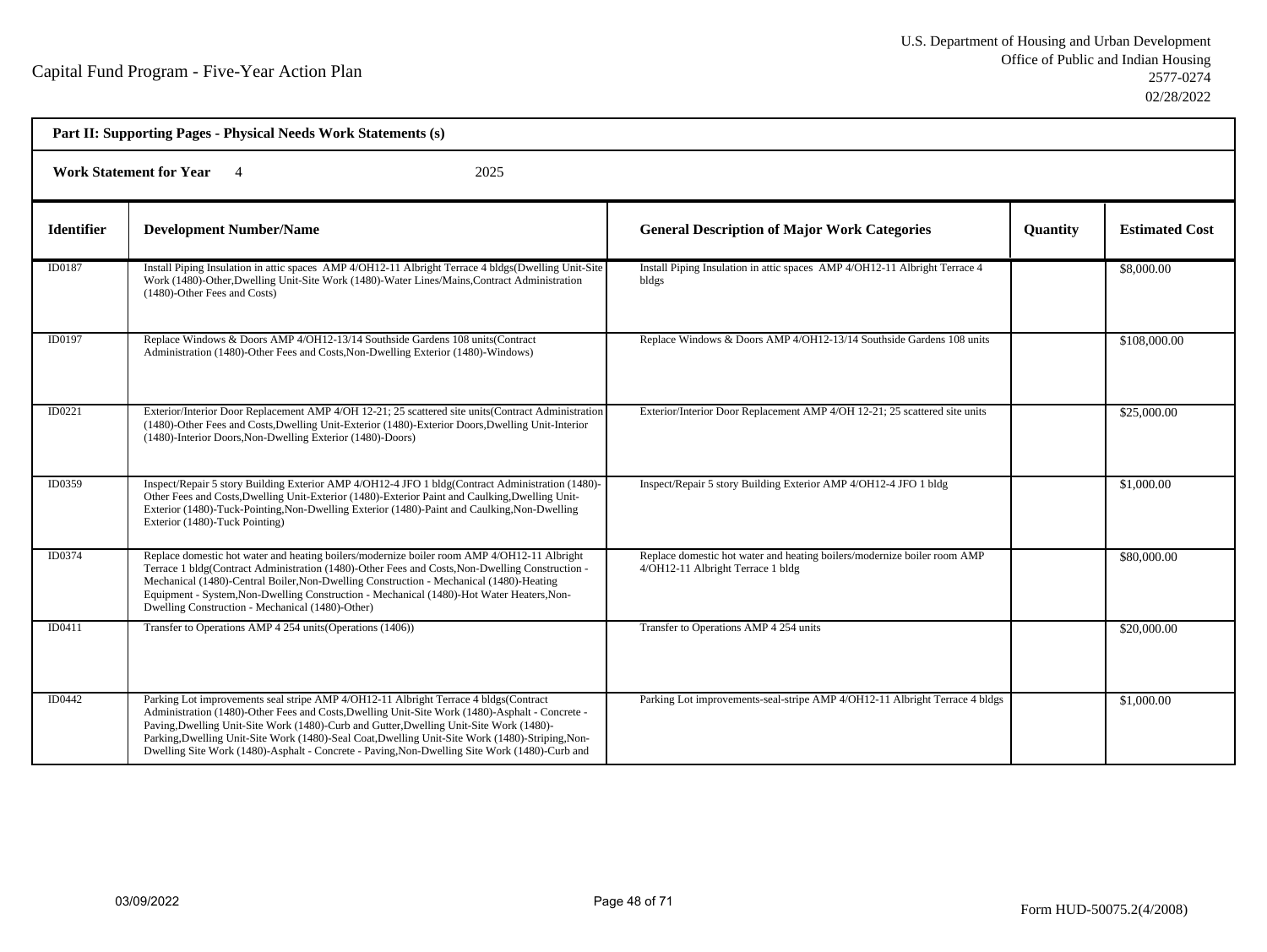| Part II: Supporting Pages - Physical Needs Work Statements (s) |                                                                                                                                                                                                                                                                                                                                                                                                                                                                                                                                                                                                                                                                                   |                                                                                                                                         |          |                       |  |
|----------------------------------------------------------------|-----------------------------------------------------------------------------------------------------------------------------------------------------------------------------------------------------------------------------------------------------------------------------------------------------------------------------------------------------------------------------------------------------------------------------------------------------------------------------------------------------------------------------------------------------------------------------------------------------------------------------------------------------------------------------------|-----------------------------------------------------------------------------------------------------------------------------------------|----------|-----------------------|--|
| <b>Work Statement for Year</b><br>2025                         |                                                                                                                                                                                                                                                                                                                                                                                                                                                                                                                                                                                                                                                                                   |                                                                                                                                         |          |                       |  |
| <b>Identifier</b>                                              | <b>Development Number/Name</b>                                                                                                                                                                                                                                                                                                                                                                                                                                                                                                                                                                                                                                                    | <b>General Description of Major Work Categories</b>                                                                                     | Quantity | <b>Estimated Cost</b> |  |
| ID0453                                                         | AMP 4/OH12-13/14 Capital Fund Financing Program - Debt Service Payments (Debt Service Bond<br>Payment-Paid by PHA (1501))                                                                                                                                                                                                                                                                                                                                                                                                                                                                                                                                                         | Capital Fund Financing Program - Debt Service Payments                                                                                  |          | \$125,000.00          |  |
| ID0479                                                         | Replace Fire Alarm System & smoke/CO detectors AMP 4/OH12-11 Albright Terrace 4 bldgs/50<br>units(Contract Administration (1480)-Other Fees and Costs, Dwelling Unit-Interior (1480)-<br>Mechanical, Dwelling Unit-Interior (1480)-Other, Non-Dwelling Construction - Mechanical (1480)-<br>Security - Fire Alarm, Non-Dwelling Construction - Mechanical (1480)-Smoke/Fire Detection)                                                                                                                                                                                                                                                                                            | Replace Fire Alarm System & smoke/CO detectors AMP 4/OH12-11 Albright<br>Terrace 4 bldgs/50 units                                       |          | \$100,000.00          |  |
| ID0520                                                         | Fencing - replace/install new; signage - Southside Gardens AMP4/OH12-13/14(Contract<br>Administration (1480)-Other Fees and Costs, Non-Dwelling Site Work (1480)-Fencing, Non-Dwelling<br>Site Work (1480)-Signage)                                                                                                                                                                                                                                                                                                                                                                                                                                                               | Fencing - replace/install new; signage; includes surveying; Southside Gardens<br>AMP 4/OH12-13/14                                       |          | \$10,000.00           |  |
| ID0521                                                         | Fencing - replace/install new; signage - Albright Terrace AMP4/OH12-11(Contract Administration<br>(1480)-Other Fees and Costs, Non-Dwelling Site Work (1480)-Fencing, Non-Dwelling Site Work<br>$(1480)$ -Signage)                                                                                                                                                                                                                                                                                                                                                                                                                                                                | Fencing - replace/install new; signage; includes surveying; Albright Terrace AMP<br>$4/OH12-11$                                         |          | \$10,000.00           |  |
| ID0523                                                         | Replace Windows - JF Oberlin Homes 51 units & common areas + 2 scattered sites AMP4/OH12-<br>4(Contract Administration (1480)-Other Fees and Costs, Dwelling Unit-Exterior (1480)-Exterior Paint<br>and Caulking, Dwelling Unit-Exterior (1480)-Windows, Non-Dwelling Exterior (1480)-Paint and<br>Caulking, Non-Dwelling Exterior (1480)-Windows)                                                                                                                                                                                                                                                                                                                                | Replace Windows - 51 units & common areas + 2 scattered sites JF Oberlin<br>Homes AMP 4/OH 12-4                                         |          | \$90,000.00           |  |
| ID0545                                                         | ADA/Section 504 modifications interior/exterior (ramps/railings/doors/tubs/showers/etc.) - Scattered<br>Sites AMP4/OH12-420 18 units(Dwelling Unit-Exterior (1480)-Balconies-Porches-Railings-<br>etc, Dwelling Unit-Exterior (1480)-Exterior Doors, Dwelling Unit-Exterior (1480)-Other, Dwelling<br>Unit-Interior (1480)-Bathroom Counters and Sinks, Dwelling Unit-Interior (1480)-<br>Commodes, Dwelling Unit-Interior (1480)-Interior Doors, Dwelling Unit-Interior (1480)-Kitchen Sinks<br>and Faucets, Dwelling Unit-Interior (1480)-Tubs and Showers, Dwelling Unit-Site Work (1480)-<br>Asphalt - Concrete - Paying Contract Administration (1480)-Other Fees and Costs) | ADA/Section 504 modifications interior/exterior<br>(ramps/railings/doors/tubs/showers/etc.) - Scattered Sites AMP4/OH12-420 18<br>units |          | \$5,000.00            |  |
| ID0546                                                         | ADA/Section 504 modifications interior/exterior (ramps/railings/doors/tubs/showers/etc.) - Scattered<br>Sites AMP4/OH12-21 25 units (Contract Administration (1480)-Other Fees and Costs, Dwelling Unit-<br>Exterior (1480)-Balconies-Porches-Railings-etc, Dwelling Unit-Exterior (1480)-Exterior<br>Doors, Dwelling Unit-Exterior (1480)-Other, Dwelling Unit-Interior (1480)-Bathroom Counters and<br>Sinks, Dwelling Unit-Interior (1480)-Commodes, Dwelling Unit-Interior (1480)-Interior<br>Doors, Dwelling Unit-Interior (1480)-Kitchen Sinks and Faucets, Dwelling Unit-Interior (1480)-Tubs                                                                              | ADA/Section 504 modifications interior/exterior<br>(ramps/railings/doors/tubs/showers/etc.) - Scattered Sites AMP4/OH12-21 25<br>units  |          | \$5,000.00            |  |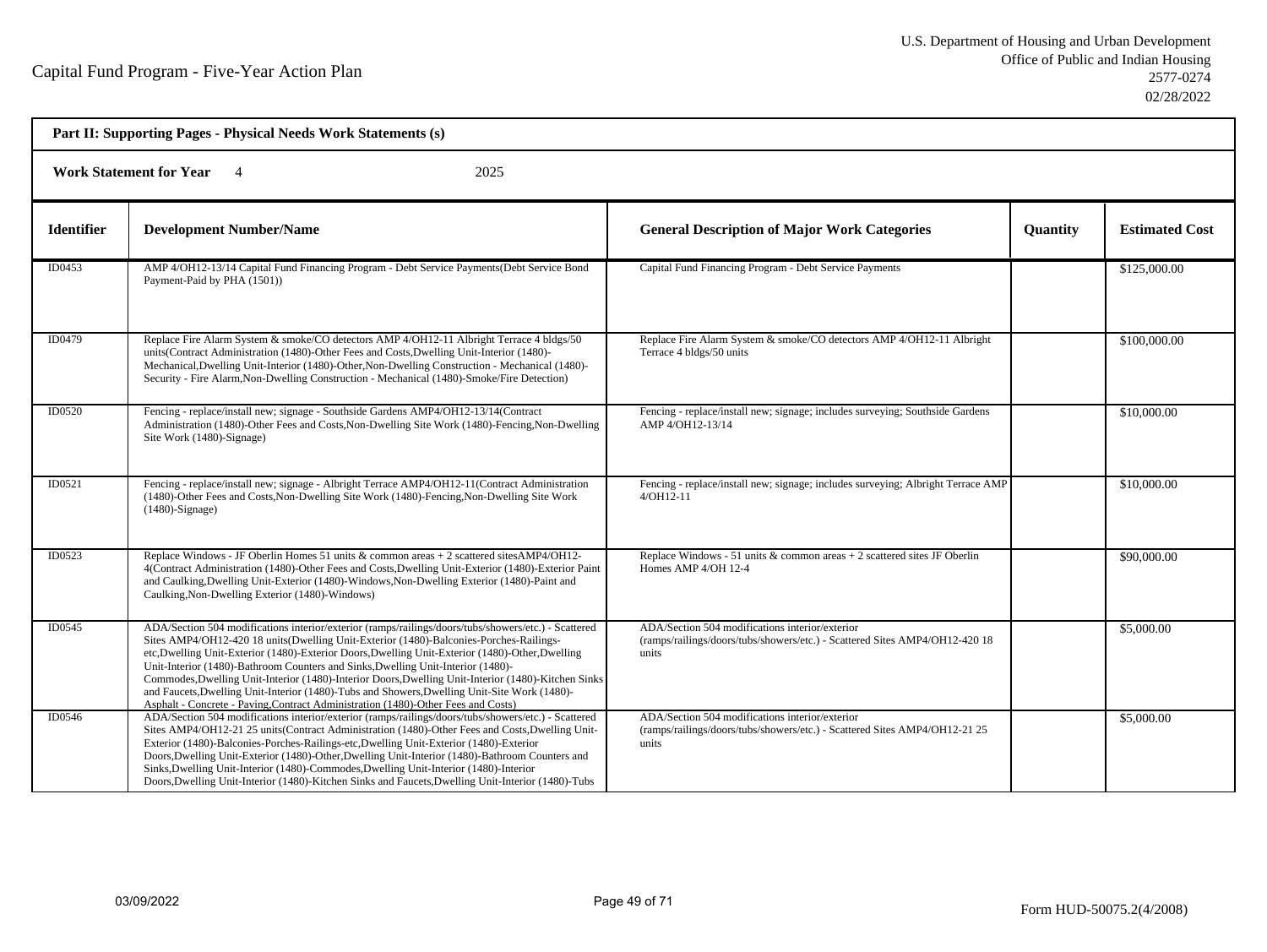| Part II: Supporting Pages - Physical Needs Work Statements (s) |                                |      |                                                     |                 |                       |
|----------------------------------------------------------------|--------------------------------|------|-----------------------------------------------------|-----------------|-----------------------|
|                                                                | <b>Work Statement for Year</b> | 2025 |                                                     |                 |                       |
| <b>Identifier</b>                                              | <b>Development Number/Name</b> |      | <b>General Description of Major Work Categories</b> | <b>Quantity</b> | <b>Estimated Cost</b> |

Dwelling Unit-Site Work (1480)-Asphalt - Concrete - Paving)

| ID0547        | ADA/Section 504 modifications interior/exterior (ramps/railings/doors/tubs/showers/etc.) - Southside<br>Gardens AMP4/OH12-13/14(Dwelling Unit-Exterior (1480)-Balconies-Porches-Railings-etc,Dwelling<br>Unit-Exterior (1480)-Exterior Doors, Dwelling Unit-Exterior (1480)-Other, Dwelling Unit-Interior<br>(1480)-Bathroom Counters and Sinks, Dwelling Unit-Interior (1480)-Commodes, Dwelling Unit-<br>Interior (1480)-Interior Doors, Dwelling Unit-Interior (1480)-Kitchen Sinks and Faucets, Dwelling<br>Unit-Interior (1480)-Tubs and Showers, Dwelling Unit-Site Work (1480)-Asphalt - Concrete -<br>Paving Contract Administration (1480)-Other Fees and Costs) | ADA/Section 504 modifications interior/exterior<br>(ramps/railings/doors/tubs/showers/etc.) - Southside Gardens AMP4/OH12-13/14 | \$5,000.00 |
|---------------|---------------------------------------------------------------------------------------------------------------------------------------------------------------------------------------------------------------------------------------------------------------------------------------------------------------------------------------------------------------------------------------------------------------------------------------------------------------------------------------------------------------------------------------------------------------------------------------------------------------------------------------------------------------------------|---------------------------------------------------------------------------------------------------------------------------------|------------|
| ID0548        | ADA/Section 504 modifications interior/exterior (ramps/railings/doors/tubs/showers/etc.) - Albright<br>Terrace AMP4/OH12-11(Dwelling Unit-Exterior (1480)-Balconies-Porches-Railings-etc,Dwelling<br>Unit-Exterior (1480)-Exterior Doors, Dwelling Unit-Exterior (1480)-Other, Dwelling Unit-Interior<br>(1480)-Bathroom Counters and Sinks, Dwelling Unit-Interior (1480)-Commodes, Dwelling Unit-<br>Interior (1480)-Interior Doors, Dwelling Unit-Interior (1480)-Kitchen Sinks and Faucets, Dwelling<br>Unit-Interior (1480)-Tubs and Showers, Dwelling Unit-Site Work (1480)-Asphalt - Concrete -<br>Paving, Contract Administration (1480)-Other Fees and Costs)    | ADA/Section 504 modifications interior/exterior<br>(ramps/railings/doors/tubs/showers/etc.) - Albright Terrace AMP4/OH12-11     | \$5,000.00 |
| ID0567        | Contingency - 18 Scattered Sites AMP4/OH-12-420(Contract Administration (1480)-Contingency)                                                                                                                                                                                                                                                                                                                                                                                                                                                                                                                                                                               | Contingency - 18 Scattered Sites AMP4/OH-12-420                                                                                 | \$5,000.00 |
| <b>ID0568</b> | Contingency - Southside Gardens AMP4/OH-12-13/14 (Contract Administration (1480)-Contingency)                                                                                                                                                                                                                                                                                                                                                                                                                                                                                                                                                                             | Contingency - Southside Gardens AMP4/OH-12-13/14                                                                                | \$5,000.00 |
| ID0569        | Contingency - 25 Scattered Sites AMP4/OH-12-21(Contract Administration (1480)-Contingency)                                                                                                                                                                                                                                                                                                                                                                                                                                                                                                                                                                                | Contingency - 25 Scattered Sites AMP4/OH-12-21                                                                                  | \$5,000.00 |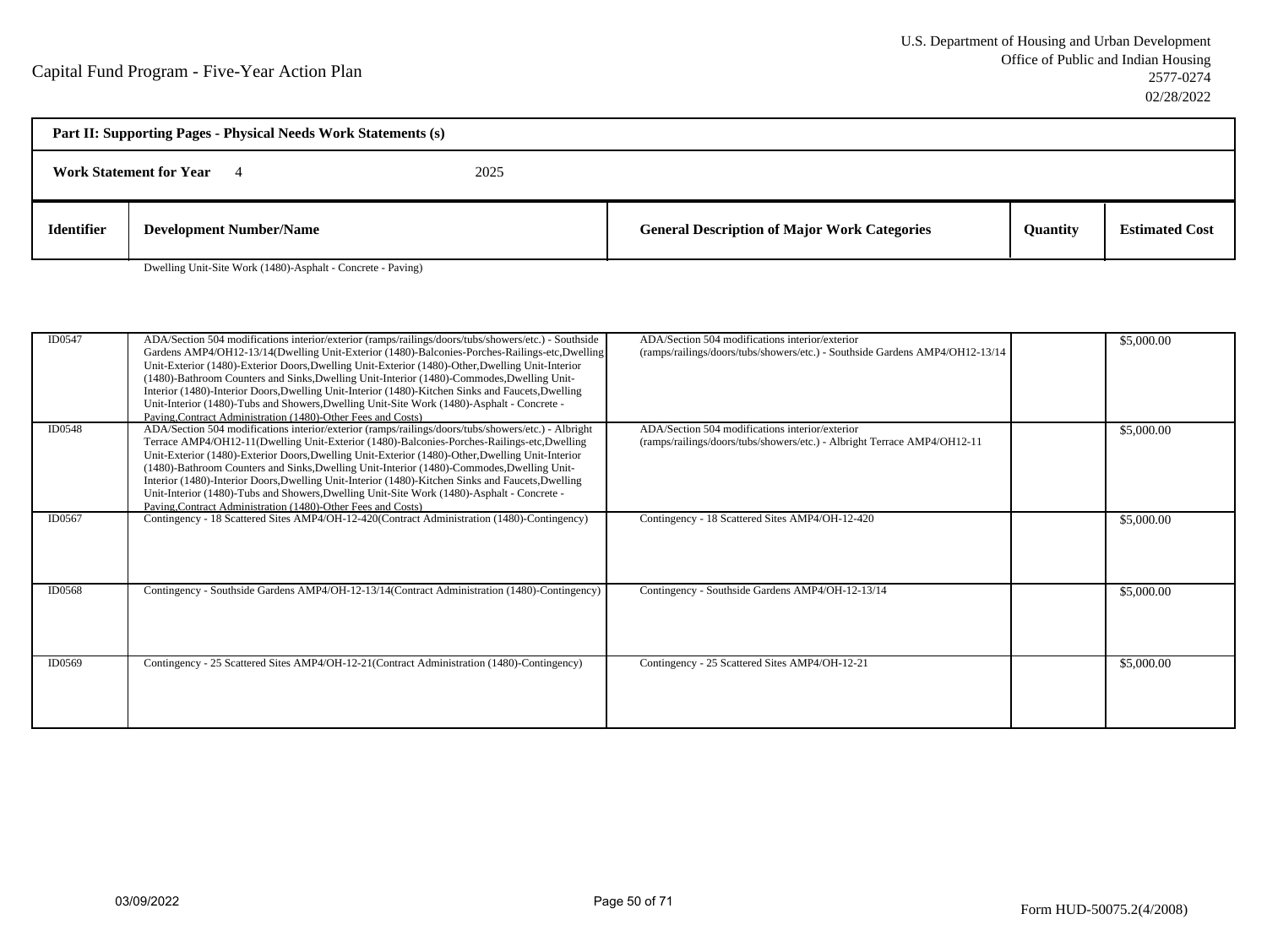| Part II: Supporting Pages - Physical Needs Work Statements (s) |                                                                                                                                                                                                                                                                                                                                                                             |                                                                                                           |          |                       |  |
|----------------------------------------------------------------|-----------------------------------------------------------------------------------------------------------------------------------------------------------------------------------------------------------------------------------------------------------------------------------------------------------------------------------------------------------------------------|-----------------------------------------------------------------------------------------------------------|----------|-----------------------|--|
| <b>Work Statement for Year</b><br>2025                         |                                                                                                                                                                                                                                                                                                                                                                             |                                                                                                           |          |                       |  |
| <b>Identifier</b>                                              | <b>Development Number/Name</b>                                                                                                                                                                                                                                                                                                                                              | <b>General Description of Major Work Categories</b>                                                       | Quantity | <b>Estimated Cost</b> |  |
| ID0570                                                         | Contingency - JF Oberlin Homes 53 units AMP4/OH-12-4(Contract Administration (1480)-<br>Contingency)                                                                                                                                                                                                                                                                        | Contingency - JF Oberlin Homes 53 units AMP4/OH-12-4                                                      |          | \$5,000.00            |  |
| ID0571                                                         | Contingency - Albright Terrace AMP4/OH-12-11(Contract Administration (1480)-Contingency)                                                                                                                                                                                                                                                                                    | Contingency - Albright Terrace AMP4/OH-12-11                                                              |          | \$5,000.00            |  |
| ID0583                                                         | Management Improvements: paperless/electronic tenant file management systems - AMP 4 Southside<br>Gardens(Management Improvement (1408)-System Improvements)                                                                                                                                                                                                                | Management Improvements: paperless/electronic tenant file management systems<br>- AMP 4 Southside Gardens |          | \$10,000.00           |  |
| ID0597                                                         | Driveway/Sidewalk/Pavement Replacement Resurface Level Southside Gardens AMP4/OH12-<br>13/14(Dwelling Unit-Site Work (1480)-Asphalt - Concrete - Paving, Dwelling Unit-Site Work (1480)-<br>Parking, Dwelling Unit-Site Work (1480)-Pedestrian paving, Non-Dwelling Site Work (1480)-Asphalt<br>Concrete - Paving, Contract Administration (1480)-Other Fees and Costs)     | Driveway/Sidewalk/Pavement Replacement Resurface Level Southside Gardens<br>AMP4/OH12-13/14               |          | \$5,000.00            |  |
| <b>ID0598</b>                                                  | Driveway/Sidewalk/Pavement Replacement Resurface Level Albright Terrace AMP4/OH12-<br>11 (Dwelling Unit-Site Work (1480)-Parking, Dwelling Unit-Site Work (1480)-Pedestrian paving, Non-<br>Dwelling Site Work (1480)-Asphalt - Concrete - Paving Contract Administration (1480)-Other Fees<br>and Costs, Dwelling Unit-Site Work (1480)-Asphalt - Concrete - Paving)       | Driveway/Sidewalk/Pavement Replacement Resurface Level Albright Terrace<br>AMP4/OH12-11                   |          | \$5,000.00            |  |
| ID0599                                                         | Driveway/Sidewalk/Pavement Replacement Resurface Level JF Oberlin Homes 53 units<br>AMP4/OH12-4(Contract Administration (1480)-Other Fees and Costs, Dwelling Unit-Site Work<br>(1480)-Asphalt - Concrete - Paving, Dwelling Unit-Site Work (1480)-Parking, Dwelling Unit-Site<br>Work (1480)-Pedestrian paving, Non-Dwelling Site Work (1480)-Asphalt - Concrete - Paving) | Driveway/Sidewalk/Pavement Replacement Resurface Level JF Oberlin Homes<br>53 units AMP4/OH12-4           |          | \$10,000.00           |  |
| ID0613                                                         | Resident Relocation/Temporary Displacement - AMP 4 Southside Gardens Villa 257 units (Contract<br>Administration (1480)-Relocation)                                                                                                                                                                                                                                         | Resident Relocation/Temporary Displacement - AMP 4 Southside Gardens Villa<br>257 units                   |          | \$5,000.00            |  |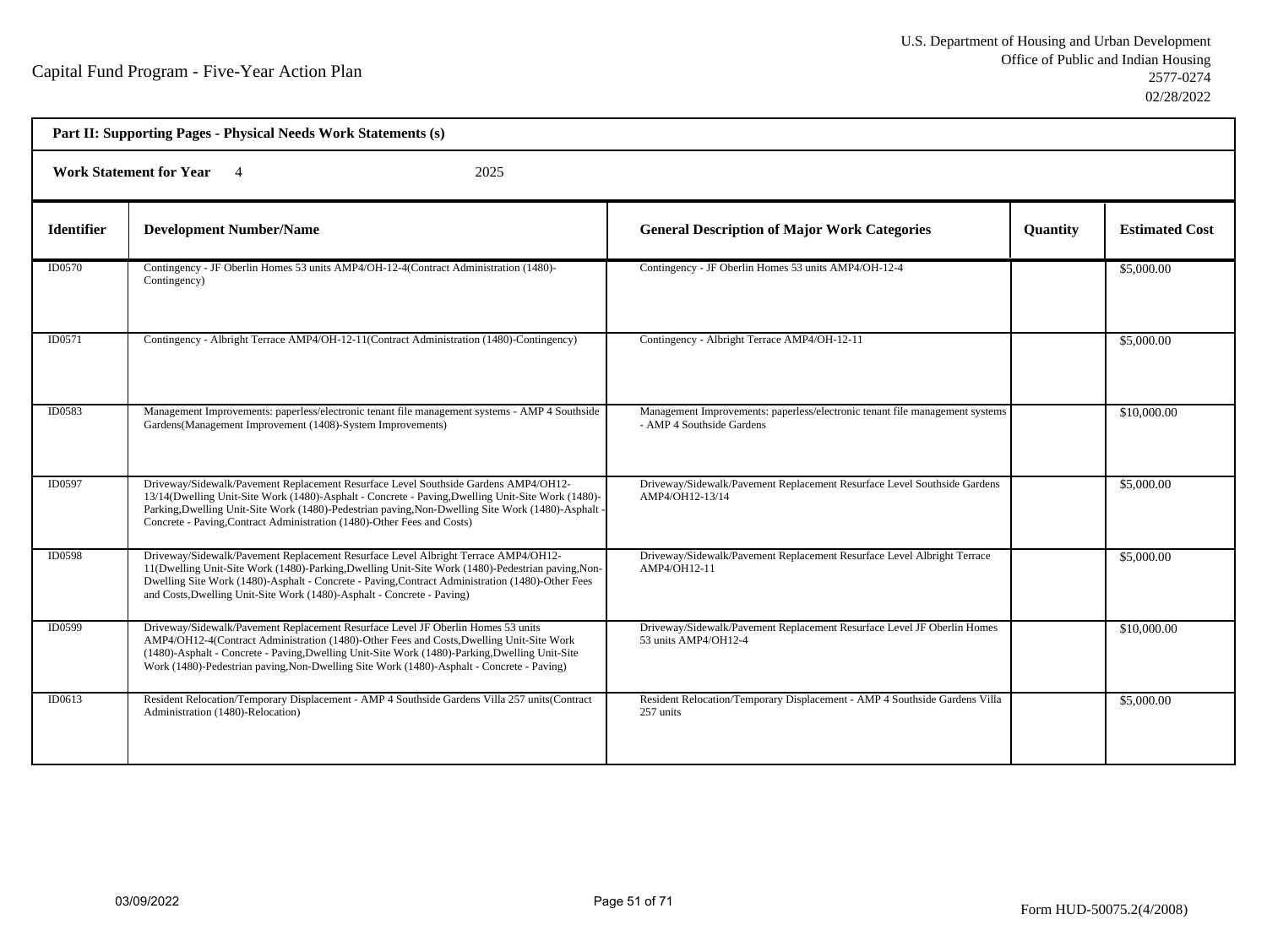| Part II: Supporting Pages - Physical Needs Work Statements (s) |                                                                                                                                                                                                                                                                                                            |                                                                                                                        |          |                       |  |
|----------------------------------------------------------------|------------------------------------------------------------------------------------------------------------------------------------------------------------------------------------------------------------------------------------------------------------------------------------------------------------|------------------------------------------------------------------------------------------------------------------------|----------|-----------------------|--|
| <b>Work Statement for Year</b><br>2025                         |                                                                                                                                                                                                                                                                                                            |                                                                                                                        |          |                       |  |
| <b>Identifier</b>                                              | <b>Development Number/Name</b>                                                                                                                                                                                                                                                                             | <b>General Description of Major Work Categories</b>                                                                    | Quantity | <b>Estimated Cost</b> |  |
| ID0653                                                         | Radon Mitigation - 18 scattered sites AMP 4/OH 12-420(Contract Administration (1480)-Other Fees<br>and Costs, Dwelling Unit-Interior (1480)-Other)                                                                                                                                                         | Radon Mitigation - 18 scattered sites AMP 4/OH 12-420                                                                  |          | \$5,000.00            |  |
| ID0654                                                         | Radon Mitigation - 25 scattered sites AMP 4/OH 12-21(Contract Administration (1480)-Other Fees<br>and Costs, Dwelling Unit-Interior (1480)-Other)                                                                                                                                                          | Radon Mitigation - 25 scattered sites AMP 4/OH 12-21                                                                   |          | \$10,000.00           |  |
| ID0661                                                         | Radon Mitigation - Southside Gardens AMP 4/OH12-13/14(Contract Administration (1480)-Other<br>Fees and Costs, Dwelling Unit-Interior (1480)-Other)                                                                                                                                                         | Radon Mitigation - Southside Gardens AMP 4/OH12-13/14                                                                  |          | \$20,000.00           |  |
| ID0662                                                         | Radon Mitigation - JF Oberlin Homes AMP 4/OH12-4 53 units (Contract Administration (1480)-Other<br>Fees and Costs, Dwelling Unit-Interior (1480)-Other)                                                                                                                                                    | Radon Mitigation - JF Oberlin Homes AMP 4/OH12-4 53 units                                                              |          | \$4,000.00            |  |
| ID0664                                                         | Radon Mitigation - Albright Terrace AMP 4/OH12-11(Contract Administration (1480)-Other Fees and<br>Costs, Dwelling Unit-Interior (1480)-Other)                                                                                                                                                             | Radon Mitigation - Albright Terrace AMP 4/OH12-11                                                                      |          | \$5,000.00            |  |
| ID0672                                                         | Development Activities: AMP 4/OH12-13/14 Southside Gardens: New Construction townhouse 3-4<br>units(Contract Administration (1480)-Other Fees and Costs, Dwelling Unit-Development (1480)-New<br>Construction, Dwelling Unit-Development (1480)-Other)                                                     | Development Activities: AMP 4/OH12-13/14 Southside Gardens: New<br>Construction townhouse 3-4 units                    |          | \$100,000.00          |  |
| ID0675                                                         | Electrical switch gear replaced; dual switches for life safety systems on generator; Albright Terrace<br>AMP 4/OH12-11(Contract Administration (1480)-Other Fees and Costs, Non-Dwelling Construction<br>Mechanical (1480)-Electric Distribution, Non-Dwelling Construction - Mechanical (1480)-Generator) | Electrical switch gear replaced; dual switches for life safety systems on generator;<br>Albright Terrace AMP 4/OH12-11 |          | \$10,000.00           |  |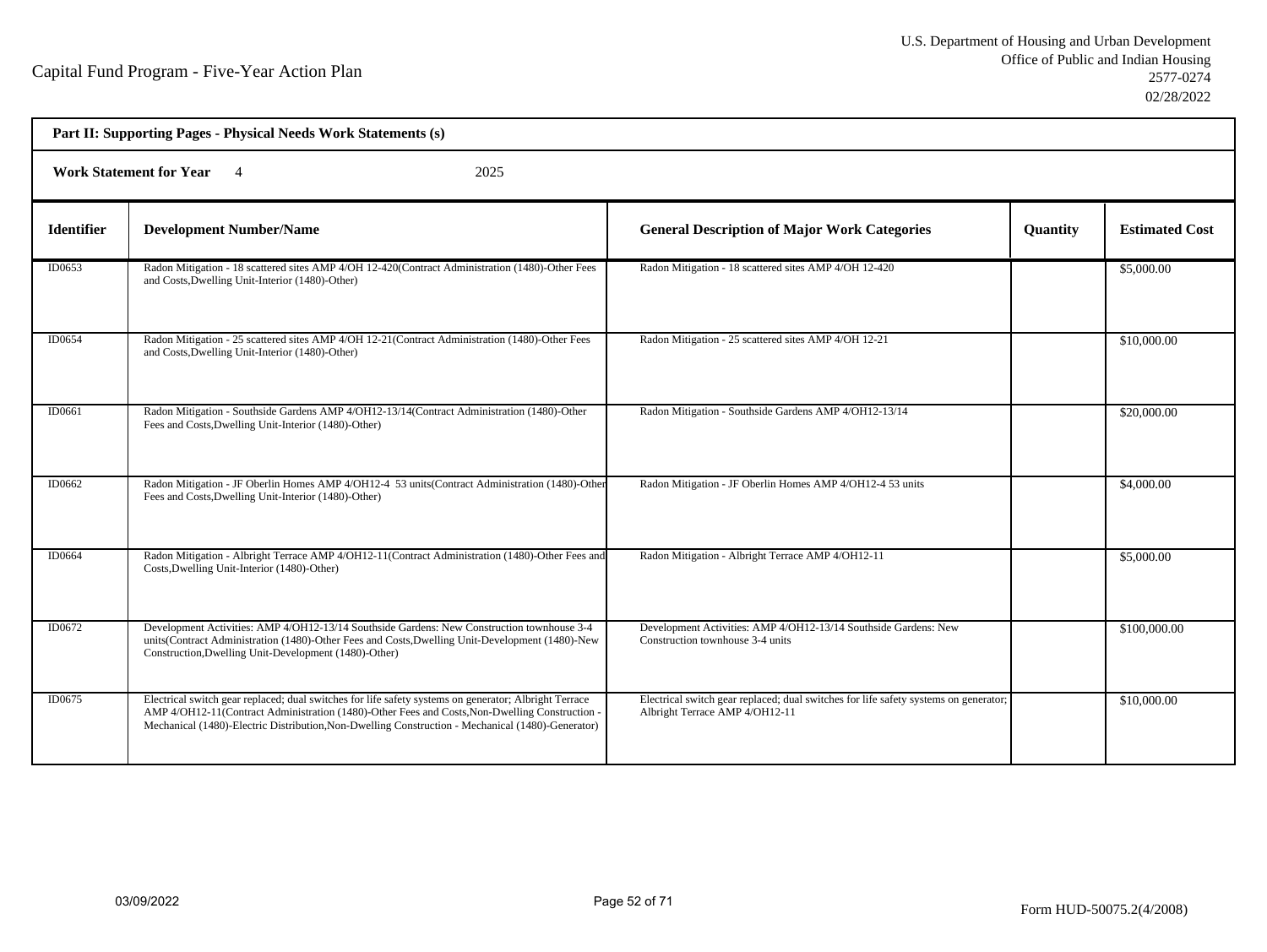| Part II: Supporting Pages - Physical Needs Work Statements (s) |                                                                                                                                                                                                                                                                                                                                                                                                      |                                                                              |          |                       |  |
|----------------------------------------------------------------|------------------------------------------------------------------------------------------------------------------------------------------------------------------------------------------------------------------------------------------------------------------------------------------------------------------------------------------------------------------------------------------------------|------------------------------------------------------------------------------|----------|-----------------------|--|
| <b>Work Statement for Year</b><br>2025                         |                                                                                                                                                                                                                                                                                                                                                                                                      |                                                                              |          |                       |  |
| <b>Identifier</b>                                              | <b>Development Number/Name</b>                                                                                                                                                                                                                                                                                                                                                                       | <b>General Description of Major Work Categories</b>                          | Quantity | <b>Estimated Cost</b> |  |
| <b>ID0698</b>                                                  | Replace Hot Water Tanks AMP 4/OH12-13/14 Southside Gardens 111 units (Contract Administration<br>(1480)-Other Fees and Costs, Dwelling Unit-Interior (1480)-Electrical, Dwelling Unit-Interior (1480)-<br>Mechanical, Dwelling Unit-Interior (1480)-Other, Dwelling Unit-Interior (1480)-Plumbing)                                                                                                   | Replace Hot Water Tanks AMP 4/OH12-13/14 Southside Gardens 111 units         |          | \$55,500.00           |  |
| <b>ID0708</b>                                                  | CFP Management Fee AMP 4 254 units (Administration (1410)-Other)                                                                                                                                                                                                                                                                                                                                     | CFP Management Fee AMP 4 254 units                                           |          | \$66,676.00           |  |
|                                                                | LEAVITT HOMES (OH012000001)                                                                                                                                                                                                                                                                                                                                                                          |                                                                              |          | \$843,453.00          |  |
| <b>ID0097</b>                                                  | A/C Installation AMP 1/OH12-1 Leavitt Homes 198 units (Contract Administration (1480)-Other Fees<br>and Costs, Dwelling Unit-Interior (1480)-Appliances, Dwelling Unit-Interior (1480)-<br>Electrical, Dwelling Unit-Interior (1480)-Mechanical, Dwelling Unit-Interior (1480)-Other)                                                                                                                | A/C Installation AMP 1/OH12-1 Leavitt Homes 198 units                        |          | \$198,000.00          |  |
| <b>ID0099</b>                                                  | Floor covering replacement - AMP1/OH12-1 Leavitt Homes 198 units (Contract Administration<br>(1480)-Other Fees and Costs, Dwelling Unit-Interior (1480)-Flooring (non routine), Dwelling Unit-<br>Interior (1480)-Other, Non-Dwelling Interior (1480)-Administrative Building)                                                                                                                       | Floor covering replacement - AMP1/OH12-1 Leavitt Homes 198 units             |          | \$99,000.00           |  |
| ID0103                                                         | Laundry Room Improvements AMP1/OH12-2 Westview Terrace Community Building(Contract<br>Administration (1480)-Other Fees and Costs, Non-Dwelling Interior (1480)-Common Area<br>Bathrooms, Non-Dwelling Interior (1480)-Common Area Finishes, Non-Dwelling Interior (1480)-<br>Common Area Flooring, Non-Dwelling Interior (1480)-Common Area Painting, Non-Dwelling Interior<br>(1480)-Laundry Areas) | Laundry Room Improvements AMP1/OH12-2 Westview Terrace Community<br>Building |          | \$12,000.00           |  |
| <b>ID0104</b>                                                  | A/C Installation AMP1/OH12-2 Westview Terrace 143 units(Contract Administration (1480)-Other<br>Fees and Costs, Dwelling Unit-Interior (1480)-Appliances, Dwelling Unit-Interior (1480)-<br>Electrical, Dwelling Unit-Interior (1480)-Mechanical, Dwelling Unit-Interior (1480)-Other)                                                                                                               | A/C Installation AMP1/OH12-2 Westview Terrace 143 units                      |          | \$143,000.00          |  |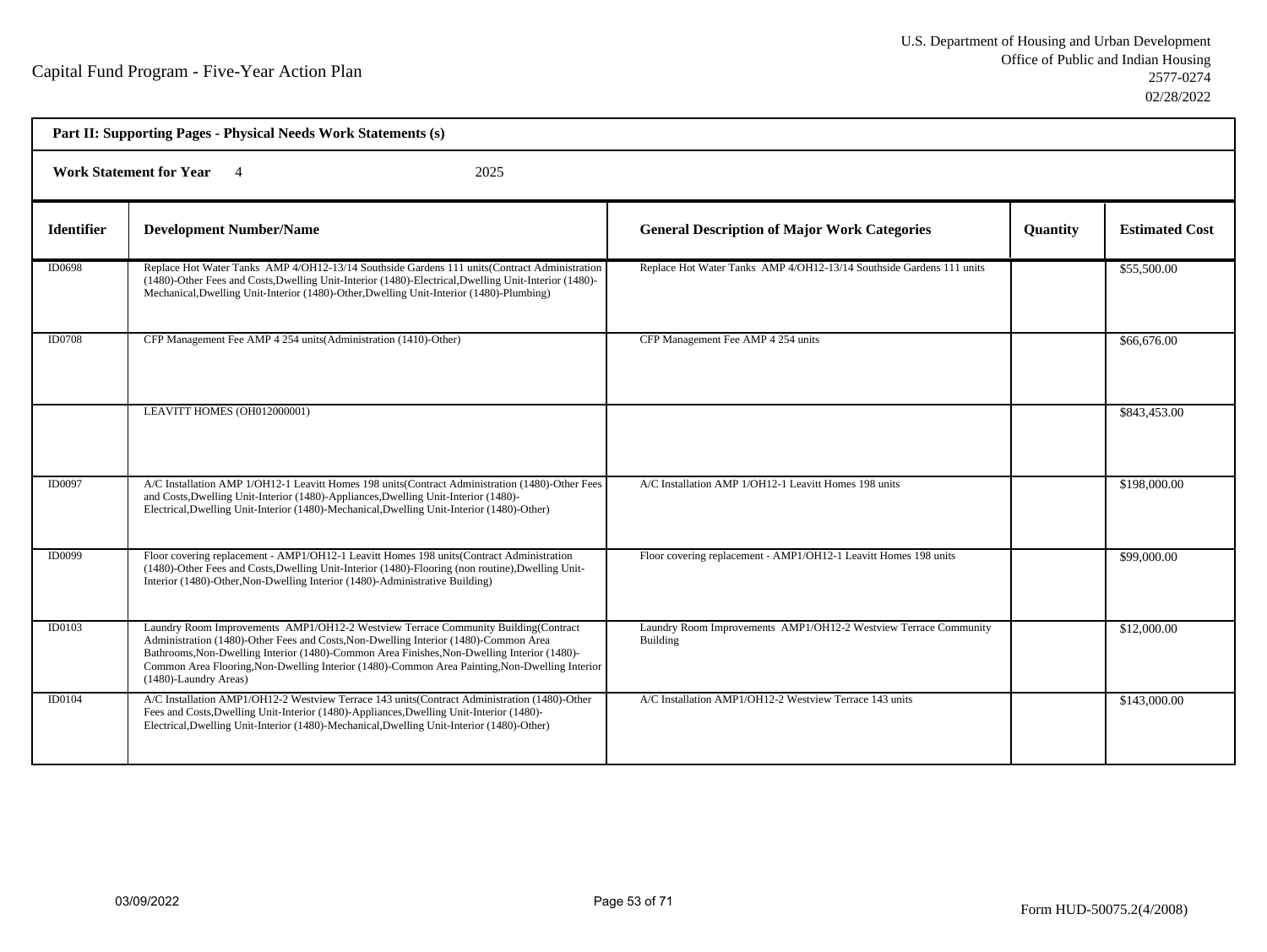| Part II: Supporting Pages - Physical Needs Work Statements (s) |                                                                                                                                                                                                                                                                                                                                                                                                               |                                                                                              |          |                       |  |
|----------------------------------------------------------------|---------------------------------------------------------------------------------------------------------------------------------------------------------------------------------------------------------------------------------------------------------------------------------------------------------------------------------------------------------------------------------------------------------------|----------------------------------------------------------------------------------------------|----------|-----------------------|--|
| <b>Work Statement for Year</b><br>2025                         |                                                                                                                                                                                                                                                                                                                                                                                                               |                                                                                              |          |                       |  |
| <b>Identifier</b>                                              | <b>Development Number/Name</b>                                                                                                                                                                                                                                                                                                                                                                                | <b>General Description of Major Work Categories</b>                                          | Quantity | <b>Estimated Cost</b> |  |
| <b>ID0108</b>                                                  | Heating System improvements AMP 1/OH12-12 Westgate Apts 1 bldg/12 units(Contract<br>Administration (1480)-Other Fees and Costs, Dwelling Unit-Interior (1480)-Mechanical, Dwelling<br>Unit-Interior (1480)-Other, Dwelling Unit-Interior (1480)-Plumbing, Non-Dwelling Construction -<br>Mechanical (1480)-Central Boiler, Non-Dwelling Construction - Mechanical (1480)-Heating<br>Equipment - System)       | Heating System Upgrade AMP 1/OH12-12 Westgate Apts 1 bldg                                    |          | \$12,000.00           |  |
| ID0497                                                         | Domestic Hot Water System improvements AMP 1/OH12-12 Westgate Apts 1 bldg/12 units (Non-<br>Dwelling Construction - Mechanical (1480)-Hot Water Heaters, Contract Administration (1480)-Other<br>Fees and Costs, Dwelling Unit-Interior (1480)-Mechanical, Dwelling Unit-Interior (1480)-<br>Other, Dwelling Unit-Interior (1480)-Plumbing, Non-Dwelling Construction - Mechanical (1480)-<br>Central Boiler) | Domestic Hot Water System Upgrade AMP 1/OH12-12 Westgate Apts 1 bldg                         |          | \$10,000.00           |  |
| ID0516                                                         | Fencing - replace/install new; signage - Leavitt Homes AMP1/OH12-1(Contract Administration<br>(1480)-Other Fees and Costs, Non-Dwelling Site Work (1480)-Fencing, Non-Dwelling Site Work<br>$(1480)$ -Signage)                                                                                                                                                                                                | Fencing - replace/install new; signage; includes surveying; Leavitt Homes AMP<br>$1/OH12-1$  |          | \$25,000.00           |  |
| ID0517                                                         | Fencing - replace/install new; signage - Westview Terrace AMP 1/OH12-2(Non-Dwelling Site Work<br>(1480)-Fencing, Non-Dwelling Site Work (1480)-Signage, Contract Administration (1480)-Other Fees<br>and Costs)                                                                                                                                                                                               | Fencing - replace/install new; signage; includes surveying; Westview Terrace<br>AMP 1/OH12-2 |          | \$25,000.00           |  |
| ID0518                                                         | Fencing - replace/install new; signage - Westgate Apts AMP 1/OH12-12(Contract Administration<br>(1480)-Other Fees and Costs, Non-Dwelling Site Work (1480)-Fencing, Non-Dwelling Site Work<br>$(1480)$ -Signage)                                                                                                                                                                                              | Fencing - replace/install new; signage; includes surveying; Westgate Apts AMP<br>$1/OH12-12$ |          | \$10,000.00           |  |
| ID0525                                                         | Washers/dryers replaced - Leavitt Homes AMP 1/OH12-1; 2 ADA units(Contract Administration<br>(1480)-Other Fees and Costs, Dwelling Unit-Interior (1480)-Appliances, Dwelling Unit-Interior (1480)-<br>Plumbing)                                                                                                                                                                                               | Washers/dryers replaced - Leavitt Homes AMP 1/OH12-1; 2 ADA units                            |          | \$4,200.00            |  |
| ID0526                                                         | Washers/dryers replaced - Westview Terrace AMP 1/OH12-2; 11 ADA units(Contract Administration<br>(1480)-Other Fees and Costs, Dwelling Unit-Interior (1480)-Appliances, Dwelling Unit-Interior (1480)-<br>Plumbing)                                                                                                                                                                                           | Washers/dryers replaced - Westview Terrace AMP 1/OH12-2;11 ADA units                         |          | \$23,100.00           |  |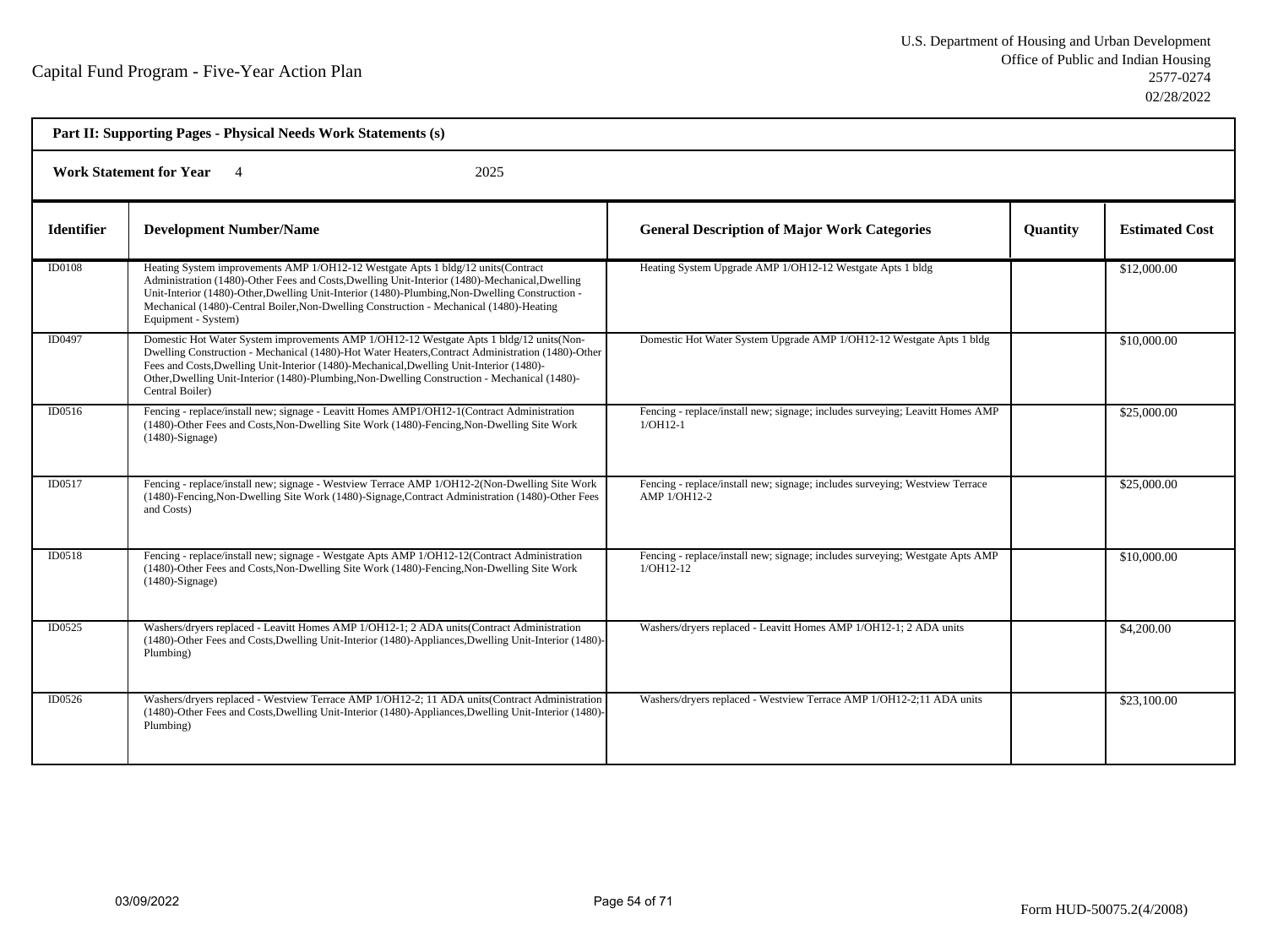| Part II: Supporting Pages - Physical Needs Work Statements (s) |                                                                                                                                                                                                                                                                                                                                                                                                                                                                                                                                                                                                                                                                                  |                                                                                                                                         |          |                       |  |
|----------------------------------------------------------------|----------------------------------------------------------------------------------------------------------------------------------------------------------------------------------------------------------------------------------------------------------------------------------------------------------------------------------------------------------------------------------------------------------------------------------------------------------------------------------------------------------------------------------------------------------------------------------------------------------------------------------------------------------------------------------|-----------------------------------------------------------------------------------------------------------------------------------------|----------|-----------------------|--|
| <b>Work Statement for Year</b><br>2025                         |                                                                                                                                                                                                                                                                                                                                                                                                                                                                                                                                                                                                                                                                                  |                                                                                                                                         |          |                       |  |
| <b>Identifier</b>                                              | <b>Development Number/Name</b>                                                                                                                                                                                                                                                                                                                                                                                                                                                                                                                                                                                                                                                   | <b>General Description of Major Work Categories</b>                                                                                     | Quantity | <b>Estimated Cost</b> |  |
| ID0535                                                         | ADA/Section 504 modifications interior/exterior (ramps/railings/doors/tubs/showers/etc.) - Leavitt<br>Homes AMP 1/OH12-1(Contract Administration (1480)-Other Fees and Costs, Dwelling Unit-Exterior<br>(1480)-Balconies-Porches-Railings-etc,Dwelling Unit-Exterior (1480)-Exterior Doors,Dwelling Unit-<br>Exterior (1480)-Other, Dwelling Unit-Interior (1480)-Bathroom Counters and Sinks, Dwelling Unit-<br>Interior (1480)-Commodes, Dwelling Unit-Interior (1480)-Interior Doors, Dwelling Unit-Interior<br>(1480)-Kitchen Sinks and Faucets, Dwelling Unit-Interior (1480)-Tubs and Showers, Dwelling Unit-<br>Site Work (1480)-Asphalt - Concrete - Paving)             | ADA/Section 504 modifications interior/exterior<br>(ramps/railings/doors/tubs/showers/etc.) - Leavitt Homes AMP 1/OH12-1                |          | \$5,000.00            |  |
| ID0536                                                         | ADA/Section 504 modifications interior/exterior (ramps/railings/doors/tubs/showers/etc.) - Westview<br>Terrace AMP 1/OH12-2(Dwelling Unit-Interior (1480)-Tubs and Showers, Dwelling Unit-Site Work<br>(1480)-Asphalt - Concrete - Paving, Contract Administration (1480)-Other Fees and Costs, Dwelling<br>Unit-Exterior (1480)-Balconies-Porches-Railings-etc, Dwelling Unit-Exterior (1480)-Exterior<br>Doors, Dwelling Unit-Exterior (1480)-Other, Dwelling Unit-Interior (1480)-Bathroom Counters and<br>Sinks, Dwelling Unit-Interior (1480)-Commodes, Dwelling Unit-Interior (1480)-Interior<br>Doors, Dwelling Unit-Interior (1480)-Kitchen Sinks and Faucets)           | ADA/Section 504 modifications interior/exterior<br>(ramps/railings/doors/tubs/showers/etc.) - Westview Terrace AMP 1/OH12-2             |          | \$5,000.00            |  |
| ID0541                                                         | ADA/Section 504 modifications interior/exterior (ramps/railings/doors/tubs/showers/etc.) - Scattered<br>Sites AMP 1/OH12-120 8 units(Contract Administration (1480)-Other Fees and Costs, Dwelling Unit-<br>Exterior (1480)-Balconies-Porches-Railings-etc, Dwelling Unit-Exterior (1480)-Exterior<br>Doors, Dwelling Unit-Exterior (1480)-Other, Dwelling Unit-Interior (1480)-Bathroom Counters and<br>Sinks, Dwelling Unit-Interior (1480)-Commodes, Dwelling Unit-Interior (1480)-Interior<br>Doors, Dwelling Unit-Interior (1480)-Kitchen Sinks and Faucets, Dwelling Unit-Interior (1480)-Tubs<br>and Showers, Dwelling Unit-Site Work (1480)-Asphalt - Concrete - Paving) | ADA/Section 504 modifications interior/exterior<br>(ramps/railings/doors/tubs/showers/etc.) - Scattered Sites AMP 1/OH12-120 8<br>units |          | \$5,000.00            |  |
| ID0555                                                         | Contingency - Leavitt Homes AMP1/OH-12-1(Contract Administration (1480)-Contingency)                                                                                                                                                                                                                                                                                                                                                                                                                                                                                                                                                                                             | Contingency - Leavitt Homes AMP1/OH-12-1                                                                                                |          | \$5,000.00            |  |
| ID0556                                                         | Contingency - Westview Terrace AMP1/OH-12-2(Contract Administration (1480)-Contingency)                                                                                                                                                                                                                                                                                                                                                                                                                                                                                                                                                                                          | Contingency - Westview Terrace AMP1/OH-12-2                                                                                             |          | \$5,000.00            |  |
| ID0557                                                         | Contingency - Westgate Apts AMP1/OH-12-12(Contract Administration (1480)-Contingency)                                                                                                                                                                                                                                                                                                                                                                                                                                                                                                                                                                                            | Contingency - Westgate Apts AMP1/OH-12-12                                                                                               |          | \$5,000.00            |  |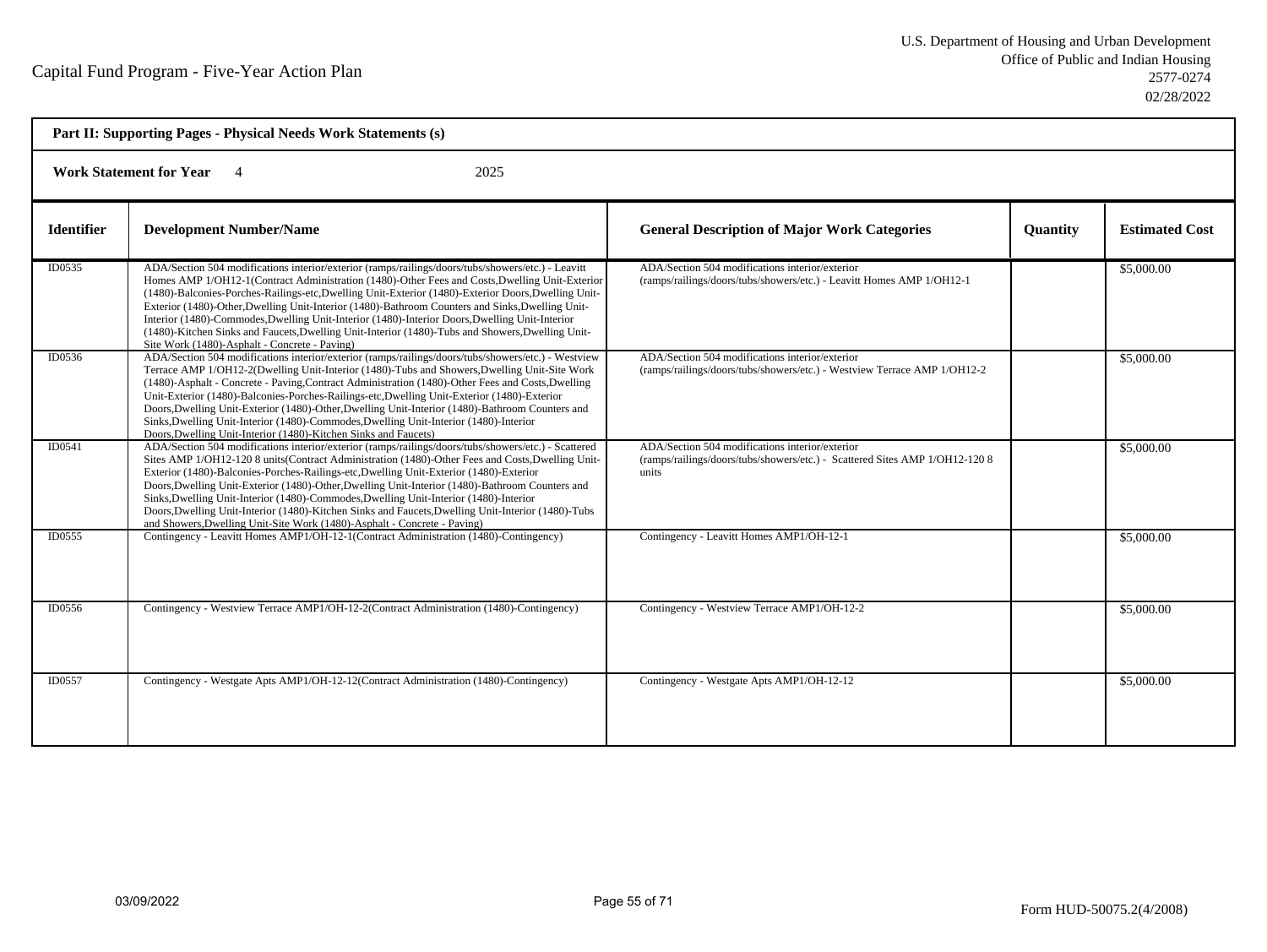| Part II: Supporting Pages - Physical Needs Work Statements (s) |                                                                                                                                                                                                                                                                                                                                                                      |                                                                                                          |                 |                       |  |
|----------------------------------------------------------------|----------------------------------------------------------------------------------------------------------------------------------------------------------------------------------------------------------------------------------------------------------------------------------------------------------------------------------------------------------------------|----------------------------------------------------------------------------------------------------------|-----------------|-----------------------|--|
| <b>Work Statement for Year</b><br>2025                         |                                                                                                                                                                                                                                                                                                                                                                      |                                                                                                          |                 |                       |  |
| <b>Identifier</b>                                              | <b>Development Number/Name</b>                                                                                                                                                                                                                                                                                                                                       | <b>General Description of Major Work Categories</b>                                                      | <b>Quantity</b> | <b>Estimated Cost</b> |  |
| ID0558                                                         | Contingency - 8 Scattered Sites AMP1/OH-12-120(Contract Administration (1480)-Contingency)                                                                                                                                                                                                                                                                           | Contingency - 8 Scattered Sites AMP1/OH-12-120                                                           |                 | \$5,000.00            |  |
| <b>ID0580</b>                                                  | Management Improvements: paperless/electronic tenant file management systems - AMP 1 Leavitt<br>Homes(Management Improvement (1408)-System Improvements)                                                                                                                                                                                                             | Management Improvements: paperless/electronic tenant file management systems<br>- AMP 1 Leavitt Homes    |                 | \$10,000.00           |  |
| ID0585                                                         | Transfer to Operations AMP 1 361 units (Operations (1406))                                                                                                                                                                                                                                                                                                           | Transfer to Operations AMP 2 396 units                                                                   |                 | \$20,000.00           |  |
| ID0590                                                         | Driveway/Sidewalk/Pavement Replacement Resurface Level Leavitt Homes AMP1/OH12-1(Dwelling<br>Unit-Site Work (1480)-Asphalt - Concrete - Paving, Dwelling Unit-Site Work (1480)-<br>Parking, Dwelling Unit-Site Work (1480)-Pedestrian paving, Non-Dwelling Site Work (1480)-Asphalt<br>Concrete - Paving, Contract Administration (1480)-Other Fees and Costs)       | Driveway/Sidewalk/Pavement Replacement Resurface Level Leavitt Homes<br>AMP1/OH12-1                      |                 | \$10,000.00           |  |
| ID0591                                                         | Driveway/Sidewalk/Pavement Replacement Resurface Level Westview Terrace AMP1/OH12-<br>2(Contract Administration (1480)-Other Fees and Costs, Dwelling Unit-Site Work (1480)-Asphalt -<br>Concrete - Paving, Dwelling Unit-Site Work (1480)-Parking, Dwelling Unit-Site Work (1480)-<br>Pedestrian paving, Non-Dwelling Site Work (1480)-Asphalt - Concrete - Paving) | Driveway/Sidewalk/Pavement Replacement Resurface Level Westview Terrace<br>AMP1/OH12-2                   |                 | \$10,000.00           |  |
| ID0592                                                         | Driveway/Sidewalk/Pavement Replacement Resurface Level Westgate Apts AMP1/OH12-<br>12(Dwelling Unit-Site Work (1480)-Asphalt - Concrete - Paving, Dwelling Unit-Site Work (1480)-<br>Parking, Dwelling Unit-Site Work (1480)-Pedestrian paving, Non-Dwelling Site Work (1480)-Asphalt<br>Concrete - Paving, Contract Administration (1480)-Other Fees and Costs)     | Driveway/Sidewalk/Pavement Replacement Resurface Level Westgate Apts<br>AMP1/OH12-12                     |                 | \$5,000.00            |  |
| <b>ID0605</b>                                                  | Management Improvements: Human Resources paperless/electronic conversion - AMP 1 Leavitt<br>Homes(Management Improvement (1408)-System Improvements)                                                                                                                                                                                                                 | Management Improvements: Human Resources paperless/electronic conversion -<br><b>AMP 1 Leavitt Homes</b> |                 | \$10,000.00           |  |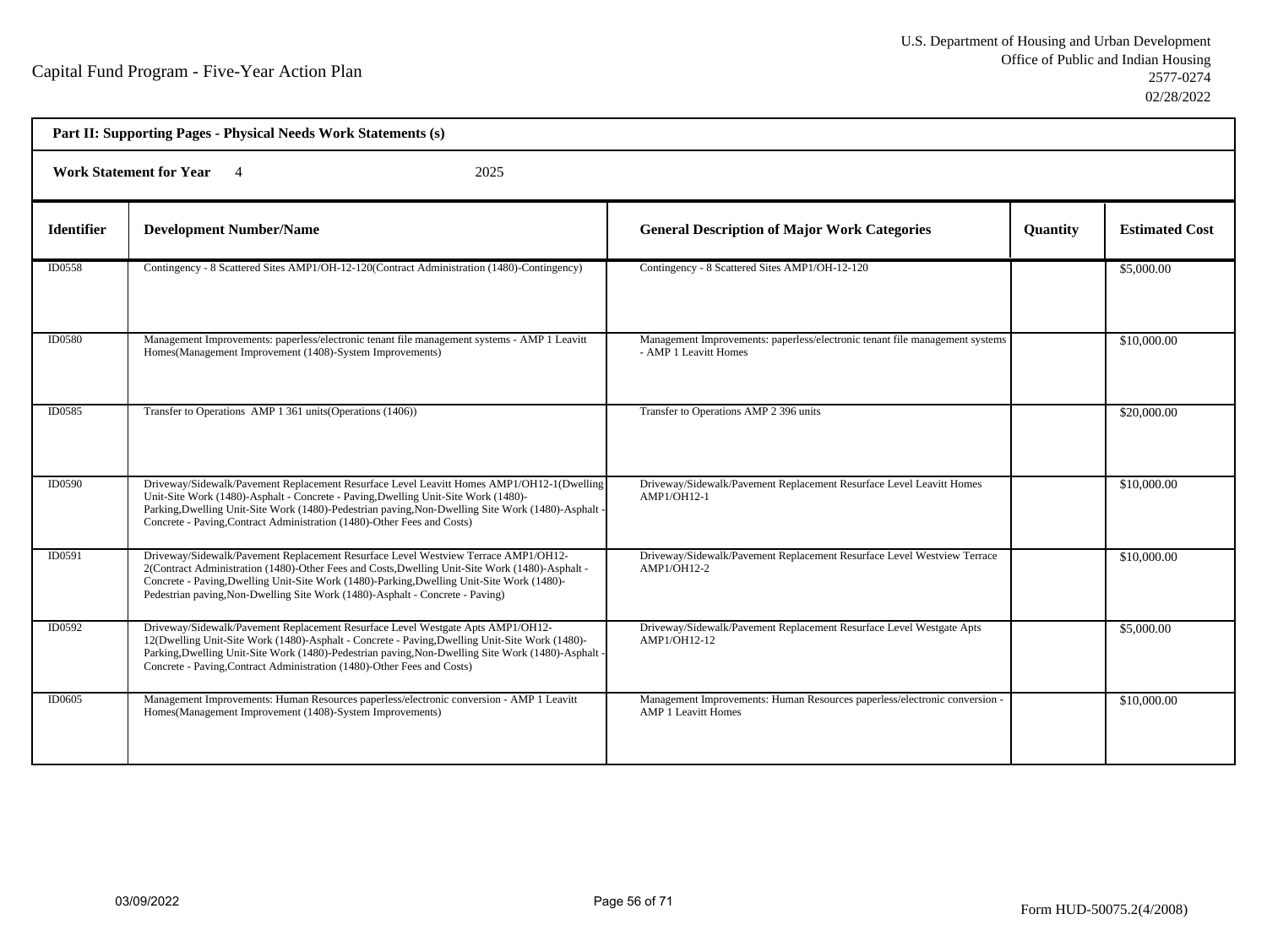| Part II: Supporting Pages - Physical Needs Work Statements (s) |                                                                                                                                                                                                   |                                                                            |          |                       |  |
|----------------------------------------------------------------|---------------------------------------------------------------------------------------------------------------------------------------------------------------------------------------------------|----------------------------------------------------------------------------|----------|-----------------------|--|
| <b>Work Statement for Year</b> 4<br>2025                       |                                                                                                                                                                                                   |                                                                            |          |                       |  |
| <b>Identifier</b>                                              | <b>Development Number/Name</b>                                                                                                                                                                    | <b>General Description of Major Work Categories</b>                        | Quantity | <b>Estimated Cost</b> |  |
| ID0610                                                         | Resident Relocation/Temporary Displacement - AMP 1 Leavitt Homes 361 units(Contract<br>Administration (1480)-Relocation)                                                                          | Resident Relocation/Temporary Displacement - AMP 1 Leavitt Homes 361 units |          | \$5,000.00            |  |
| ID0647                                                         | Radon Mitigation - Leavitt Homes AMP 1/OH 12-1 (Contract Administration (1480)-Other Fees and<br>Costs, Dwelling Unit-Interior (1480)-Other)                                                      | Radon Mitigation - Leavitt Homes AMP 1/OH 12-1                             |          | \$20,000.00           |  |
| ID0648                                                         | Radon Mitigation - Westview Terrace AMP 1/OH12-2(Contract Administration (1480)-Other Fees<br>and Costs, Dwelling Unit-Interior (1480)-Other)                                                     | Radon Mitigation - Westview Terrace AMP 1/OH12-2                           |          | \$20,000.00           |  |
| <b>ID0649</b>                                                  | Radon Mitigation - Westgate Apt AMP 1/OH 12-12 (Contract Administration (1480)-Other Fees and<br>Costs, Dwelling Unit-Interior (1480)-Other)                                                      | Radon Mitigation - Westgate Apt AMP 1/OH 12-12                             |          | \$2,500.00            |  |
| ID0650                                                         | Radon Mitigation - 8 scattered sites AMP 1/OH 12-120(Contract Administration (1480)-Other Fees<br>and Costs, Dwelling Unit-Interior (1480)-Other)                                                 | Radon Mitigation - 8 scattered sites AMP 1/OH 12-120                       |          | \$5,000.00            |  |
| ID0665                                                         | Window replacement AMP 1/OH12-12 Westgate Apts 12 units(Dwelling Unit-Exterior (1480)-<br>Windows, Contract Administration (1480)-Other Fees and Costs, Non-Dwelling Exterior (1480)-<br>Windows) | Window replacement AMP 1/OH12-12 Westgate Apts 12 units                    |          | \$36,000.00           |  |
| <b>ID0705</b>                                                  | CFP Management Fee AMP 1 361 units (Administration (1410)-Other)                                                                                                                                  | CFP Management Fee AMP 1 361 units                                         |          | \$93,653.00           |  |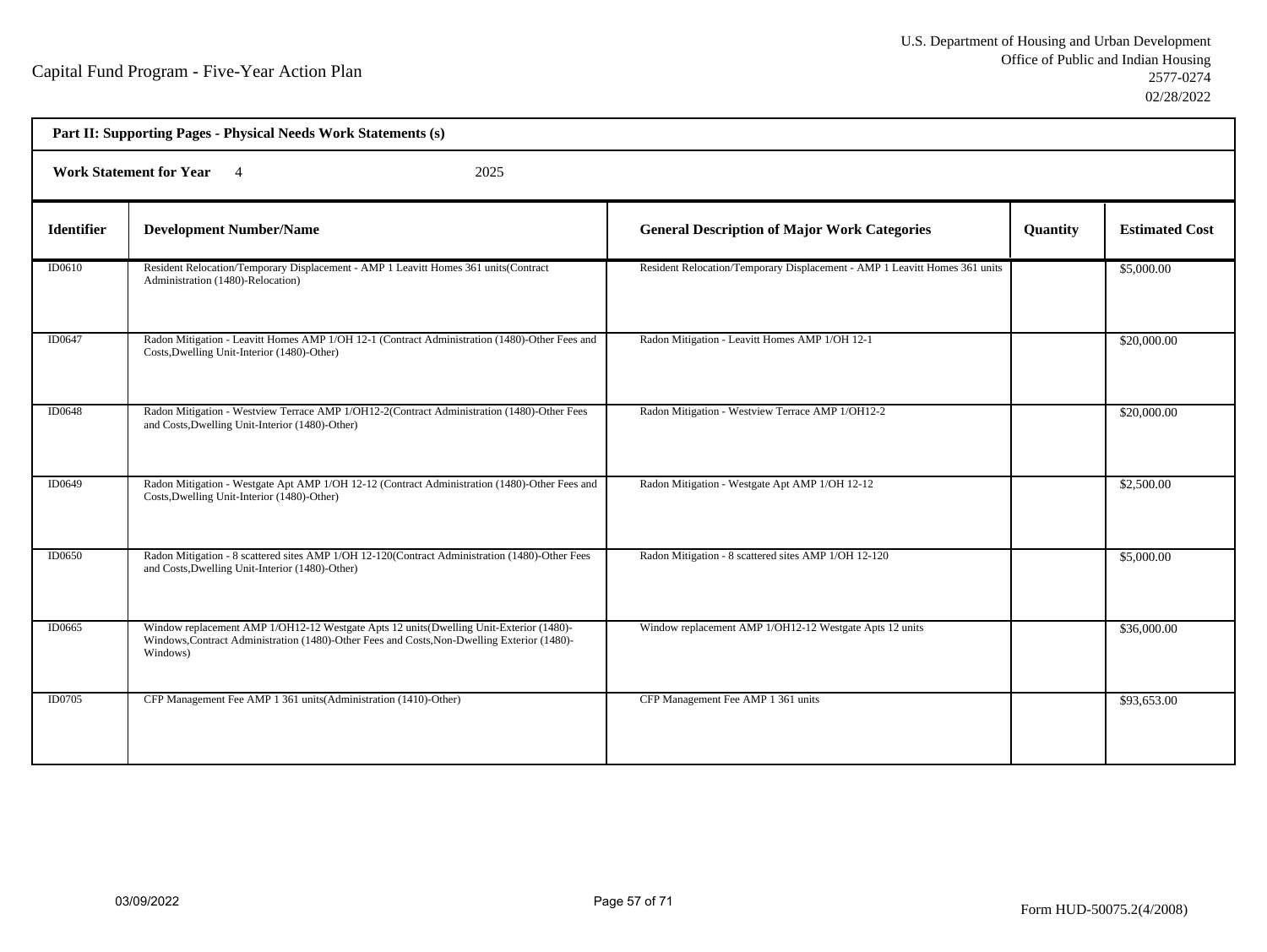| Part II: Supporting Pages - Physical Needs Work Statements (s) |                                                                                                                                                                                                                                                                                                                                                                                                            |                                                                                             |          |                       |  |  |
|----------------------------------------------------------------|------------------------------------------------------------------------------------------------------------------------------------------------------------------------------------------------------------------------------------------------------------------------------------------------------------------------------------------------------------------------------------------------------------|---------------------------------------------------------------------------------------------|----------|-----------------------|--|--|
|                                                                | <b>Work Statement for Year</b><br>2025                                                                                                                                                                                                                                                                                                                                                                     |                                                                                             |          |                       |  |  |
| <b>Identifier</b>                                              | <b>Development Number/Name</b>                                                                                                                                                                                                                                                                                                                                                                             | <b>General Description of Major Work Categories</b>                                         | Quantity | <b>Estimated Cost</b> |  |  |
|                                                                | LAKEVIEW PLAZA (OH012000002)                                                                                                                                                                                                                                                                                                                                                                               |                                                                                             |          | \$802,307.00          |  |  |
| ID0126                                                         | Handrail Replacement AMP 2/OH12-5 Kennedy Plaza 1 bldg/ 10 floors(Contract Administration<br>(1480)-Other Fees and Costs, Non-Dwelling Interior (1480)-Other)                                                                                                                                                                                                                                              | Handrail Replacement AMP 2/OH12-5 Kennedy Plaza 1 bldg/ 10 floors                           |          | \$10,000.00           |  |  |
| ID0136                                                         | Upgrade Storm/Sanitary Sewers in Existing Trenches AMP 2/OH12-10 Lakeview Plaza 1 bldg (Non-<br>Dwelling Site Work (1480)-Storm Drainage, Contract Administration (1480)-Other Fees and Costs)                                                                                                                                                                                                             | Upgrade Storm/Sanitary Sewers in Existing Trenches AMP 2/OH12-10 Lakeview<br>Plaza 1 bldg   |          | \$1,200.00            |  |  |
| ID0260                                                         | Inspect/Repair 10-story high rise building exterior AMP 2/OH12-5 Kennedy Plaza 1 bldg(Contract<br>Administration (1480)-Other Fees and Costs, Dwelling Unit-Exterior (1480)-Exterior Paint and<br>Caulking, Dwelling Unit-Exterior (1480)-Tuck-Pointing, Non-Dwelling Exterior (1480)-Paint and<br>Caulking, Non-Dwelling Exterior (1480)-Tuck Pointing)                                                   | Inspect/Repair 10-story high rise exterior AMP 2/OH12-5 Kennedy Plaza 1 bldg                |          | \$5,000.00            |  |  |
| ID0293                                                         | Inspect/Repair 12-story high rise Building Exterior AMP 2/OH12-10 Lakeview Plaza 1 bldg(Contract<br>Administration (1480)-Other Fees and Costs, Dwelling Unit-Exterior (1480)-Exterior Paint and<br>Caulking, Dwelling Unit-Exterior (1480)-Tuck-Pointing, Non-Dwelling Exterior (1480)-Paint and<br>Caulking, Non-Dwelling Exterior (1480)-Tuck Pointing)                                                 | Inspect/Repair 12-story high rise Building Exterior AMP 2/OH12-10 Lakeview<br>Plaza 1 bldg. |          | \$3,850.00            |  |  |
| ID0531                                                         | Stove hoods/ventilation/fire protection - Lakeview Plaza AMP 2/OH12-10(Contract Administration<br>(1480)-Other Fees and Costs, Dwelling Unit-Interior (1480)-Appliances, Dwelling Unit-Interior (1480)-<br>Mechanical, Dwelling Unit-Interior (1480)-Other, Non-Dwelling Construction - Mechanical (1480)-<br>Fire Suppression System, Non-Dwelling Construction - Mechanical (1480)-Smoke/Fire Detection) | Stove hoods/ventilation/fire protection - Lakeview Plaza AMP 2/OH12-10                      |          | \$105,000.00          |  |  |
| ID0532                                                         | Stove hoods/ventilation/fire protection - Kennedy Plaza AMP2/OH12-5(Contract Administration<br>(1480)-Other Fees and Costs, Dwelling Unit-Interior (1480)-Appliances, Dwelling Unit-Interior (1480)-<br>Mechanical, Dwelling Unit-Interior (1480)-Other, Non-Dwelling Construction - Mechanical (1480)-<br>Fire Suppression System, Non-Dwelling Construction - Mechanical (1480)-Smoke/Fire Detection)    | Stove hoods/ventilation/fire protection - Kennedy Plaza AMP2/OH12-5                         |          | \$88,500.00           |  |  |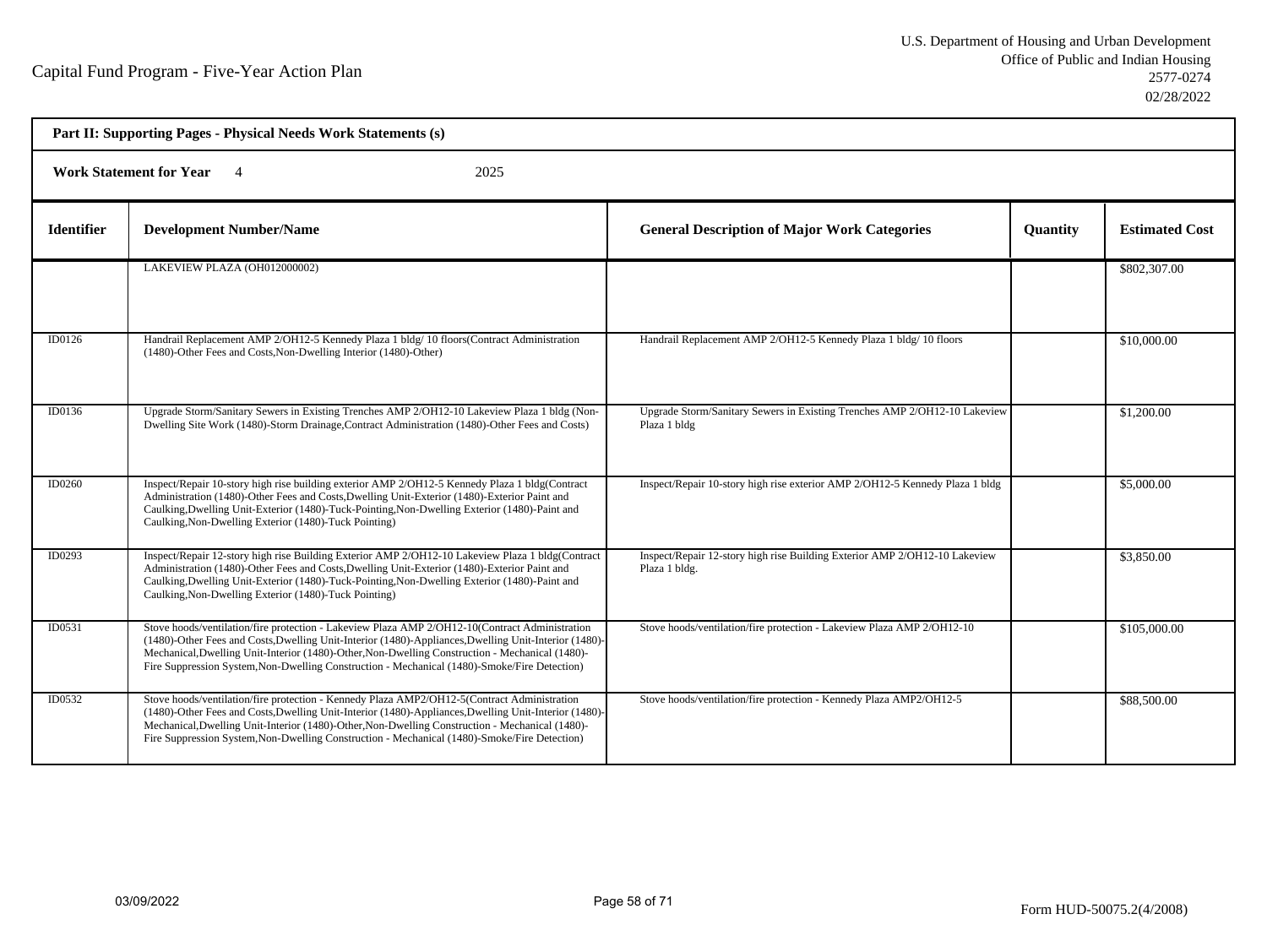| Part II: Supporting Pages - Physical Needs Work Statements (s) |                                                                                                                                                                                                                                                                                                                                                                                                                                                                                                                                                                                                                                                                                   |                                                                                                                                          |                 |                       |  |
|----------------------------------------------------------------|-----------------------------------------------------------------------------------------------------------------------------------------------------------------------------------------------------------------------------------------------------------------------------------------------------------------------------------------------------------------------------------------------------------------------------------------------------------------------------------------------------------------------------------------------------------------------------------------------------------------------------------------------------------------------------------|------------------------------------------------------------------------------------------------------------------------------------------|-----------------|-----------------------|--|
|                                                                | <b>Work Statement for Year</b><br>2025                                                                                                                                                                                                                                                                                                                                                                                                                                                                                                                                                                                                                                            |                                                                                                                                          |                 |                       |  |
| <b>Identifier</b>                                              | <b>Development Number/Name</b>                                                                                                                                                                                                                                                                                                                                                                                                                                                                                                                                                                                                                                                    | <b>General Description of Major Work Categories</b>                                                                                      | <b>Quantity</b> | <b>Estimated Cost</b> |  |
| ID0538                                                         | ADA/Section 504 modifications interior/exterior (ramps/railings/doors/tubs/showers/etc.) - Kennedy<br>Plaza AMP2/OH12-5(Contract Administration (1480)-Other Fees and Costs, Dwelling Unit-Exterior<br>(1480)-Balconies-Porches-Railings-etc, Dwelling Unit-Exterior (1480)-Exterior Doors, Dwelling Unit-<br>Exterior (1480)-Other, Dwelling Unit-Interior (1480)-Bathroom Counters and Sinks, Dwelling Unit-<br>Interior (1480)-Commodes, Dwelling Unit-Interior (1480)-Interior Doors, Dwelling Unit-Interior<br>(1480)-Kitchen Sinks and Faucets, Dwelling Unit-Interior (1480)-Tubs and Showers, Dwelling Unit-<br>Site Work (1480)-Asphalt - Concrete - Paving)             | ADA/Section 504 modifications interior/exterior<br>(ramps/railings/doors/tubs/showers/etc.) - Kennedy Plaza AMP2/OH12-5                  |                 | \$5,000.00            |  |
| <b>ID0539</b>                                                  | ADA/Section 504 modifications interior/exterior (ramps/railings/doors/tubs/showers/etc.) - Lakeview<br>Plaza AMP2/OH12-10(Dwelling Unit-Interior (1480)-Kitchen Sinks and Faucets, Dwelling Unit-<br>Interior (1480)-Tubs and Showers, Dwelling Unit-Site Work (1480)-Asphalt - Concrete -<br>Paving, Contract Administration (1480)-Other Fees and Costs, Dwelling Unit-Exterior (1480)-<br>Balconies-Porches-Railings-etc,Dwelling Unit-Exterior (1480)-Exterior Doors,Dwelling Unit-Exterior<br>(1480)-Other, Dwelling Unit-Interior (1480)-Bathroom Counters and Sinks, Dwelling Unit-Interior<br>(1480)-Commodes, Dwelling Unit-Interior (1480)-Interior Doors)              | ADA/Section 504 modifications interior/exterior<br>(ramps/railings/doors/tubs/showers/etc.) - Lakeview Plaza AMP2/OH12-10                |                 | \$5,000.00            |  |
| ID0540                                                         | ADA/Section 504 modifications interior/exterior (ramps/railings/doors/tubs/showers/etc.) - Scattered<br>Sites AMP 2/OH12-220 10 units(Contract Administration (1480)-Other Fees and Costs, Dwelling Unit-<br>Exterior (1480)-Balconies-Porches-Railings-etc, Dwelling Unit-Exterior (1480)-Exterior<br>Doors, Dwelling Unit-Exterior (1480)-Other, Dwelling Unit-Interior (1480)-Bathroom Counters and<br>Sinks, Dwelling Unit-Interior (1480)-Commodes, Dwelling Unit-Interior (1480)-Interior<br>Doors, Dwelling Unit-Interior (1480)-Kitchen Sinks and Faucets, Dwelling Unit-Interior (1480)-Tubs<br>and Showers, Dwelling Unit-Site Work (1480)-Asphalt - Concrete - Paving) | ADA/Section 504 modifications interior/exterior<br>(ramps/railings/doors/tubs/showers/etc.) - Scattered Sites AMP 2/OH12-220 10<br>units |                 | \$5,000.00            |  |
| ID0559                                                         | Contingency - 10 Scattered Sites AMP2/OH-12-220(Contract Administration (1480)-Contingency)                                                                                                                                                                                                                                                                                                                                                                                                                                                                                                                                                                                       | Contingency - 10 Scattered Sites AMP2/OH-12-220                                                                                          |                 | \$5,000.00            |  |
| <b>ID0560</b>                                                  | Contingency - Lakeview Plaza AMP2/OH-12-10(Contract Administration (1480)-Contingency)                                                                                                                                                                                                                                                                                                                                                                                                                                                                                                                                                                                            | Contingency - Lakeview Plaza AMP2/OH-12-10                                                                                               |                 | \$5,000.00            |  |
| ID0561                                                         | Contingency - Kennedy Plaza AMP2/OH-12-5(Contract Administration (1480)-Contingency)                                                                                                                                                                                                                                                                                                                                                                                                                                                                                                                                                                                              | Contingency - Kennedy Plaza AMP2/OH-12-5                                                                                                 |                 | \$5,000.00            |  |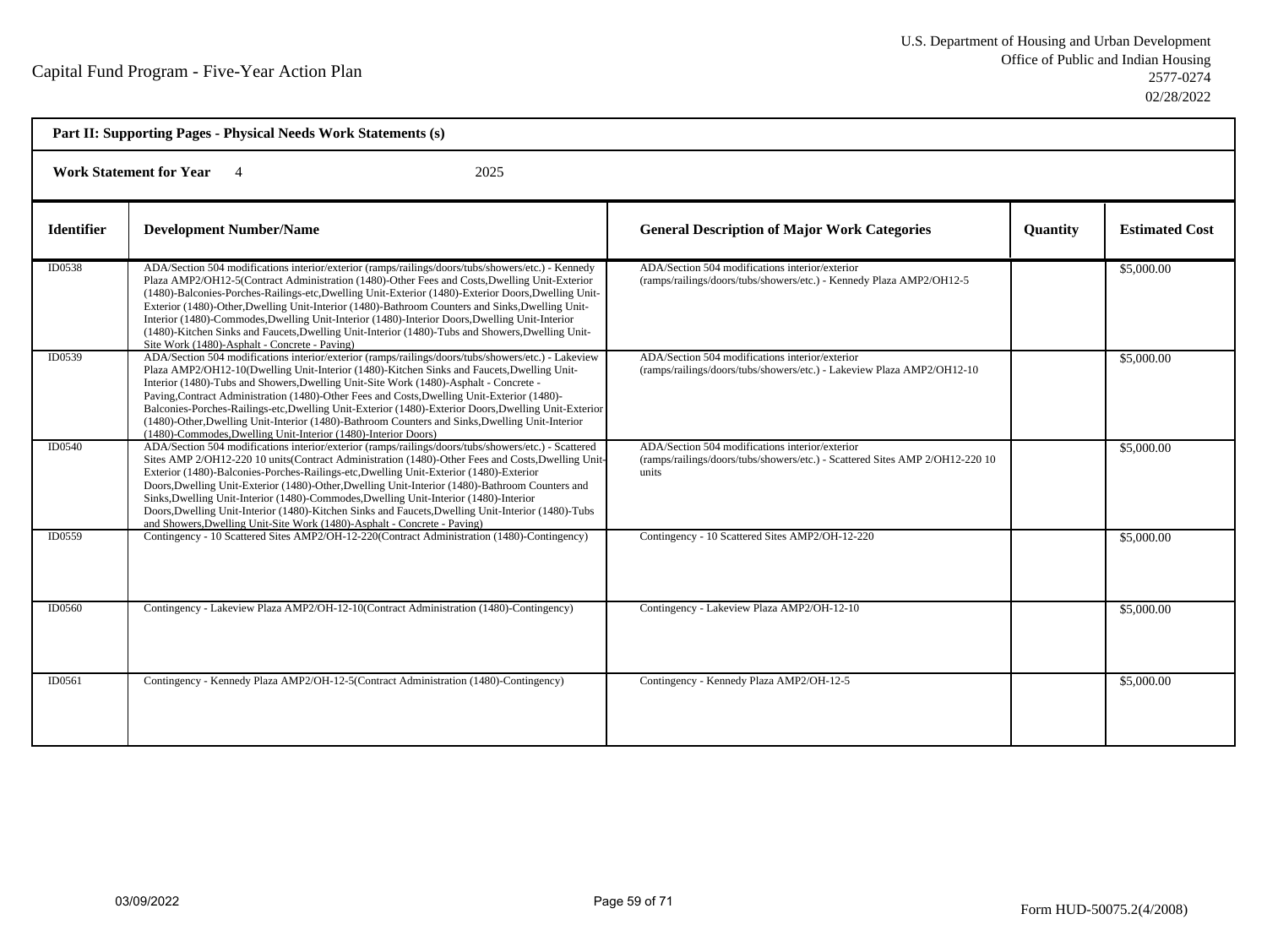| Part II: Supporting Pages - Physical Needs Work Statements (s) |                                                                                                                                                                                                                                                                                                                                                                     |                                                                                                                                    |                 |                       |  |
|----------------------------------------------------------------|---------------------------------------------------------------------------------------------------------------------------------------------------------------------------------------------------------------------------------------------------------------------------------------------------------------------------------------------------------------------|------------------------------------------------------------------------------------------------------------------------------------|-----------------|-----------------------|--|
|                                                                | 2025<br><b>Work Statement for Year</b> 4                                                                                                                                                                                                                                                                                                                            |                                                                                                                                    |                 |                       |  |
| <b>Identifier</b>                                              | <b>Development Number/Name</b>                                                                                                                                                                                                                                                                                                                                      | <b>General Description of Major Work Categories</b>                                                                                | <b>Quantity</b> | <b>Estimated Cost</b> |  |
| ID0581                                                         | Management Improvements: paperless/electronic tenant file management systems - AMP 2 Lakeview<br>Plaza (Management Improvement (1408)-System Improvements)                                                                                                                                                                                                          | Management Improvements: paperless/electronic tenant file management systems<br>- AMP 2 Lakeview Plaza                             |                 | \$10,000.00           |  |
| <b>ID0593</b>                                                  | Driveway/Sidewalk/Pavement Replacement Resurface Level Kennedy Plaza AMP2/OH12-5(Contract<br>Administration (1480)-Other Fees and Costs, Dwelling Unit-Site Work (1480)-Asphalt - Concrete -<br>Paving, Dwelling Unit-Site Work (1480)-Parking, Dwelling Unit-Site Work (1480)-Pedestrian<br>paving, Non-Dwelling Site Work (1480)-Asphalt - Concrete - Paving)     | Driveway/Sidewalk/Pavement Replacement Resurface Level Kennedy Plaza<br>AMP2/OH12-5                                                |                 | \$5,000.00            |  |
| ID0594                                                         | Driveway/Sidewalk/Pavement Replacement Resurface Level Lakeview Plaza AMP2/OH12-<br>10(Contract Administration (1480)-Other Fees and Costs, Dwelling Unit-Site Work (1480)-Asphalt -<br>Concrete - Paving, Dwelling Unit-Site Work (1480)-Parking, Dwelling Unit-Site Work (1480)-<br>Pedestrian paving, Non-Dwelling Site Work (1480)-Asphalt - Concrete - Paving) | Driveway/Sidewalk/Pavement Replacement Resurface Level Lakeview Plaza<br>AMP2/OH12-10                                              |                 | \$5,000.00            |  |
| <b>ID0606</b>                                                  | Management Improvements: Human Resources paperless/electronic conversion - AMP 2 Lakeview<br>Plaza(Management Improvement (1408)-System Improvements)                                                                                                                                                                                                               | Management Improvements: Human Resources paperless/electronic conversion -<br><b>AMP 2 Lakeview Plaza</b>                          |                 | \$10,000.00           |  |
| ID0611                                                         | Resident Relocation/Temporary Displacement - AMP 2 Lakeview Plaza 396 units(Contract<br>Administration (1480)-Relocation)                                                                                                                                                                                                                                           | Resident Relocation/Temporary Displacement - AMP 2 Lakeview Plaza 396 units                                                        |                 | \$5,000.00            |  |
| ID0616                                                         | Interior doors/lockset replacement: common areas, apt entry, bedroom, bathroom, closet - Kennedy<br>Plaza AMP 2/OH12-5 177 units(Contract Administration (1480)-Other Fees and Costs, Dwelling Unit-<br>Interior (1480)-Interior Doors, Non-Dwelling Interior (1480)-Doors)                                                                                         | Interior doors/lockset replacement: common areas, apt entry, bedroom, bathroom,<br>closet - Kennedy Plaza AMP 2/OH12-5 177 units   |                 | \$177,000.00          |  |
| ID0617                                                         | Interior doors/lockset replacement: common areas, apt entry, bedroom, bathroom, closet - Lakeview<br>Plaza AMP 2/OH12-10 209 units(Contract Administration (1480)-Other Fees and Costs, Dwelling<br>Unit-Interior (1480)-Interior Doors, Non-Dwelling Interior (1480)-Doors)                                                                                        | Interior doors/lockset replacement: common areas, apt entry, bedroom, bathroom,<br>closet - Lakeview Plaza AMP 2/OH12-10 209 units |                 | \$209,000.00          |  |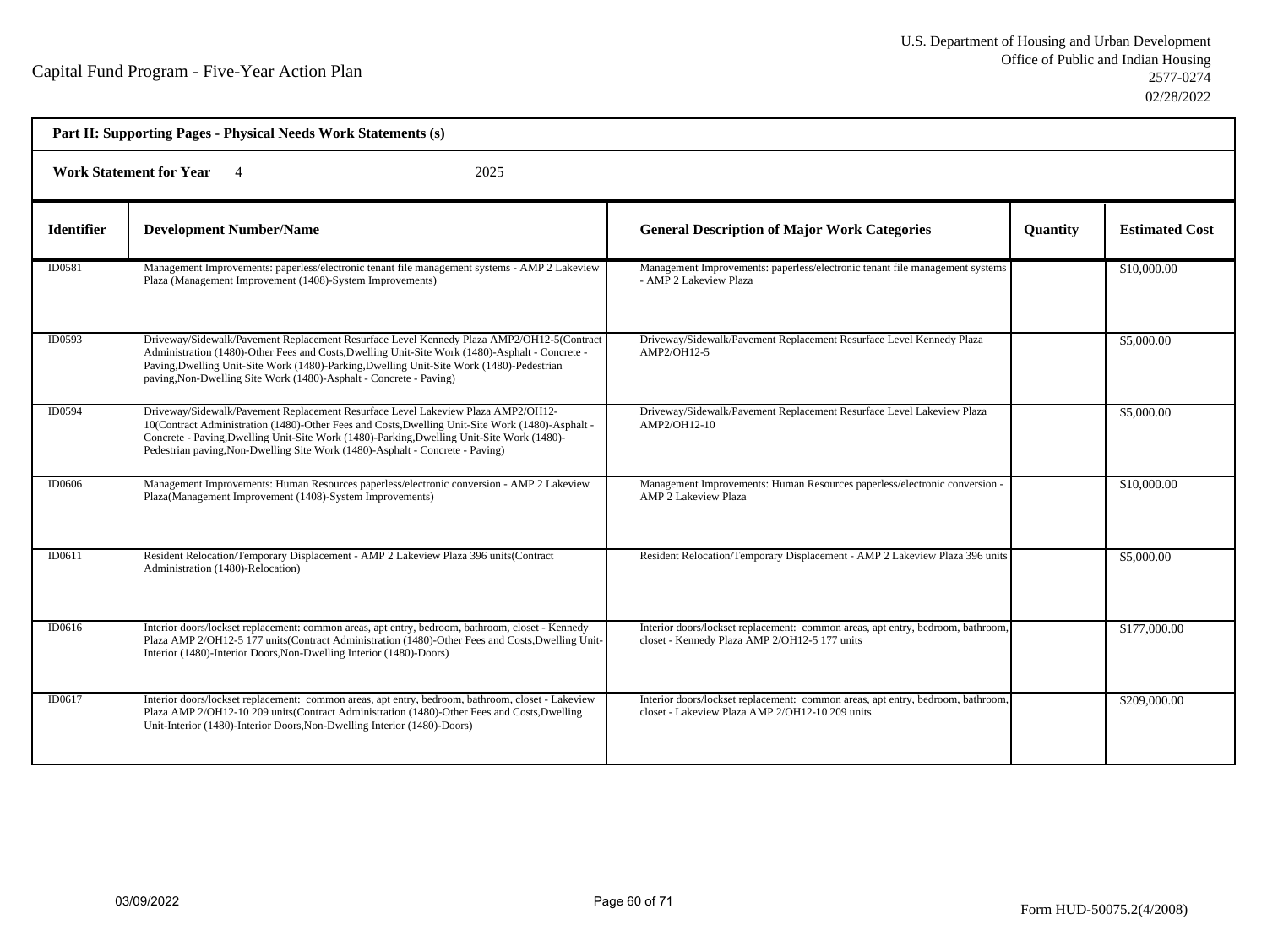|                   | Part II: Supporting Pages - Physical Needs Work Statements (s)                                                                                                                                                                                                                            |                                                             |          |                       |
|-------------------|-------------------------------------------------------------------------------------------------------------------------------------------------------------------------------------------------------------------------------------------------------------------------------------------|-------------------------------------------------------------|----------|-----------------------|
|                   | Work Statement for Year 4<br>2025                                                                                                                                                                                                                                                         |                                                             |          |                       |
| <b>Identifier</b> | <b>Development Number/Name</b>                                                                                                                                                                                                                                                            | <b>General Description of Major Work Categories</b>         | Quantity | <b>Estimated Cost</b> |
| ID0651            | Radon Mitigation - 10 scattered sites AMP 2/OH 12-220(Contract Administration (1480)-Other Fees<br>and Costs, Dwelling Unit-Interior (1480)-Other)                                                                                                                                        | Radon Mitigation - 10 scattered sites AMP 2/OH 12-220       |          | \$5,000.00            |
| ID0657            | Radon Mitigation - Lakeview Plaza AMP 2/OH 12-10(Contract Administration (1480)-Other Fees and<br>Costs, Dwelling Unit-Interior (1480)-Other)                                                                                                                                             | Radon Mitigation - Lakeview Plaza AMP 2/OH 12-10            |          | \$5,000.00            |
| <b>ID0658</b>     | Radon Mitigation - Kennedy Plaza AMP 2/OH 12-5(Contract Administration (1480)-Other Fees and<br>Costs, Dwelling Unit-Interior (1480)-Other)                                                                                                                                               | Radon Mitigation - Kennedy Plaza AMP 2/OH 12-5              |          | \$5,000.00            |
| <b>ID0706</b>     | CFP Management Fee AMP 2 396 units (Administration (1410)-Other)                                                                                                                                                                                                                          | CFP Management Fee AMP 2 396 units                          |          | \$102,757.00          |
| ID0716            | Transfer to Operations AMP 2 396 units (Operations (1406))                                                                                                                                                                                                                                | Transfer to Operations AMP 2 396 units                      |          | \$20,000.00           |
|                   | WILKES-VILLA (OH012000003)                                                                                                                                                                                                                                                                |                                                             |          | \$617,786.00          |
| <b>ID0310</b>     | Replace Hot Water Tanks AMP 3/OH12-3 Wilkes Villa 174 units (Dwelling Unit-Interior (1480)-<br>Other, Dwelling Unit-Interior (1480)-Plumbing, Contract Administration (1480)-Other Fees and<br>Costs, Dwelling Unit-Interior (1480)-Electrical, Dwelling Unit-Interior (1480)-Mechanical) | Replace Hot Water Tanks AMP 3/OH12-3 Wilkes Villa 174 units |          | \$174,000.00          |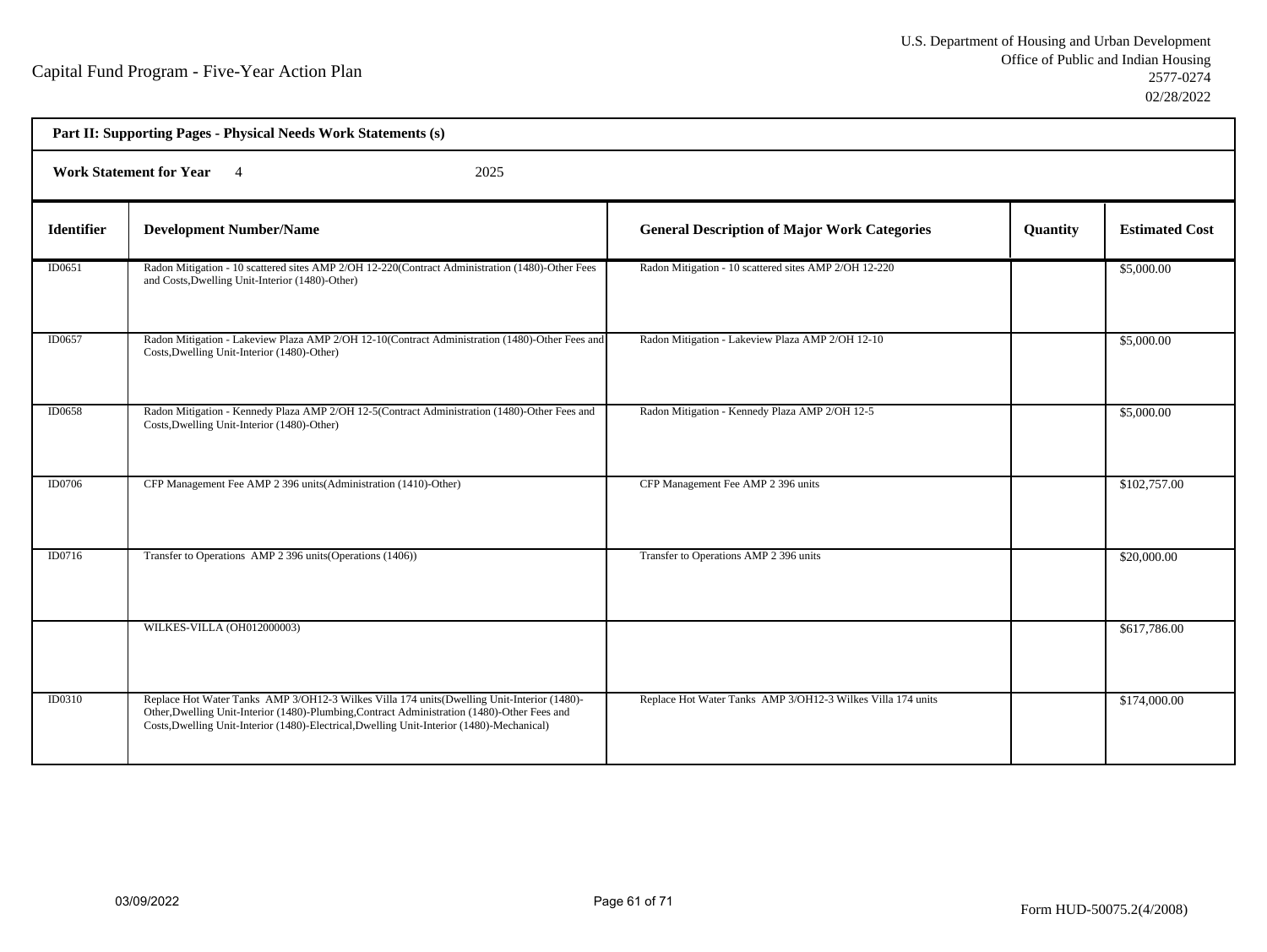| Part II: Supporting Pages - Physical Needs Work Statements (s) |                                                                                                                                                                                                                                                                                                                                                                                                                                                                                                                                                                                                                                                                         |                                                                                                                           |                 |                       |
|----------------------------------------------------------------|-------------------------------------------------------------------------------------------------------------------------------------------------------------------------------------------------------------------------------------------------------------------------------------------------------------------------------------------------------------------------------------------------------------------------------------------------------------------------------------------------------------------------------------------------------------------------------------------------------------------------------------------------------------------------|---------------------------------------------------------------------------------------------------------------------------|-----------------|-----------------------|
| <b>Work Statement for Year</b><br>2025                         |                                                                                                                                                                                                                                                                                                                                                                                                                                                                                                                                                                                                                                                                         |                                                                                                                           |                 |                       |
| <b>Identifier</b>                                              | <b>Development Number/Name</b>                                                                                                                                                                                                                                                                                                                                                                                                                                                                                                                                                                                                                                          | <b>General Description of Major Work Categories</b>                                                                       | <b>Quantity</b> | <b>Estimated Cost</b> |
| ID0322                                                         | Replace Exterior & Common Area Doors/ADA Hardware AMP 3/OH12-6 Riverview Plaza 1<br>bldg(Contract Administration (1480)-Other Fees and Costs, Non-Dwelling Exterior (1480)-Doors, Non-<br>Dwelling Interior (1480)-Other)                                                                                                                                                                                                                                                                                                                                                                                                                                               | Replace Exterior & Common Area Doors/ADA Hardware AMP 3/OH12-6<br>Riverview Plaza 1 bldg                                  |                 | \$1,000.00            |
| ID0337                                                         | Inspect/Repair 13-story high rise building exterior AMP 3/OH12-6 Riverview Plaza 1 bldg(Contract<br>Administration (1480)-Other Fees and Costs, Dwelling Unit-Exterior (1480)-Balconies-Porches-<br>Railings-etc, Dwelling Unit-Exterior (1480)-Exterior Paint and Caulking, Dwelling Unit-Exterior<br>(1480)-Tuck-Pointing, Non-Dwelling Exterior (1480)-Balconies and Railings, Non-Dwelling Exterior<br>(1480)-Paint and Caulking, Non-Dwelling Exterior (1480)-Tuck Pointing)                                                                                                                                                                                       | Inspect/Repair 13-story high rise building exterior AMP 3/OH12-6 Riverview<br>Plaza 1 bldg                                |                 | \$1,000.00            |
| ID0519                                                         | Fencing - replace/install new; signage - Wilkes Villa AMP3/OH12-3(Non-Dwelling Site Work (1480)-<br>Fencing, Non-Dwelling Site Work (1480)-Signage, Contract Administration (1480)-Other Fees and<br>Costs)                                                                                                                                                                                                                                                                                                                                                                                                                                                             | Fencing - replace/install new; signage; includes surveying; Wilkes Villa<br>AMP/OH12-3                                    |                 | \$10,000.00           |
| ID0530                                                         | Stove hoods/ventilation/fire protection - Riverview Plaza AMP 3/OH12-6(Contract Administration<br>(1480)-Other Fees and Costs, Dwelling Unit-Interior (1480)-Appliances, Dwelling Unit-Interior (1480)-<br>Mechanical, Dwelling Unit-Interior (1480)-Other, Non-Dwelling Construction - Mechanical (1480)-<br>Fire Suppression System, Non-Dwelling Construction - Mechanical (1480)-Smoke/Fire Detection)                                                                                                                                                                                                                                                              | Stove hoods/ventilation/fire protection - Riverview Plaza AMP 3/OH12-6                                                    |                 | \$90,000.00           |
| ID0542                                                         | ADA/Section 504 modifications interior/exterior (ramps/railings/doors/tubs/showers/etc.) - Riverview<br>Plaza AMP3/OH12-6(Contract Administration (1480)-Other Fees and Costs, Dwelling Unit-Exterior<br>(1480)-Balconies-Porches-Railings-etc, Dwelling Unit-Exterior (1480)-Exterior Doors, Dwelling Unit-<br>Exterior (1480)-Other, Dwelling Unit-Interior (1480)-Bathroom Counters and Sinks, Dwelling Unit-<br>Interior (1480)-Commodes, Dwelling Unit-Interior (1480)-Interior Doors, Dwelling Unit-Interior<br>(1480)-Kitchen Sinks and Faucets, Dwelling Unit-Interior (1480)-Tubs and Showers, Dwelling Unit-<br>Site Work (1480)-Asphalt - Concrete - Paving) | ADA/Section 504 modifications interior/exterior<br>(ramps/railings/doors/tubs/showers/etc.) - Riverview Plaza AMP3/OH12-6 |                 | \$5,000.00            |
| ID0543                                                         | ADA/Section 504 modifications interior/exterior (ramps/railings/doors/tubs/showers/etc.) - Wilkes<br>Villa AMP3/OH12-3(Contract Administration (1480)-Other Fees and Costs, Dwelling Unit-Exterior<br>(1480)-Balconies-Porches-Railings-etc, Dwelling Unit-Exterior (1480)-Exterior Doors, Dwelling Unit-<br>Exterior (1480)-Other, Dwelling Unit-Interior (1480)-Bathroom Counters and Sinks, Dwelling Unit-<br>Interior (1480)-Commodes, Dwelling Unit-Interior (1480)-Interior Doors, Dwelling Unit-Interior<br>(1480)-Kitchen Sinks and Faucets, Dwelling Unit-Site Work (1480)-Asphalt - Concrete -<br>Paving, Dwelling Unit-Interior (1480)-Tubs and Showers)     | ADA/Section 504 modifications interior/exterior<br>(ramps/railings/doors/tubs/showers/etc.) - Wilkes Villa AMP3/OH12-3    |                 | \$5,000.00            |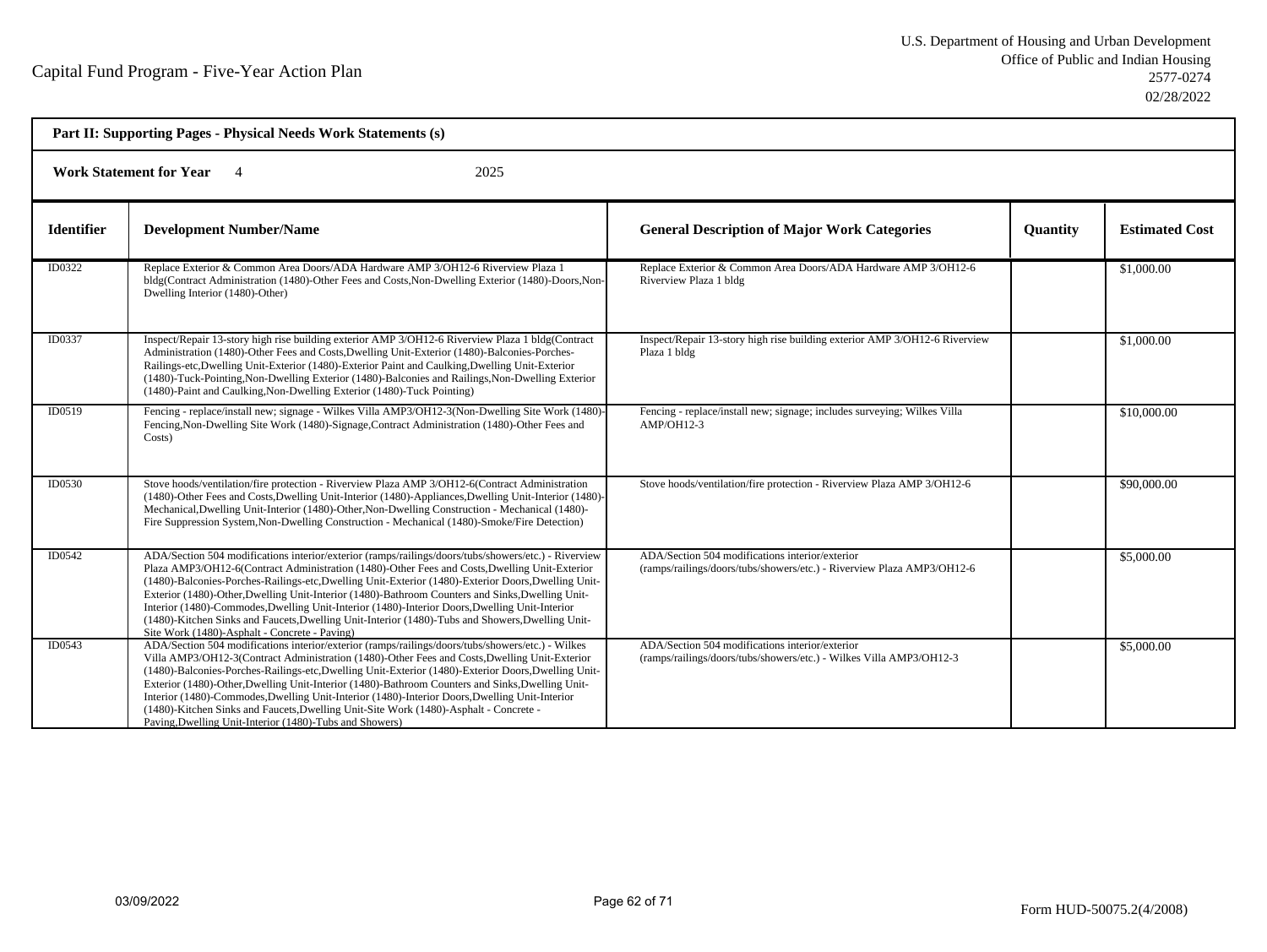| Part II: Supporting Pages - Physical Needs Work Statements (s) |                                                                                                                                                                                                                                                                                                                                                                                                                                                                                                                                                                                                                                                                                  |                                                                                                                                         |                 |                       |  |
|----------------------------------------------------------------|----------------------------------------------------------------------------------------------------------------------------------------------------------------------------------------------------------------------------------------------------------------------------------------------------------------------------------------------------------------------------------------------------------------------------------------------------------------------------------------------------------------------------------------------------------------------------------------------------------------------------------------------------------------------------------|-----------------------------------------------------------------------------------------------------------------------------------------|-----------------|-----------------------|--|
|                                                                | <b>Work Statement for Year</b><br>2025                                                                                                                                                                                                                                                                                                                                                                                                                                                                                                                                                                                                                                           |                                                                                                                                         |                 |                       |  |
| <b>Identifier</b>                                              | <b>Development Number/Name</b>                                                                                                                                                                                                                                                                                                                                                                                                                                                                                                                                                                                                                                                   | <b>General Description of Major Work Categories</b>                                                                                     | <b>Quantity</b> | <b>Estimated Cost</b> |  |
| ID0544                                                         | ADA/Section 504 modifications interior/exterior (ramps/railings/doors/tubs/showers/etc.) - Scattered<br>Sites AMP3/OH12-320 14 units(Contract Administration (1480)-Other Fees and Costs, Dwelling Unit-<br>Exterior (1480)-Balconies-Porches-Railings-etc, Dwelling Unit-Exterior (1480)-Exterior<br>Doors, Dwelling Unit-Exterior (1480)-Other, Dwelling Unit-Interior (1480)-Bathroom Counters and<br>Sinks, Dwelling Unit-Interior (1480)-Commodes, Dwelling Unit-Interior (1480)-Interior<br>Doors, Dwelling Unit-Interior (1480)-Kitchen Sinks and Faucets, Dwelling Unit-Interior (1480)-Tubs<br>and Showers, Dwelling Unit-Site Work (1480)-Asphalt - Concrete - Paving) | ADA/Section 504 modifications interior/exterior<br>(ramps/railings/doors/tubs/showers/etc.) - Scattered Sites AMP3/OH12-320 14<br>units |                 | \$5,000.00            |  |
| ID0549                                                         | ADA/Section 504 modifications interior/exterior (ramps/railings/doors/tubs/showers/etc.) - Scattered<br>Sites AMP3/OH12-22 2 units(Dwelling Unit-Exterior (1480)-Balconies-Porches-Railings-<br>etc, Dwelling Unit-Exterior (1480)-Exterior Doors, Dwelling Unit-Exterior (1480)-Other, Dwelling<br>Unit-Interior (1480)-Bathroom Counters and Sinks, Dwelling Unit-Interior (1480)-<br>Commodes, Dwelling Unit-Interior (1480)-Interior Doors, Dwelling Unit-Interior (1480)-Kitchen Sinks<br>and Faucets, Dwelling Unit-Interior (1480)-Tubs and Showers, Dwelling Unit-Site Work (1480)-<br>Asphalt - Concrete - Paving, Contract Administration (1480)-Other Fees and Costs) | ADA/Section 504 modifications interior/exterior<br>(ramps/railings/doors/tubs/showers/etc.) - Scattered Sites AMP3/OH12-22 2 units      |                 | \$5,000.00            |  |
| ID0550                                                         | ADA/Section 504 modifications interior/exterior (ramps/railings/doors/tubs/showers/etc.) - Scattered<br>Sites AMP3/OH12-25 3 units (Contract Administration (1480)-Other Fees and Costs, Dwelling Unit-<br>Exterior (1480)-Balconies-Porches-Railings-etc, Dwelling Unit-Exterior (1480)-Exterior<br>Doors, Dwelling Unit-Exterior (1480)-Other, Dwelling Unit-Interior (1480)-Bathroom Counters and<br>Sinks, Dwelling Unit-Interior (1480)-Commodes, Dwelling Unit-Interior (1480)-Interior<br>Doors, Dwelling Unit-Interior (1480)-Kitchen Sinks and Faucets, Dwelling Unit-Interior (1480)-Tubs<br>and Showers, Dwelling Unit-Site Work (1480)-Asphalt - Concrete - Paving)  | ADA/Section 504 modifications interior/exterior<br>(ramps/railings/doors/tubs/showers/etc.) - Scattered Sites AMP3/OH12-25 3 units      |                 | \$5,000.00            |  |
| ID0562                                                         | Contingency - Riverview Plaza AMP3/OH-12-6(Contract Administration (1480)-Contingency)                                                                                                                                                                                                                                                                                                                                                                                                                                                                                                                                                                                           | Contingency - Riverview Plaza AMP3/OH-12-6                                                                                              |                 | \$5,000.00            |  |
| ID0563                                                         | Contingency - 14 Scattered Sites AMP3/OH-12-320(Contract Administration (1480)-Contingency)                                                                                                                                                                                                                                                                                                                                                                                                                                                                                                                                                                                      | Contingency - 14 Scattered Sites AMP3/OH-12-320                                                                                         |                 | \$5,000.00            |  |
| ID0564                                                         | Contingency - 2 Scattered Sites AMP3/OH-12-22(Contract Administration (1480)-Contingency)                                                                                                                                                                                                                                                                                                                                                                                                                                                                                                                                                                                        | Contingency - 2 Scattered Sites AMP3/OH-12-22                                                                                           |                 | \$5,000.00            |  |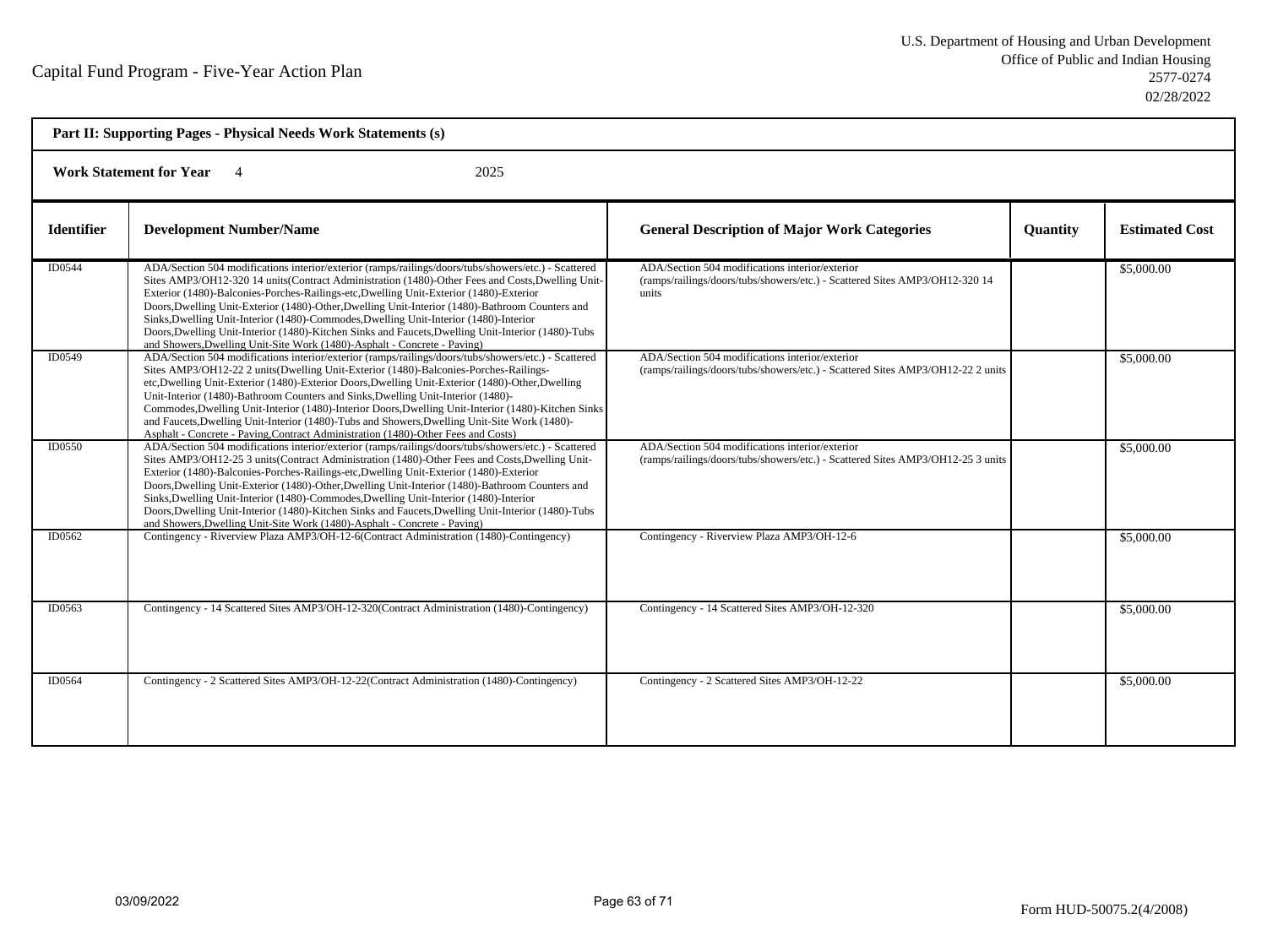|                   | Part II: Supporting Pages - Physical Needs Work Statements (s)                                                                                                                                                                                                                                                                                                    |                                                                                                      |          |                       |
|-------------------|-------------------------------------------------------------------------------------------------------------------------------------------------------------------------------------------------------------------------------------------------------------------------------------------------------------------------------------------------------------------|------------------------------------------------------------------------------------------------------|----------|-----------------------|
|                   | Work Statement for Year 4<br>2025                                                                                                                                                                                                                                                                                                                                 |                                                                                                      |          |                       |
| <b>Identifier</b> | <b>Development Number/Name</b>                                                                                                                                                                                                                                                                                                                                    | <b>General Description of Major Work Categories</b>                                                  | Quantity | <b>Estimated Cost</b> |
| ID0565            | Contingency - 3 Scattered Sites AMP3/OH-12-25(Contract Administration (1480)-Contingency)                                                                                                                                                                                                                                                                         | Contingency - 3 Scattered Sites AMP3/OH-12-25                                                        |          | \$5,000.00            |
| <b>ID0566</b>     | Contingency - Wilkes Villa AMP3/OH-12-3(Contract Administration (1480)-Contingency)                                                                                                                                                                                                                                                                               | Contingency - Wilkes Villa AMP3/OH-12-3                                                              |          | \$5,000.00            |
| ID0582            | Management Improvements: paperless/electronic tenant file management systems - AMP 3 Wilkes<br>Villa(Management Improvement (1408)-System Improvements)                                                                                                                                                                                                           | Management Improvements: paperless/electronic tenant file management systems<br>- AMP 3 Wilkes Villa |          | \$10,000.00           |
| <b>ID0595</b>     | Driveway/Sidewalk/Pavement Replacement Resurface Level Riverview Plaza AMP3/OH12-<br>6(Dwelling Unit-Site Work (1480)-Asphalt - Concrete - Paving, Dwelling Unit-Site Work (1480)-<br>Parking, Dwelling Unit-Site Work (1480)-Pedestrian paving, Non-Dwelling Site Work (1480)-Asphalt<br>Concrete - Paving, Contract Administration (1480)-Other Fees and Costs) | Driveway/Sidewalk/Pavement Replacement Resurface Level Riverview Plaza<br>AMP3/OH12-6                |          | \$5,000.00            |
| ID0596            | Driveway/Sidewalk/Pavement Replacement Resurface Level Wilkes Villa AMP3/OH12-3(Contract<br>Administration (1480)-Other Fees and Costs, Dwelling Unit-Site Work (1480)-Asphalt - Concrete -<br>Paving, Dwelling Unit-Site Work (1480)-Parking, Dwelling Unit-Site Work (1480)-Pedestrian<br>paving, Non-Dwelling Site Work (1480)-Asphalt - Concrete - Paving)    | Driveway/Sidewalk/Pavement Replacement Resurface Level Wilkes Villa<br>AMP3/OH12-3                   |          | \$10,000.00           |
| ID0612            | Resident Relocation/Temporary Displacement - AMP 3 Wilkes Villa 373 units (Contract<br>Administration (1480)-Relocation)                                                                                                                                                                                                                                          | Resident Relocation/Temporary Displacement - AMP 3 Wilkes Villa 373 units                            |          | \$5,000.00            |
| ID0652            | Radon Mitigation - 14 scattered sites AMP 3/OH 12-320(Contract Administration (1480)-Other Fees<br>and Costs, Dwelling Unit-Interior (1480)-Other)                                                                                                                                                                                                                | Radon Mitigation - 14 scattered sites AMP 3/OH 12-320                                                |          | \$5,000.00            |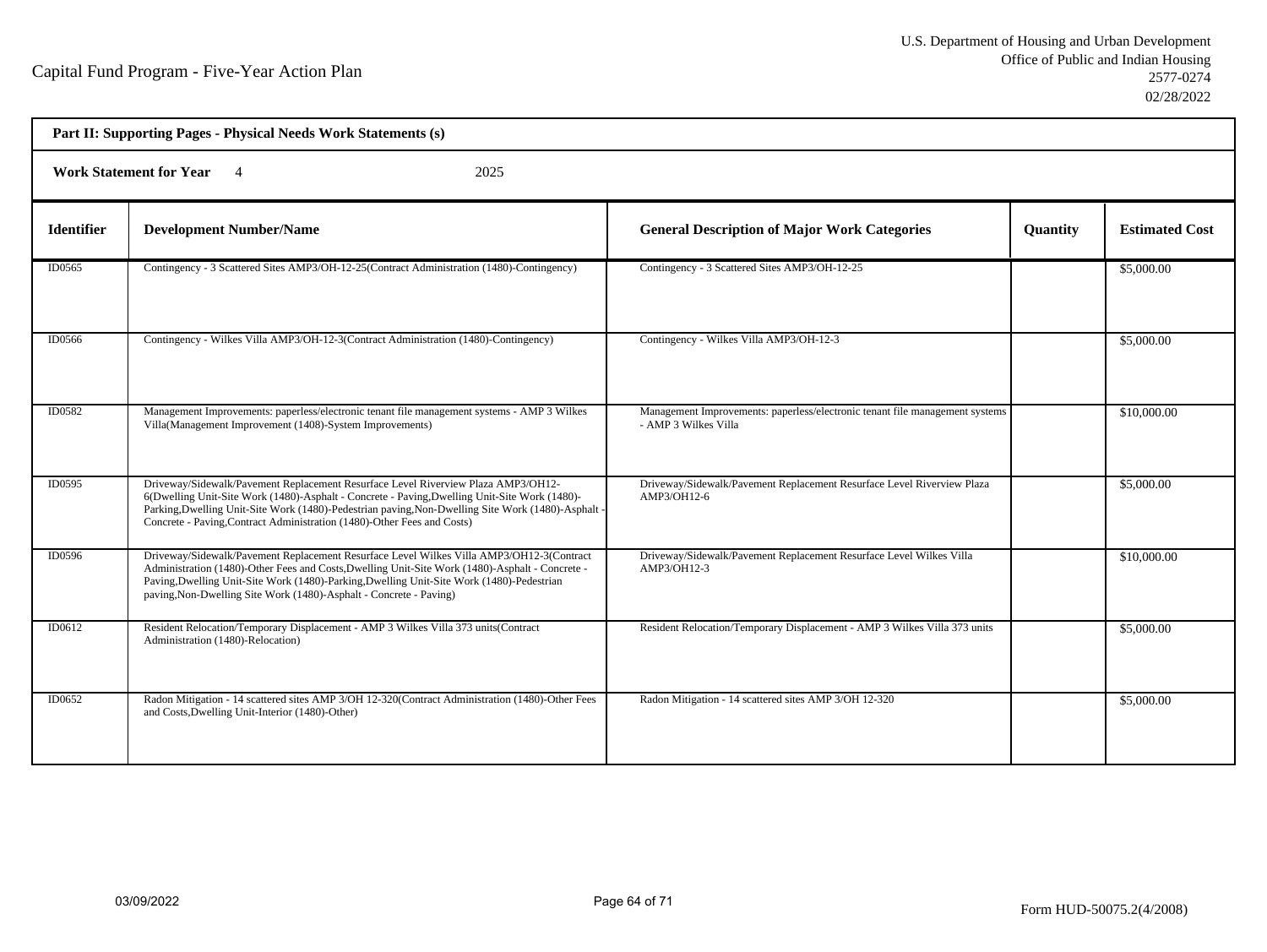| Part II: Supporting Pages - Physical Needs Work Statements (s) |                                                                                                                                                                                                                                                                                                            |                                                                                                                      |                 |                       |
|----------------------------------------------------------------|------------------------------------------------------------------------------------------------------------------------------------------------------------------------------------------------------------------------------------------------------------------------------------------------------------|----------------------------------------------------------------------------------------------------------------------|-----------------|-----------------------|
|                                                                | Work Statement for Year 4<br>2025                                                                                                                                                                                                                                                                          |                                                                                                                      |                 |                       |
| <b>Identifier</b>                                              | <b>Development Number/Name</b>                                                                                                                                                                                                                                                                             | <b>General Description of Major Work Categories</b>                                                                  | <b>Quantity</b> | <b>Estimated Cost</b> |
| ID0655                                                         | Radon Mitigation - 2 scattered sites AMP 3/OH 12-22(Contract Administration (1480)-Other Fees and<br>Costs, Dwelling Unit-Interior (1480)-Other)                                                                                                                                                           | Radon Mitigation - 2 scattered sites AMP 3/OH 12-22                                                                  |                 | \$2,000.00            |
| ID0656                                                         | Radon Mitigation - 3 scattered sites AMP 3/OH 12-25(Contract Administration (1480)-Other Fees and<br>Costs, Dwelling Unit-Interior (1480)-Other)                                                                                                                                                           | Radon Mitigation - 3 scattered sites AMP 3/OH 12-25                                                                  |                 | \$3,000.00            |
| ID0659                                                         | Radon Mitigation - Riverview Plaza AMP 3/OH 12-6(Contract Administration (1480)-Other Fees and<br>Costs, Dwelling Unit-Interior (1480)-Other)                                                                                                                                                              | Radon Mitigation - Riverview Plaza AMP 3/OH 12-6                                                                     |                 | \$5,000.00            |
| ID0660                                                         | Radon Mitigation - Wilkes Villa AMP 3/OH12-3(Contract Administration (1480)-Other Fees and<br>Costs, Dwelling Unit-Interior (1480)-Other)                                                                                                                                                                  | Radon Mitigation - Wilkes Villa AMP 3/OH12-3                                                                         |                 | \$20,000.00           |
| ID0671                                                         | Development Activities: AMP 3/OH12-3 Wilkes Villa: New Construction townhouse 3-4<br>units(Contract Administration (1480)-Other Fees and Costs, Dwelling Unit-Development (1480)-New<br>Construction, Dwelling Unit-Development (1480)-Other)                                                              | Development Activities: AMP 3/OH12-3 Wilkes Villa: New Construction<br>townhouse 3-4 units                           |                 | \$100,000.00          |
| ID0674                                                         | Electrical switch gear replaced; dual switches for life safety systems on generator; Riverview Plaza<br>AMP 3/OH12-3(Contract Administration (1480)-Other Fees and Costs, Non-Dwelling Construction -<br>Mechanical (1480)-Electric Distribution, Non-Dwelling Construction - Mechanical (1480)-Generator) | Electrical switch gear replaced; dual switches for life safety systems on generator;<br>Riverview Plaza AMP 3/OH12-3 |                 | \$10,000.00           |
| ID0707                                                         | CFP Management Fee AMP 3 373 units (Administration (1410)-Other)                                                                                                                                                                                                                                           | CFP Management Fee AMP 3 373 units                                                                                   |                 | \$96,786.00           |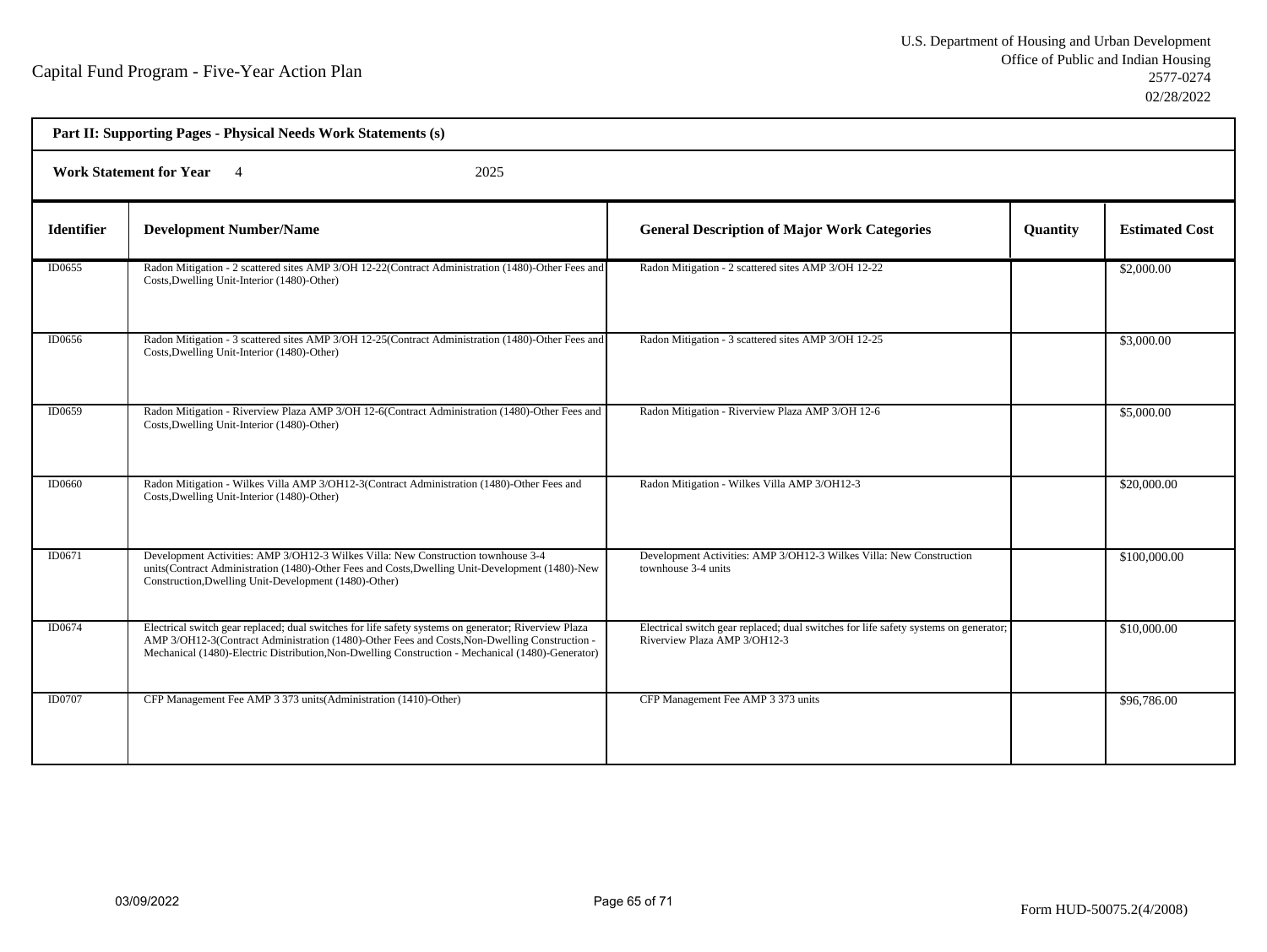| Part II: Supporting Pages - Physical Needs Work Statements (s) |                                                                                                                                                                                                                                                                                                                                                                               |                                                                                                                  |                 |                       |  |
|----------------------------------------------------------------|-------------------------------------------------------------------------------------------------------------------------------------------------------------------------------------------------------------------------------------------------------------------------------------------------------------------------------------------------------------------------------|------------------------------------------------------------------------------------------------------------------|-----------------|-----------------------|--|
|                                                                | <b>Work Statement for Year</b> 4<br>2025                                                                                                                                                                                                                                                                                                                                      |                                                                                                                  |                 |                       |  |
| <b>Identifier</b>                                              | <b>Development Number/Name</b>                                                                                                                                                                                                                                                                                                                                                | <b>General Description of Major Work Categories</b>                                                              | <b>Quantity</b> | <b>Estimated Cost</b> |  |
| ID0719                                                         | Transfer to Operations AMP 3 373 units (Operations (1406))                                                                                                                                                                                                                                                                                                                    | Transfer to Operations AMP 3 373 units                                                                           |                 | \$20,000.00           |  |
|                                                                | OBERLIN HOMES LIHTC (OH012000005)                                                                                                                                                                                                                                                                                                                                             |                                                                                                                  |                 | \$73,745.00           |  |
| ID0397                                                         | Landscaping/Grading/drainage in existing trenches AMP 5/OH12-27 LIHTC 51 Scattered Site<br>Units(Contract Administration (1480)-Other Fees and Costs, Dwelling Unit-Site Work (1480)-<br>Landscape, Dwelling Unit-Site Work (1480)-Storm Drainage, Non-Dwelling Site Work (1480)-Storm<br>Drainage)                                                                           | Landscaping/Grading/drainage in existing trenches AMP 5/OH12-27 LMHA<br>LIHTC 51 Scattered Site Units            |                 | \$10,000.00           |  |
| ID0398                                                         | Landscaping: Tree & Shrub Removal & Replacement AMP 5/OH 12-27; 51 scattered site<br>units(Contract Administration (1480)-Other Fees and Costs, Dwelling Unit-Site Work (1480)-<br>Landscape, Non-Dwelling Site Work (1480)-Landscape)                                                                                                                                        | Landscaping: Tree & Shrub Removal & Replacement AMP 5/OH 12-27; 51<br>scattered site units                       |                 | \$25,500.00           |  |
| ID0572                                                         | Contingency - LMHA Oberlin Homes LIHTC AMP5/51 units(Contract Administration (1480)-<br>Contingency)                                                                                                                                                                                                                                                                          | Contingency - LMHA Oberlin Homes LIHTC AMP5/ 51 units                                                            |                 | \$5,000.00            |  |
| <b>ID0584</b>                                                  | Management Improvements: paperless/electronic tenant file management systems - AMP 5 LMHA<br>Oberlin Homes LIHTC(Management Improvement (1408)-System Improvements)                                                                                                                                                                                                           | Management Improvements: paperless/electronic tenant file management systems<br>- AMP 5 LMHA Oberlin Homes LIHTC |                 | \$5,000.00            |  |
| <b>ID0600</b>                                                  | Driveway/Sidewalk/Pavement Replacement Resurface Level LMHA Oberlin Homes LIHTC 51 units<br>AMP5(Dwelling Unit-Site Work (1480)-Asphalt - Concrete - Paving, Dwelling Unit-Site Work (1480)-<br>Parking, Dwelling Unit-Site Work (1480)-Pedestrian paving, Non-Dwelling Site Work (1480)-Asphalt -<br>Concrete - Paving, Contract Administration (1480)-Other Fees and Costs) | Driveway/Sidewalk/Pavement Replacement Resurface Level LMHA Oberlin<br>Homes LIHTC 51 units AMP5                 |                 | \$5,000.00            |  |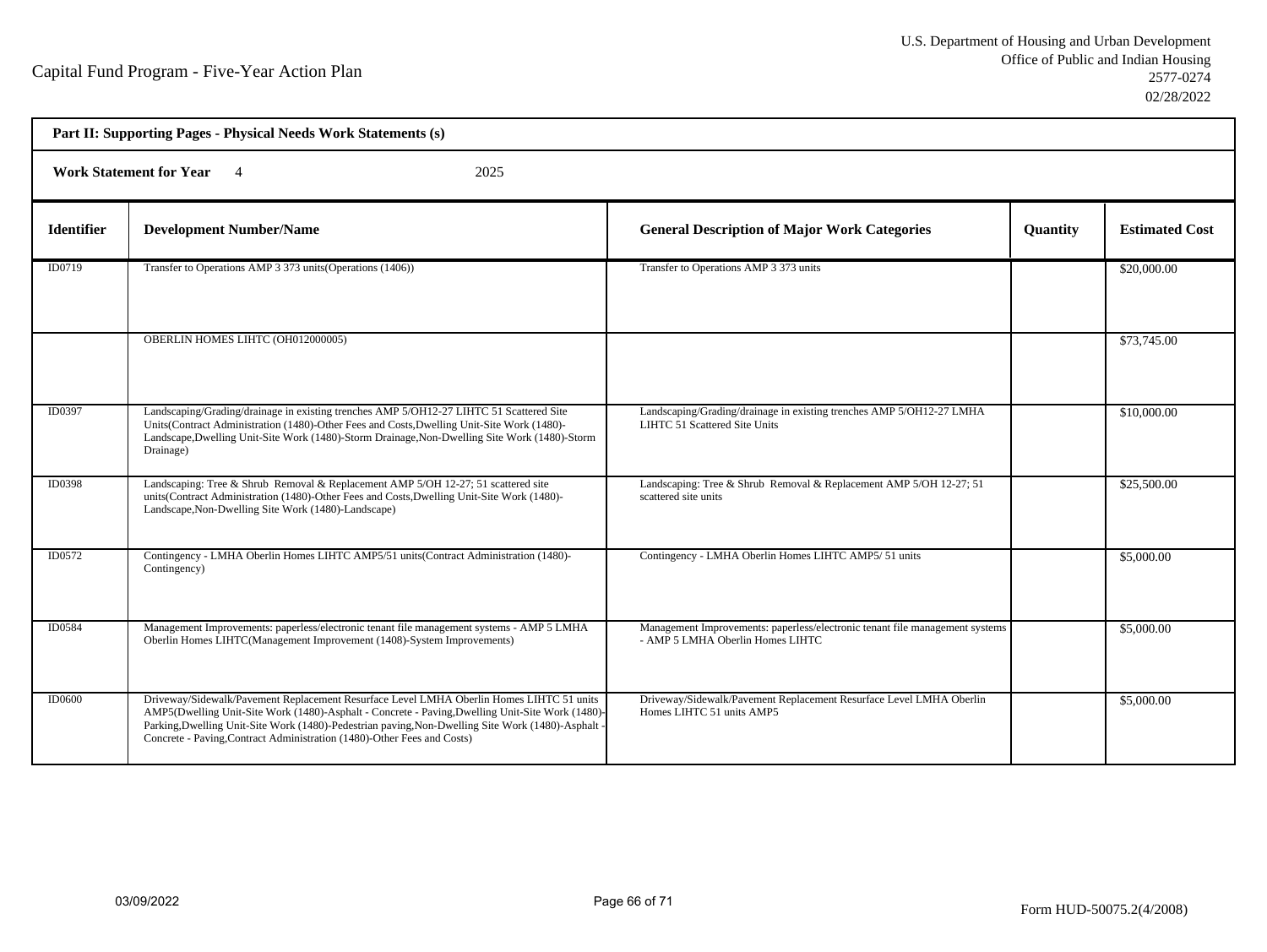| Part II: Supporting Pages - Physical Needs Work Statements (s) |                                                                                                                                                |                                                                                         |          |                       |  |
|----------------------------------------------------------------|------------------------------------------------------------------------------------------------------------------------------------------------|-----------------------------------------------------------------------------------------|----------|-----------------------|--|
|                                                                | <b>Work Statement for Year</b> 4<br>2025                                                                                                       |                                                                                         |          |                       |  |
| <b>Identifier</b>                                              | <b>Development Number/Name</b>                                                                                                                 | <b>General Description of Major Work Categories</b>                                     | Quantity | <b>Estimated Cost</b> |  |
| ID0614                                                         | Resident Relocation/Temporary Displacement - AMP 5 LMHA Oberlin Homes LIHTC 51<br>units(Contract Administration (1480)-Relocation)             | Resident Relocation/Temporary Displacement - AMP 5 LMHA Oberlin Homes<br>LIHTC 51 units |          | \$5,000.00            |  |
| ID0663                                                         | Radon Mitigation - LMHA Oberlin Homes LIHTC AMP 5(Contract Administration (1480)-Other Fees<br>and Costs, Dwelling Unit-Interior (1480)-Other) | Radon Mitigation - LMHA Oberlin Homes LIHTC AMP 5                                       |          | \$5,000.00            |  |
| ID0709                                                         | CFP Management Fee AMP 5 51 units (Administration (1410)-Other)                                                                                | CFP Management Fee AMP 5 51 units                                                       |          | \$13,245.00           |  |
|                                                                | Subtotal of Estimated Cost                                                                                                                     |                                                                                         |          | \$3,737,716.00        |  |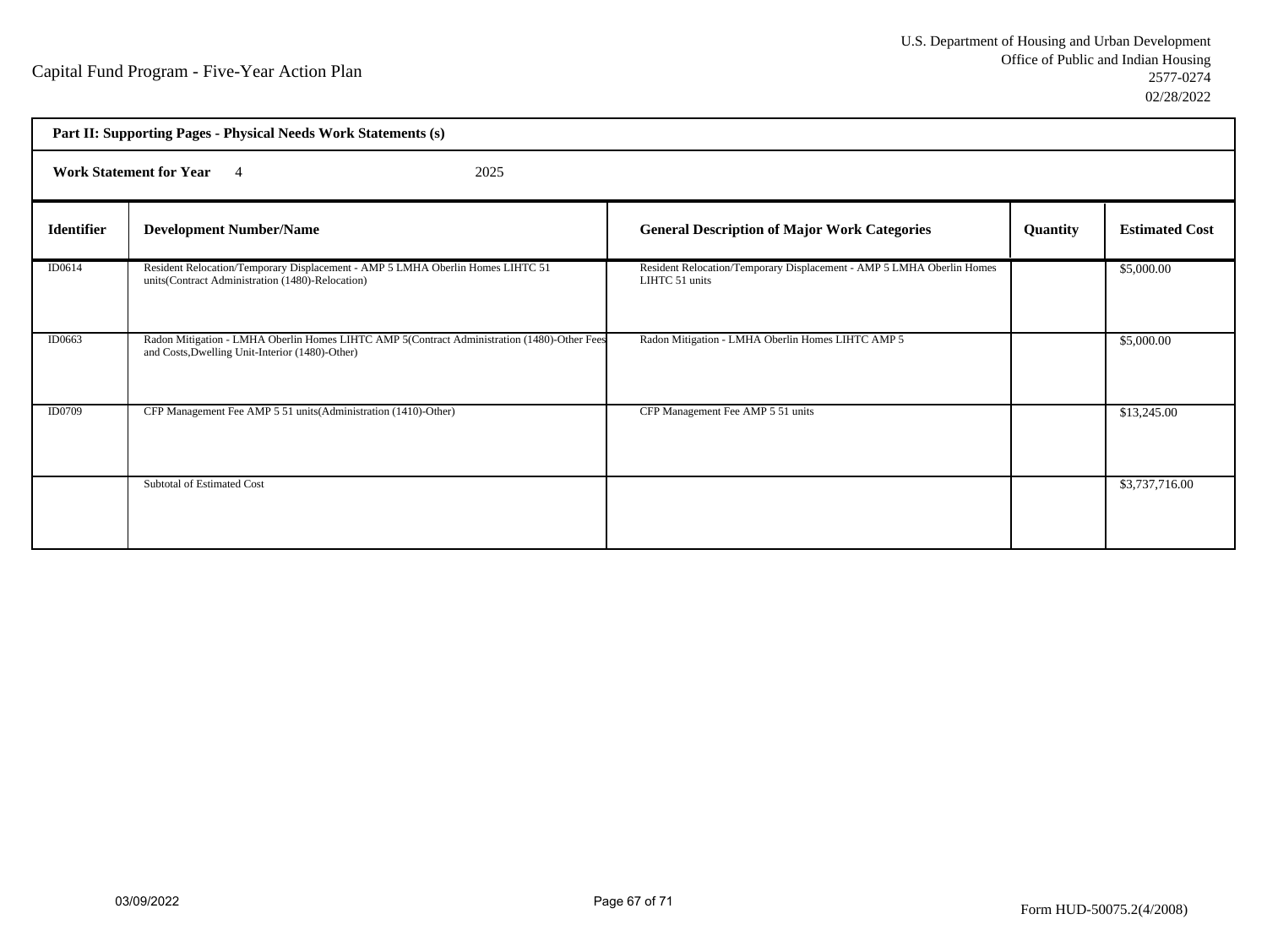| Part II: Supporting Pages - Physical Needs Work Statements (s) |                                |  |                                                     |          |                       |
|----------------------------------------------------------------|--------------------------------|--|-----------------------------------------------------|----------|-----------------------|
| <b>Work Statement for Year 5</b><br>2026                       |                                |  |                                                     |          |                       |
| <b>Identifier</b>                                              | <b>Development Number/Name</b> |  | <b>General Description of Major Work Categories</b> | Quantity | <b>Estimated Cost</b> |
|                                                                |                                |  |                                                     |          |                       |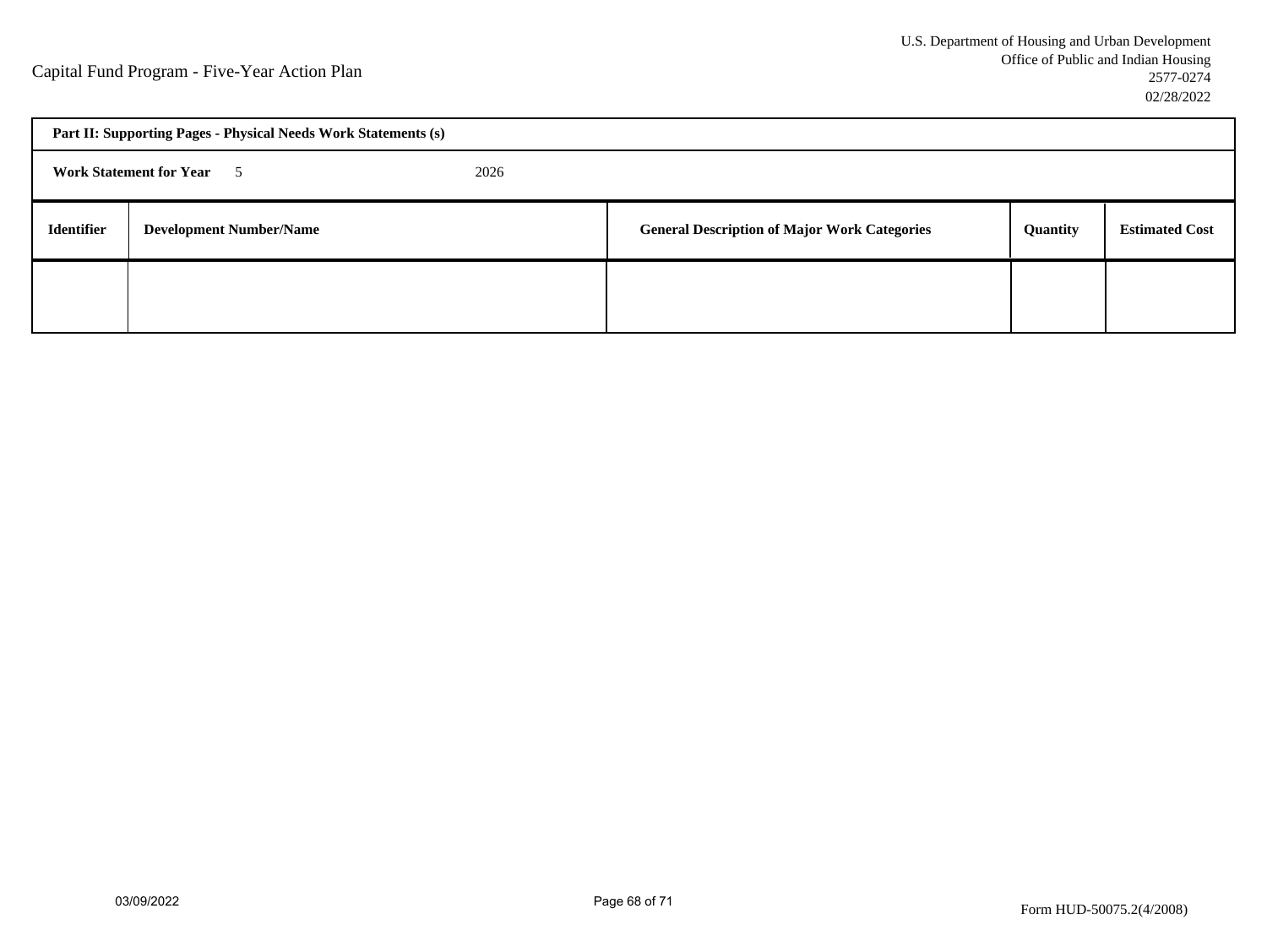| Part III: Supporting Pages - Management Needs Work Statements (s)                                                                                         |                       |
|-----------------------------------------------------------------------------------------------------------------------------------------------------------|-----------------------|
| <b>Work Statement for Year</b><br>2022                                                                                                                    |                       |
| <b>Development Number/Name</b><br><b>General Description of Major Work Categories</b>                                                                     | <b>Estimated Cost</b> |
| Housing Authority Wide                                                                                                                                    |                       |
| Management Improvements Agency Wide - computer system improvements (Management Improvement (1408)-System Improvements)                                    | \$80,000.00           |
| Capital Fund Financing 2022(Debt Service Bond Payment-Paid by PHA (1501))                                                                                 | \$500,000.00          |
| Install Emergency Generator for COCC; NAWSD(Contract Administration (1480)-Other Fees and Costs, Non-Dwelling Construction - Mechanical (1480)-Generator) | \$40,000.00           |
| Management Improvements - paperless applications, recertifications, inspections - COCC(Management Improvement (1408)-System Improvements)                 | \$15,000.00           |
| Subtotal of Estimated Cost                                                                                                                                | \$635,000.00          |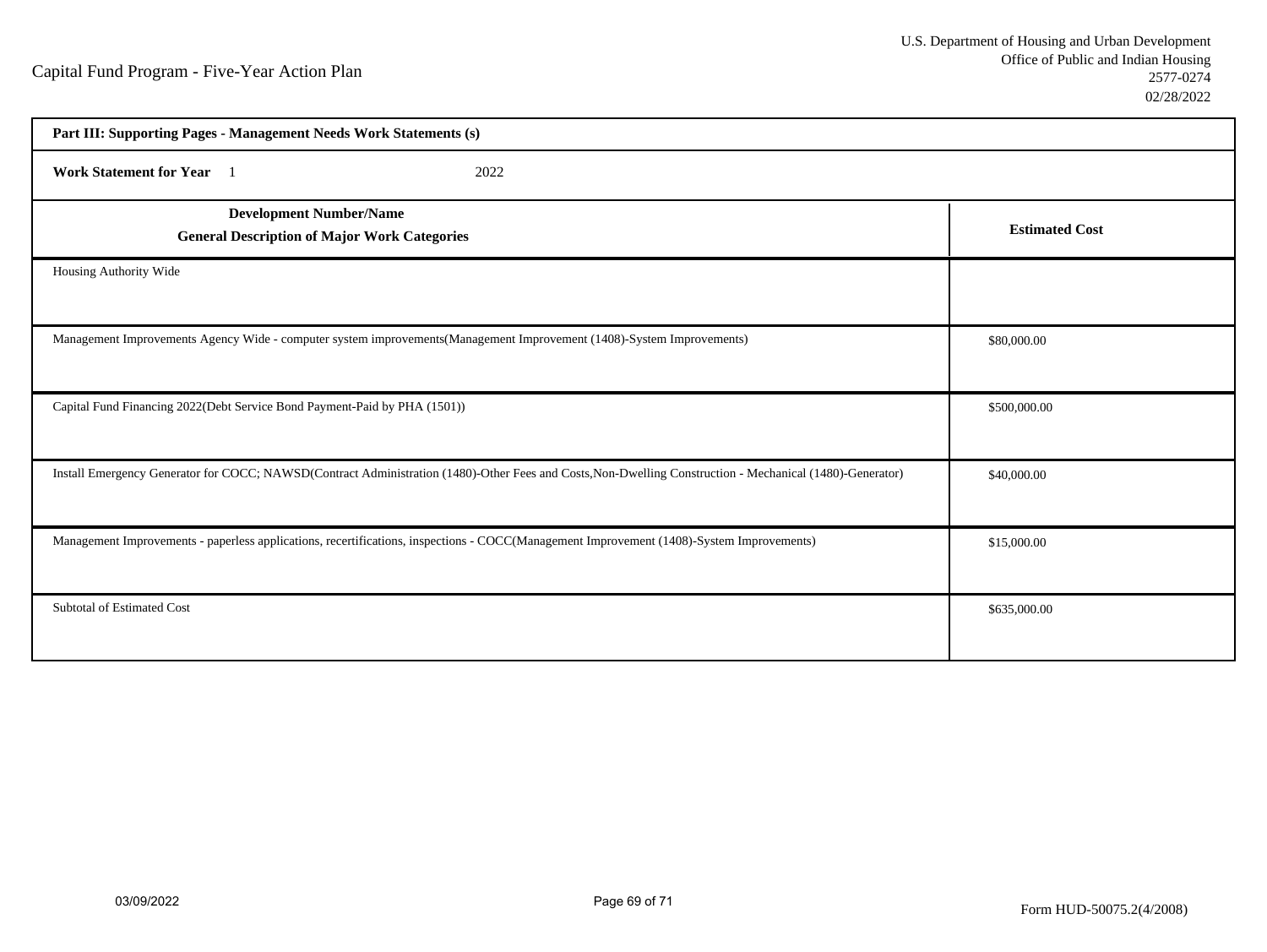| Part III: Supporting Pages - Management Needs Work Statements (s)                                                                                                                                                                                                                                                                                                                                                                                                                                                                                                                                                                            |                       |
|----------------------------------------------------------------------------------------------------------------------------------------------------------------------------------------------------------------------------------------------------------------------------------------------------------------------------------------------------------------------------------------------------------------------------------------------------------------------------------------------------------------------------------------------------------------------------------------------------------------------------------------------|-----------------------|
| 2025<br><b>Work Statement for Year</b> 4                                                                                                                                                                                                                                                                                                                                                                                                                                                                                                                                                                                                     |                       |
| <b>Development Number/Name</b><br><b>General Description of Major Work Categories</b>                                                                                                                                                                                                                                                                                                                                                                                                                                                                                                                                                        | <b>Estimated Cost</b> |
| Housing Authority Wide                                                                                                                                                                                                                                                                                                                                                                                                                                                                                                                                                                                                                       |                       |
| Management Improvements Security Improvements COCC - NAWASD(Management Improvement (1408)-Security Improvements (not police or guard-non-physical))                                                                                                                                                                                                                                                                                                                                                                                                                                                                                          | \$42,749.00           |
| Management Improvements: paperless/electronic tenant file management systems - NAWSD COCC(Management Improvement (1408)-System Improvements)                                                                                                                                                                                                                                                                                                                                                                                                                                                                                                 | \$20,000.00           |
| Board Room Expansion - NAWASD COCC(Contract Administration (1480)-Other Fees and Costs, Non-Dwelling Interior (1480)-Administrative Building, Non-<br>Dwelling Interior (1480)-Appliances, Non-Dwelling Interior (1480)-Common Area Finishes, Non-Dwelling Interior (1480)-Common Area Flooring, Non-Dwelling<br>Interior (1480)-Common Area Painting, Non-Dwelling Interior (1480)-Doors, Non-Dwelling Interior (1480)-Electrical, Non-Dwelling Interior (1480)-Security)                                                                                                                                                                   | \$50,000.00           |
| COCC expansion of conference room/lobby/interview areas - NAWASD(Contract Administration (1480)-Other Fees and Costs, Non-Dwelling Interior (1480)-<br>Administrative Building, Non-Dwelling Interior (1480)-Common Area Bathrooms, Non-Dwelling Interior (1480)-Common Area Finishes, Non-Dwelling Interior (1480)-<br>Common Area Flooring, Non-Dwelling Interior (1480)-Common Area Painting, Non-Dwelling Interior (1480)-Doors, Non-Dwelling Interior (1480)-Electrical, Non-<br>Dwelling Interior (1480)-Mechanical, Non-Dwelling Interior (1480)-Other, Non-Dwelling Interior (1480)-Plumbing, Non-Dwelling Interior (1480)-Security) | \$130,000.00          |
| COCC employee restroom accessibility improvements - NAWASD(Contract Administration (1480)-Other Fees and Costs, Non-Dwelling Construction - Mechanical<br>(1480)-Hot Water Heaters, Non-Dwelling Construction - Mechanical (1480)-Water Distribution, Non-Dwelling Interior (1480)-Administrative Building, Non-Dwelling<br>Interior (1480)-Common Area Bathrooms, Non-Dwelling Interior (1480)-Doors, Non-Dwelling Interior (1480)-Electrical, Non-Dwelling Interior (1480)-Clearing Interior (1480)-Clearing Interior (1480)-Clearing Interior (1480)-<br>Dwelling Interior (1480)-Plumbing)                                               | \$40,000.00           |
| COCC lighting improvements - interior/exterior - NAWASD(Contract Administration (1480)-Other Fees and Costs, Non-Dwelling Interior (1480)-Electrical, Non-<br>Dwelling Site Work (1480)-Lighting)                                                                                                                                                                                                                                                                                                                                                                                                                                            | \$10,000.00           |